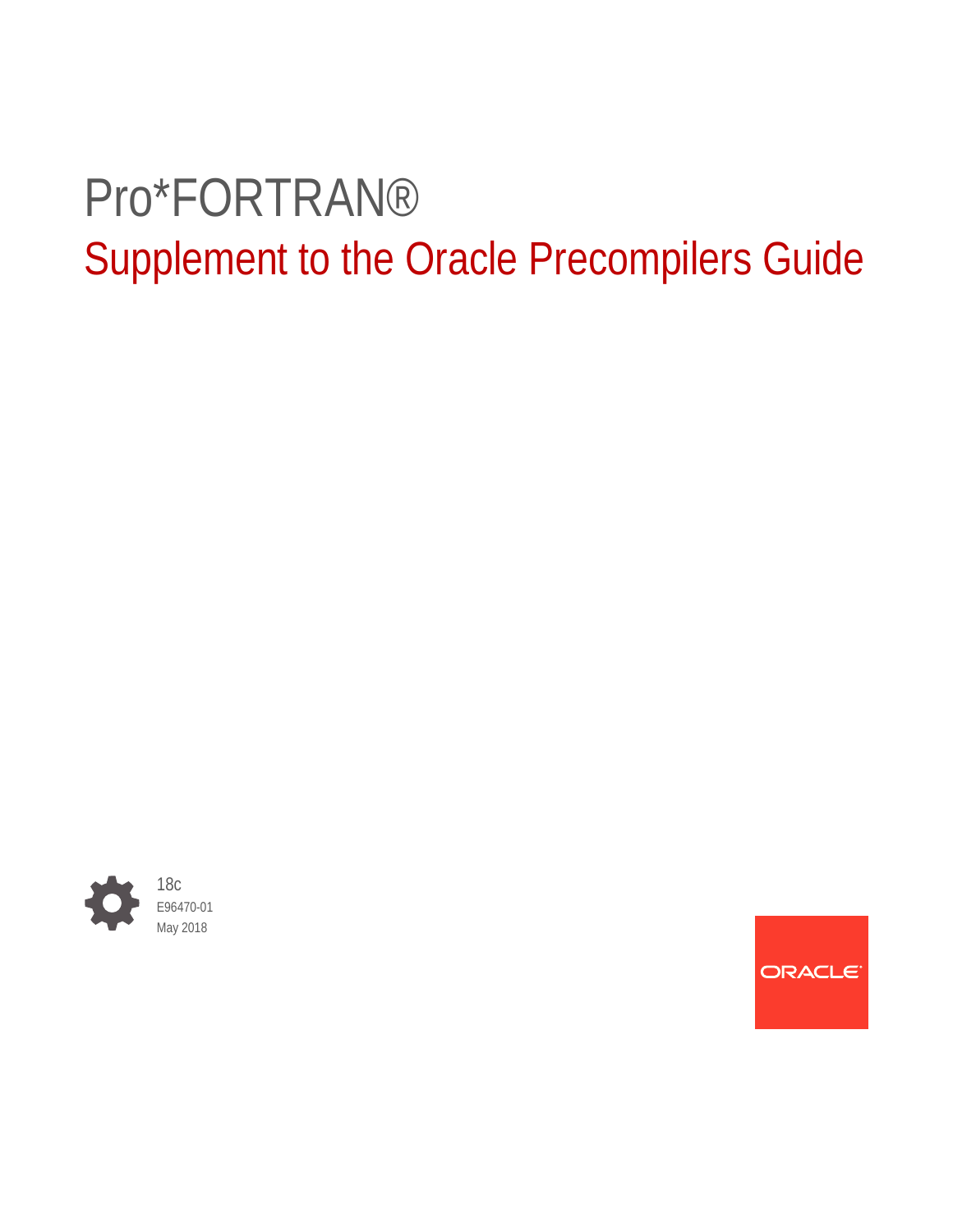Pro\*FORTRAN Supplement to the Oracle Precompilers Guide, 18c

E96470-01

Copyright © 1994, 2018, Oracle and/or its affiliates. All rights reserved.

Primary Author: Celin Cherian

Contributors: Denis Raphaely, Simon Watt, Arun Desai, Mallikharjun Vemana, Subhranshu Banerjee, Radhakrishnan Hari, Nancy Ikeda, Ken Jacobs, Tim Smith, Scott Urman

This software and related documentation are provided under a license agreement containing restrictions on use and disclosure and are protected by intellectual property laws. Except as expressly permitted in your license agreement or allowed by law, you may not use, copy, reproduce, translate, broadcast, modify, license, transmit, distribute, exhibit, perform, publish, or display any part, in any form, or by any means. Reverse engineering, disassembly, or decompilation of this software, unless required by law for interoperability, is prohibited.

The information contained herein is subject to change without notice and is not warranted to be error-free. If you find any errors, please report them to us in writing.

If this is software or related documentation that is delivered to the U.S. Government or anyone licensing it on behalf of the U.S. Government, then the following notice is applicable:

U.S. GOVERNMENT END USERS: Oracle programs, including any operating system, integrated software, any programs installed on the hardware, and/or documentation, delivered to U.S. Government end users are "commercial computer software" pursuant to the applicable Federal Acquisition Regulation and agencyspecific supplemental regulations. As such, use, duplication, disclosure, modification, and adaptation of the programs, including any operating system, integrated software, any programs installed on the hardware, and/or documentation, shall be subject to license terms and license restrictions applicable to the programs. No other rights are granted to the U.S. Government.

This software or hardware is developed for general use in a variety of information management applications. It is not developed or intended for use in any inherently dangerous applications, including applications that may create a risk of personal injury. If you use this software or hardware in dangerous applications, then you shall be responsible to take all appropriate fail-safe, backup, redundancy, and other measures to ensure its safe use. Oracle Corporation and its affiliates disclaim any liability for any damages caused by use of this software or hardware in dangerous applications.

Oracle and Java are registered trademarks of Oracle and/or its affiliates. Other names may be trademarks of their respective owners.

Intel and Intel Xeon are trademarks or registered trademarks of Intel Corporation. All SPARC trademarks are used under license and are trademarks or registered trademarks of SPARC International, Inc. AMD, Opteron, the AMD logo, and the AMD Opteron logo are trademarks or registered trademarks of Advanced Micro Devices. UNIX is a registered trademark of The Open Group.

This software or hardware and documentation may provide access to or information about content, products, and services from third parties. Oracle Corporation and its affiliates are not responsible for and expressly disclaim all warranties of any kind with respect to third-party content, products, and services unless otherwise set forth in an applicable agreement between you and Oracle. Oracle Corporation and its affiliates will not be responsible for any loss, costs, or damages incurred due to your access to or use of third-party content, products, or services, except as set forth in an applicable agreement between you and Oracle.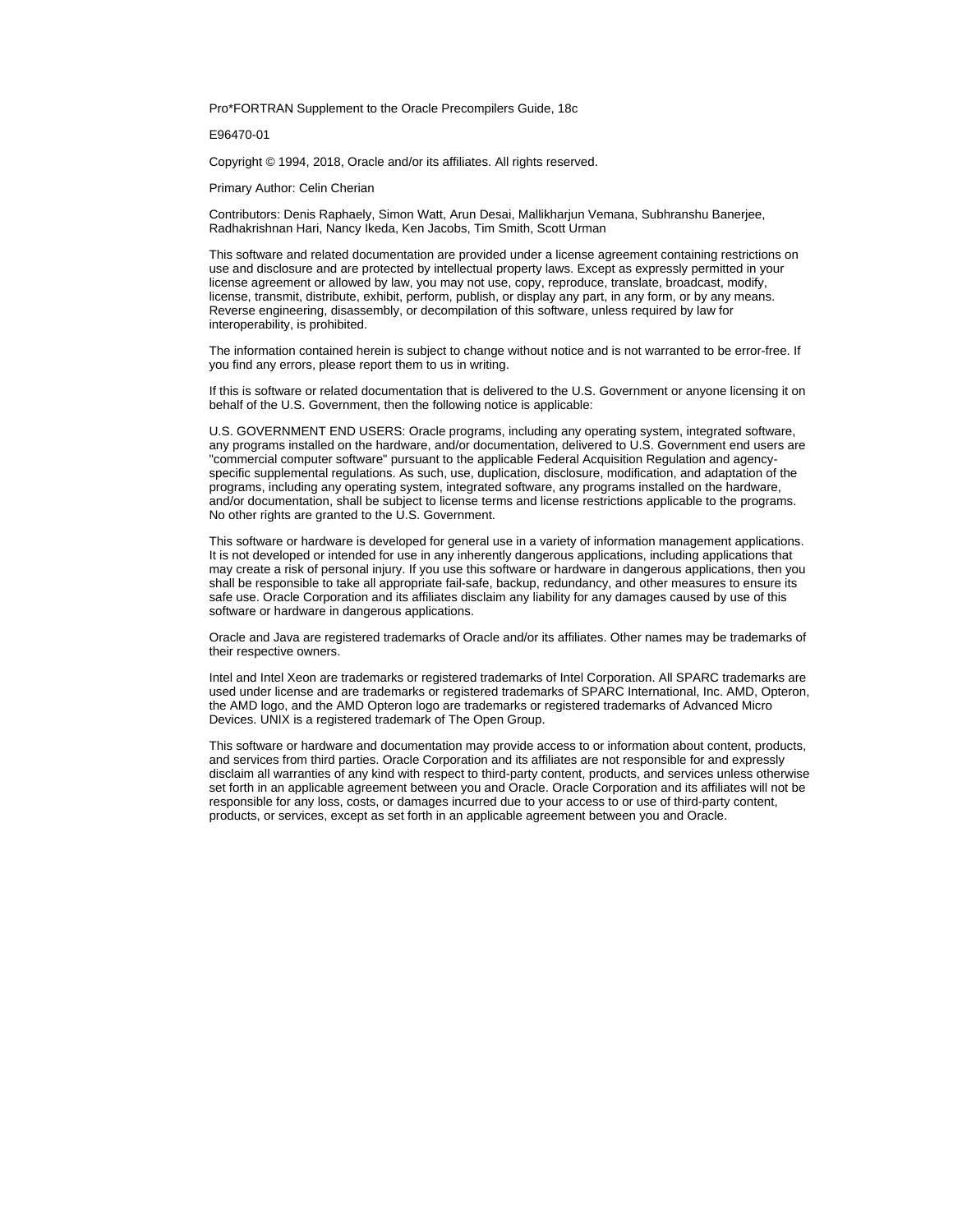# **Contents**

#### [Preface](#page-8-0)

| Audience                    | ix |
|-----------------------------|----|
| Documentation Accessibility | ix |
| <b>Related Documents</b>    | ix |
| Conventions                 | X  |

## 1 [Writing a Pro\\*FORTRAN Program](#page-10-0)

| 1.1 |       | <b>Programming Guidelines</b>            | $1 - 1$ |
|-----|-------|------------------------------------------|---------|
|     | 1.1.1 | 32 bit vs 64 bit                         | $1 - 1$ |
|     | 1.1.2 | Case-sensitivity                         | $1 - 2$ |
|     | 1.1.3 | Comments                                 | $1 - 2$ |
|     | 1.1.4 | <b>Continuation Lines</b>                | $1 - 2$ |
|     | 1.1.5 | <b>Delimiters</b>                        | $1 - 3$ |
|     | 1.1.6 | Embedded SQL Syntax                      | $1 - 3$ |
|     | 1.1.7 | File Length                              | $1 - 3$ |
|     | 1.1.8 | <b>File Naming Restrictions</b>          | $1 - 4$ |
|     | 1.1.9 | <b>FORTRAN Versions</b>                  | $1 - 4$ |
| 1.2 |       | Required Declarations and SQL Statements | $1 - 4$ |
|     | 1.2.1 | The Declare Section                      | $1 - 4$ |
|     | 1.2.2 | Using the INCLUDE Statement              | $1-5$   |
|     | 1.2.3 | <b>Filename Extensions</b>               | $1 - 5$ |
|     | 1.2.4 | <b>Search Paths</b>                      | $1-5$   |
|     | 1.2.5 | Caution                                  | $1 - 5$ |
|     | 1.2.6 | Event and Error Handling                 | $1-6$   |
| 1.3 |       | <b>Host Variable Names</b>               | $1-6$   |
|     | 1.3.1 | Logical and Relational Operators         | $1-6$   |
|     | 1.3.2 | <b>MAXLITERAL Default</b>                | $1-6$   |
|     | 1.3.3 | <b>Nulls</b>                             | $1 - 7$ |
|     | 1.3.4 | <b>Program Units</b>                     | $1 - 7$ |
| 1.4 |       | Scope of Host Variables                  | $1 - 7$ |
|     | 1.4.1 | <b>Statement Labels</b>                  | $1 - 7$ |
|     | 1.4.2 | <b>Statement Terminator</b>              | $1 - 8$ |

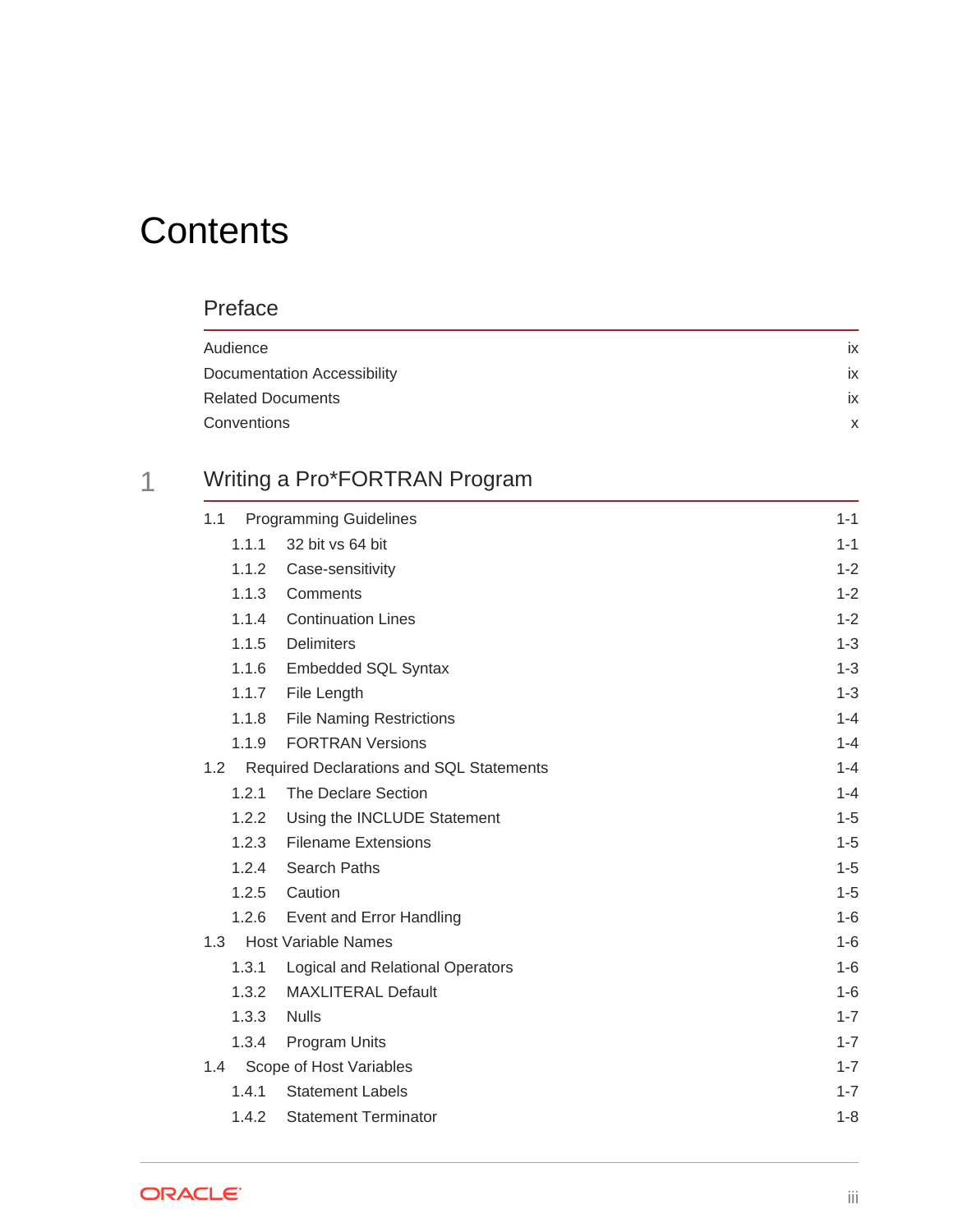| 1.5  |        | <b>Host Variables</b>                       | $1-8$    |
|------|--------|---------------------------------------------|----------|
|      | 1.5.1  | <b>Declaring Host Variables</b>             | $1-8$    |
|      | 1.5.2  | <b>Example Declarations</b>                 | $1 - 9$  |
|      | 1.5.3  | <b>Repeating Definitions</b>                | $1 - 10$ |
|      | 1.5.4  | Initialization                              | $1 - 10$ |
|      | 1.5.5  | Constants                                   | $1 - 10$ |
|      | 1.5.6  | <b>COMMON Blocks</b>                        | $1 - 11$ |
|      | 1.5.7  | <b>EQUIVALENCE Statement</b>                | $1 - 11$ |
|      | 1.5.8  | <b>Special Requirements for Subroutines</b> | $1 - 12$ |
|      | 1.5.9  | <b>Restrictions</b>                         | $1 - 12$ |
| 1.6  |        | About Referencing Host Variables            | $1 - 12$ |
|      | 1.6.1  | <b>Restrictions</b>                         | $1 - 13$ |
| 1.7  |        | <b>Indicator Variables</b>                  | $1 - 13$ |
|      | 1.7.1  | Declaring Indicator Variables               | $1 - 13$ |
|      | 1.7.2  | About Referencing Indicator Variables       | $1 - 14$ |
|      | 1.7.3  | <b>Restrictions</b>                         | $1 - 14$ |
|      | 1.7.4  | <b>Oracle Restrictions</b>                  | $1 - 14$ |
|      | 1.7.5  | <b>ANSI Requirements</b>                    | $1 - 15$ |
| 1.8  |        | <b>Host Arrays</b>                          | $1 - 15$ |
|      | 1.8.1  | <b>About Declaring Host Arrays</b>          | $1 - 15$ |
|      | 1.8.2  | <b>Restrictions</b>                         | $1 - 15$ |
|      | 1.8.3  | <b>About Referencing Host Arrays</b>        | $1 - 16$ |
|      | 1.8.4  | <b>About Using Indicator Arrays</b>         | $1 - 16$ |
|      |        | 1.9 VARCHAR Host Variables                  | $1 - 17$ |
|      | 1.9.1  | About Declaring VARCHAR Variables           | $1 - 17$ |
|      | 1.9.2  | About Referencing VARCHAR Variables         | $1 - 18$ |
|      | 1.9.3  | About Overcoming the Length Limit           | $1 - 18$ |
| 1.10 |        | About Handling Character Data               | $1 - 19$ |
|      | 1.10.1 | Effects of the MODE Option                  | $1 - 19$ |
|      | 1.10.2 | CHARACTER*n                                 | $1 - 20$ |
|      | 1.10.3 | On Input                                    | $1 - 20$ |
|      | 1.10.4 | On Output                                   | $1 - 21$ |
|      | 1.10.5 | <b>VARCHAR Variables</b>                    | $1 - 21$ |
|      | 1.10.6 | On Input                                    | $1 - 21$ |
|      | 1.10.7 | On Output                                   | $1 - 21$ |
| 1.11 |        | The Oracle Datatypes                        | $1 - 22$ |
|      | 1.11.1 | <b>Internal Datatypes</b>                   | $1 - 22$ |
|      | 1.11.2 | <b>External Datatypes</b>                   | $1 - 23$ |
| 1.12 |        | <b>Datatype Conversion</b>                  | $1 - 24$ |
| 1.13 |        | Datatype Equivalencing                      | $1 - 24$ |
|      | 1.13.1 | Host Variable Equivalencing                 | $1 - 24$ |

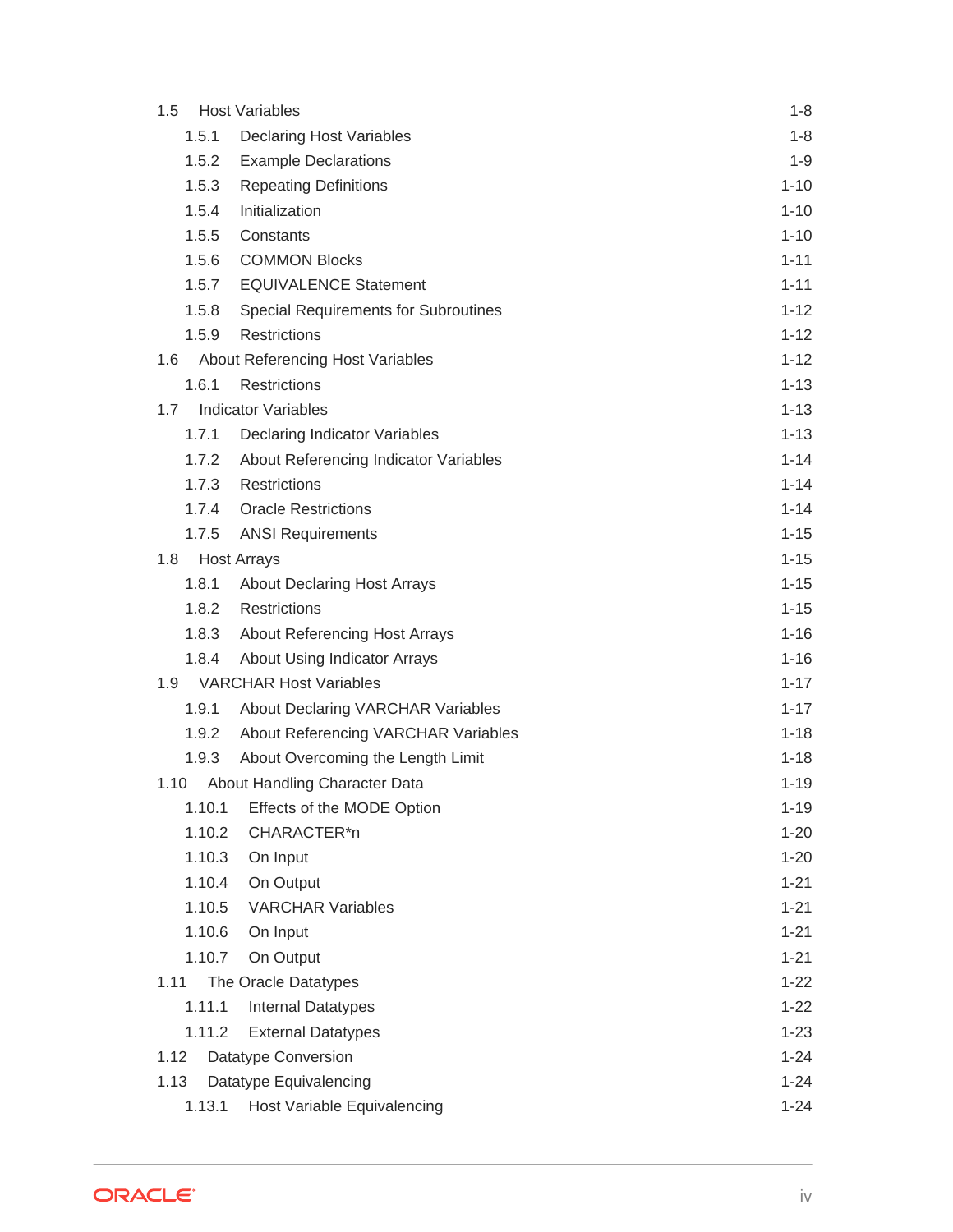| 1.14 |         | Embedding PL/SQL                                           | $1 - 25$ |
|------|---------|------------------------------------------------------------|----------|
|      | 1.14.1  | <b>Host Variables</b>                                      | $1 - 26$ |
|      | 1.14.2  | <b>VARCHAR Variables</b>                                   | $1 - 26$ |
|      | 1.14.3  | <b>Indicator Variables</b>                                 | $1 - 26$ |
|      | 1.14.4  | <b>About Handling Nulls</b>                                | $1 - 26$ |
|      | 1.14.5  | <b>About Handling Truncated Values</b>                     | $1 - 26$ |
|      | 1.14.6  | <b>SQLCHECK</b>                                            | $1 - 26$ |
|      | 1.14.7  | <b>Cursor Variables</b>                                    | $1 - 26$ |
| 1.15 |         | About Declaring a Cursor Variable                          | $1 - 27$ |
|      | 1.15.1  | About Allocating a Cursor Variable                         | $1 - 27$ |
|      | 1.15.2  | About Opening a Cursor Variable                            | $1 - 27$ |
|      | 1.15.3  | About Opening Indirectly through a Stored PL/SQL Procedure | $1 - 27$ |
|      | 1.15.4  | About Opening Directly from Your Pro*FORTRAN Application   | $1 - 28$ |
|      | 1.15.5  | <b>Return Types</b>                                        | $1 - 29$ |
|      | 1.15.6  | About Fetching from a Cursor Variable                      | $1 - 29$ |
|      | 1.15.7  | About Closing a Cursor Variable                            | $1 - 29$ |
|      | 1.15.8  | <b>Restrictions</b>                                        | $1 - 29$ |
|      | 1.15.9  | <b>Error Conditions</b>                                    | $1 - 29$ |
|      | 1.15.10 | Sample Programs                                            | $1 - 30$ |
|      | 1.15.11 | SAMPLE11.SQL                                               | $1 - 30$ |
|      | 1.15.12 | SAMPLE11.PFO                                               | $1 - 30$ |
|      |         | 1.16 Connecting to Oracle                                  | $1 - 32$ |
|      | 1.16.1  | Automatic Logons                                           | $1 - 33$ |
|      | 1.16.2  | <b>Concurrent Logons</b>                                   | $1 - 34$ |

# 2 [Error Handling and Diagnostics](#page-44-0)

| 2.1 | <b>Error Handling Alternatives</b>                   | $2 - 1$  |
|-----|------------------------------------------------------|----------|
|     | SQLCOD and SQLSTA<br>2.1.1                           | $2 - 1$  |
|     | <b>SQLCA</b><br>2.1.2                                | $2 - 2$  |
|     | 2.1.3<br><b>ORACA</b>                                | $2 - 2$  |
| 2.2 | About Using Status Variables when MODE={ANSI ANSI14} | $2 - 2$  |
|     | Some Historical Information<br>2.2.1                 | $2 - 3$  |
|     | 2.2.2<br>Release 1.5                                 | $2 - 3$  |
|     | 2.2.3<br>Release 1.6                                 | $2 - 3$  |
|     | 2.2.4<br>Release 1.7                                 | $2 - 3$  |
|     | <b>About Declaring Status Variables</b><br>2.2.5     | $2 - 3$  |
|     | Declaring SQLCOD<br>2.2.6                            | $2 - 4$  |
|     | Declaring SQLSTA<br>2.2.7                            | $2 - 4$  |
|     | Status Variable Combinations<br>2.2.8                | $2 - 4$  |
| 2.3 | About Using the SQL Communications Area              | $2 - 10$ |

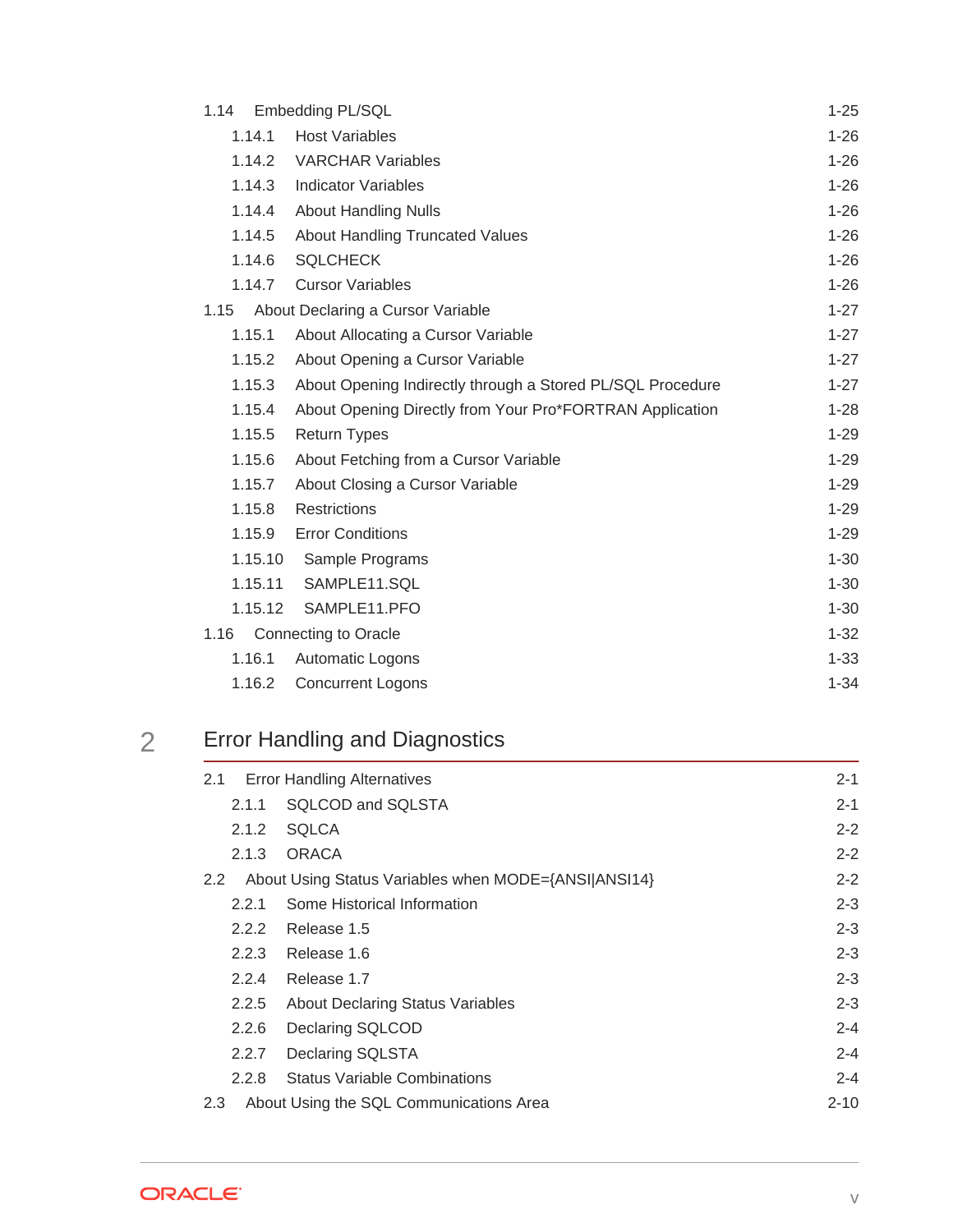|     | 2.3.1  | What's in the SQLCA?                          | $2 - 10$ |
|-----|--------|-----------------------------------------------|----------|
|     | 2.3.2  | About Declaring the SQLCA                     | $2 - 11$ |
|     | 2.3.3  | Key Components of Error Reporting             | $2 - 12$ |
|     | 2.3.4  | <b>Status Codes</b>                           | $2 - 12$ |
|     | 2.3.5  | <b>Warning Flags</b>                          | $2 - 12$ |
|     | 2.3.6  | Rows-Processed Count                          | $2 - 12$ |
|     | 2.3.7  | Parse Error Offset                            | $2 - 12$ |
|     | 2.3.8  | Error Message Text                            | $2 - 12$ |
|     | 2.3.9  | About Getting the Full Text of Error Messages | $2 - 13$ |
|     | 2.3.10 | About Using the WHENEVER Statement            | $2 - 13$ |
|     | 2.3.11 | Scope                                         | $2 - 15$ |
|     | 2.3.12 | Careless Usage: Examples                      | $2 - 15$ |
| 2.4 |        | About Using the Oracle Communications Area    | $2 - 16$ |
|     | 2.4.1  | What's in the ORACA?                          | $2 - 16$ |
|     | 2.4.2  | About Declaring the ORACA                     | $2 - 17$ |
|     | 2.4.3  | About Enabling the ORACA                      | $2 - 17$ |

# 3 [Sample Programs](#page-61-0)

| 3.1 | Sample Program 1: Simple Query               | $3-1$    |
|-----|----------------------------------------------|----------|
| 3.2 | Sample Program 2: Cursor Operations          | $3 - 3$  |
| 3.3 | Sample Program 3: Fetching in Batches        | $3 - 4$  |
| 3.4 | Sample Program 4: Datatype Equivalencing     | $3 - 5$  |
| 3.5 | Sample Program 5: Oracle Forms User Exit     | $3 - 7$  |
| 3.6 | Sample Program 6: Dynamic SQL Method 1       | $3-9$    |
| 3.7 | Sample Program 7: Dynamic SQL Method 2       | $3-10$   |
| 3.8 | Sample Program 8: Dynamic SQL Method 3       | $3 - 11$ |
| 3.9 | Sample Program 9: Calling a Stored Procedure | $3-12$   |

# 4 [Implementing Dynamic SQL Method 4](#page-76-0)

| 4.1 |       | Meeting the Special Requirements of Method 4  | $4 - 1$ |
|-----|-------|-----------------------------------------------|---------|
|     | 4.1.1 | What Makes Method 4 Special?                  | $4 - 2$ |
|     | 4.1.2 | What Information Does Oracle Need?            | $4 - 2$ |
|     | 4.1.3 | Where Is the Information Stored?              | $4 - 2$ |
|     | 4.1.4 | How Is the Information Obtained?              | $4 - 3$ |
| 4.2 |       | Understanding the SQL Descriptor Area (SQLDA) | $4 - 3$ |
|     | 4.2.1 | Purpose of the SQLDA                          | $4 - 3$ |
|     | 4.2.2 | Multiple SQLDAs                               | $4 - 4$ |
|     | 4.2.3 | <b>Naming Conventions</b>                     | $4 - 4$ |
|     | 4.2.4 | About Declaring a SQLDA                       | $4 - 5$ |
|     |       |                                               |         |

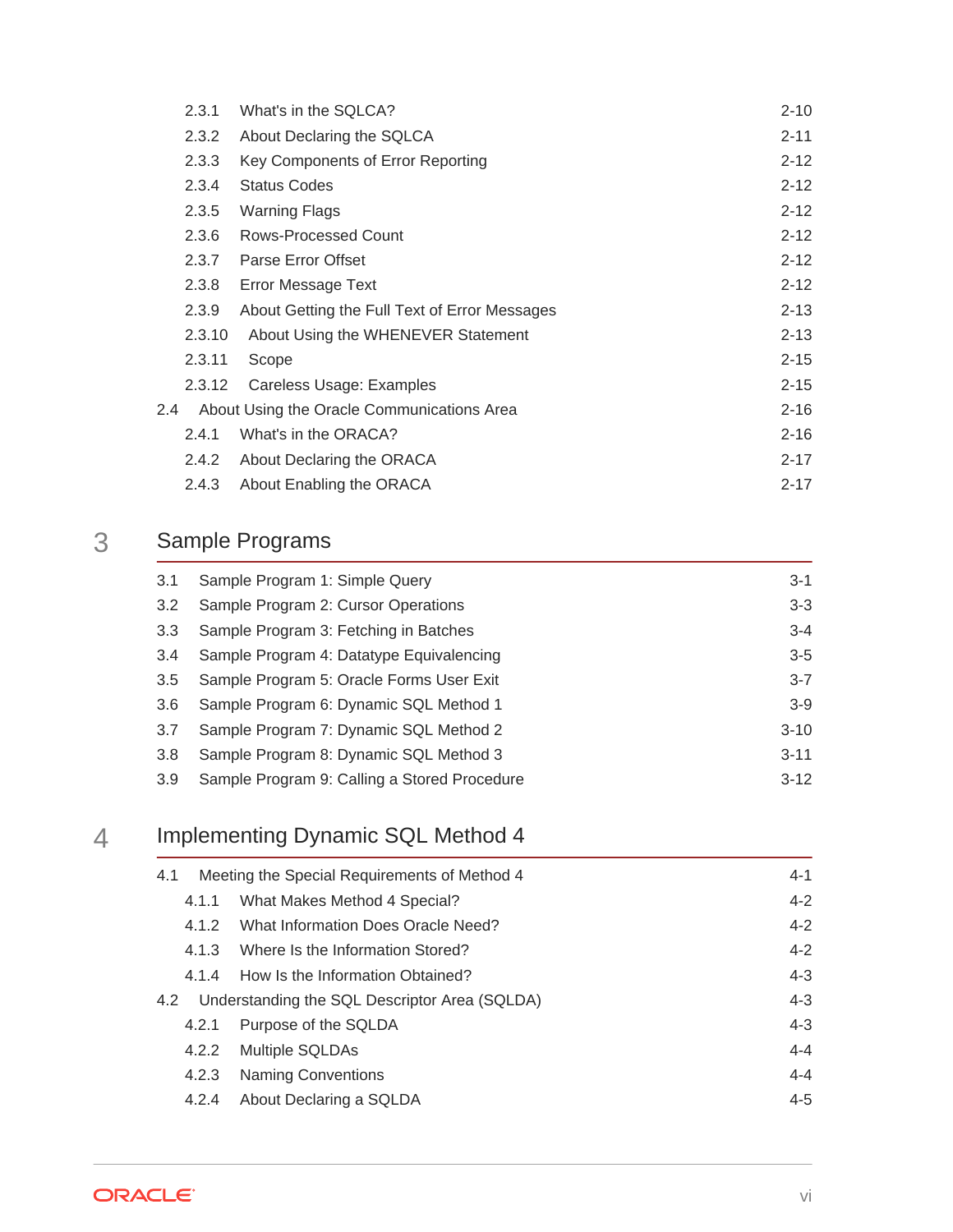| 4.3 |        | About Using the SQLDA Variables and Arrays | $4 - 8$  |
|-----|--------|--------------------------------------------|----------|
|     | 4.3.1  | The N Variable                             | $4 - 8$  |
|     | 4.3.2  | The F Variable                             | $4 - 9$  |
|     | 4.3.3  | The S Array                                | $4 - 9$  |
|     | 4.3.4  | The M Array                                | $4 - 9$  |
|     | 4.3.5  | The C Array                                | $4 - 9$  |
|     | 4.3.6  | The L Array                                | $4 - 9$  |
|     | 4.3.7  | <b>Select Descriptors</b>                  | $4 - 9$  |
|     | 4.3.8  | <b>Bind Descriptors</b>                    | $4 - 10$ |
|     | 4.3.9  | The T Array                                | $4 - 10$ |
|     | 4.3.10 | <b>Select Descriptors</b>                  | $4 - 10$ |
|     | 4.3.11 | <b>Bind Descriptors</b>                    | $4 - 10$ |
|     | 4.3.12 | The V Array                                | $4 - 11$ |
|     | 4.3.13 | <b>Select Descriptors</b>                  | $4 - 11$ |
|     | 4.3.14 | <b>Bind Descriptors</b>                    | $4 - 11$ |
|     | 4.3.15 | The I Array                                | $4 - 11$ |
|     | 4.3.16 | <b>Select Descriptors</b>                  | $4 - 11$ |
|     | 4.3.17 | <b>Bind Descriptors</b>                    | $4 - 12$ |
|     | 4.3.18 | The X Array                                | $4 - 12$ |
|     | 4.3.19 | The Y Array                                | $4 - 12$ |
|     | 4.3.20 | The Z Array                                | $4 - 12$ |
| 4.4 |        | <b>Some Preliminaries</b>                  | $4 - 12$ |
|     | 4.4.1  | About Using SQLADR                         | $4 - 13$ |
|     | 4.4.2  | Restriction                                | $4 - 13$ |
|     | 4.4.3  | <b>Converting Data</b>                     | $4 - 13$ |
|     | 4.4.4  | <b>Internal Datatypes</b>                  | $4 - 14$ |
|     | 4.4.5  | <b>External Datatypes</b>                  | $4 - 14$ |
|     | 4.4.6  | PL/SQL Datatypes                           | $4 - 15$ |
|     | 4.4.7  | <b>Coercing Datatypes</b>                  | $4 - 16$ |
|     | 4.4.8  | Exceptions                                 | $4 - 16$ |
|     | 4.4.9  | About Extracting Precision and Scale       | $4 - 17$ |
|     | 4.4.10 | About Handling Null/Not Null Datatypes     | $4 - 18$ |
| 4.5 |        | The Basic Steps                            | $4 - 19$ |
| 4.6 |        | A Closer Look at Each Step                 | $4 - 20$ |
|     | 4.6.1  | Declare a Host String                      | $4 - 21$ |
|     | 4.6.2  | Declare the SQLDAs                         | $4 - 21$ |
|     | 4.6.3  | Set the Maximum Number to DESCRIBE         | $4 - 21$ |
|     | 4.6.4  | Initialize the Descriptors                 | $4 - 21$ |
|     | 4.6.5  | Store the Query Text in the Host String    | $4 - 23$ |
|     | 4.6.6  | PREPARE the Query from the Host String     | $4 - 24$ |
|     | 4.6.7  | <b>DECLARE a Cursor</b>                    | $4 - 24$ |

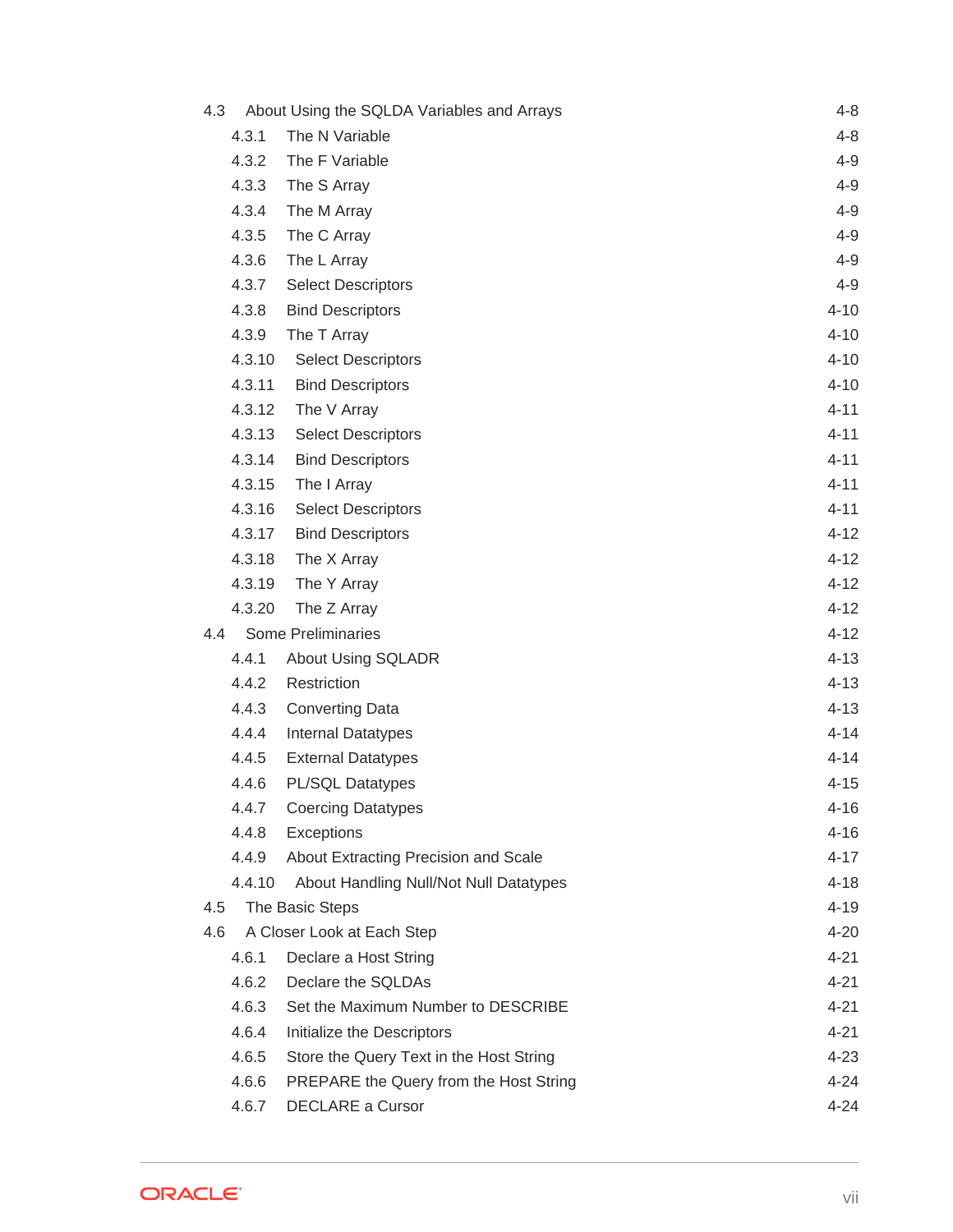|     | 4.6.8                                               | <b>DESCRIBE the Bind Variables</b>             | $4 - 24$ |
|-----|-----------------------------------------------------|------------------------------------------------|----------|
|     | 4.6.9                                               | Reset Number of Placeholders                   | $4 - 25$ |
|     | 4.6.10                                              | <b>Get Values for Bind Variables</b>           | $4 - 25$ |
|     | 4.6.11                                              | <b>OPEN the Cursor</b>                         | $4 - 27$ |
|     | 4.6.12                                              | <b>DESCRIBE the Select List</b>                | $4 - 28$ |
|     | 4.6.13                                              | Reset Number of Select-List Items              | $4 - 29$ |
|     | 4.6.14                                              | Reset Length/Datatype of Each Select-List Item | $4 - 29$ |
|     | 4.6.15                                              | FETCH Rows from the Active Set                 | $4 - 30$ |
|     | 4.6.16                                              | <b>Get and Process Select-List Values</b>      | $4 - 31$ |
|     | 4.6.17                                              | CLOSE the Cursor                               | $4 - 31$ |
| 4.7 |                                                     | Using Host Arrays with Method 4                | $4 - 32$ |
| 4.8 | $4 - 33$<br>Sample Program 10: Dynamic SQL Method 4 |                                                |          |

# A [Operating System Dependencies](#page-116-0)

| A.1   | System-Specific References for Chapter 1 | A-1   |
|-------|------------------------------------------|-------|
| A.1.1 | Case-sensitivity                         | $A-1$ |
| A.1.2 | Coding Area                              | $A-1$ |
| A.1.3 | <b>Continuation Lines</b>                | $A-1$ |
| A.1.4 | <b>FORTRAN Versions</b>                  | $A-2$ |
| A.1.5 | Declaring                                | $A-2$ |
| A.1.6 | Naming                                   | $A-2$ |
| A.1.7 | <b>INCLUDE Statements</b>                | $A-2$ |
| A.1.8 | <b>MAXLITERAL Default</b>                | $A-3$ |
| A.2   | System-Specific Reference for Chapter 3  | $A-3$ |
| A.2.1 | Sample Programs                          | $A-3$ |
| A.3   | System-Specific Reference for Chapter 4  | $A-3$ |
| A.3.1 | <b>SQLADR</b>                            | $A-3$ |

## [Index](#page-119-0)

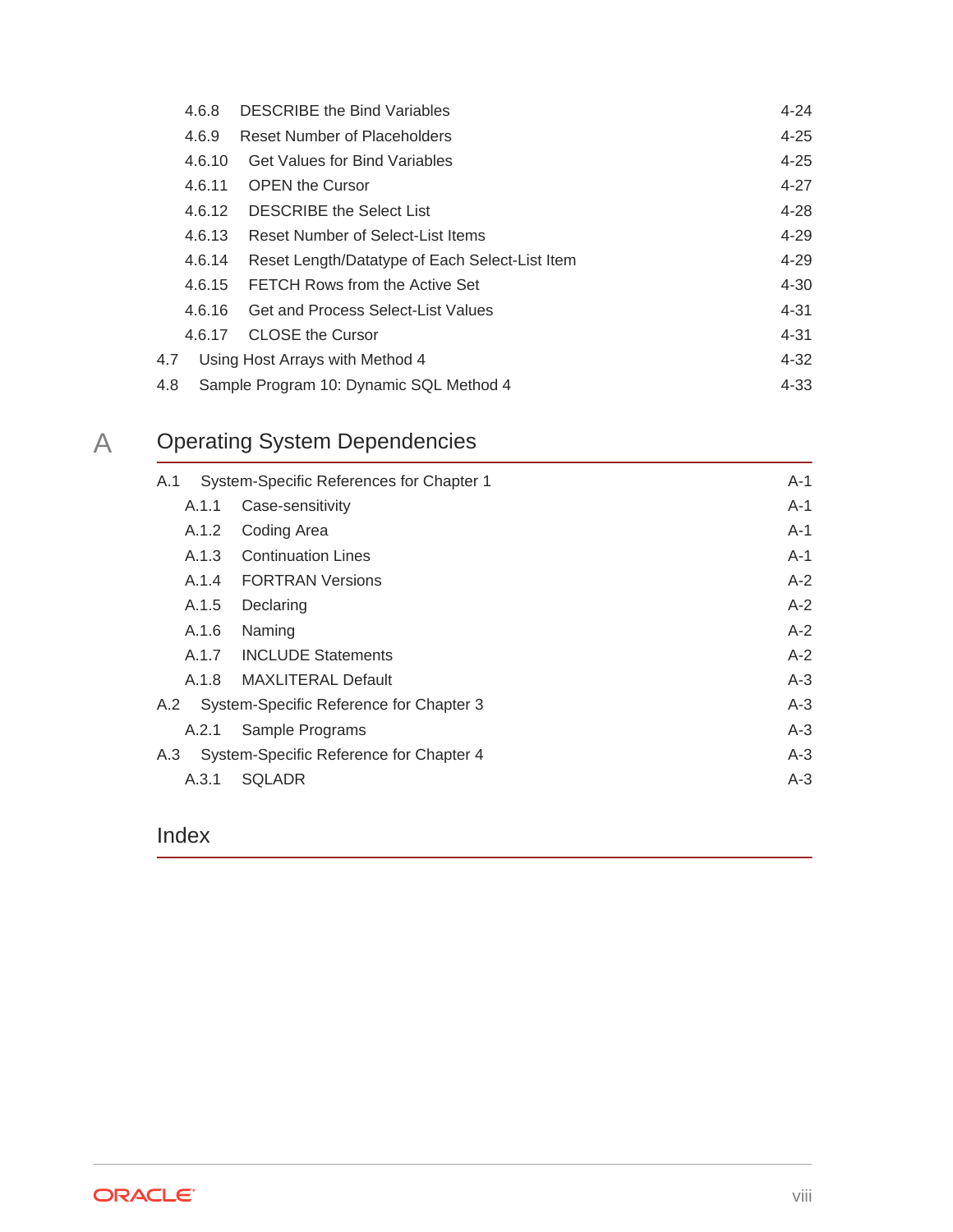# <span id="page-8-0"></span>Preface

This companion book to the *Oracle Database Programmer's Guide to the Oracle Precompilers* shows you how to write FORTRAN programs that use the powerful database language SQL to access and manipulate Oracle data. It provides examples, instructions, and programming tips, as well as several full-length programs to aid your understanding of embedded SQL and demonstrate its usefulness.

This manual, accompanied by the *Oracle Database Programmer's Guide to the Oracle Precompilers*, guides you to getting the most from Pro\*FORTRAN and embedded SQL.

This preface contains these topics:

- **Audience**
- Documentation Accessibility
- Related Documents
- **[Conventions](#page-9-0)**

# Audience

This guide is intended for anyone developing new FORTRAN applications or converting existing FORTRAN applications to run in the Oracle environment. Though written specially for programmers, it is also useful to systems analysts, project managers, and others interested in embedded SQL applications.

# Documentation Accessibility

For information about Oracle's commitment to accessibility, visit the Oracle Accessibility Program website at [http://www.oracle.com/pls/topic/lookup?](http://www.oracle.com/pls/topic/lookup?ctx=acc&id=docacc) [ctx=acc&id=docacc](http://www.oracle.com/pls/topic/lookup?ctx=acc&id=docacc).

#### **Access to Oracle Support**

Oracle customers that have purchased support have access to electronic support through My Oracle Support. For information, visit [http://www.oracle.com/pls/topic/](http://www.oracle.com/pls/topic/lookup?ctx=acc&id=info) [lookup?ctx=acc&id=info](http://www.oracle.com/pls/topic/lookup?ctx=acc&id=info) or visit<http://www.oracle.com/pls/topic/lookup?ctx=acc&id=trs> if you are hearing impaired.

# Related Documents

To use this manual effectively, you need a working knowledge of the following subjects:

• Applications programming in FORTRAN

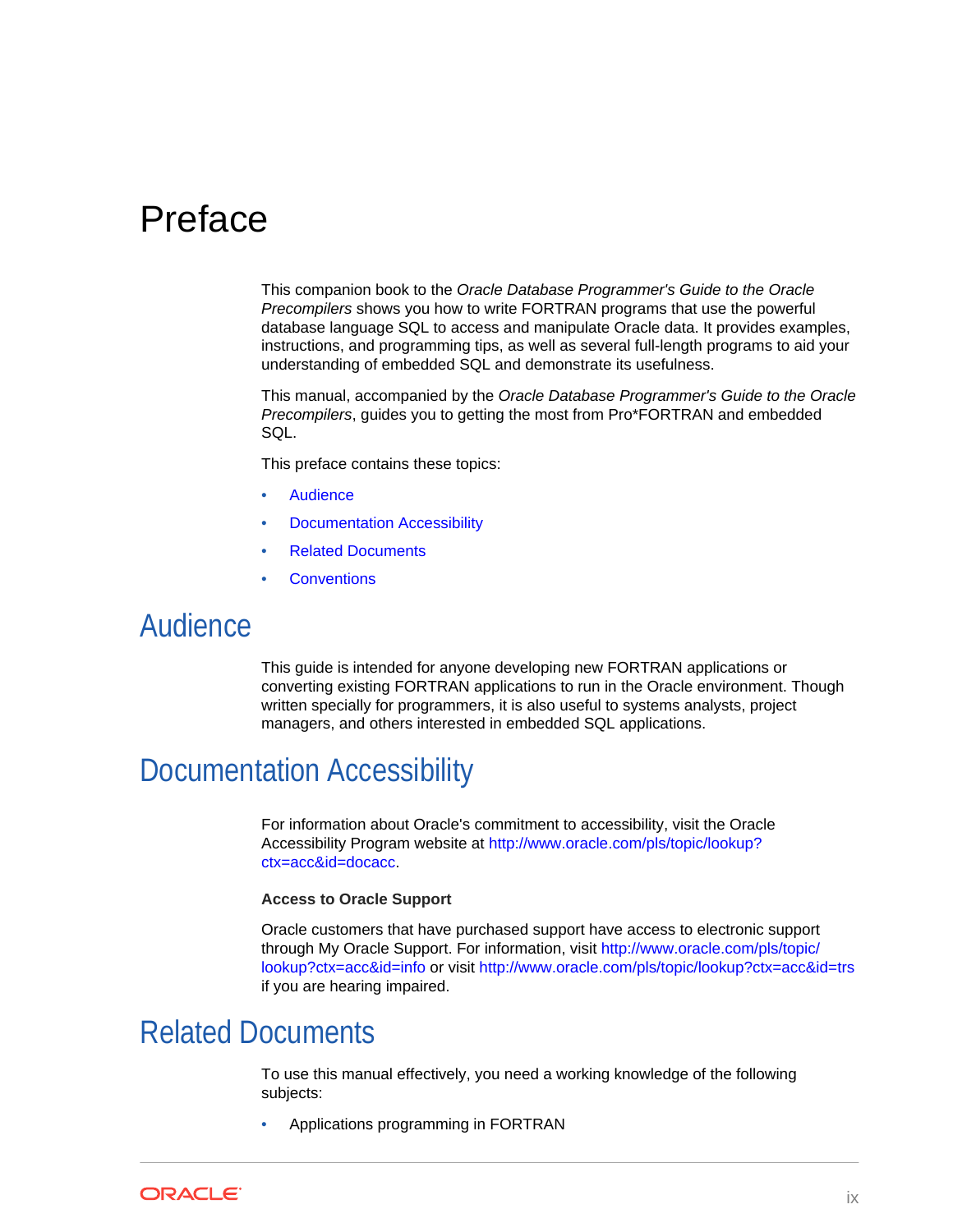- The concepts, terminology, and methods discussed in the *Oracle Database Programmer's Guide to the Oracle Precompilers*
- The SQL database language
- Oracle database concepts and terminology

# <span id="page-9-0"></span>**Conventions**

The following text conventions are used in this document:

| <b>Convention</b> | <b>Meaning</b>                                                                                                                            |
|-------------------|-------------------------------------------------------------------------------------------------------------------------------------------|
| boldface          | Boldface type indicates graphical user interface elements associated<br>with an action, or terms defined in text or the glossary.         |
| italic            | Italic type indicates book titles, emphasis, or placeholder variables for<br>which you supply particular values.                          |
| monospace         | Monospace type indicates commands within a paragraph, URLs, code<br>in examples, text that appears on the screen, or text that you enter. |
|                   |                                                                                                                                           |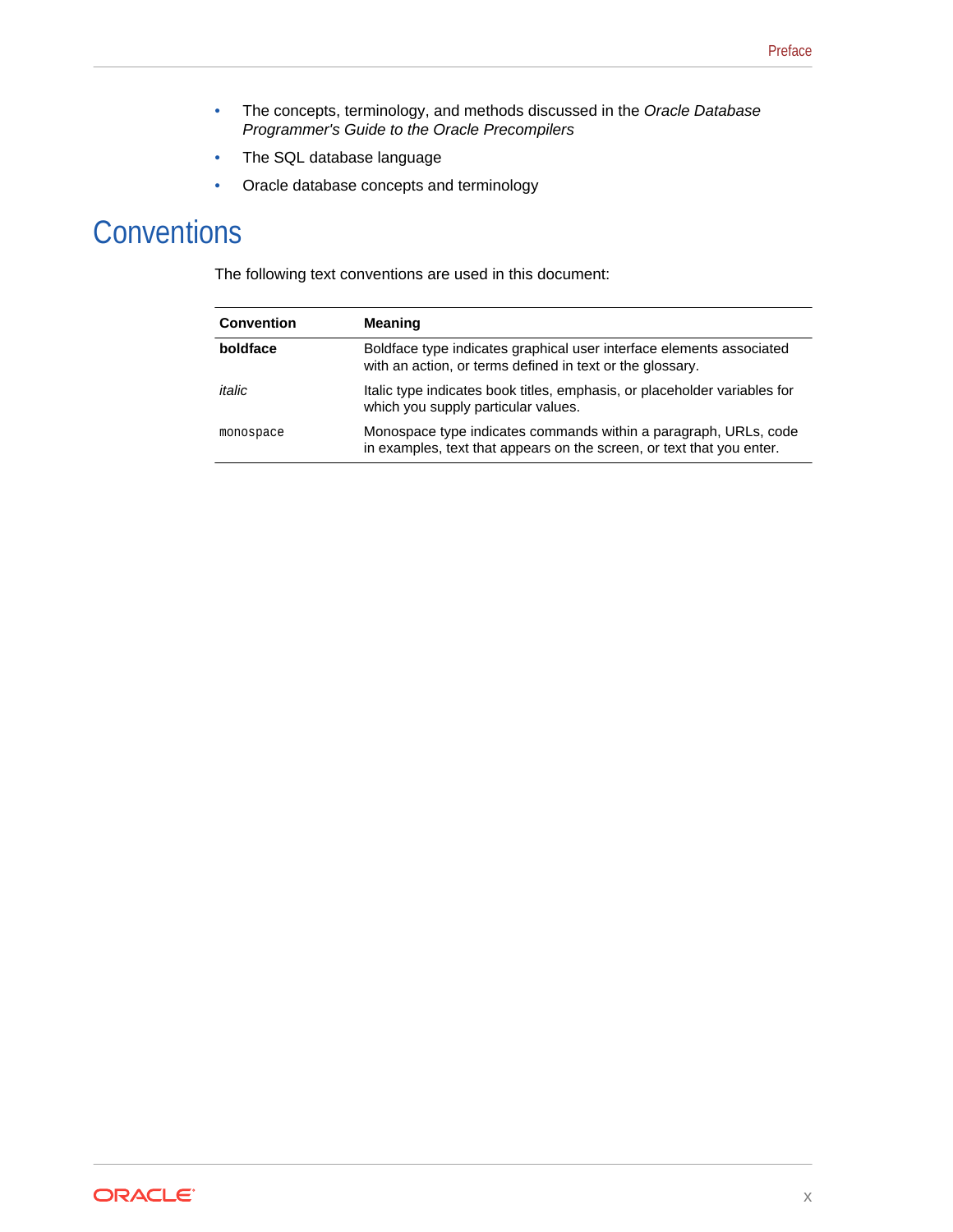# <span id="page-10-0"></span>1 Writing a Pro\*FORTRAN Program

This chapter provides basic information for writing a Pro\*FORTRAN program:

#### **Note:**

The Pro\*Fortran Precompiler is NOT supported in 64 bit Oracle Database installations.

The Pro\*Fortran Precompiler is only supported and available in Oracle Database 32 bit Client installations.

This chapter contains the following topics:

- Programming Guidelines
- [Required Declarations and SQL Statements](#page-13-0)
- [Host Variable Names](#page-15-0)
- [Scope of Host Variables](#page-16-0)
- [Host Variables](#page-17-0)
- [About Referencing Host Variables](#page-21-0)
- [Indicator Variables](#page-22-0)
- [Host Arrays](#page-24-0)
- [VARCHAR Host Variables](#page-26-0)
- [About Handling Character Data](#page-28-0)
- [The Oracle Datatypes](#page-31-0)
- [Datatype Conversion](#page-33-0)
- [Datatype Equivalencing](#page-33-0)
- [Embedding PL/SQL](#page-34-0)
- [About Declaring a Cursor Variable](#page-36-0)
- [Connecting to Oracle](#page-41-0)

# 1.1 Programming Guidelines

This section deals with embedded SQL syntax, coding conventions, and FORTRANspecific features and restrictions. Topics are arranged alphabetically.

#### 1.1.1 32 bit vs 64 bit

The Pro\*Fortran Precompiler is NOT supported in 64 bit Oracle environments.

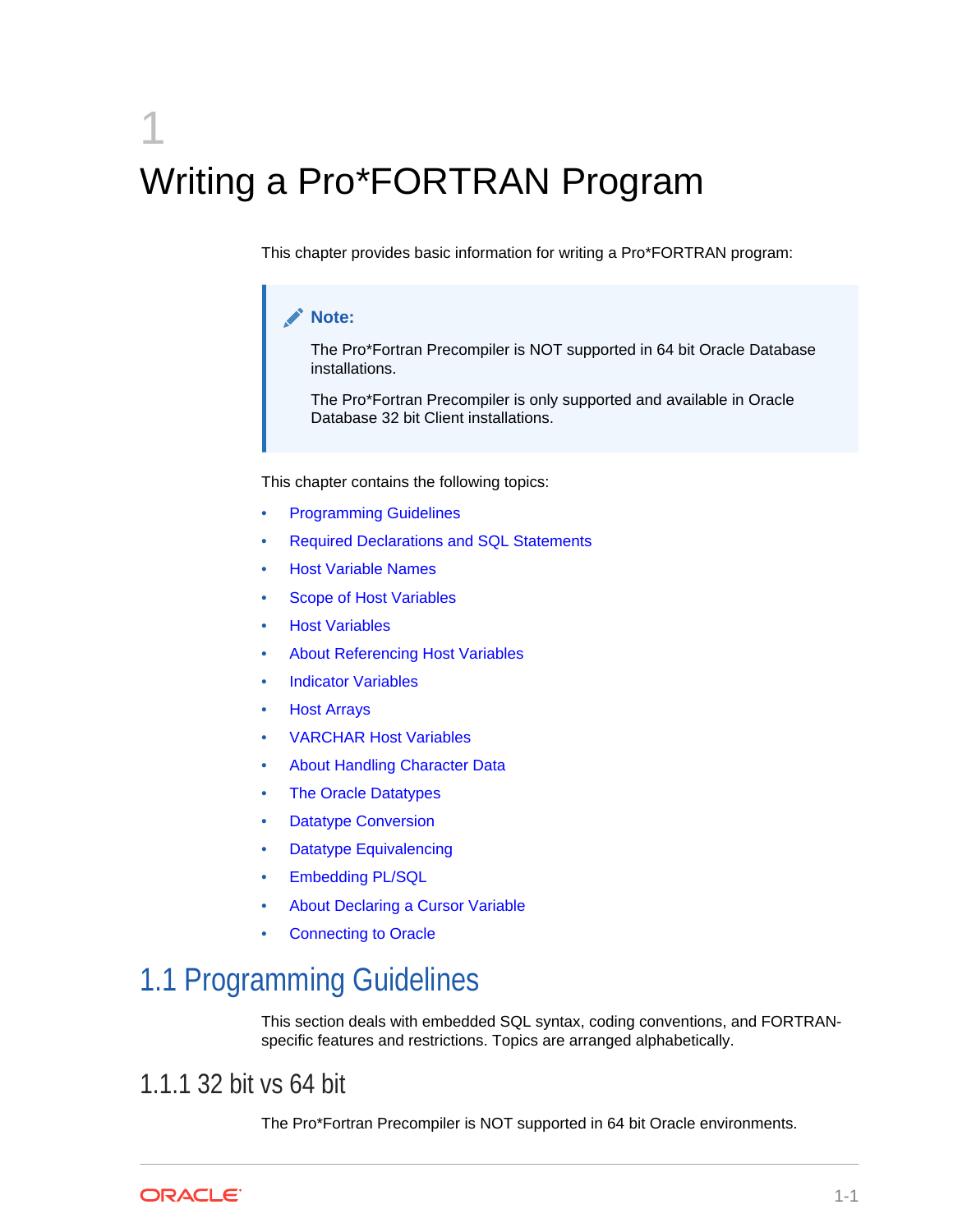The Pro\*Fortran Precompiler is only supported and available in Oracle Database 32 bit Client installations.

#### <span id="page-11-0"></span>1.1.2 Case-sensitivity

Though the standard FORTRAN character set excludes lowercase alpha characters, many compilers allow them in identifiers, comments, and quoted literals.

The Pro\*FORTRAN Precompiler is not case-sensitive; however, some compilers are. If your compiler is case-sensitive, you must declare and reference variables in the same uppercase/lowercase format. Check your FORTRAN compiler user's guide.

You must code EXEC SQL and EXEC ORACLE statements in columns 7 through 72 (columns 73 through 80 are ignored). The other columns are used for the following purposes:

- Column 1 can indicate a comment line or can be part of an optional statement label.
- Columns 2 through 5 can contain an optional statement label.
- Column 6 indicates continuation lines.

On some systems, *terminal format* is supported; that is, entry is not restricted to certain columns. In this manual, the program fragments and sample programs are in ANSI format (FORMAT=ANSI).

No more than one statement can appear on a single line.

#### 1.1.3 Comments

You can place FORTRAN comment lines within SQL statements. FORTRAN comment lines start with the letter C or an asterisk (\*) in column 1. You can place ANSI SQLstyle comments (- - ...) in SQL statements at the end of a line, and you can also place C-style comments (/\* ... \*/) in SQL statements.

The following example shows all three styles of comments:

```
EXEC SQL SELECT ENAME, SAL
C Assign column values to host variables.
  1 INTO :ENAM, :ESAL -- output host variables
  2 FROM EMP
  3 /* Use input host variable in
  4 search condition */
  5 WHERE DEPTNO = :DNUM
```
#### **Note:**

You cannot nest comments. Blank lines are treated as comments, but are *not* allowed within a continued statement.

# 1.1.4 Continuation Lines

You can continue SQL statements from one line to the next, according to the rules of FORTRAN. To code a continuation line, place a nonzero, non-blank character in

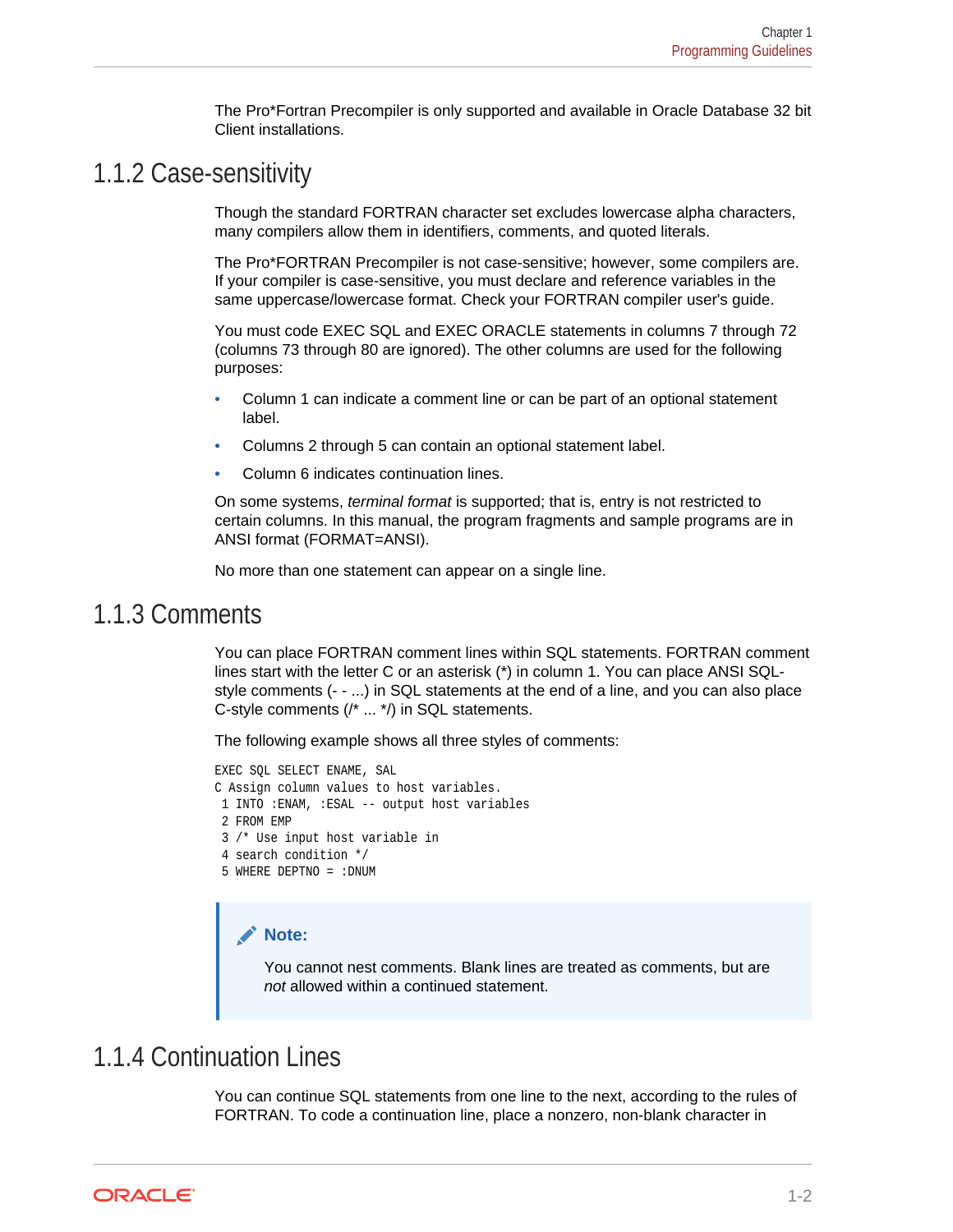<span id="page-12-0"></span>column 6. In this manual, digits are used as continuation characters, as the following example shows:

```
* Retrieve employee data.
 EXEC SQL SELECT EMPNO, ENAME, JOB, SAL
 1 INTO :ENUM, :ENAM, :EJOB, :ESAL
 2 FROM EMP
 3 WHERE DEPTNO = :DNUM
```
To continue a string literal from one line to the next, code the literal through column 72. On the next line, code a continuation character and the rest of the literal. An example follows:

```
* Execute dynamic SQL statement.
 EXEC SQL EXECUTE IMMEDIATE 'UPDATE EMP SET COMM = 500 WHERE
 1 DEPTNO=20'
```
Most FORTRAN implementations allow up to 19 continuation lines. Check your FORTRAN compiler user's guide.

#### 1.1.5 Delimiters

Though FORTRAN does not require blanks to delimit keywords, you must use blanks to delimit keywords in SQL statements. FORTRAN uses apostrophes to delimit string literals, as in

```
* Display employee name.
 IF (ENAM .LT. 'ZZZZZ') THEN
 PRINT *, ' Employee Name: ', ENAM
 END IF
```
SQL also uses apostrophes to delimit string literals, as in

```
* Retrieve employee data.
 EXEC SQL SELECT ENAME, SAL
 1 INTO :ENAM, :ESAL
 2 FROM EMP
 3 WHERE JOB = 'CLERK'
```
SQL also uses quotation marks to delimit identifiers containing special or lowercase characters.

## 1.1.6 Embedded SQL Syntax

To use a SQL statement in your host program, precede the SQL statement with the EXEC SQL clause. Embedded SQL syntax is described in the *Pro\*C/C++ Programmer's Guide*. The precompiler translates all EXEC SQL statements into calls to the runtime library SQLLIB.

#### 1.1.7 File Length

The Pro\*FORTRAN Precompiler cannot process arbitrarily long source files. Some of the variables used internally limit the size of the generated file. There is no absolute limit to the number of lines allowed, but the following aspects of the source files are contributing factors to the file-size constraint:

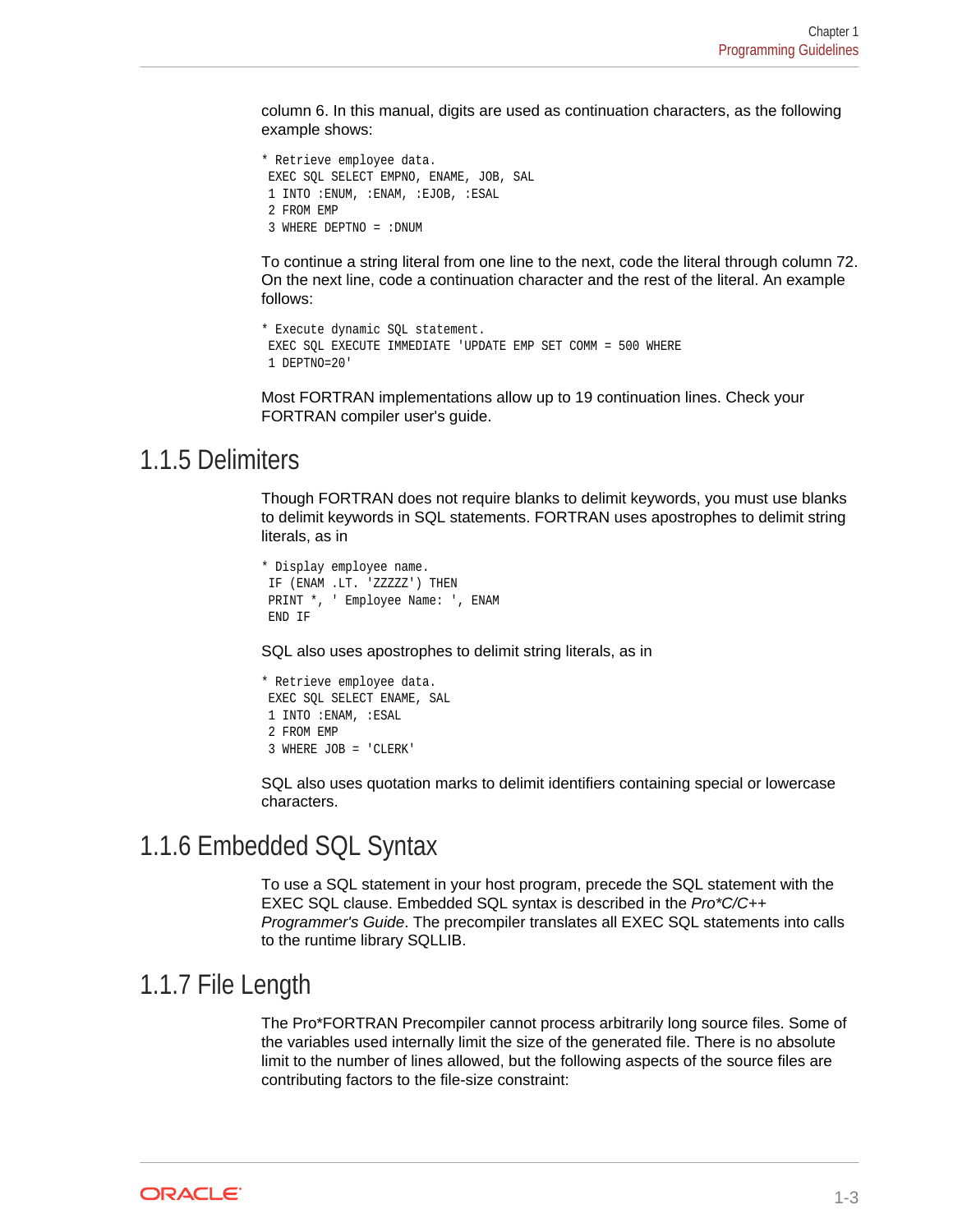- <span id="page-13-0"></span>• complexity of the embedded SQL statements (for example, the number of bind and define variables)
- whether a database name is used (for example, connecting to a database with an AT clause)
- number of embedded SQL statements

To prevent problems related to this limitation, use multiple program units to reduce the size of the source files as required.

#### 1.1.8 File Naming Restrictions

Avoid using filenames starting with "sql," because errors might occur. For example, if you name a file SQLERROR.PFO, some linkers return name conflicts because there will be an array named SQLERD and a common block named SQLERD.

#### 1.1.9 FORTRAN Versions

The Pro\*FORTRAN Precompiler supports the standard implementation of FORTRAN for your operating system (usually FORTRAN 77). For more information, see your Oracle system-specific documentation.

# 1.2 Required Declarations and SQL Statements

Passing data between Oracle and your application program requires host variables and event handling. This section shows you how to meet these requirements.

#### 1.2.1 The Declare Section

You must declare all program variables to be used in SQL statements in the *Declare Section*, which begins with the statement

EXEC SQL BEGIN DECLARE SECTION

and ends with the statement

EXEC SQL END DECLARE SECTION

Between these two statements only the following are allowed:

- host variable and indicator variable declarations
- **EXEC SQL DECLARE statements**
- **EXEC SQL INCLUDE statements**
- **EXEC SOL VAR statements**
- **EXEC ORACLE statements**
- FORTRAN comments

In a Pro\*FORTRAN source file, multiple program units can contain SQL statements. So, multiple Declare Sections are allowed for each precompiled unit. Furthermore, a Pro\*FORTRAN program can contain multiple files.

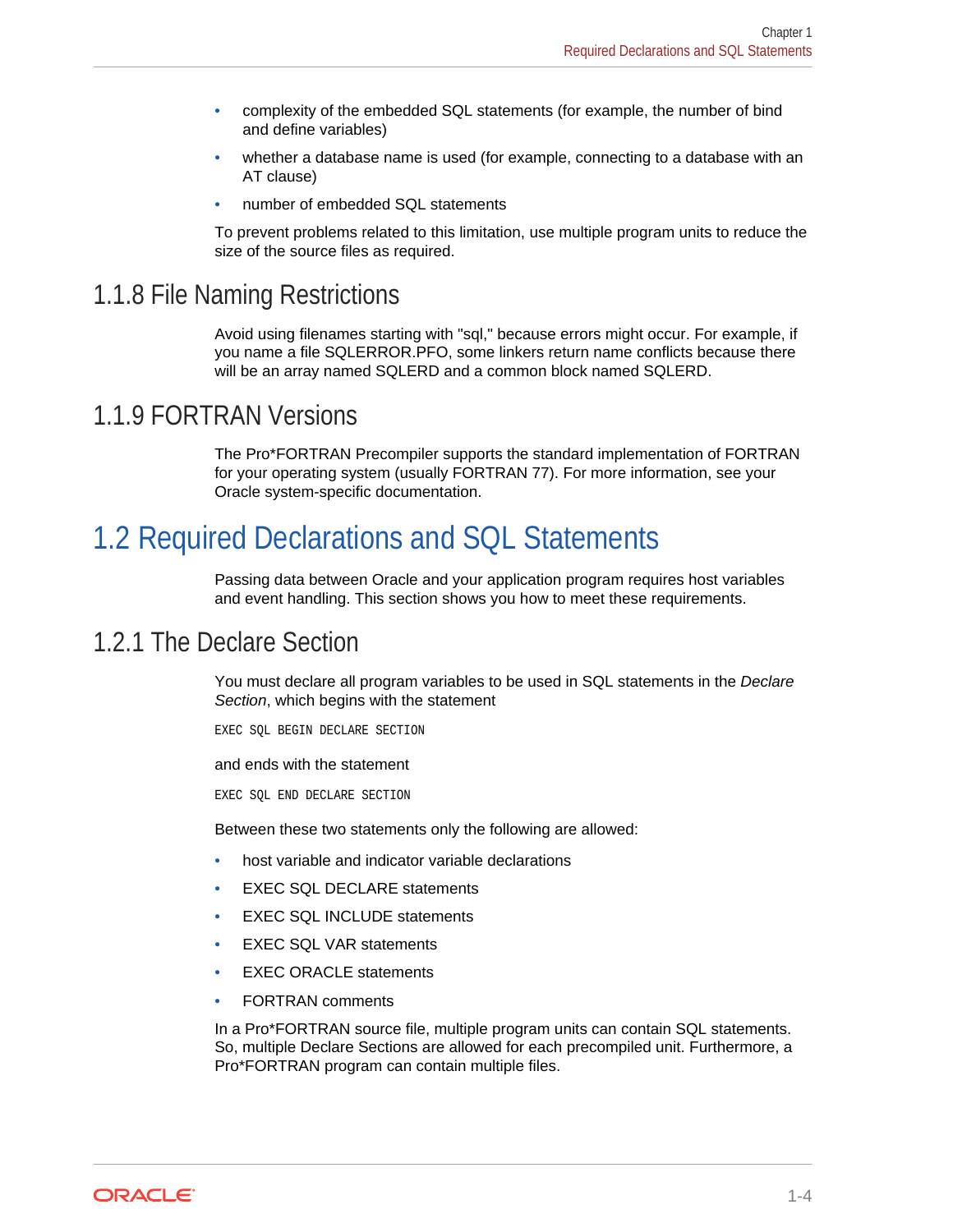## <span id="page-14-0"></span>1.2.2 Using the INCLUDE Statement

FORTRAN INCLUDEs are processed by the FORTRAN compiler, while EXEC SQL INCLUDE statements are processed by Pro\*FORTRAN to copy files into your host program, as illustrated in the following example:

- \* Copy in the SQL Communications Area (SQLCA)
- \* and the Oracle Communications Area (ORACA).
- EXEC SOL INCLUDE SOLCA
- EXEC SQL INCLUDE ORACA

You can INCLUDE any file. When you precompile a Pro\*FORTRAN program, each EXEC SQL INCLUDE statement is replaced by a copy of the file named in the statement.

### 1.2.3 Filename Extensions

If your system uses file extensions but you do not specify one, the Pro\*FORTRAN Precompiler assumes the default extension for source files (usually FOR or F). The default extension is system dependent. For more information, see your Oracle systemspecific documentation.

## 1.2.4 Search Paths

If your system uses directories, you can set a search path for INCLUDE files using the INCLUDE precompiler option, as follows:

INCLUDE=path

where *path* defaults to the current directory.

The precompiler first searches the current directory, then the directory specified by the INCLUDE option, and finally the directory for standard INCLUDE files. You need not specify a path for standard files such as the SQLCA and ORACA. However, a path is required for nonstandard files unless they are stored in the current directory.

You can also specify multiple paths on the command line, as follows:

... INCLUDE=<path1> INCLUDE=<path2> ...

When multiple paths are specified, the precompiler searches the current directory first, then the *path1* directory, then the *path2* directory, and so on. The directory containing standard INCLUDE files is searched last. The path syntax is system specific. Check the Oracle installation or user's guide for your system.

#### 1.2.5 Caution

Remember, the precompiler searches for a file in the current directory first even if you specify a search path. If the file you want to INCLUDE is in another directory, make sure no file with the same name is in the current directory or any other directory that precedes it in the search path. Also, if your operating system is case-sensitive, you must specify the same upper or lower case filename under which the file is stored.

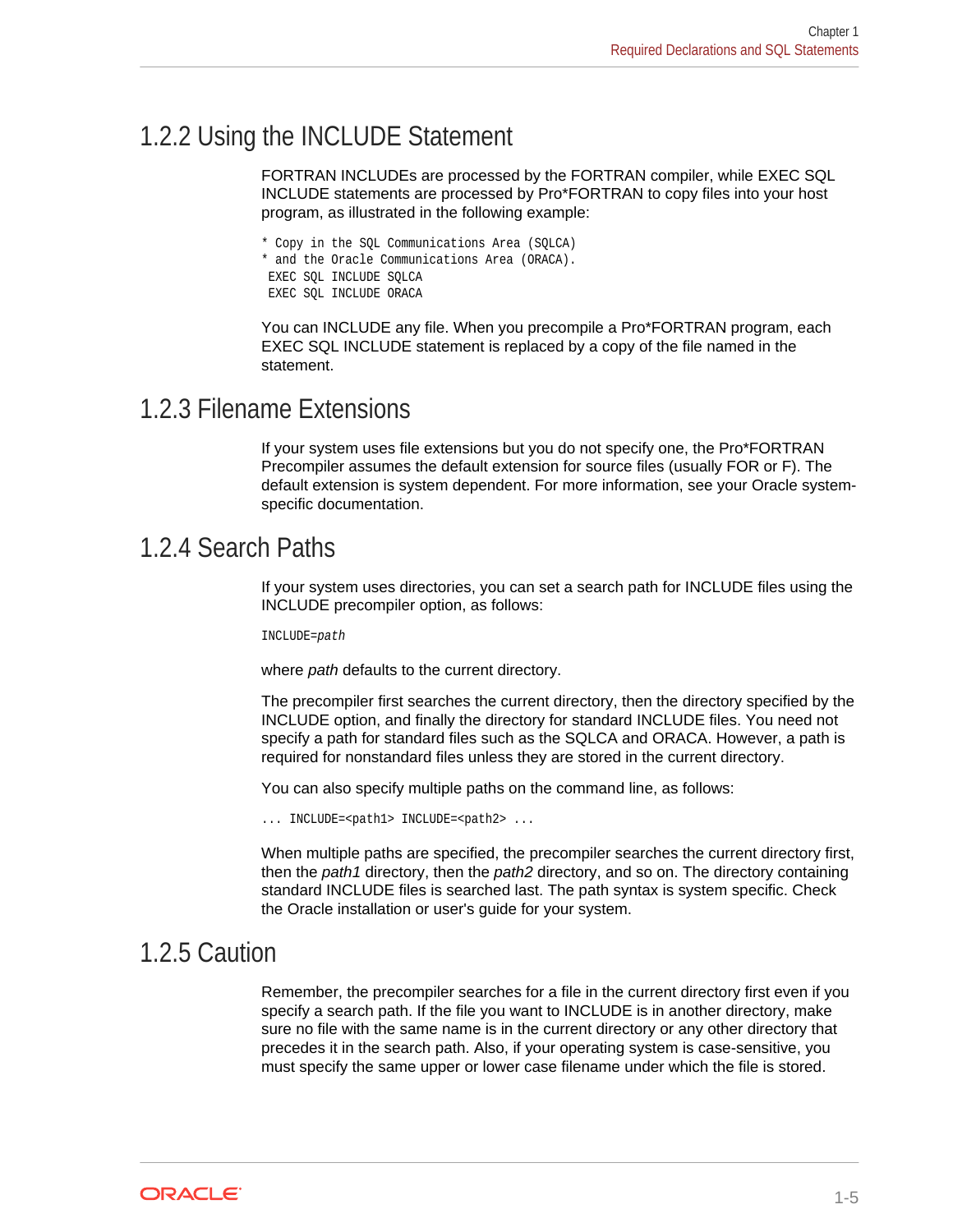## <span id="page-15-0"></span>1.2.6 Event and Error Handling

Pro\*FORTRAN provides forward and backward compatibility when checking the outcome of executing SQL statements. However, there are restrictions on using SQLCA, SQLCODE, and SQLSTATE depending on the MODE and DBMS option settings. For more information, see Error Handling and Diagnostics.

# 1.3 Host Variable Names

Host variable names must consist only of letters and digits, and must begin with a letter. They can be of any length, but only the first 31 characters are significant. Some compilers prohibit variable names longer than six characters, or ignore characters after the sixth. Check your FORTRAN compiler user's guide.

#### 1.3.1 Logical and Relational Operators

Logical and relational operators are different for FORTRAN and SQL, as shown in the following tables, respectively. For example, the SQL operators do not have leading and trailing periods, as shown in table 1-1 and table 1-2.

| <b>SQL Operators</b> | <b>FORTRAN Operators</b> |
|----------------------|--------------------------|
| <b>NOT</b>           | .NOT.                    |
| <b>AND</b>           | .AND.                    |
| <b>OR</b>            | .OR.                     |
| $- -$                | .EQV.                    |
| $- -$                | .NEQV.                   |

**Table 1-1 Logical Operators**

| <b>SQL Operators</b>               | <b>FORTRAN operators</b> |
|------------------------------------|--------------------------|
|                                    | .EQ.                     |
| $\Leftrightarrow$ , !=, $\wedge$ = | .NE.                     |
| $\geq$                             | .GT.                     |
| $\,<$                              | .LT.                     |
| $>=$                               | .GE.                     |
| $\leq$                             | .LE.                     |
|                                    |                          |

#### **Table 1-2 Relational Operator**

Logical and relational FORTRAN operators are *not* allowed in SQL statements.

### 1.3.2 MAXLITERAL Default

With the MAXLITERAL precompiler option, you can specify the maximum length of string literals generated by the precompiler, so that compiler limits are not exceeded. For Pro\*FORTRAN, the default value is 1000, but you might need to specify a lower value.

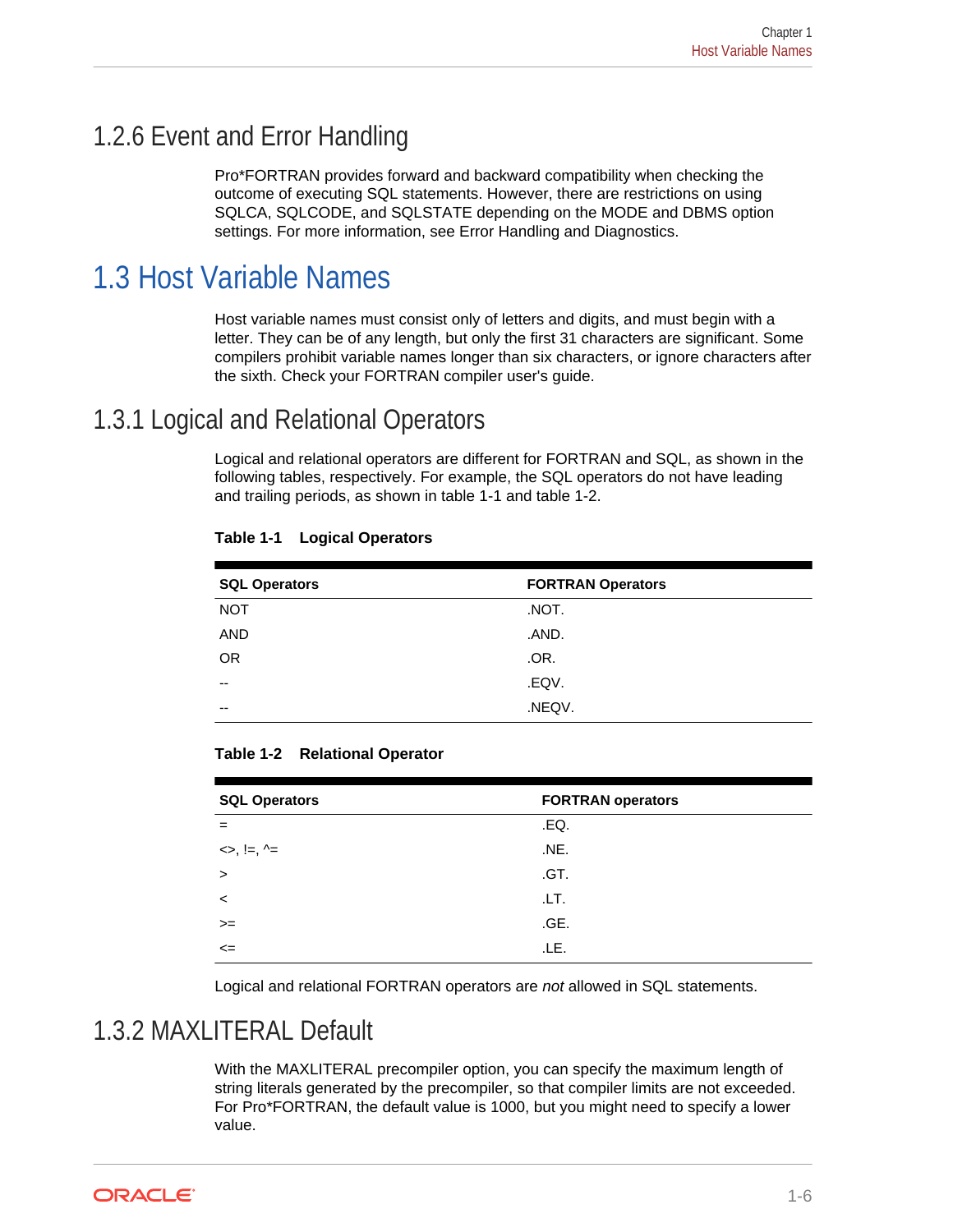For example, if your FORTRAN compiler cannot handle string literals longer than 512 characters, specify MAXLITERAL=512. Check your FORTRAN compiler user's guide.

#### <span id="page-16-0"></span>1.3.3 Nulls

In SQL, a null represents a missing, unknown, or inapplicable column value; it equates neither to zero nor to a blank. Use the NVL function to convert nulls to non-null values, use the IS [NOT] NULL comparison operator to search for nulls, and use indicator variables to insert and test for nulls.

#### 1.3.4 Program Units

In FORTRAN, a *program unit* is a function, subroutine, or main program. In Pro\*FORTRAN, an input file contains one or more program units.

If a program unit contains SQL statements, it must

- define all local host variables in its Declare Section
- INCLUDE the SQLCA when MODE={ORACLE|ANSI13}
- declare a variable named SQLATA or SQLCOD inside or outside the Declare Section when MODE={ANSI|ANSI14}
- INCLUDE the ORACA if you specify ORACA=YES

Multiple program units can contain SQL statements. For example, you can DECLARE a cursor in one program unit, OPEN it in another, FETCH from it in yet another, and CLOSE it in still another as long as they are in the same file.

# 1.4 Scope of Host Variables

The scoping rules for FORTRAN identifiers apply to host variables. Host variables declared in a program unit are local to that unit, and host variables declared in the main program are *not* global. So, all host variables used in a program unit must be declared in that unit in the Declare Section.

#### 1.4.1 Statement Labels

You can associate FORTRAN numeric statement labels (1 - 99999) with SQL statements, as shown in the following example:

```
* Insert row into employee table.
 500 EXEC SQL INSERT INTO EMP (EMPNO, ENAME, JOB, DEPTNO)
 1 VALUES (:ENUM, :ENAM, :EJOB, :DNUM)
```
And, you can reference statement labels in a WHENEVER DO or WHENEVER GOTO statement, as this example shows:

```
* Handle SQL execution errors.
 EXEC SQL WHENEVER SQLERROR GOTO 900
 ...
* SQLEMC stores the Oracle error code and message.
 900 WRITE (*, 8500) SQLEMC
 8500 FORMAT (1X, 70A1)
  ...
```
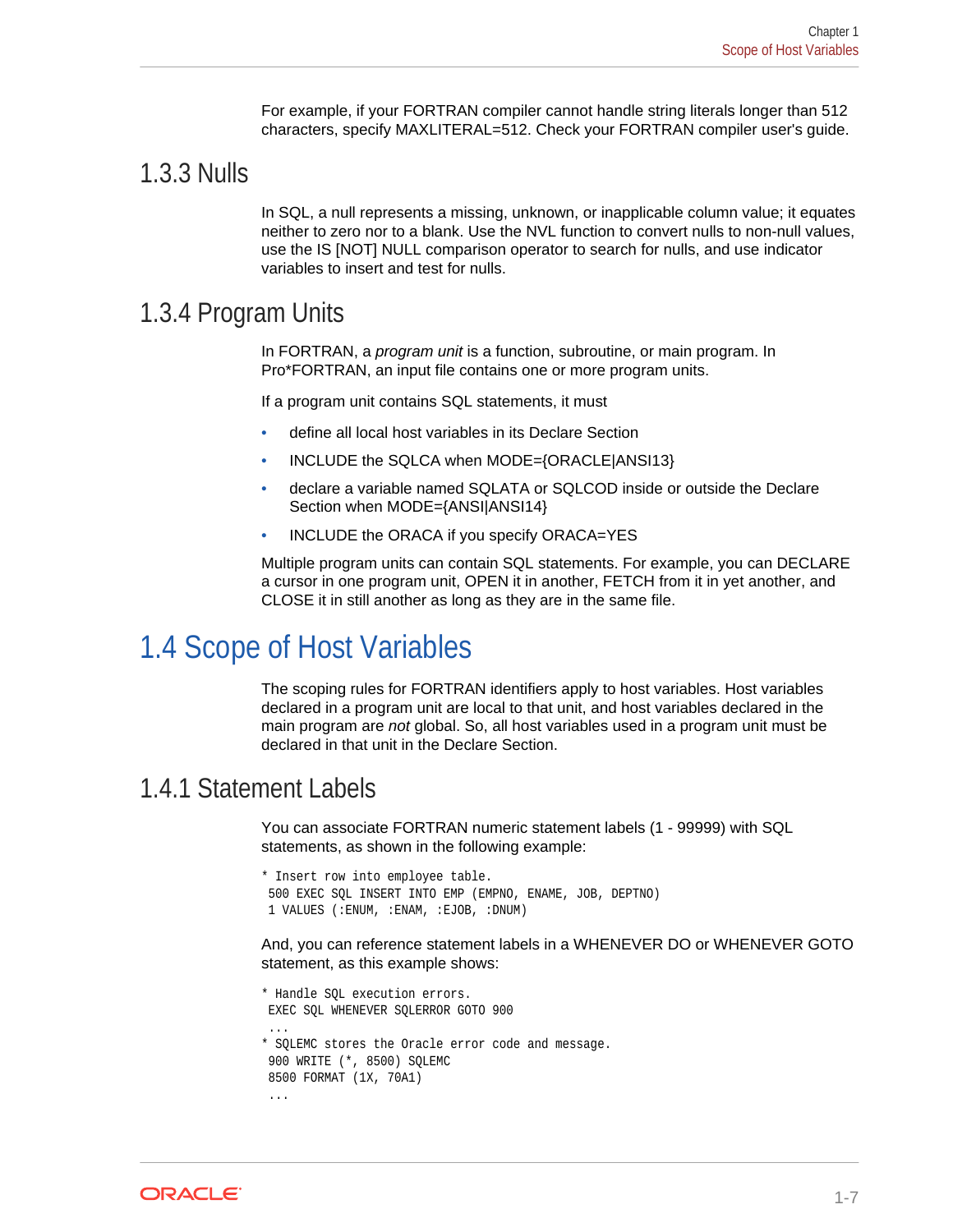<span id="page-17-0"></span>Statement labels must be coded in columns 1 through 5, and must *not* appear in continuation lines. Statement labels may consist of alphanumeric characters, only; the special characters, underscore  $($ ], hyphen  $(-)$ , and dollar sign  $(\$)$  are not allowed.

The Pro\*FORTRAN Precompiler does not use statement labels in generated code. Therefore, the BEGLABEL and ENDLABEL options that were available in earlier Pro\*FORTRAN versions are not supported in this version and will return an informational message if found.

#### 1.4.2 Statement Terminator

Embedded SQL statements are terminated by an end-of-line, as the following example shows:

```
* Delete employee.
 EXEC SQL DELETE FROM EMP WHERE EMPNO = :ENUM
```
However, a continuation character on the next line overrides an end-of-line.

# 1.5 Host Variables

Host variables are the key to communication between your host program and Oracle. Typically, a host program inputs data to Oracle, and Oracle outputs data to the program. Oracle stores input data in database columns and stores output data in program host variables.

#### 1.5.1 Declaring Host Variables

Host variables are declared according to FORTRAN rules, using the FORTRAN datatypes that are supported by Oracle. FORTRAN datatypes must be compatible with the source/target database column. The supported FORTRAN datatypes are shown in the following table. One-dimensional arrays of FORTRAN types are also supported.

| <b>Variable Declaration</b>                              | <b>Description</b>                                                  |
|----------------------------------------------------------|---------------------------------------------------------------------|
| <b>BYTE var CHARACTER var</b>                            | single character                                                    |
| CHARACTER var*n CHARACTER*n var                          | <i>n</i> -byte character string                                     |
| CHARACTER <sup>(*)</sup> var                             | character string                                                    |
| INTEGER var INTEGER*2 var INTEGER*4<br>var               | default-length integer 2-byte integer 4-byte<br>integer             |
| LOGICAL var LOGICAL*1 var LOGICAL*2 var<br>LOGICAL*4 var | single character 2-byte character string 4-byte<br>character string |
| REAL var REAL*4 var REAL*8 var DOUBLE<br>PRECISION var   | 4-byte real number 8-byte real number                               |
| VARCHAR*n                                                | $\leq$ 32765-byte, variable length character string<br>(3)          |
| <b>SOLCURSOR</b>                                         | cursor variable                                                     |

#### **Notes**:

**1.** The size of FORTRAN numeric types is implementation-dependent. The sizes given in the table are typical but not universal. Check your FORTRAN compiler user's guide.

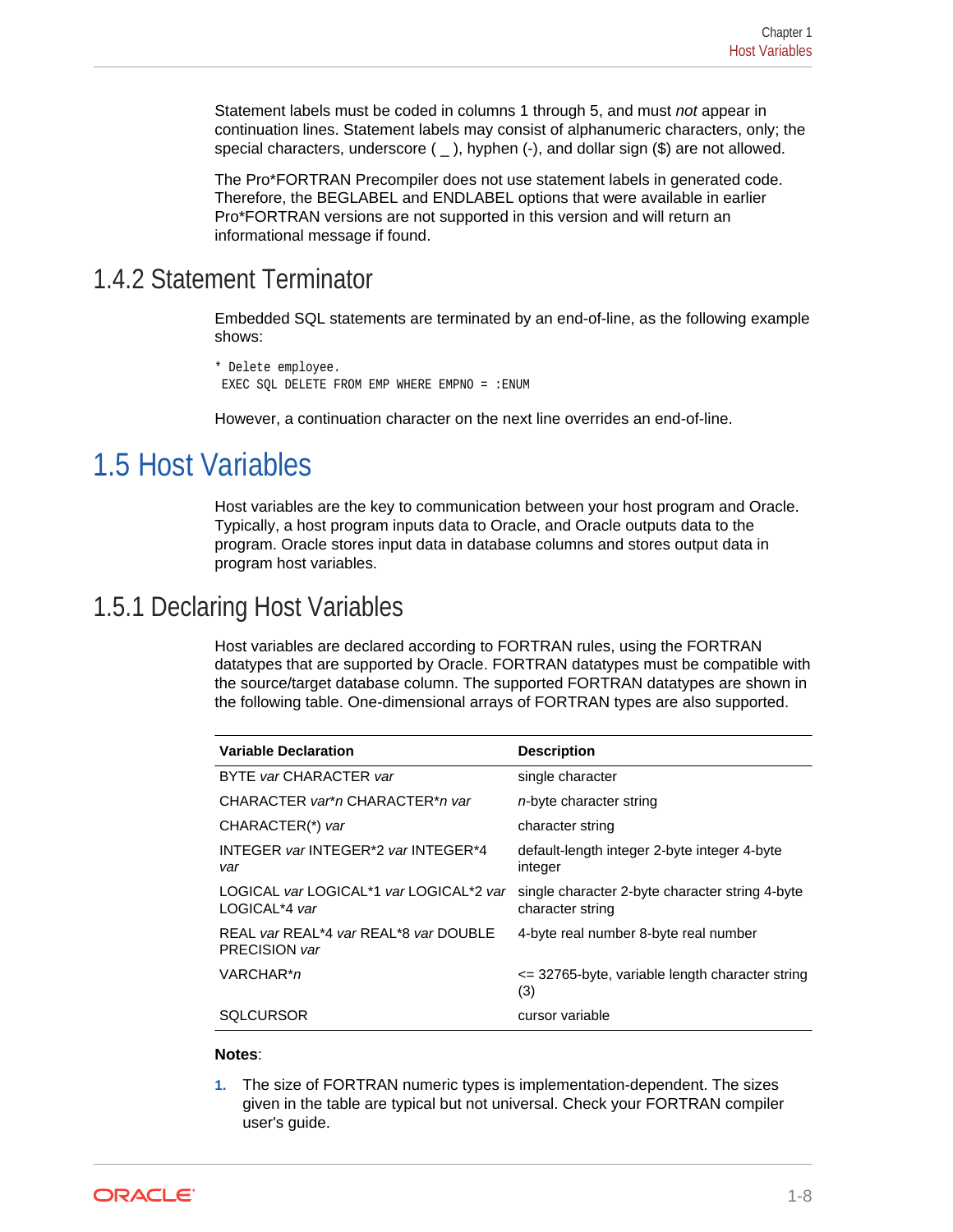- <span id="page-18-0"></span>**2.** CHARACTER(\*) variables have no predetermined length. They are used to specify dummy arguments in a subroutine declaration. The maximum length of an actual argument is returned by the LEN intrinsic function.
- **3.** Variables declared with VARCHAR\**n* (not native to FORTRAN) are assigned the VARCHAR external datatype. See "Declaring VARCHAR Variables" for more information.

The following table lists the compatible Oracle internal datatypes.

| <b>Internal Type</b>                                            | <b>FORTRAN Type</b>                                                                                                                                                                                                        | <b>Description</b>                                                                                                                                                                                                                                                                                                        |
|-----------------------------------------------------------------|----------------------------------------------------------------------------------------------------------------------------------------------------------------------------------------------------------------------------|---------------------------------------------------------------------------------------------------------------------------------------------------------------------------------------------------------------------------------------------------------------------------------------------------------------------------|
| $CHAR(x)$ (1) VARCHAR2(y) (1)                                   | BYTE CHARACTER<br>CHARACTER*n VARCHAR*n<br>var1, var2, var3                                                                                                                                                                | single character variable-<br>length string variable-length<br>string variable-length string                                                                                                                                                                                                                              |
| NUMBER NUMBER $(p,s)$ (2)                                       | CHARACTER*nvar<br>CHARACTER var *n<br>CHARACTER(*) DOUBLE<br><b>PRECISION INTEGER</b><br>INTEGER*2 INTEGER*4<br>LOGICAL var LOGICAL*1 var<br>LOGICAL*2 var LOGICAL*4<br>varREAL REAL*4 REAL*8<br>VARCHAR*nvar1, var2, var3 | <i>n</i> -byte character string $(3)$<br>character string (as<br>parameter) 8-byte float<br>number integer (default size)<br>2-byte integer 4-byte integer<br>single character 2-byte<br>character string 4-byte<br>character string float number<br>4-byte float number 8-byte<br>float number variable-length<br>string |
| DATE (4) LONG RAW<br>(1) LONG RAW ROWID<br>$(5)$ MLSLABEL $(6)$ | CHARACTER*n var<br>CHARACTER*n var<br>VARCHAR*n var1, var2, var3                                                                                                                                                           | $n$ -byte character string $n$ -byte<br>variable-length string variable-<br>length string                                                                                                                                                                                                                                 |
| <b>CURSOR</b>                                                   | <b>SOLCURSOR</b>                                                                                                                                                                                                           | cursor variable                                                                                                                                                                                                                                                                                                           |

#### **Notes**:

- **1.** *x* ranges from 1 to 255, and 1 is the default. *y* ranges from 1 to 2000.
- **2.** *p* ranges from 2 to 38. *s* ranges from -84 to 127.
- **3.** Strings can be converted to NUMBERs only if they consist of convertible characters -- 0 to 9, period  $(.)$ , +, -, E, e. The NLS settings for your system might change the decimal point from a period (.) to a comma (,).
- **4.** When converted to a string type, the default size of a DATE depends on the NLS settings in effect on your system. When converted to a binary value, the length is 7 bytes.
- **5.** When converted to a string type, a ROWID requires from 18 to 256 bytes.

#### 1.5.2 Example Declarations

In the following example, several host variables are declared to be used later in a Pro\*FORTRAN program:

```
* Declare host variables.
 EXEC SQL BEGIN DECLARE SECTION
 INTEGER*4 ENUM
 CHARACTER*10 ENAM
 REAL*4 ESAL
 INTEGER*2 DNUM
```
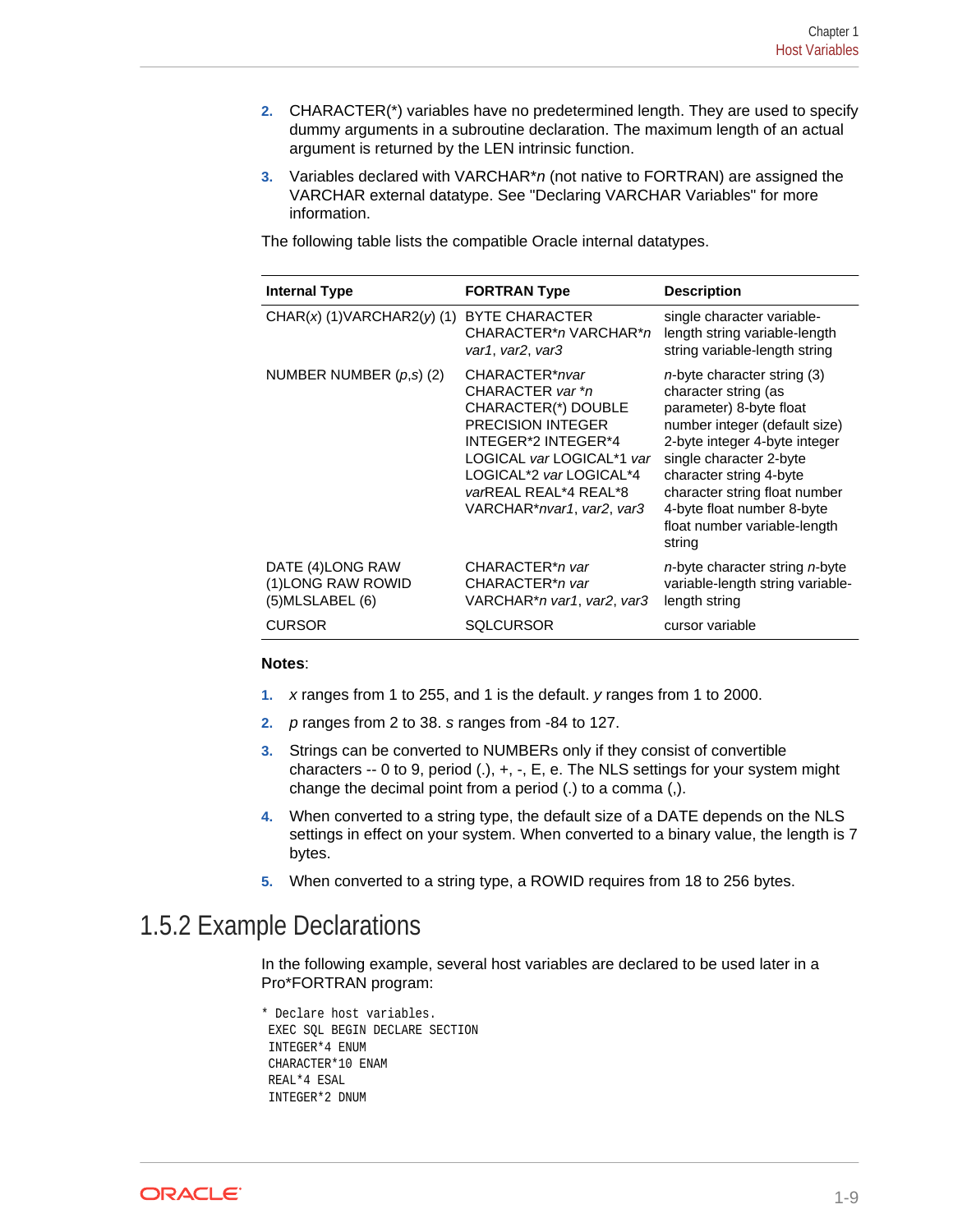```
 CHARACTER*15 DNAM
 EXEC SQL END DECLARE SECTION
```
You can also declare one-dimensional arrays of FORTRAN types, as the next example shows:

```
* Declare host arrays.
 EXEC SQL BEGIN DECLARE SECTION
 INTEGER*4 ENUM(100)
 CHARACTER*10 ENAM(100)
 REAL*4 ESAL(100)
 EXEC SQL END DECLARE SECTION
```
## 1.5.3 Repeating Definitions

You can use repeating definitions for datatypes, as in the following example:

```
* Declare host variables.
 EXEC SQL BEGIN DECLARE SECTION
  ...
 REAL*4 ESAL, ECOM, EBON
 EXEC SQL END DECLARE SECTION
```
which is equivalent to

```
* Declare host variables.
 EXEC SQL BEGIN DECLARE SECTION
 ...
 REAL*4 ESAL
 REAL*4 ECOM
 REAL*4 EBON
 EXEC SQL END DECLARE SECTION
```
## 1.5.4 Initialization

While it is not necessary to initialize host variables inside the Declare Section, you can use the FORTRAN DATA statement to initialize host variables, as shown in the following example:

```
* Declare host variables.
 EXEC SQL BEGIN DECLARE SECTION
 ...
 REAL*4 MINSAL
 REAL*4 MAXSAL
 DATA MINSAL, MAXSAL /1000.00, 5000.00/
 EXEC SQL END DECLARE SECTION
```
DATA statements must come before the first executable FORTRAN statement but after any variable and PARAMETER declarations. Later in your program, you can change the values of variables initialized by a DATA statement. You cannot, however, reuse a DATA statement to reset the changed values.

## 1.5.5 Constants

You can use the FORTRAN PARAMETER statement inside or outside the Declare Section to assign constant values to host variables, as the following example shows:

```
* Declare host variables.
 EXEC SQL BEGIN DECLARE SECTION
```
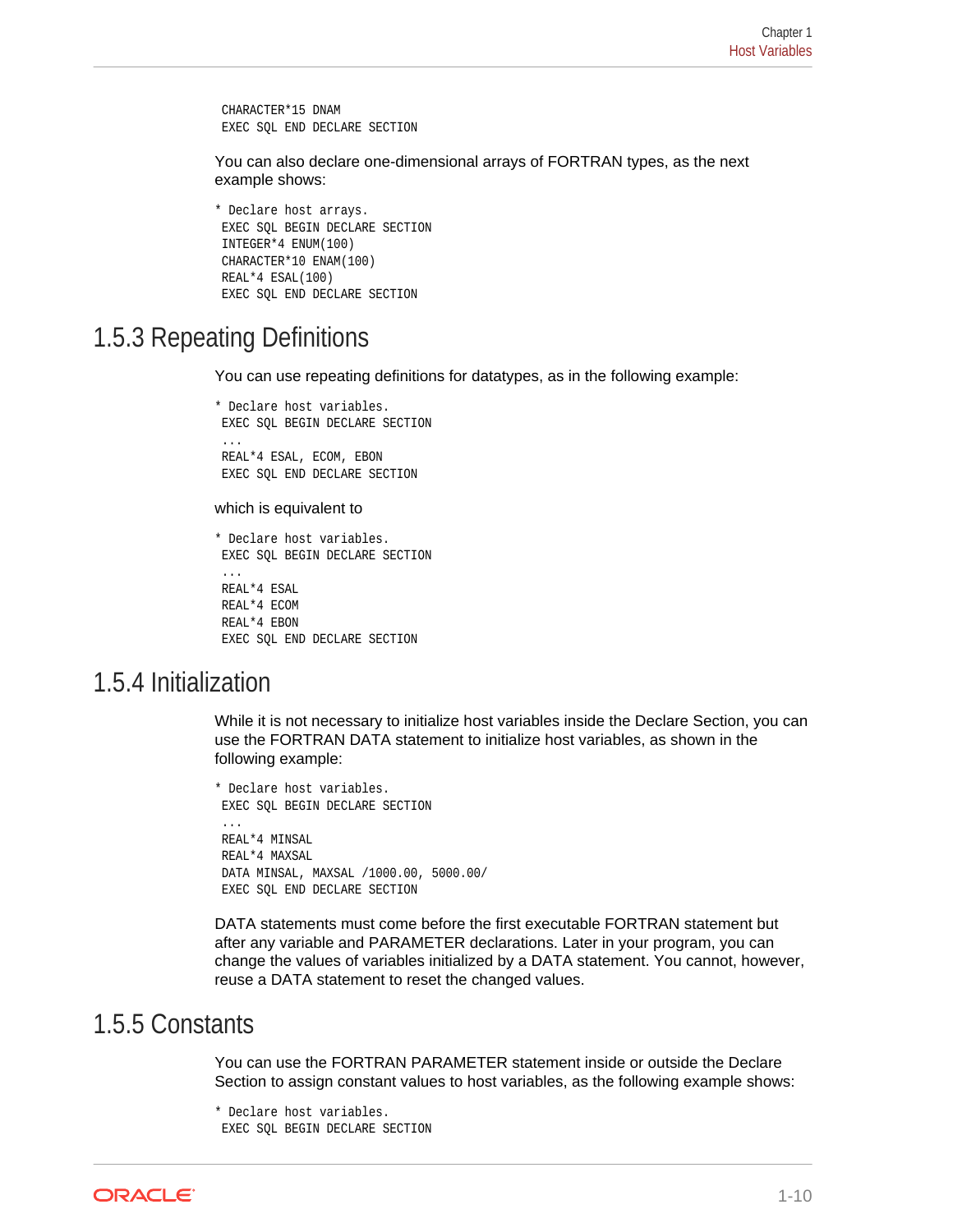```
 CHARACTER*5 UID
 CHARACTER*5 PWD
 PARAMETER (UID = 'SCOTT', PWD = 'TIGER')
 EXEC SQL END DECLARE SECTION
```
## <span id="page-20-0"></span>1.5.6 COMMON Blocks

Using the FORTRAN COMMON statement, you can keep host variables and arrays in a common storage area as if they were globally defined, so that you can use their values in different program units. The COMMON statement must appear *outside* the Declare Section, and before the first executable FORTRAN statement but after variable declarations. An example follows:

\* Declare host variables. EXEC SQL BEGIN DECLARE SECTION INTEGER\*4 ENUM CHARACTER\*10 ENAM REAL\*4 ESAL REAL\*4 ECOM EXEC SQL END DECLARE SECTION \* Define COMMON block. COMMON /EMPBLK/ ENUM, ESAL, ECOM

In this example, EMPBLK is the COMMON block name. The names of COMMON blocks, subroutines, and functions are the only globally defined identifiers in a FORTRAN program. You should avoid using blank COMMON blocks.

You can make a COMMON block available to other program units by redefining it in those units. You must repeat the type declarations for variables in a COMMON block in all units where the block is used.

Only the order and datatypes of variables in the COMMON block matter, not their names. Therefore, the variable names can differ from unit to unit. However, it is good programming practice to use the same names for corresponding variables in each occurrence of a COMMON block.

The following restrictions apply to COMMON blocks:

- You cannot put VARCHAR variables in a COMMON block.
- Host arrays cannot be dimensioned in a COMMON statement.
- You cannot use a DATA statement to initialize variables in a blank COMMON block.
- With most compilers, CHARACTER variables must appear in their own COMMON blocks; that is, they cannot be mixed with other variables in a COMMON block.

## 1.5.7 EQUIVALENCE Statement

With the FORTRAN EQUIVALENCE statement, you can use two or more host variable names for the same storage location. The EQUIVALENCE statement must appear before the first executable FORTRAN statement.

You can equivalence CHARACTER variables only to other CHARACTER variables. You *cannot* equivalence VARCHAR variables.

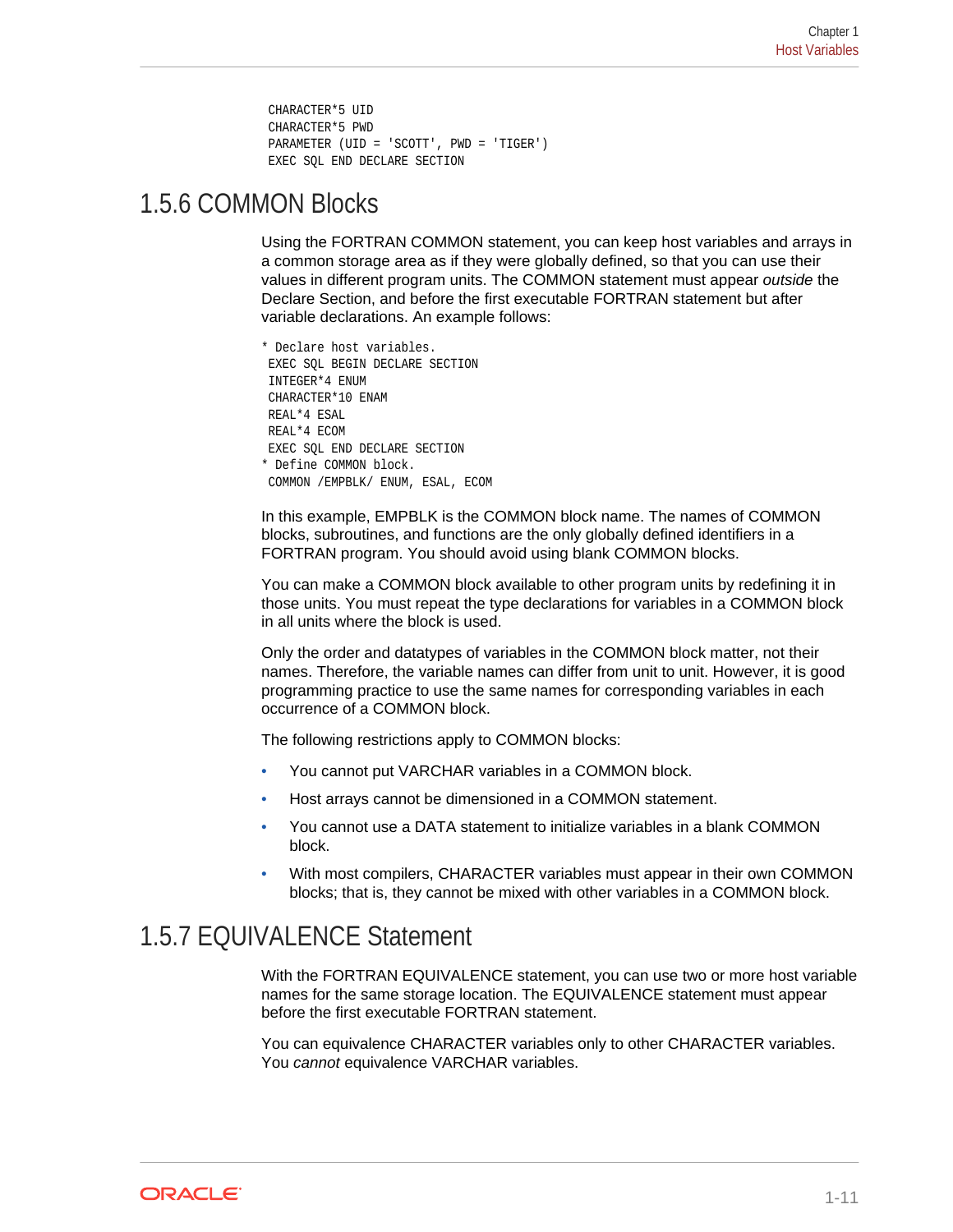## <span id="page-21-0"></span>1.5.8 Special Requirements for Subroutines

You must explicitly declare host variables in the Declare Section of the program unit that uses them in SQL statements. Thus, variables passed to a subroutine and used in SQL statements within the subroutine must be declared in the subroutine Declare Section, as illustrated in the following example:

```
...
 CALL LOGON (UID, PWD)
 ...
 SUBROUTINE LOGON (UID, PWD) 
* Declare host variables in subroutine.
 EXEC SQL BEGIN DECLARE SECTION
 CHARACTER*10 UID
 CHARACTER*10 PWD
 EXEC SQL END DECLARE SECTION
 ...
 EXEC SQL CONNECT :UID IDENTIFIED BY :PWD 
 WRITE(*, 1000) UID
 1000 FORMAT(/,' Connected to Oracle as user: ', A10, /)
 RETURN
 END
```
#### 1.5.9 Restrictions

The following restrictions apply with respect to Declarations:

#### **Implicit Declarations**

FORTRAN allows implicit declaration of INTEGER and REAL variables. Unless explicitly declared otherwise, identifiers starting with I, J, K, L, M, or N are assumed to be of type INTEGER, and other identifiers are assumed to be of type REAL.

However, implicit declaration of host variables is *not* allowed; it triggers an "undeclared host variable" error message at precompile time. Every variable referenced in a SQL statement must be defined in the Declare Section.

#### **Complex Numbers**

These are numbers including a real and an imaginary part. In FORTRAN, complex numbers are represented using the datatype COMPLEX. Pro\*FORTRAN, however, does *not* support the use of COMPLEX host variables in SQL statements.

# 1.6 About Referencing Host Variables

You use host variables in SQL data manipulation statements. A host variable must be prefixed with a colon (:) in SQL statements but must not be prefixed with a colon in FORTRAN statements, as shown in the following example:

\* Declare host variables. EXEC SQL BEGIN DECLARE SECTION INTEGER\*4 ENUM CHARACTER\*10 ENAM REAL\*4 ESAL CHARACTER\*10 EJOB EXEC SQL END DECLARE SECTION

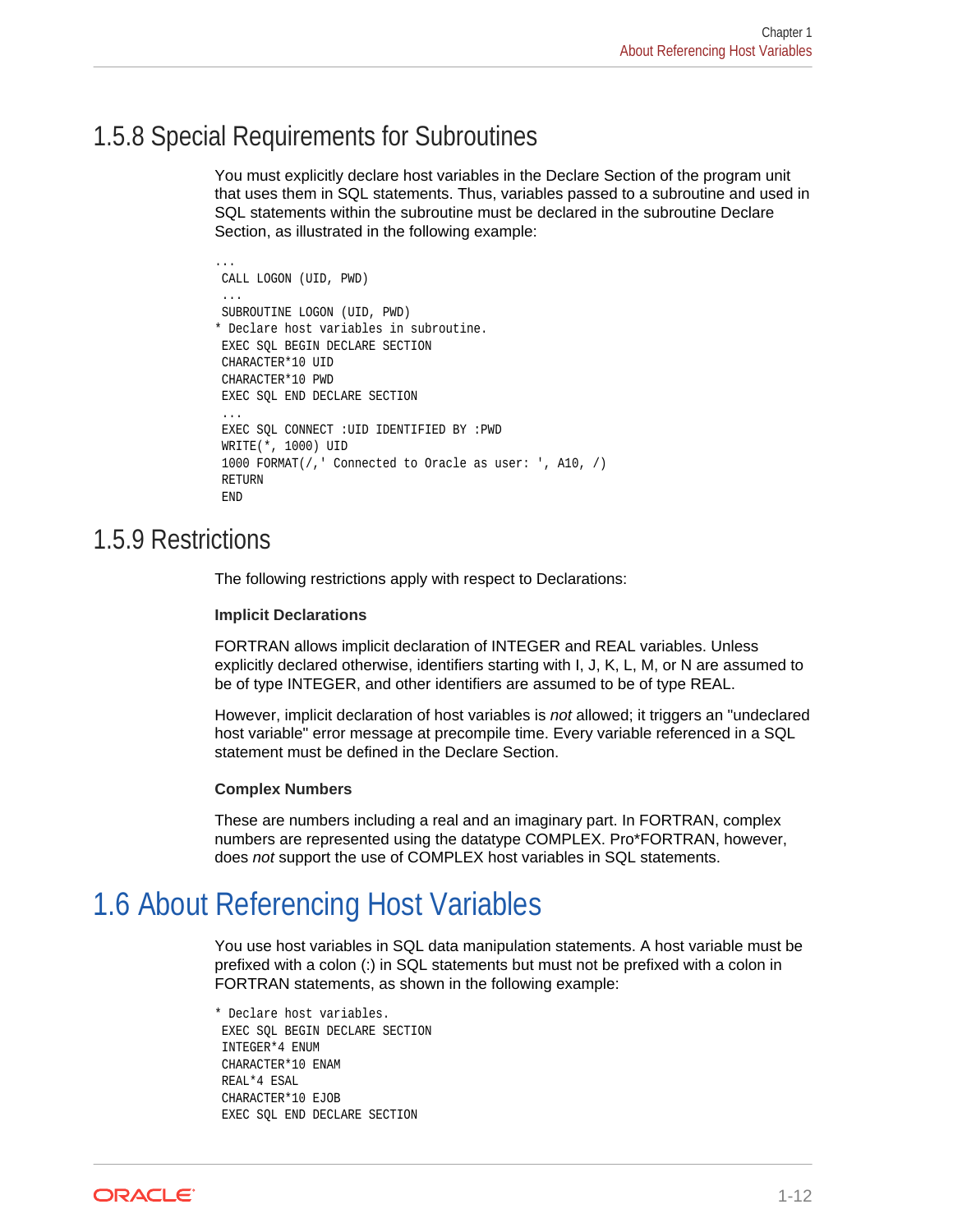```
 ...
 WRITE (*, 3100)
 3100 FORMAT (' Enter employee number: ')
 READ (*, 3200) ENUM
 3200 FORMAT (I4) 
 EXEC SQL SELECT ENAME, SAL, JOB
 1 INTO :ENAM, :ESAL, :EJOB
 2 FROM EMP
 3 WHERE EMPNO = :ENUM 
BONUS = ESAL / 10 ...
```
Though it might be confusing, you can provide the same name to a host variable as that of an Oracle table or column, as the following example shows:

```
* Declare host variables.
 EXEC SQL BEGIN DECLARE SECTION
 INTEGER*4 ENUM
 CHARACTER*10 ENAM
 REAL*4 ESAL
 EXEC SQL END DECLARE SECTION
  ...
 EXEC SQL SELECT ENAME, SAL
 1 INTO :ENAM, :ESAL
 2 FROM EMP
 3 WHERE EMPNO = :ENUM
```
#### 1.6.1 Restrictions

A host variable cannot substitute for a column, table, or other Oracle objects in a SQL statement and must not be an Oracle reserved word. See Oracle Reserved Words, Keywords, and Namespaces for a list of Oracle reserved words and keywords.

# 1.7 Indicator Variables

You use indicator variables to provide information to Oracle about the status of a host variable, or to monitor the status of data returned from Oracle. An indicator variable is always associated with a host variable.

You use indicator variables in the VALUES or SET clauses to assign nulls to input host variables and in the INTO clause to detect nulls or truncated values in output host variables.

#### 1.7.1 Declaring Indicator Variables

An indicator variable must be explicitly declared in the Declare Section as a 2-byte integer (INTEGER\*2) and must not be an Oracle reserved word. In the following example, you declare two indicator variables (the names IESAL and IECOM are arbitrary):

```
* Declare host and indicator variables.
 EXEC SQL BEGIN DECLARE SECTION
 INTEGER*4 ENUM
 CHARACTER*10 ENAM
 REAL*4 ESAL
 REAL*4 ECOM
 INTEGER*2 IESAL
```
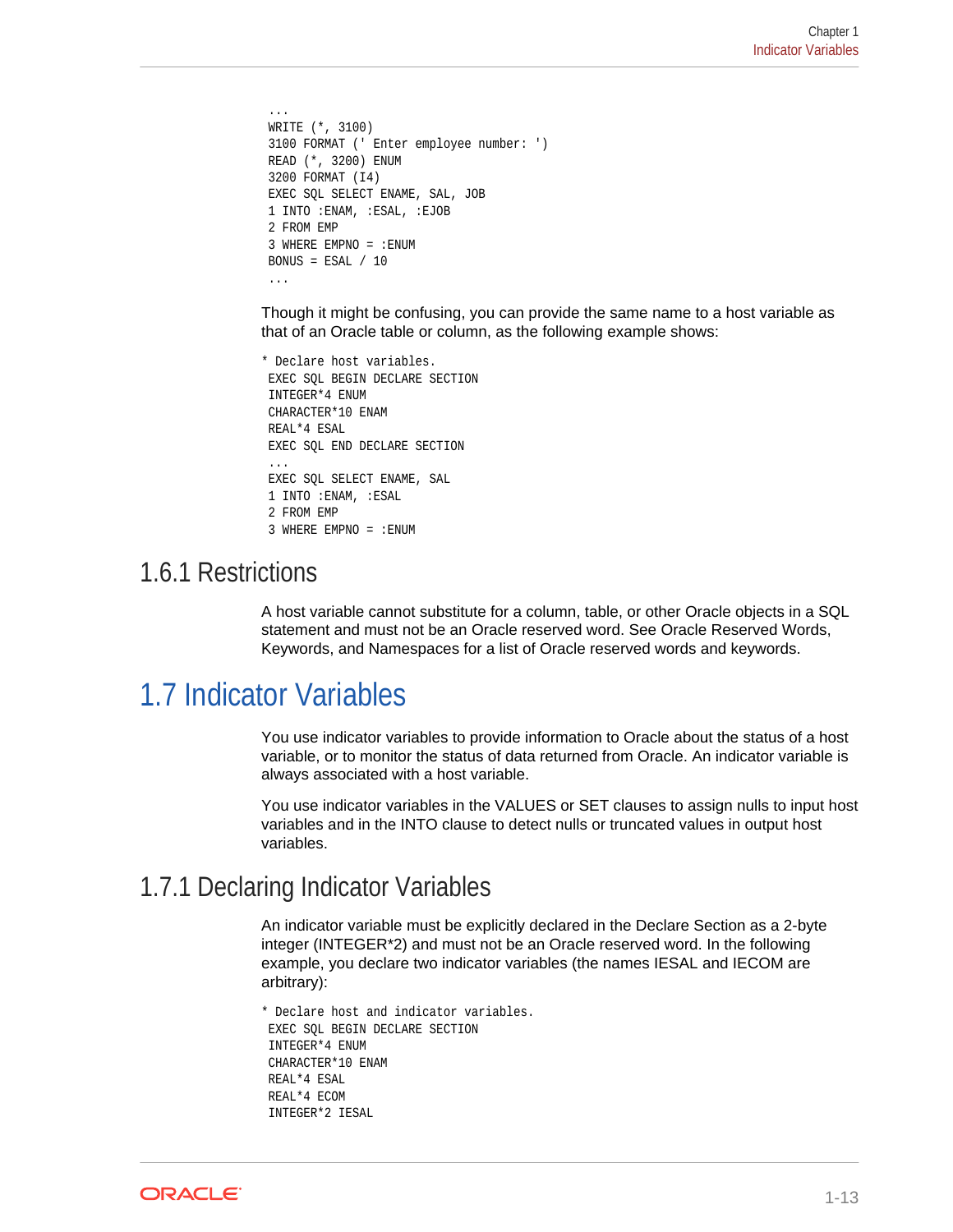```
 INTEGER*2 IECOM
 EXEC SQL END DECLARE SECTION
```
You can define an indicator variable anywhere in the Declare Section. It need not follow its associated host variable.

## <span id="page-23-0"></span>1.7.2 About Referencing Indicator Variables

In SQL statements, an indicator variable must be prefixed with a colon and appended to its associated host variable. In FORTRAN statements, an indicator variable must *not* be prefixed with a colon or appended to its associated host variable. An example follows:

```
* Retrieve employee data.
 EXEC SQL SELECT SAL, COMM
 1 INTO :ESAL, :ECOM:IECOM
 2 FROM EMP
 3 WHERE EMPNO = :ENUM 
* When an indicator variable equals -1, its associated
* host variable is null.
 IF (IECOM .EQ. -1) THEN
 PAY = ESAL
 ELSE
 PAY = ESAL + ECOM
 END IF
```
To improve readability, you can precede any indicator variable with the optional keyword INDICATOR. You must still prefix the indicator variable with a colon. The correct syntax is

```
:<host_variable> INDICATOR :<indicator_variable>
```
, which is equivalent to

```
:<host_variable>:<indicator_variable>
```
You can use both forms of the expression in your host program.

## 1.7.3 Restrictions

Indicator variables cannot be used in the WHERE clause to search for nulls. For example, the following DELETE statement triggers an Oracle error at run time:

```
* Set indicator variable.
IECOM = -1 EXEC SQL DELETE FROM EMP WHERE COMM = :ECOM:IECOM
```
#### The correct syntax follows:

EXEC SQL DELETE FROM EMP WHERE COMM IS NULL

## 1.7.4 Oracle Restrictions

When DBMS=V6, Oracle does not issue an error if you SELECT or FETCH a null into a host variable not associated with an indicator variable. However, when DBMS=V7, if you SELECT or FETCH a null into a host variable that has no indicator, Oracle issues the following error message:

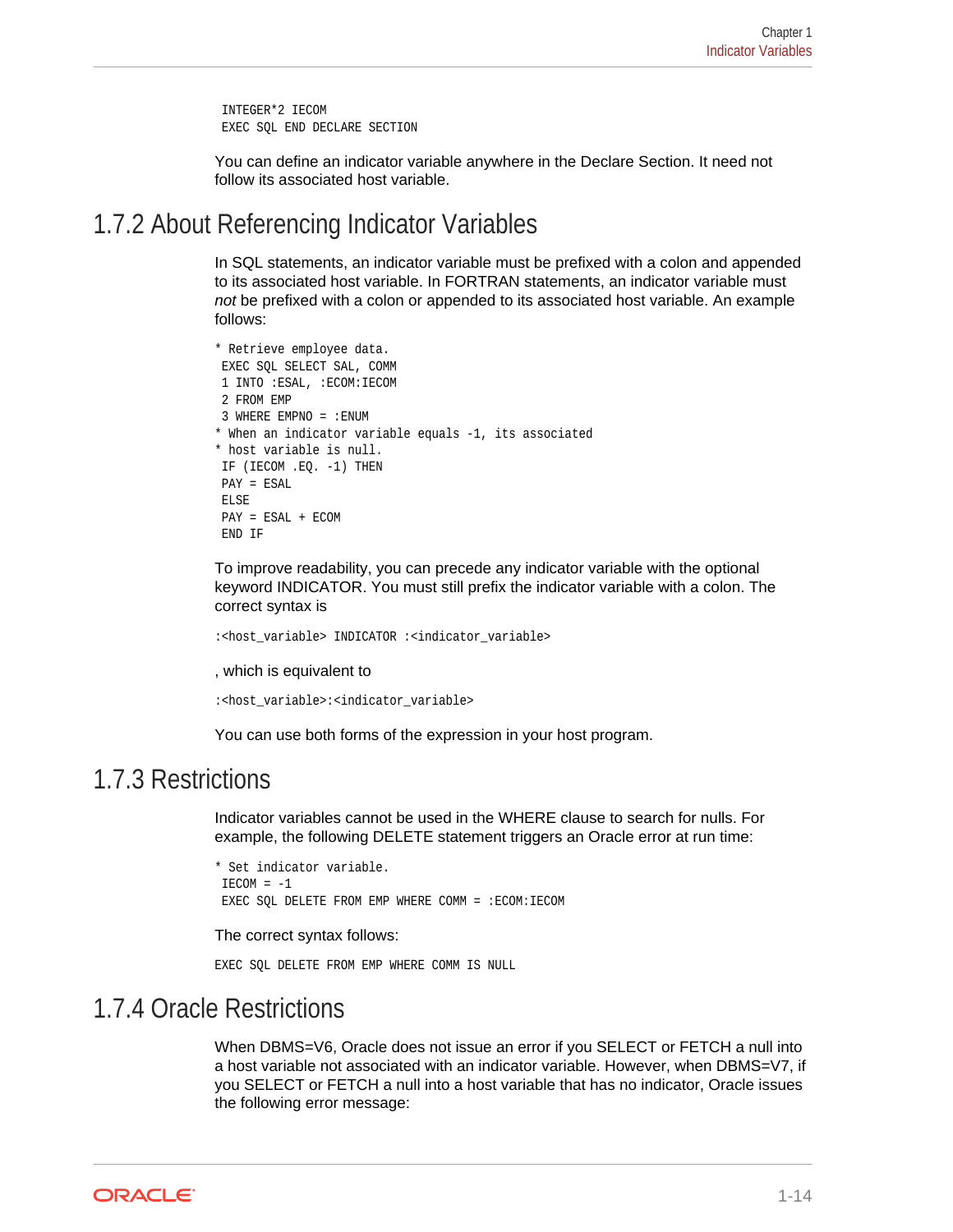ORA-01405: fetched column value is NULL

When precompiling with MODE=ORACLE and DBMS=V7, you can disable the ORA-01405 message by also specifying UNSAFE\_NULL=YES on the command line. For more information, see UNSAFE\_NULL.

#### <span id="page-24-0"></span>1.7.5 ANSI Requirements

When MODE=ORACLE, if you SELECT or FETCH a truncated column value into a host variable not associated with an indicator variable, Oracle issues the following error message:

ORA-01406: fetched column value was truncated

However, when MODE={ANSI|ANSI14|ANSI13}, no error is generated. Values for indicator variables are discussed in Meeting Program Requirements.

# 1.8 Host Arrays

Host arrays can boost performance by letting you manipulate an entire collection of data items with a single SQL statement. With few exceptions, you can use host arrays wherever scalar host variables are allowed. And, you can associate an indicator array with any host array.

## 1.8.1 About Declaring Host Arrays

You declare and dimension host arrays in the Declare Section. In the following example, three host arrays are declared, each with an upper dimension bound of 50 (the lower bound defaults to 1):

```
* Declare and dimension host arrays.
 EXEC SQL BEGIN DECLARE SECTION
 INTEGER*4 ENUM(50)
 CHARACTER*10 ENAM(50)
 REAL*4 ESAL(50)
 EXEC SQL END DECLARE SECTION
```
#### 1.8.2 Restrictions

You cannot specify a lower dimension bound for host arrays. For example, the following declaration is *invalid*:

```
* Invalid dimensioning of host array
 EXEC SQL BEGIN DECLARE SECTION
 ...
 REAL*4 VECTOR(0:10)
 EXEC SQL END DECLARE SECTION
```
Multi-dimensional host arrays are *not* allowed. Therefore, the two-dimensional host array declared in the following example is *invalid*:

```
* Invalid declaration of host array
 EXEC SQL BEGIN DECLARE SECTION
 ...
 REAL*4 MATRIX(50, 100)
 EXEC SQL END DECLARE SECTION
```
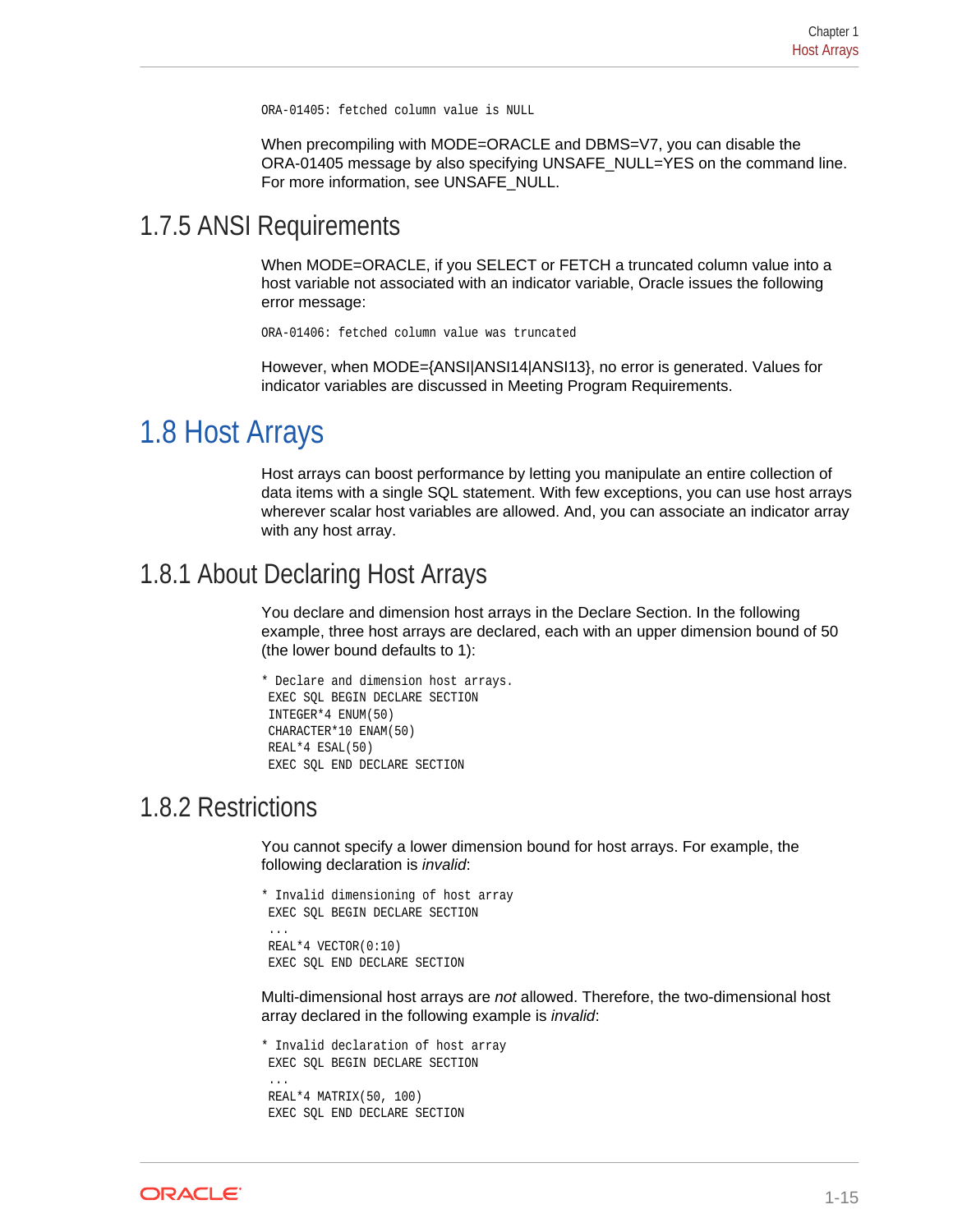<span id="page-25-0"></span>You cannot dimension host arrays using the FORTRAN DIMENSION statement. For example, the following usage is *invalid*:

```
* Invalid use of DIMENSION statement
 EXEC SQL BEGIN DECLARE SECTION
 REAL*4 ESAL
 REAL*4 ECOM
 DIMENSION ESAL(50), ECOM(50)
 EXEC SQL END DECLARE SECTION
```
Also, you cannot dimension a host array in a COMMON statement.

#### 1.8.3 About Referencing Host Arrays

If you use multiple host arrays in a single SQL statement, their dimensions should be the same. However, this is not a requirement because the Pro\*FORTRAN Precompiler always uses the *smallest* dimension for the SQL operation. In the following example, only 50 rows are INSERTed:

```
* Declare host arrays.
 EXEC SQL BEGIN DECLARE SECTION
 INTEGER*4 ENUM(100)
 CHARACTER*10 ENAM(100)
 INTEGER*4 DNUM(100)
 REAL*4 ECOM(50)
 EXEC SQL END DECLARE SECTION
 ...
* Populate host arrays here.
 ...
 EXEC SQL INSERT INTO EMP (EMPNO, ENAME, COMM, DEPTNO)
 1 VALUES (:ENUM, :ENAM, :ECOM, :DNUM)
```
Host arrays must *not* be subscripted in SQL statements. For example, the following INSERT statement is invalid:

```
* Declare host arrays.
 EXEC SQL BEGIN DECLARE SECTION
 INTEGER*4 ENUM(50)
 REAL*4 ESAL(50)
 INTEGER*4 DNUM(50)
 EXEC SQL END DECLARE SECTION
 ...
DO 200 J = 1, 50* Invalid use of host arrays
 EXEC SQL INSERT INTO EMP (EMPNO, SAL, DEPTNO)
1 VALUES (: ENUM(J), : ESAL(J), : DNUM(J))
```
 200 CONTINUE You need not process host arrays in a loop. Instead, use unsubscripted array names in your SQL statement. Oracle treats a SQL statement containing host arrays of dimension *n* like the same statement executed *n* times with *n* different scalar variables. For more information, see Using Host Arrays.

#### 1.8.4 About Using Indicator Arrays

You can use indicator arrays to assign nulls to input host arrays and to detect nulls or truncated values in output host arrays. The following example shows how to INSERT with indicator arrays:

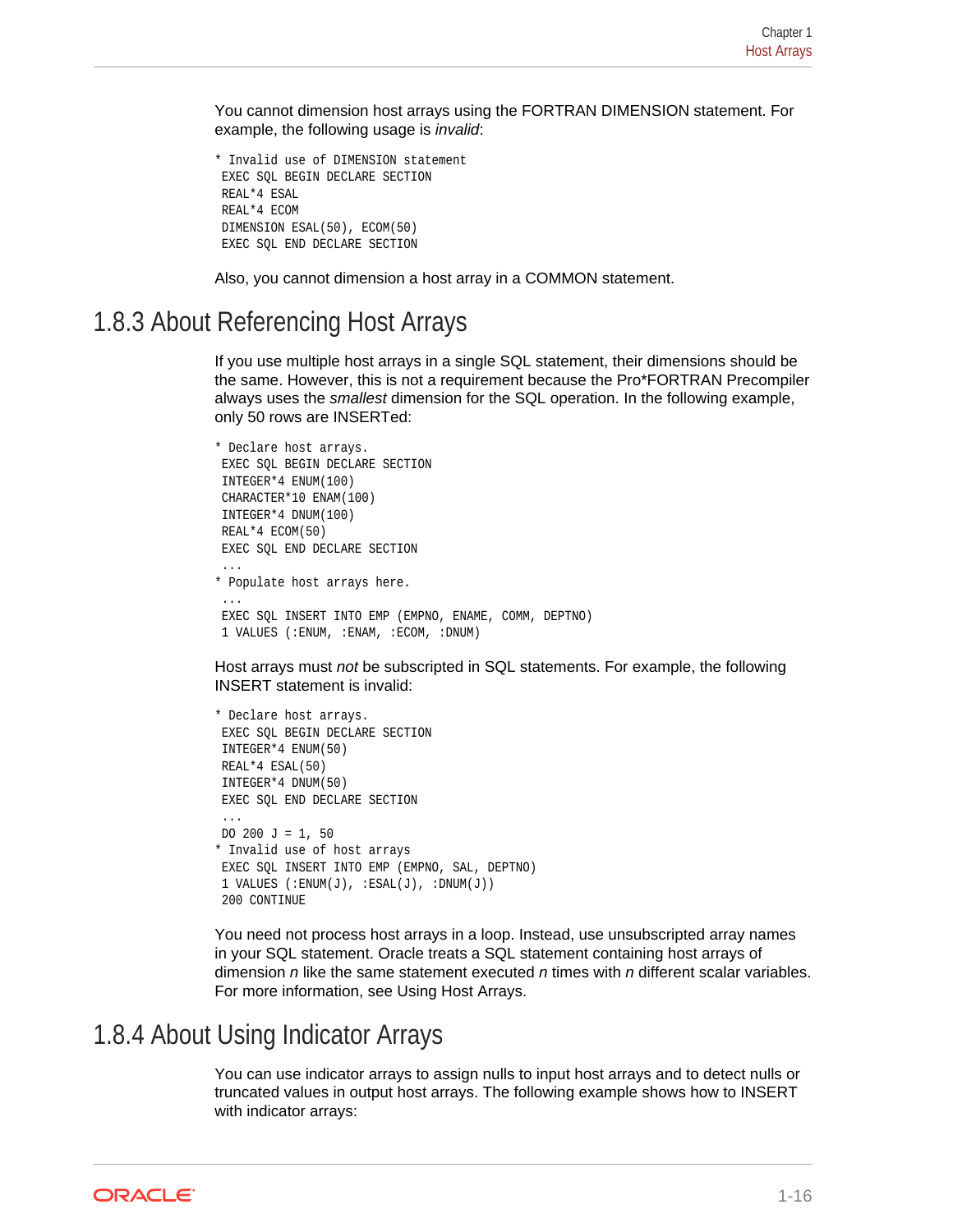```
* Declare host and indicator arrays.
 EXEC SQL BEGIN DECLARE SECTION
 INTEGER*4 ENUM(50)
 INTEGER*4 DNUM(50)
 REAL*4 ECOM(50)
 INTEGER*2 IECOM(50) -- indicator array
 EXEC SQL END DECLARE SECTION
 ...
* Populate the host and indicator arrays. To insert
* a null into the COMM column, assign -1 to the
* appropriate element in the indicator array.
  ...
 EXEC SQL INSERT INTO EMP (EMPNO, DEPTNO, COMM)
 1 VALUES (:ENUM, :DNUM, :ECOM:IECOM)
```
The dimension of the indicator array must be greater than, or equal to, the dimension of the host array.

# 1.9 VARCHAR Host Variables

FORTRAN string datatypes are of fixed length. However, Pro\*FORTRAN lets you declare a variable-length string pseudotype called VARCHAR.

#### 1.9.1 About Declaring VARCHAR Variables

A VARCHAR is a set of three variables declared using the syntax

```
* Declare a VARCHAR.
 EXEC SQL BEGIN DECLARE SECTION
 VARCHAR*<n> <VARNAM>, <VARLEN>, <VARARR>
 EXEC SQL END DECLARE SECTION
```
where:

n

Is the maximum length of the VARCHAR; *n* must be in the range 1 through 32765.

VARNAM

Is the name used to reference the VARCHAR in SQL statements; it is called an *aggregate name* because it identifies a set of variables.

VARLEN

Is a 2-byte signed integer variable that stores the actual length of the string variable.

VARARR

Is the string variable used in FORTRAN statements.

The advantage of using VARCHAR variables is that you can explicitly set and reference VARLEN. With input host variables, Oracle reads the value of VARLEN and uses the same number of characters of VARARR. With output host variables, Oracle sets VARLEN to the length of the character string stored in VARARR.

You can declare a VARCHAR only in the Declare Section. In the following example, you declare a VARCHAR named EJOB with a maximum length of 15 characters:

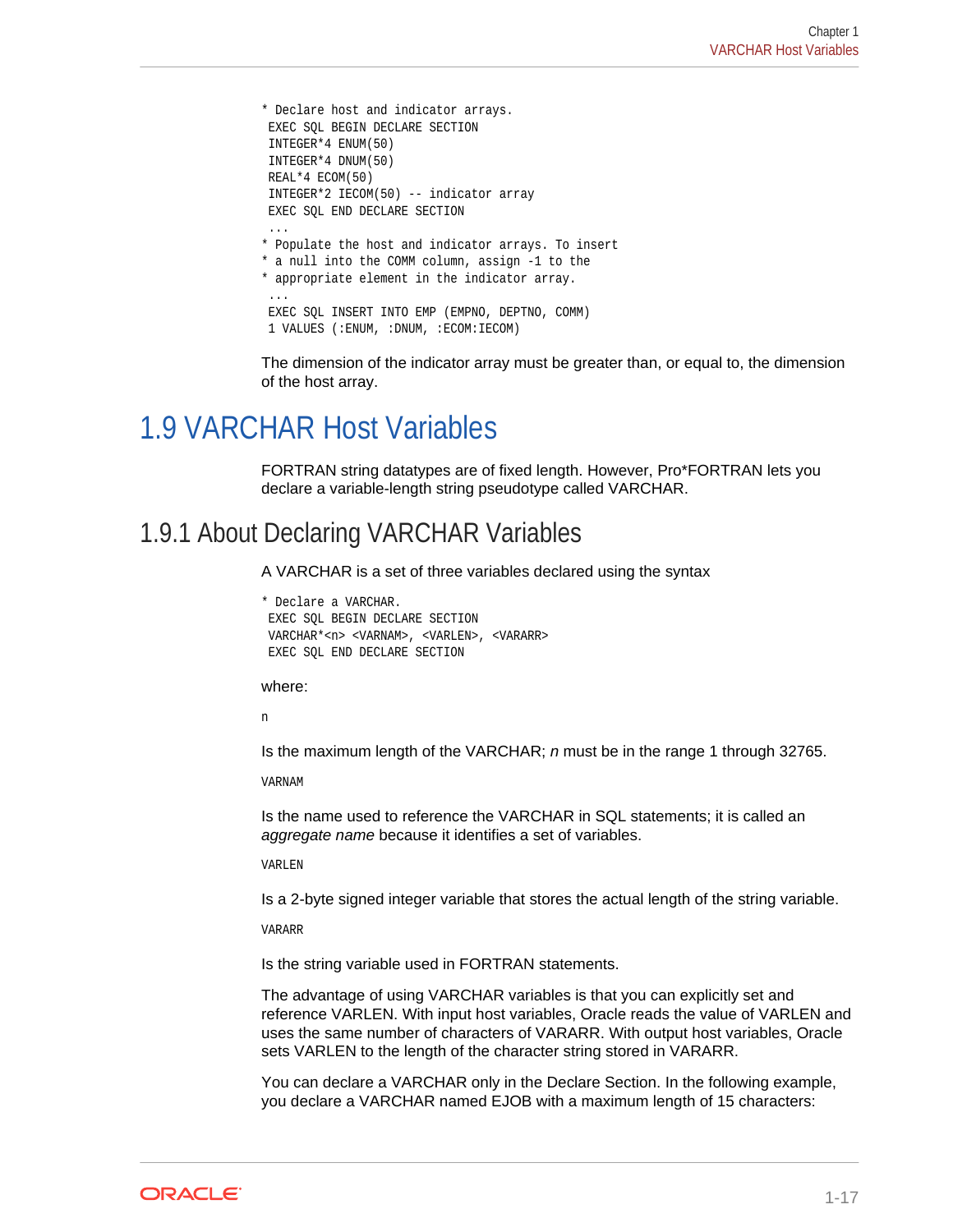<span id="page-27-0"></span>\* Declare a VARCHAR. EXEC SQL BEGIN DECLARE SECTION VARCHAR\*15 EJOB, EJOBL, EJOBA EXEC SQL END DECLARE SECTION

The precompiler expands this declaration to

```
* Expanded VARCHAR declaration
 INTEGER*2 EJOBL
 LOGICAL*1 EJOBA(15)
 INTEGER*2 SQXXX(2)
 EQUIVALENCE (SQXXX(1), EJOBL), (SQXXX(2), EJOBA(1))
```
where SQXXX is an array generated by the precompiler and XXX denotes three arbitrary characters. Notice that the aggregate name EJOB is not declared. The EQUIVALENCE statement forces the compiler to store EJOBL and EJOBA contiguously.

#### 1.9.2 About Referencing VARCHAR Variables

In SQL statements, you can reference a VARCHAR variable by using the aggregate name prefixed with a colon, as the following example shows:

```
* Declare host variables.
 EXEC SQL BEGIN DECLARE SECTION
 ...
 INTEGER*4 ENUM
 VARCHAR*15 EJOB, EJOBL, EJOBA
 EXEC SQL END DECLARE SECTION
 ...
 EXEC SQL SELECT JOB
 1 INTO :EJOB
 2 FROM EMP
 3 WHERE EMPNO = :ENUM
```
After the query executes, EJOBL holds the actual length of the character string retrieved from the database and stored in EJOBA. In FORTRAN statements, you reference VARCHAR variables using the length variable and string variable names, as this example shows:

```
* Display job title.
WRITE (*, 5200) (EJOBA(J), J = 1, EJOBL)
 5200 FORMAT (15A1)
 ...
```
#### 1.9.3 About Overcoming the Length Limit

Recall that the length variable of a VARCHAR must be a 2-byte integer. FORTRAN provides a 2-byte signed integer datatype, which can represent numbers in the range -32768 through 32767. However, FORTRAN lacks a 2-byte *unsigned* integer datatype, which can represent numbers in the range 0 through 65535. Therefore, the maximum length of a VARCHAR character string is 32765 bytes (32767 minus 2 for the length variable).

With other host languages, the maximum length of a VARCHAR character string is 65533 bytes. If you want to use 65533-byte VARCHAR variables, try the technique shown in the following example:

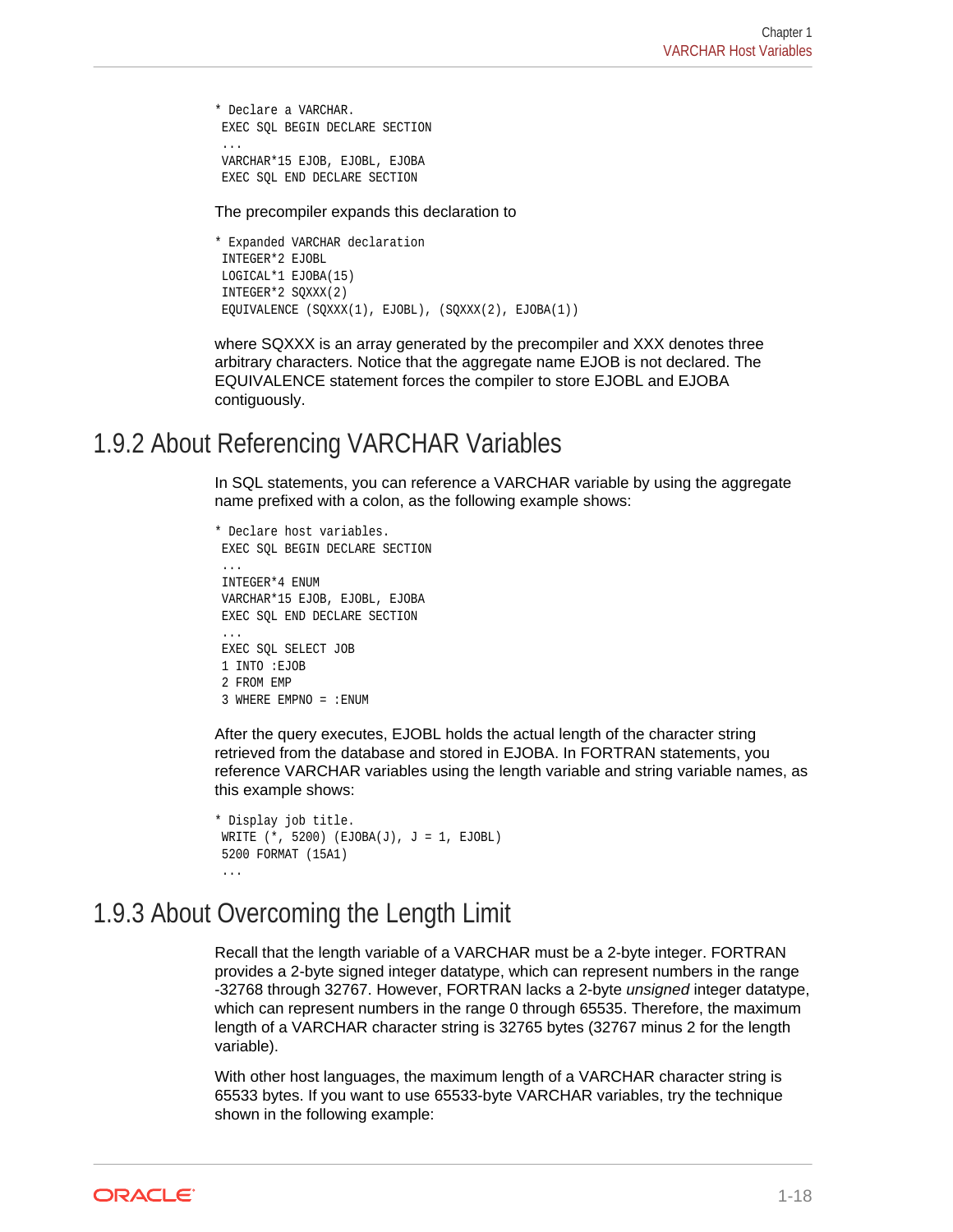```
* Declare a VARCHAR.
 EXEC SQL BEGIN DECLARE SECTION
  ...
 VARCHAR*65533 BUF, BUFL, BUFA
 EXEC SQL END DECLARE SECTION
 ...
* Equivalence two 2-byte integers to one 4-byte integer.
 INTEGER*2 INT2(2)
 INTEGER*4 INT4
 EQUIVALENCE (INT2(1), INT4)
 INTEGER*4 I
  ...
 INT4 = 65533
* Set the VARCHAR length variable equal to the
* equivalenced value of INT4.
BUFL = INT2(1) DO 100 I = 1, 65533
BUFA(I) = 32 100 CONTINUE
 EXEC SQL INSERT INTO LONG_TABLE VALUES (:BUF)
 ...
BUFL = 0 EXEC SQL SELECT COL1 INTO :BUF FROM LONG_TABLE
INT2(1) = BUFL ...
```
#### **Note:**

The way integers are stored varies from system to system. On some systems, the least significant digits are stored at the low address; on other systems they are stored at the high address. In the last example, this determines whether the length is stored in INT2(1) or INT2(2).

# 1.10 About Handling Character Data

This section explains how the Pro\*FORTRAN Precompiler handles character host variables. There are two types of character host variables:

- CHARACTER\**n*
- VARCHAR

Do not confuse VARCHAR, which is a host variable data structure supplied by the precompiler, with VARCHAR2, which is an Oracle column datatype for variable-length character strings.

## 1.10.1 Effects of the MODE Option

The MODE option has the following effects:

• It determines how the Pro\*FORTRAN Precompiler treats data in character arrays and strings. The MODE option allows the program to use ANSI fixed-length strings or to maintain compatibility with previous versions of the Oracle Server and the Pro\*FORTRAN Precompiler.

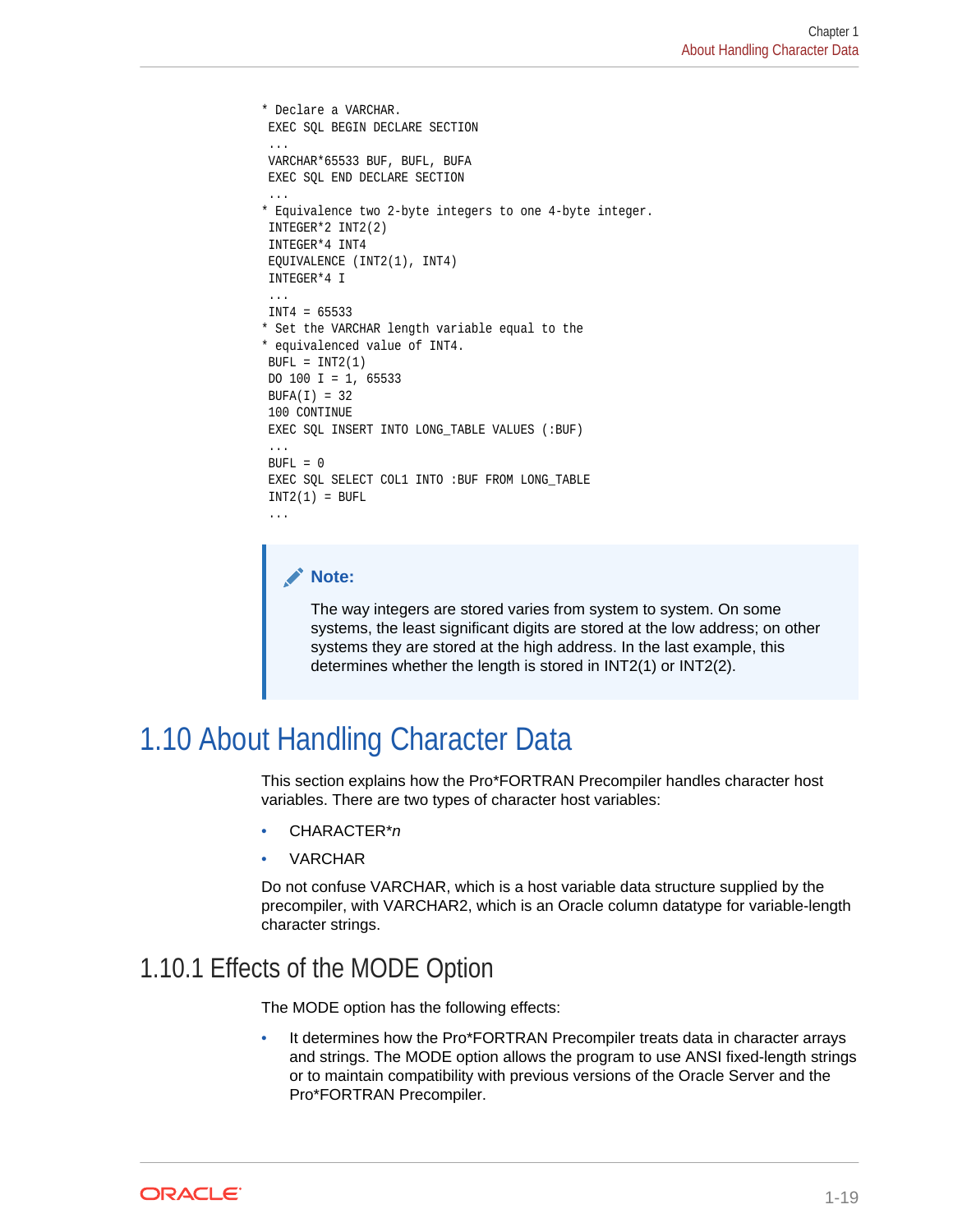<span id="page-29-0"></span>• With respect to character handling, MODE={ANSI14|ANSI13} is equivalent to MODE=ORACLE. The MODE option affects character data on input (from host variables to Oracle) and on output (from Oracle to host variables).

#### **Note:**

The MODE option does not affect the way Pro\*FORTRAN handles VARCHAR host variables.

#### 1.10.2 CHARACTER\**n*

Character variables are declared using the CHARACTER\**n* datatype. These types of variables handle character data based on their roles as input or output variables.

#### 1.10.3 On Input

When MODE=ORACLE, the program interface strips trailing blanks before sending the value to the database. If you insert into a fixed-length CHAR column, Oracle reappends trailing blanks up to the length of the database column. However, if you insert into a variable-length VARCHAR2 column, Oracle never appends blanks.

When MODE=ANSI, trailing blanks are never stripped.

Make sure that the input value is not trailed by extraneous characters. For example, nulls are not stripped and are inserted into the database. Normally, this is not a problem because when a value is READ into or assigned to a CHARACTER\**n* variable, FORTRAN appends blanks up to the length of the variable.

The following example illustrates the point:

```
* Declare host variables
 EXEC SQL BEGIN DECLARE SECTION
 CHARACTER ENAM *10, EJOB *8
 ...
 EXEC SQL END DECLARE SECTION
 ...
 WRITE (*, 300)
 300 FORMAT (/, '$Employee name? ')
* Assume the name 'MILLER' is entered
 READ (*, 400)
 400 FORMAT (A10)
 EJOB = 'SALES'
 EXEC SQL INSERT INTO emp (empno, ename, deptno, job)
 VALUES (1234, :ENAM, 20, :EJOB)
```
If you precompile the last example with MODE=ORACLE and the target database columns are VARCHAR2, the program interface strips the trailing blanks on input and inserts just the 6-character string "MILLER" and the 5-character string "SALES" into the database. However, if the target database columns are CHAR, the strings are blank-padded to the width of the columns.

If you precompile the last example with MODE=ANSI and the JOB column is defined as CHAR(10), the value inserted into that column is "SALES#####" (five trailing blanks). However, if the JOB column is defined as VARCHAR2(10), the value inserted

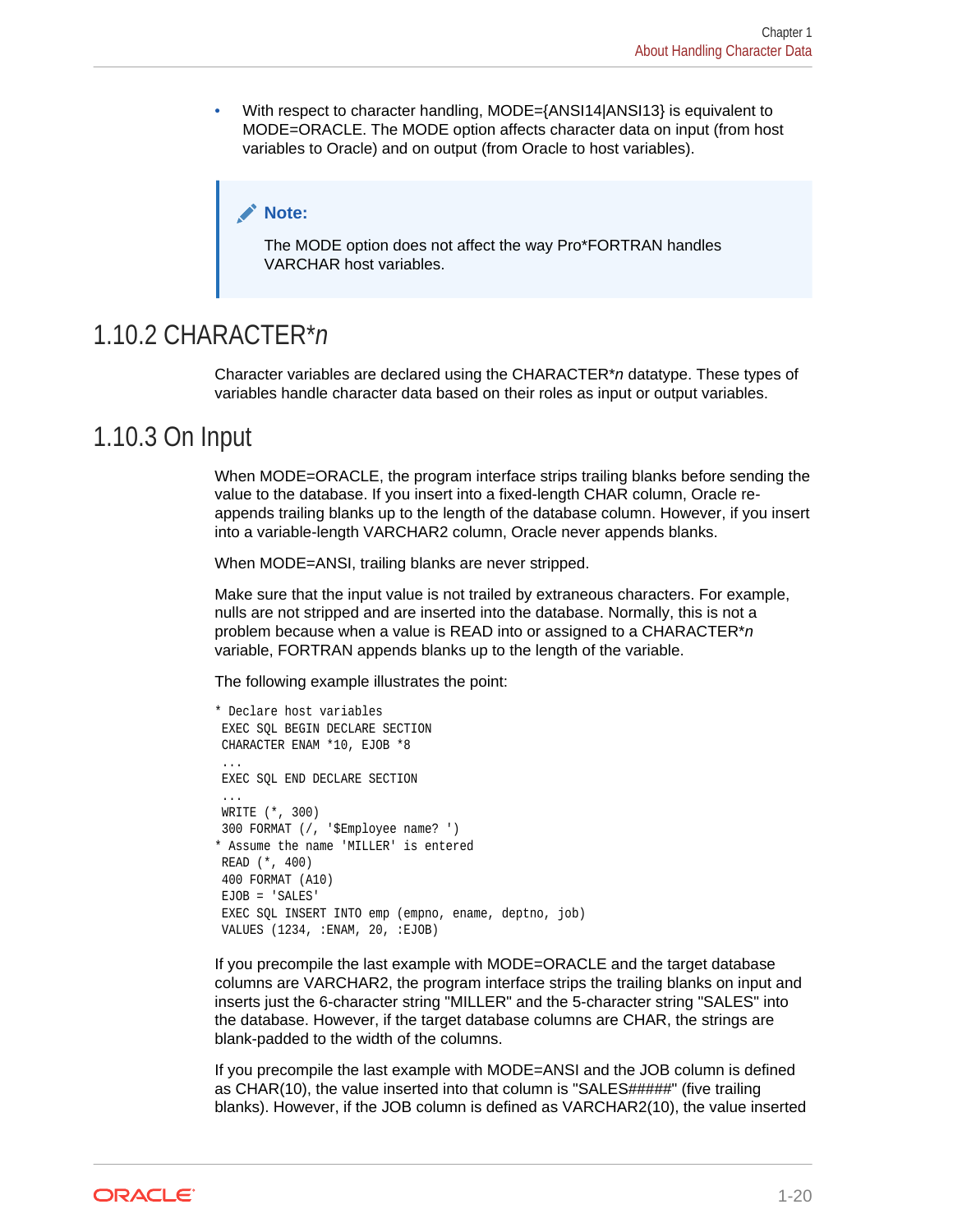is "SALES###" (three trailing blanks) because the host variable is a CHARACTER\*8. This might not be what you want, so be careful.

## <span id="page-30-0"></span>1.10.4 On Output

The MODE option has no effect on output to character variables. When you use a CHARACTER\**n* variable as an output host variable, Oracle blank-pads it. In our example, when your program fetches the string "MILLER" from the database, ENAM contains the value "MILLER####" (with four trailing blanks). This character string can be used without change as input to another SQL statement.

#### 1.10.5 VARCHAR Variables

VARCHAR variables handle character data based on their roles as input or output variables

#### 1.10.6 On Input

When you use a VARCHAR variable as an input host variable, your program must assign values to the length and string variables, as shown in the following example:

```
* Declare host variables.
 EXEC SQL BEGIN DECLARE SECTION
 INTEGER*4 ENUM
 VARCHAR*15 EJOB, EJOBL, EJOBA
 INTEGER*2 IEJOB
 INTEGER*4 DNUM
 EXEC SQL END DECLARE SECTION
 ...
 WRITE (*, 4300)
 4300 FORMAT (/, ' Enter job title: ')
 READ (*, 4400) EJOBA
 4400 FORMAT (15A1) 
* Scan backward for last non-blank character, then
* set length to that position. If input is all blank,
* set indicator variable to -1 to indicate a null.
DO 5000 J = 15, 1, -1 IF (EJOBA(J) .NE. ' ') GOTO 5100
 5000 CONTINUE
J = 0 5100 IF (J .EQ. 0) THEN
IEJOB = -1 ELSE
 IEJOB = 0
 END IF 
 EJOBL = J 
 EXEC SQL INSERT INTO EMP (EMPNO, JOB, DEPTNO)
 1 VALUES (:ENUM, :EJOB:IEJOB, :DNUM)
```
#### 1.10.7 On Output

When you use a VARCHAR variable as an output host variable, Oracle sets the length variable. An example follows:

\* Declare host variables. EXEC SQL BEGIN DECLARE SECTION INTEGER\*4 ENUM

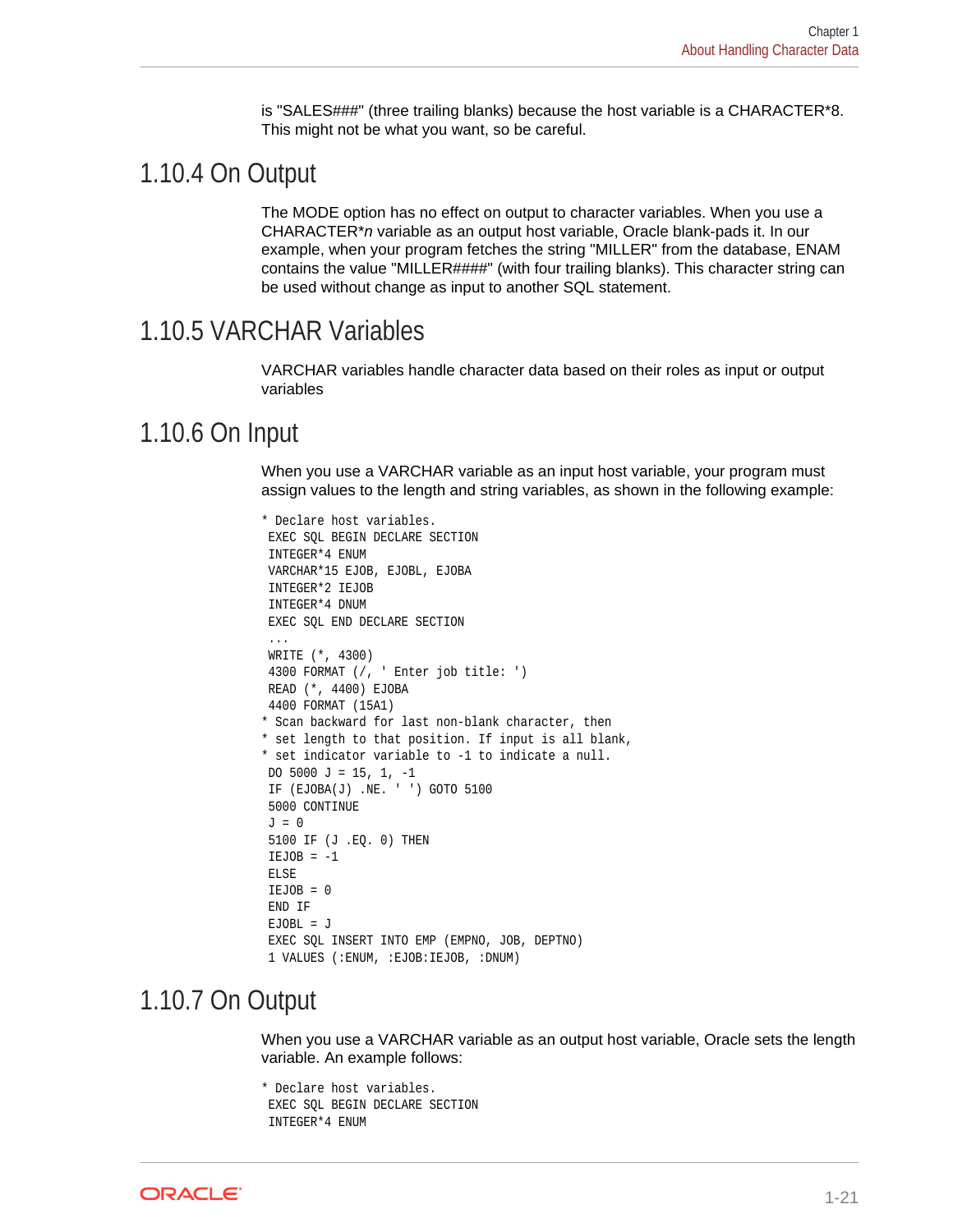```
 VARCHAR*15 EJOB, EJOBL, EJOBA
 INTEGER*4 ESAL
 EXEC SQL END DECLARE SECTION
 ...
 EXEC SQL SELECT JOB, SAL INTO :EJOB, :ESAL FROM EMP
 1 WHERE EMPNO = :ENUM
 ...
 IF (EJOBL .EQ. 0) GOTO ...
 ...
```
An advantage of VARCHAR variables over fixed-length strings is that the length of the value returned by Oracle is available immediately. With fixed-length strings, to get the length of the value, your program must count the number of characters. (The intrinsic function LEN returns the length of a string including blanks, not its current length.)

# 1.11 The Oracle Datatypes

Oracle recognizes two kinds of datatypes: *internal* and *external*. Internal datatypes specify how Oracle stores data in database columns. Oracle also uses internal datatypes to represent database pseudocolumns. An external datatype specifies how data is stored in a host variable. For descriptions of the Oracle datatypes, see Oracle Datatypes.

## 1.11.1 Internal Datatypes

| Name          | Code          | <b>Description</b>                                     |
|---------------|---------------|--------------------------------------------------------|
| CHAR          | 96            | $\leq$ 255-byte, fixed-length<br>string                |
| DATE          | 12            | 7-byte, fixed-length date/time<br>value                |
| LONG          | 8             | $\le$ 2147483647-byte, variable-<br>length string      |
| LONG RAW      | 24            | $\le$ 2147483647-byte, variable-<br>length binary data |
| MLSLABEL      | 105           | $\leq$ 5-byte, variable-length<br>binary label         |
| <b>NUMBER</b> | $\mathcal{P}$ | fixed or floating point number                         |
| <b>RAW</b>    | 23            | $\leq$ 255-byte, variable-length<br>binary data        |
| ROWID         | 11            | fixed-length binary value                              |
| VARCHAR2      | $\mathbf{1}$  | $\leq$ 2000-byte, variable-length<br>string            |

For values stored in database columns, Oracle uses the following internal datatypes:

Table 1 - 5. Internal Datatypes

These internal datatypes can be quite different from FORTRAN datatypes. For example, FORTRAN has no equivalent to the NUMBER datatype, which was specially designed for portability and high precision.

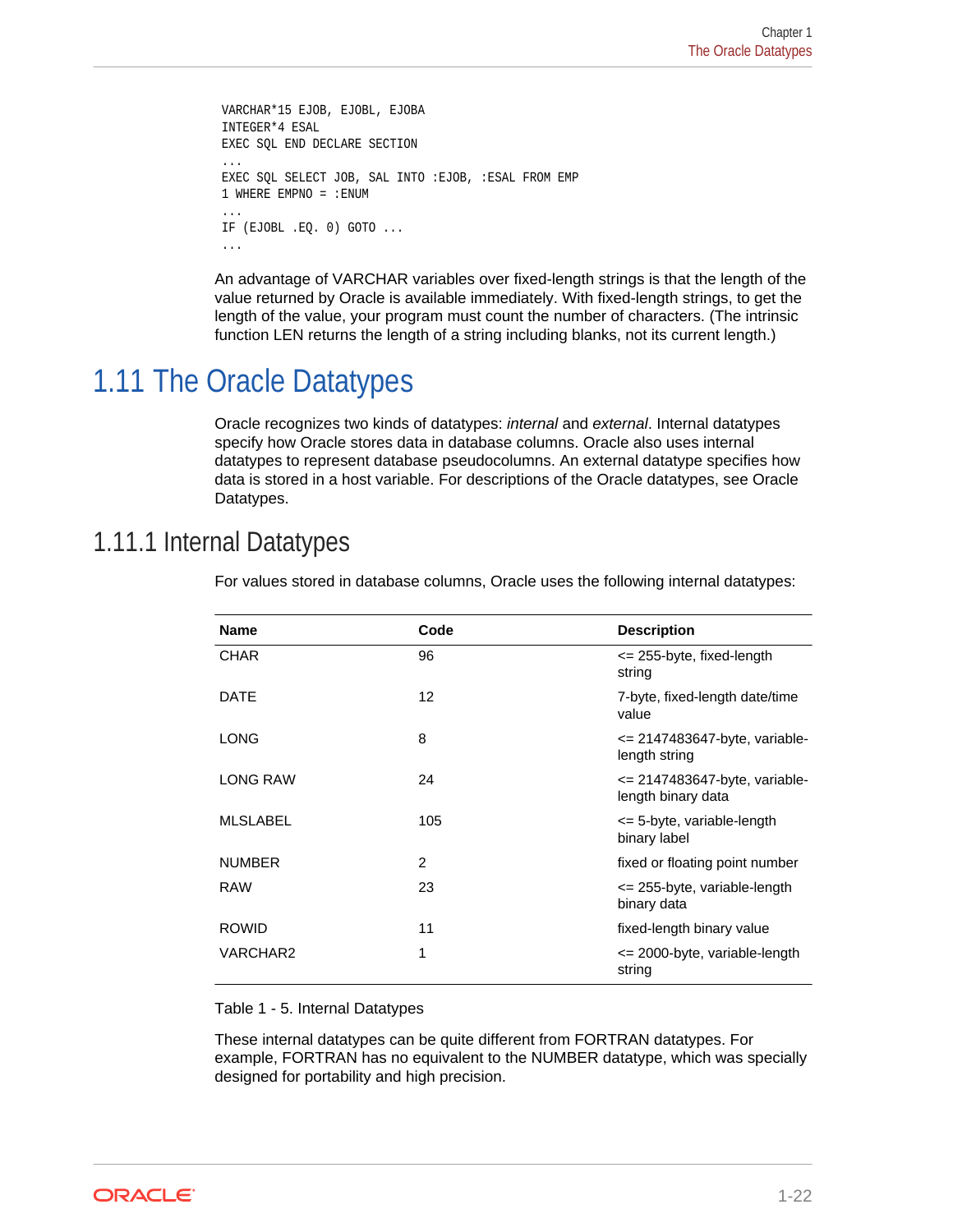# <span id="page-32-0"></span>1.11.2 External Datatypes

As the following table shows, the external datatypes include all the internal datatypes plus several datatypes found in other supported host languages. For example, the STRING external datatype refers to a C null-terminated string. You use the datatype names in datatype equivalencing, and you use the datatype codes in dynamic SQL Method 4.

| Name                | Code           | <b>Description</b>                                                                                                 |
|---------------------|----------------|--------------------------------------------------------------------------------------------------------------------|
| <b>CHAR</b>         | 196            | <= 65535-byte, variable-length<br>character string $(1)$ <= 65535-<br>byte, fixed-length character<br>string $(1)$ |
| <b>CHARF</b>        | 96             | <= 65535-byte, fixed-length<br>character string                                                                    |
| <b>CHARZ</b>        | 97             | <= 65535-byte, fixed-length,<br>null-terminated string (2)                                                         |
| DATE                | 12             | 7-byte, fixed-length date/time<br>value                                                                            |
| <b>DECIMAL</b>      | $\overline{7}$ | COBOL packed decimal                                                                                               |
| <b>DISPLAY</b>      | 91             | COBOL numeric character<br>string                                                                                  |
| <b>FLOAT</b>        | 4              | 4-byte or 8-byte floating-point<br>number                                                                          |
| <b>INTEGER</b>      | 3              | 2-byte or 4-byte signed integer                                                                                    |
| LONG                | 8              | <= 2147483647-byte, fixed-<br>length string                                                                        |
| <b>LONG RAW</b>     | 24             | <= 217483647-byte, fixed-<br>length binary data                                                                    |
| <b>LONG VARCHAR</b> | 94             | <= 217483643-byte, variable-<br>length string                                                                      |
| <b>LONG VARRAW</b>  | 95             | <= 217483643-byte, variable-<br>length binary data                                                                 |
| <b>MLSLABEL</b>     | 106            | 25-byte, variable-length<br>binary data                                                                            |
| <b>NUMBER</b>       | 2              | integer or floating-point<br>number                                                                                |
| <b>RAW</b>          | 23             | <= 65535-byte, fixed-length<br>binary data (2)                                                                     |
| <b>ROWID</b>        | 11             | (typically) 13-byte, fixed-length<br>binary value                                                                  |
| <b>STRING</b>       | 5              | <= 65535-byte, null-terminated<br>character string (2)                                                             |
| <b>UNSIGNED</b>     | 68             | 2-byte or 4-byte unsigned<br>integer                                                                               |
| <b>VARCHAR</b>      | 9              | <= 65533-byte, variable-length<br>character string                                                                 |

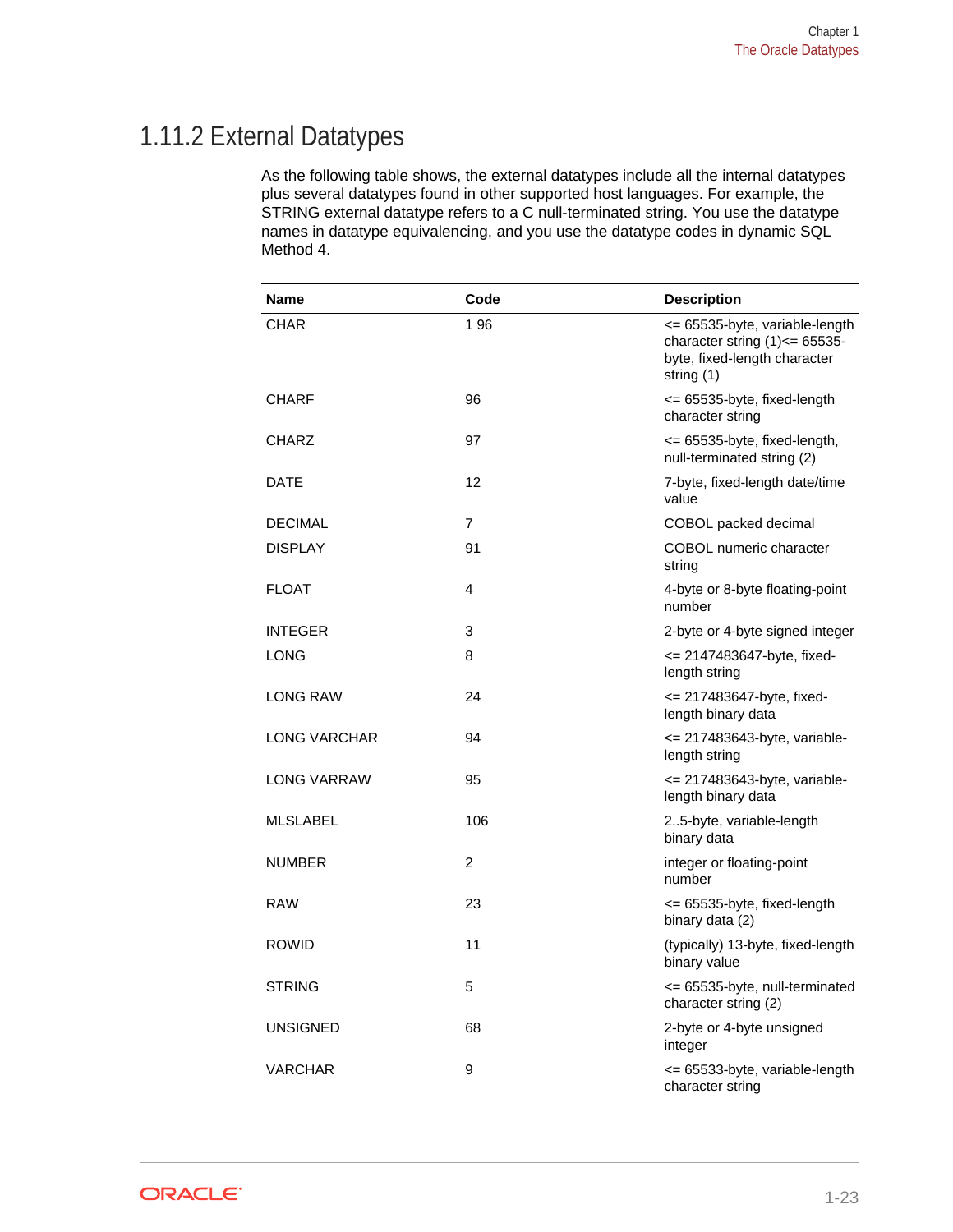<span id="page-33-0"></span>

| <b>Name</b>   | Code | <b>Description</b>                                        |
|---------------|------|-----------------------------------------------------------|
| VARCHAR2      |      | $\le$ 65535-byte, variable-length<br>character string (2) |
| <b>VARNUM</b> | 6    | variable-length binary number                             |
| <b>VARRAW</b> | 15   | $\le$ 65533-byte, variable-length<br>binary data          |

#### **Notes**:

- **1.** CHAR is datatype 1 when MODE={ORACLE|ANSI13|ANSI14} and datatype 96 when MODE=ANSI.
- **2.** Maximum size is 32767 (32K) on some platforms.

# 1.12 Datatype Conversion

At precompile time, an external datatype is assigned to each host variable in the Declare Section. For example, the precompiler assigns the FLOAT external datatype to host variables of type REAL. At run time, the datatype code of every host variable used in a SQL statement is passed to Oracle. Oracle uses the codes to convert between internal and external datatypes.

Before assigning a SELECTed column value to an output host variable, Oracle must convert the internal datatype of the source column to the datatype of the host variable. Likewise, before assigning or comparing the value of an input host variable to a column, Oracle must convert the external datatype of the host variable to the internal datatype of the target column.

Conversions between internal and external datatypes follow the usual data conversion rules. For example, you can convert a CHAR value of "1234" to a INTEGER\*2 value. You cannot, however, convert a CHAR value of "65543" (number too large) or "10F" (number not decimal) to a INTEGER\*2 value. Likewise, you cannot convert a CHARACTER\**n* value that contains alphabetic characters to a NUMBER value.

For more information about datatype conversion, see Meeting Program Requirements.

# 1.13 Datatype Equivalencing

Datatype equivalencing lets you control the way Oracle interprets input data and the way Oracle formats output data. You can equivalence supported FORTRAN datatypes to Oracle external datatypes on a variable-by-variable basis.

## 1.13.1 Host Variable Equivalencing

By default, the Pro\*FORTRAN Precompiler assigns a specific external datatype to every host variable. The default assignments are shown in the following table. For more information about datatype equivalencing, see Datatype Equivalencing.

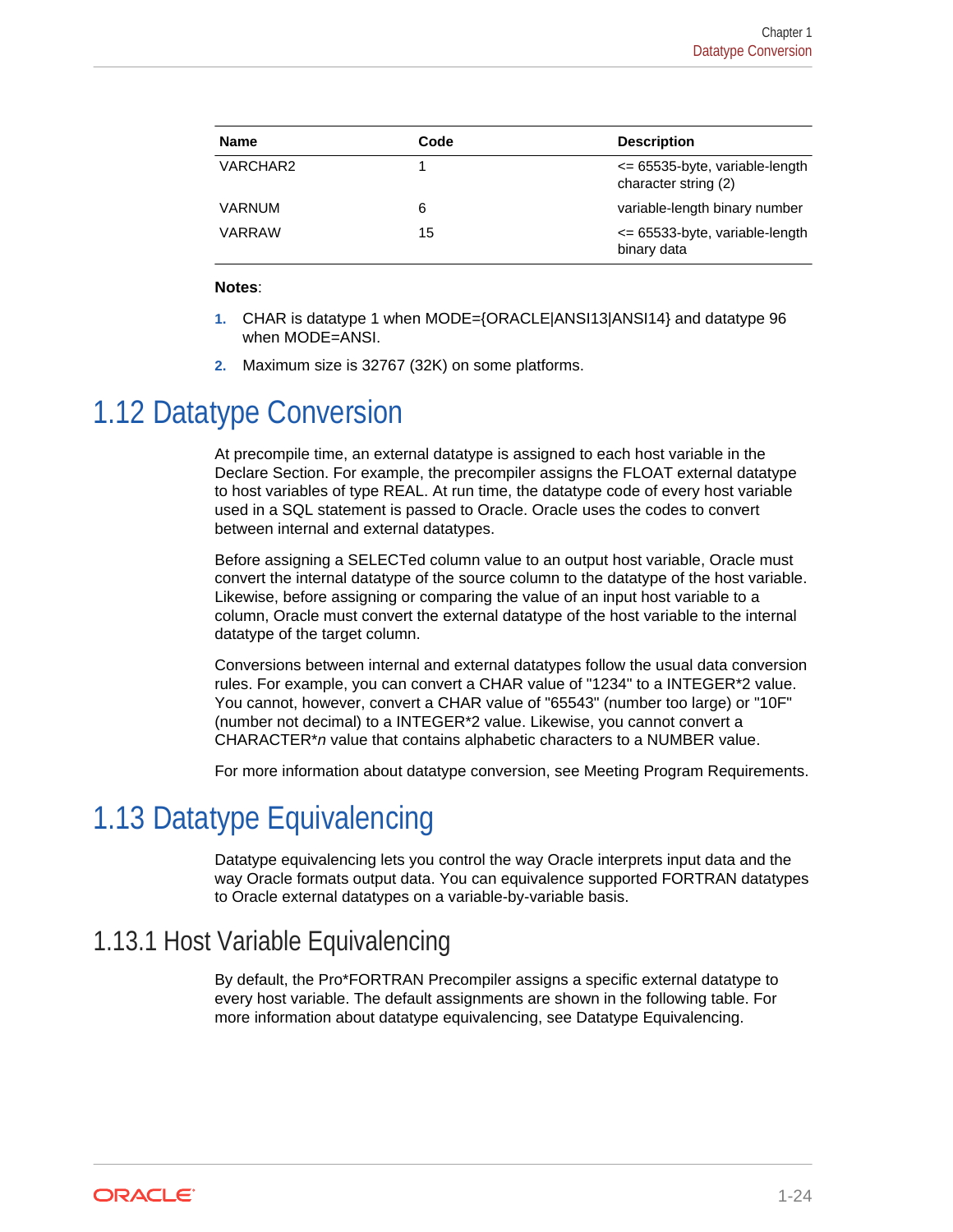<span id="page-34-0"></span>

| <b>Host Type</b>                                                                                                                                                   | <b>External Type</b>  | Code                                           |
|--------------------------------------------------------------------------------------------------------------------------------------------------------------------|-----------------------|------------------------------------------------|
| <b>BYTE var LOGICAL var</b><br>LOGICAL*1 var LOGICAL*2<br>var LOGICAL*4 var<br>CHARACTER var<br>CHARACTER var*n<br>CHARACTER*n var<br>CHARACTER <sup>(*)</sup> var | <b>VARCHAR2 CHARF</b> | 1 (when MODE $!=$ ANSI) 96<br>(when MODE=ANSI) |
| VARCHAR*n                                                                                                                                                          | VARCHAR               | 9                                              |
| INTEGER var INTEGER*2 var INTEGER<br>INTEGER*4 var                                                                                                                 |                       | 3                                              |
| REAL var REAL*4 var REAL*8 FLOAT<br>var DOUBLE PRECISION var                                                                                                       |                       | 4                                              |

With the VAR statement, you can override the default assignments by equivalencing host variables to Oracle external datatypes in the Declare Section. The syntax you use is

```
EXEC SQL
VAR <host_variable>
 IS <ext_type_name> [({<length> | <precision>,<scale>})]
```
where *host* variable is an input or output host variable (or host array) declared earlier in the Declare Section, *ext\_type\_name* is the name of a valid external datatype, and *length* is an integer literal specifying a valid length in bytes.

When *ext\_type\_name* is FLOAT, use *length*; when *ext\_type\_name* is DECIMAL, you must specify *precision* and *scale* instead of *length*.

Host variable equivalencing is useful in several ways. For example, you can use it when you want Oracle to store but not interpret data. Suppose you want to store a host array of 4-byte integers in a RAW database column. Simply equivalence the host array to the RAW external datatype, as follows:

```
EXEC SQL BEGIN DECLARE SECTION
 INTEGER*4 ENUM(50)
  ...
* Reset default datatype (INTEGER) to RAW.
 EXEC SQL VAR ENUM IS RAW (200);
 EXEC SQL END DECLARE SECTION
  ...
```
With host arrays, the length you specify must match the buffer size required to hold the array. In the last example, you specified a length of 200, which is the buffer size required to hold 50 4-byte integers.

For more information about datatype equivalencing, see Datatype Equivalencing.

# 1.14 Embedding PL/SQL

The Pro\*FORTRAN Precompiler treats a PL/SQL block like a single embedded SQL statement. As a result, you can place a PL/SQL block anywhere in a host program that you can place a SQL statement.

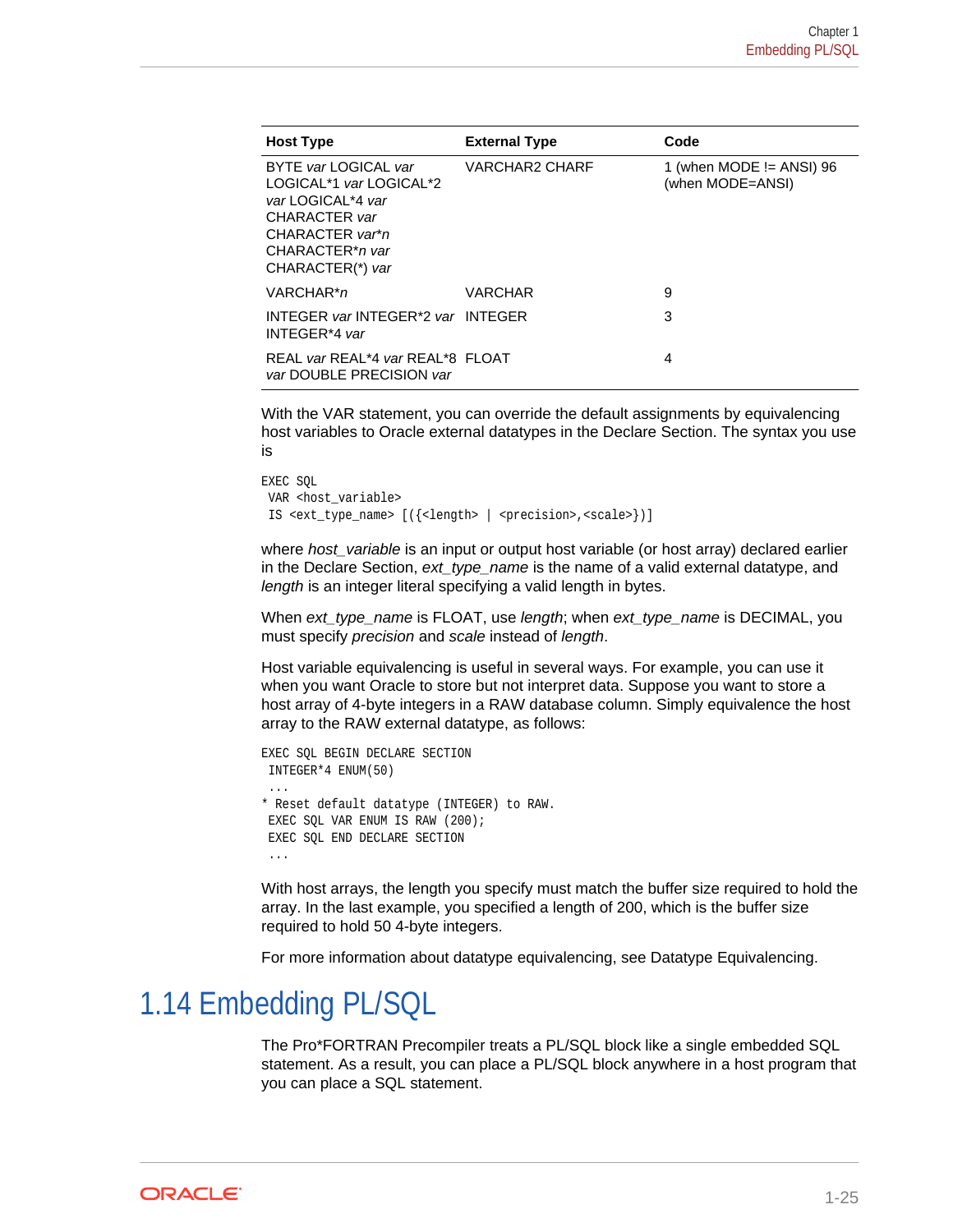To embed a PL/SQL block in your host program, declare the variables to be shared with PL/SQL and bracket the PL/SQL block with the EXEC SQL EXECUTE and END-EXEC keywords.

#### <span id="page-35-0"></span>1.14.1 Host Variables

Inside a PL/SQL block, host variables are global to the entire block and can be used anywhere a PL/SQL variable is allowed. Like host variables in a SQL statement, host variables in a PL/SQL block must be prefixed with a colon. The colon sets host variables apart from PL/SQL variables and database objects.

#### 1.14.2 VARCHAR Variables

When entering a PL/SQL block, Oracle automatically checks the length fields of VARCHAR host variables. So, you must set the length fields *before* the block is entered. For input variables, set the length field to the length of the value stored in the string field. For output variables, set the length field to the maximum length allowed by the string field.

#### 1.14.3 Indicator Variables

In a PL/SQL block, you cannot refer to an indicator variable by itself; it must be appended to its associated host variable. In addition, if you refer to a host variable with its indicator variable, you must always refer to it the same way within the same block.

#### 1.14.4 About Handling Nulls

When entering a block, if an indicator variable has a value of -1, PL/SQL automatically assigns a null to the host variable. When exiting the block, if a host variable is null, PL/SQL automatically assigns a value of -1 to the indicator variable.

## 1.14.5 About Handling Truncated Values

PL/SQL does not raise an exception when a truncated string value is assigned to a host variable. However, if you use an indicator variable, PL/SQL sets it to the original length of the string.

## 1.14.6 SQLCHECK

You must specify SQLCHECK=SEMANTICS when precompiling a program with an embedded PL/SQL block. You must also use the USERID option. For more information, see SQLCHECK.

## 1.14.7 Cursor Variables

Starting with Release 1.7 of the Pro\*FORTRAN Precompiler, you can use *cursor variables* in your Pro\*FORTRAN programs to process multi-row queries using static embedded SQL. A cursor variable identifies a *cursor reference* that is defined and opened on the Oracle Database Server, using PL/SQL. See the *Oracle Database PL/SQL Language Reference* for complete information about cursor variables.

The advantages of cursor variables are:

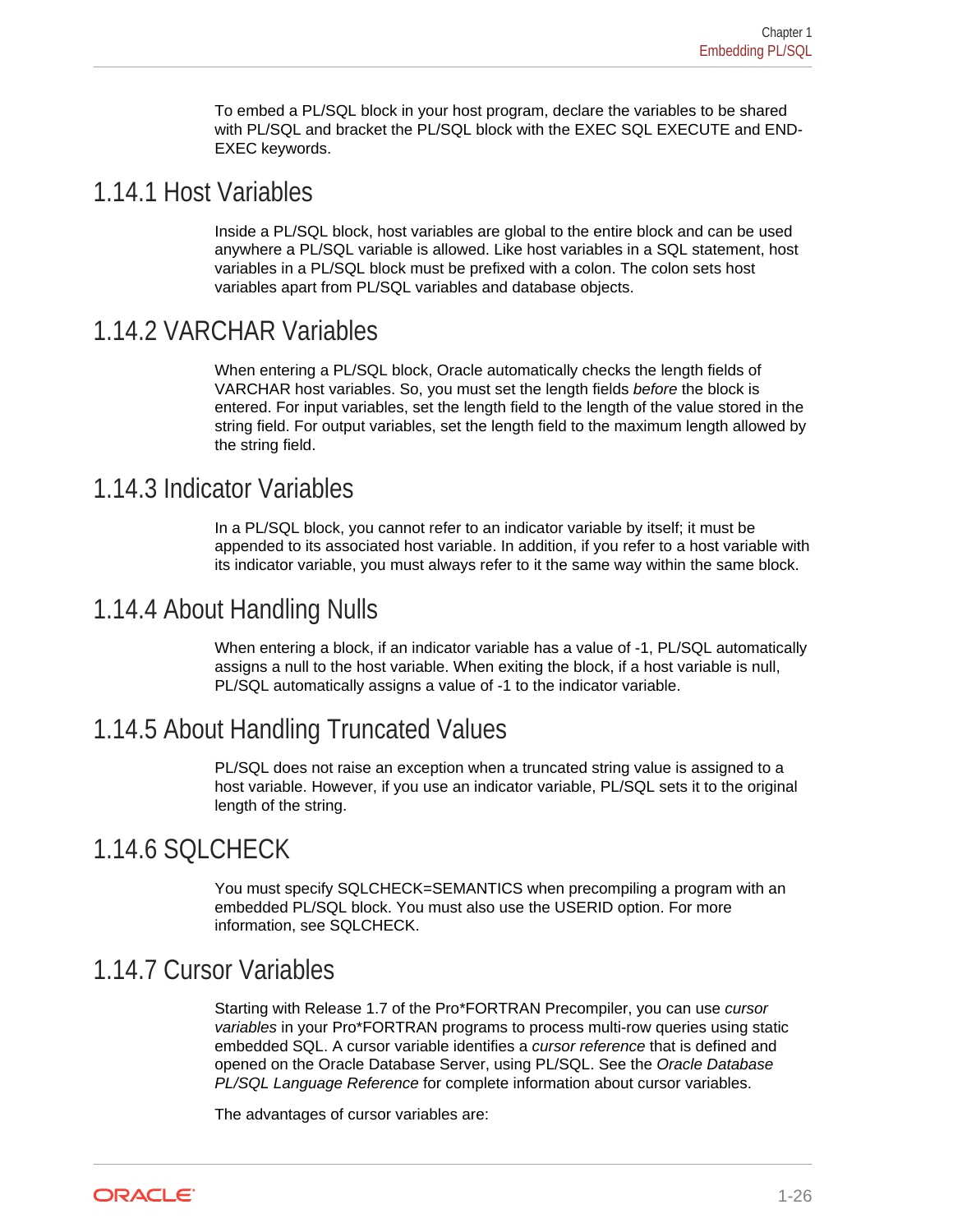- *Encapsulation*: queries are centralized in the stored procedure that opens the cursor variable.
- *Ease of maintenance*: only the stored procedure needs to be changed if the table changes.
- *Security*: the user of the application (the username when the Pro\*FORTRAN application connected to the database) must have execute permission on the stored procedure that opens the cursor. This user, however, does not need to have read permission on the tables used in the query. This capability can be used to limit access to the columns in the table.

# 1.15 About Declaring a Cursor Variable

You declare a Pro\*FORTRAN cursor variable using the SQLCURSOR pseudotype. For example:

EXEC SQL BEGIN DECLARE SECTION ... SQLCURSOR CURVAR ... EXEC SQL END DECLARE SECTION

A SQLCURSOR variable is implemented using a FORTRAN INTEGER\*4 array in the code that Pro\*FORTRAN generates. A cursor variable is just like any other Pro\*FORTRAN host variable.

### 1.15.1 About Allocating a Cursor Variable

Before you can OPEN or FETCH a cursor variable, you must allocate it by using the Pro\*FORTRAN ALLOCATE command. For example, to allocate the cursor variable CURVAR that was declared in the previous section, write the following statement:

EXEC SQL ALLOCATE :CURVAR

Allocating a cursor variable does *not* require a call to the server, either at precompile time or at run time.

#### **Caution:**

Allocating a cursor variable *does* cause heap memory to be used. For this reason, avoid allocating a cursor variable in a program loop.

### 1.15.2 About Opening a Cursor Variable

You must use an embedded anonymous PL/SQL block to open a cursor variable on the Oracle Server. The anonymous PL/SQL block may open the cursor either indirectly by calling a PL/SQL stored procedure that opens the cursor (and defines it in the same statement) or directly from the Pro\*FORTRAN program.

### 1.15.3 About Opening Indirectly through a Stored PL/SQL Procedure

Consider the following PL/SQL package stored in the database:

ORACLE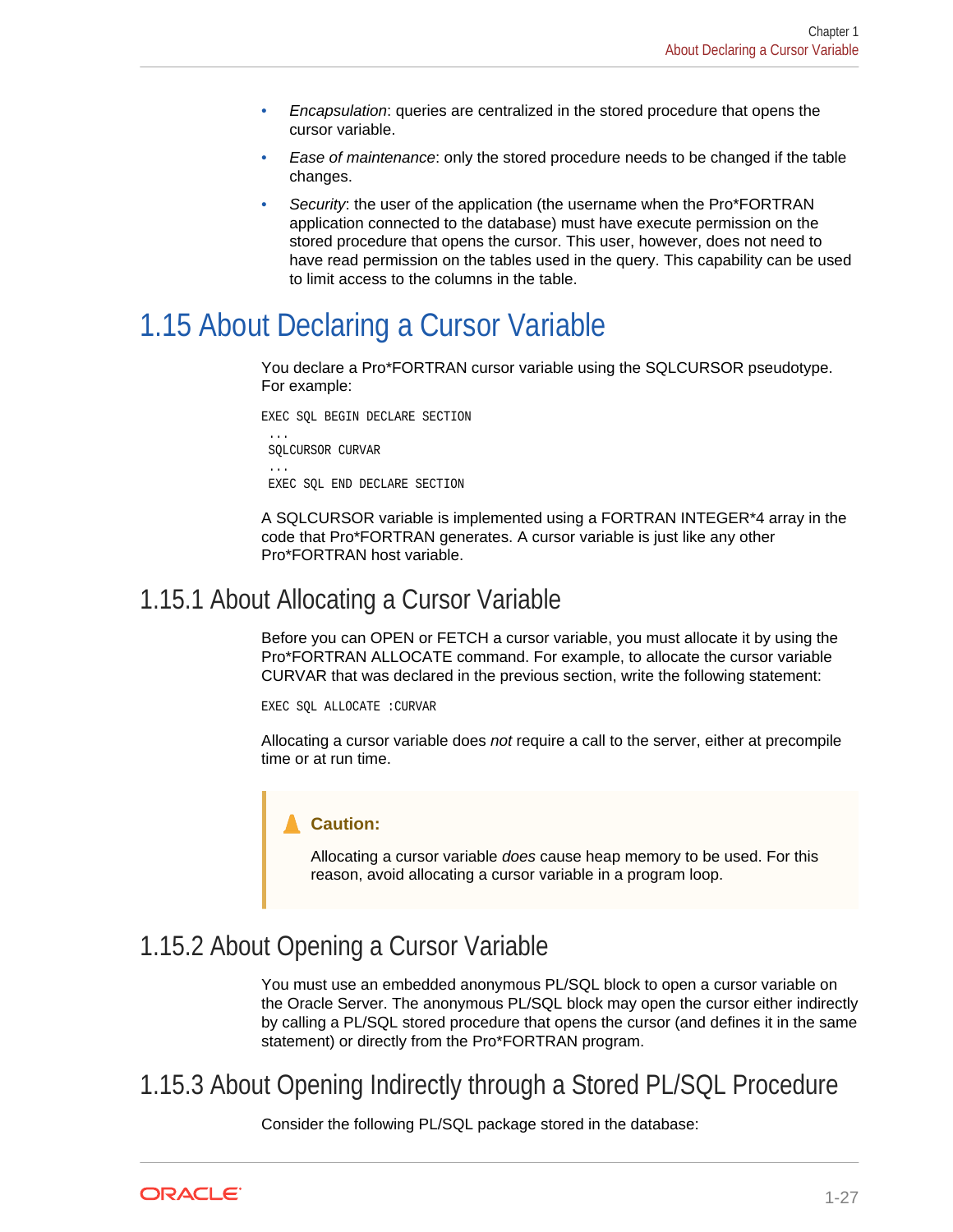```
CREATE PACKAGE demo_cur_pkg AS
 TYPE EmpName IS RECORD (name VARCHAR2(10));
  TYPE cur_type IS REF CURSOR RETURN EmpName;
 PROCEDURE open_emp_cur (
 curs IN OUT curtype,
 dept_num IN NUMBER);
END;
CREATE PACKAGE BODY demo_cur_pkg AS
 CREATE PROCEDURE open_emp_cur (
  curs IN OUT curtype,
  dept_num IN NUMBER) IS
  BEGIN
  OPEN curs FOR
  SELECT ename FROM emp
 WHERE deptno = dept_num
  ORDER BY ename ASC;
  END;
END;
```
After this package has been stored, you can open the variable *curs* by calling the *open\_emp\_cur* stored procedure from your Pro\*FORTRAN program, and FETCH from the cursor variable ECUR in the program. For example:

```
EXEC SQL BEGIN DECLARE SECTION
 SQLCURSOR ECUR
 INTEGER*4 DNUM
 VARCHAR*10 ENAM, ENAML, ENAMA
  EXEC SQL END DECLARE SECTION
  ...
* Allocate the cursor variable.
  EXEC SQL ALLOCATE :ECUR
  ...
 DNUM=30
* Open the cursor on the Oracle Database Server.
 EXEC SQL EXECUTE
  1 BEGIN
  2 demo_cur_pkg.open_emp_cur(:ECUR, :DNUM);
  3 END;
  4 END-EXEC
  EXEC SQL WHENEVER NOTFOUND DO CALL SIGNOFF
*
 1000 EXEC SQL FETCH :ECUR INTO :ENAM
  PRINT *, "Employee Name: ", ENAM
  GOTO 1000
  ...
```
### 1.15.4 About Opening Directly from Your Pro\*FORTRAN Application

To open a cursor by using a PL/SQL anonymous block in a Pro\*FORTRAN program, define the cursor in the anonymous block. Consider the following example:

```
EXEC SQL EXECUTE
 1 BEGIN
 2 OPEN :ECUR FOR SELECT ENAME FROM EMP
  3 WHERE DEPTNO = :DNUM;
  4 END;
  5 END-EXEC
  ...
```
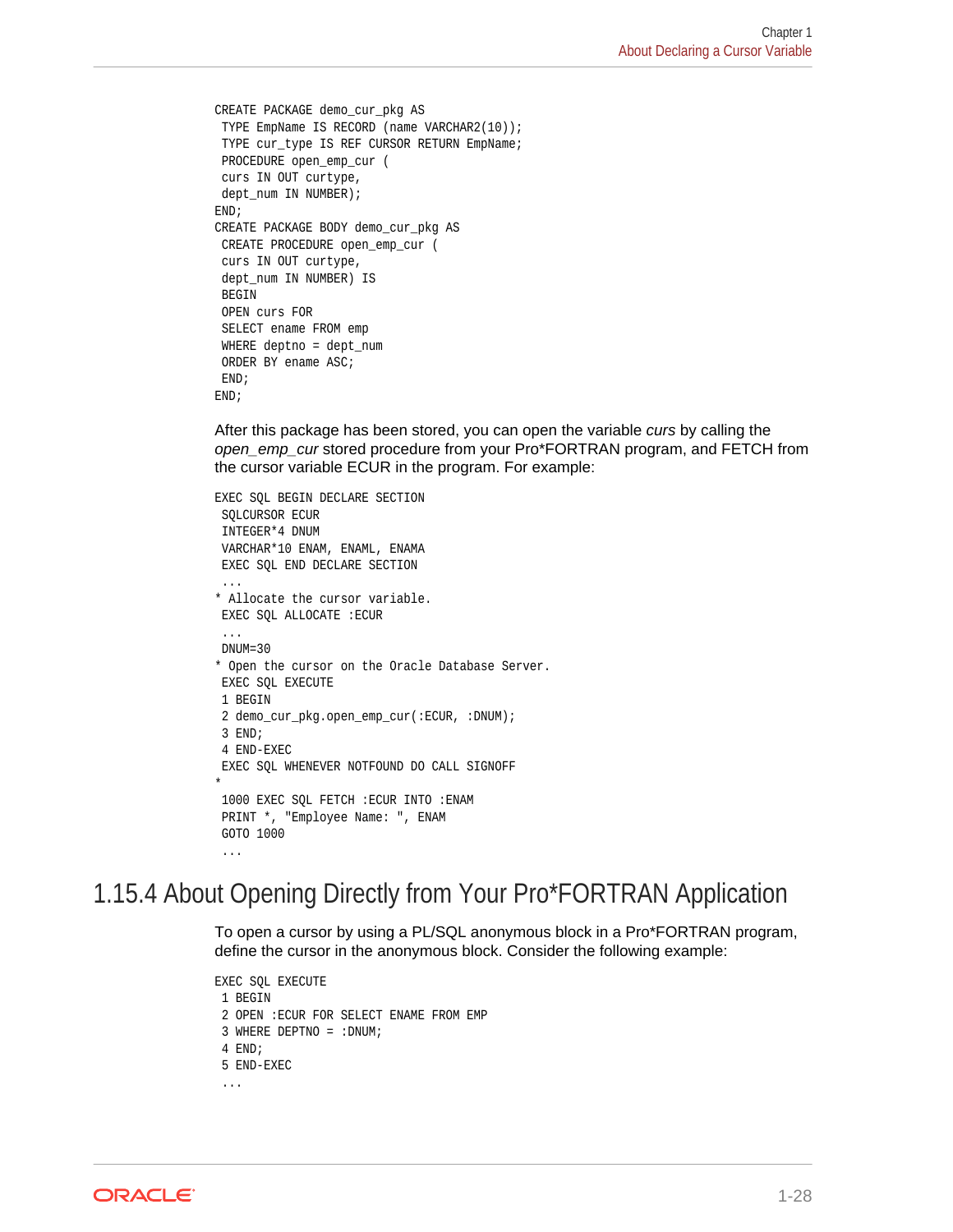### 1.15.5 Return Types

When you define a reference cursor (REF CURSOR) in a PL/SQL stored procedure, you must declare the type that the cursor returns. The return types allowed for reference cursors are described in the *PL/SQL User's Guide and Reference*.

### 1.15.6 About Fetching from a Cursor Variable

Use the embedded SQL FETCH .... INTO command to retrieve the rows SELECTed when you opened the cursor variable. For example:

EXEC SQL FETCH :ECUR INTO :EINFO:IEINFO

Before you can FETCH from a cursor variable, the variable must be initialized and opened. You cannot FETCH from an unopened cursor variable.

### 1.15.7 About Closing a Cursor Variable

Use the embedded SQL CLOSE command to close a cursor variable. For example:

```
EXEC SQL BEGIN DECLARE SECTION
* Declare the cursor variable.
 SQLCURSOR ECUR
  ...
 EXEC SQL END DECLARE SECTION
* Allocate and open the cursor variable, then
* fetch one or more rows.
 ...
* Close the cursor variable.
 EXEC SQL CLOSE :ECUR
```
### 1.15.8 Restrictions

The following restrictions apply to the use of cursor variables:

- You can only use cursor variables with the ALLOCATE, FETCH, and CLOSE commands. The DECLARE CURSOR command does *not* apply to cursor variables.
- You cannot FETCH from a CLOSEd or unALLOCATEd cursor variable.
- If you precompile with MODE=ANSI, it is an error to close a cursor variable that is already closed.
- You cannot use the AT clause with the ALLOCATE command.

### 1.15.9 Error Conditions

Do *not* perform any of the following operations:

- FETCH from a closed cursor variable
- use a cursor variable that is not ALLOCATEd
- CLOSE a cursor variable that is not open

These operations on cursor variables result in errors.

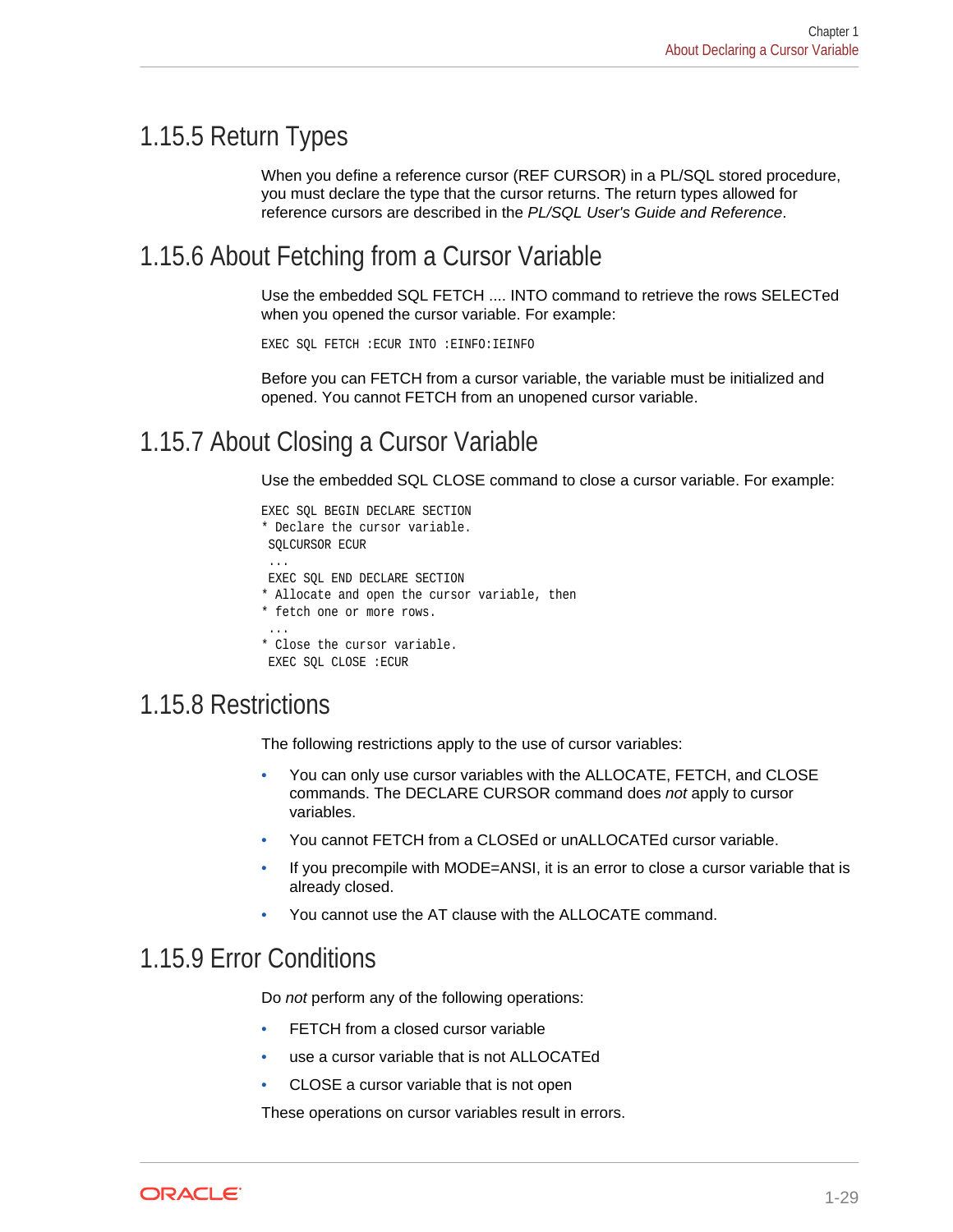### 1.15.10 Sample Programs

The following sample programs -- a SQL script (SAMPLE11.SQL) and a Pro\*FORTRAN program (SAMPLE11.PFO) -- demonstrate how you can use cursor variables in Pro\*FORTRAN.

#### **Note:**

For simplicity in demonstrating this feature, this example does not perform the password management techniques that a deployed system normally uses. In a production environment, follow the Oracle Database password management guidelines, and disable any sample accounts. See *Oracle Database Security Guide* for password management guidelines and other security recommendations.

### 1.15.11 SAMPLE11.SQL

Following is the PL/SQL source code for a creating a package that declares and opens a cursor variable:

```
CONNECT SCOTT/TIGER
CREATE OR REPLACE PACKAGE emp_demo_pkg AS
 TYPE emp_cur_type IS REF CURSOR RETURN emp%ROWTYPE;
  PROCEDURE open_cur (
  cursor IN OUT emp_cur_type,
  dept_num IN number);
END emp_demo_pkg;
/ 
CREATE OR REPLACE PACKAGE BODY emp_demo_pkg AS
 PROCEDURE open_cur (
 cursor IN OUT emp_cur_type, 
 dept_num IN number) IS
  BEGIN 
  OPEN cursor FOR SELECT * FROM emp
 WHERE deptno = dept_num
  ORDER BY ename ASC;
  END;
END emp_demo_pkg;
/
```
### 1.15.12 SAMPLE11.PFO

Following is a Pro\*FORTRAN sample program that uses the cursor declared in the SAMPLE11.SQL example to fetch employee names, salaries, and commissions from the EMP table.

PROGRAM SAMPLE11 EXEC SQL BEGIN DECLARE SECTION \* Declare the cursor variable. SQLCURSOR ECUR \* EMPINFO INTEGER ENUM CHARACTER\*10 ENAM

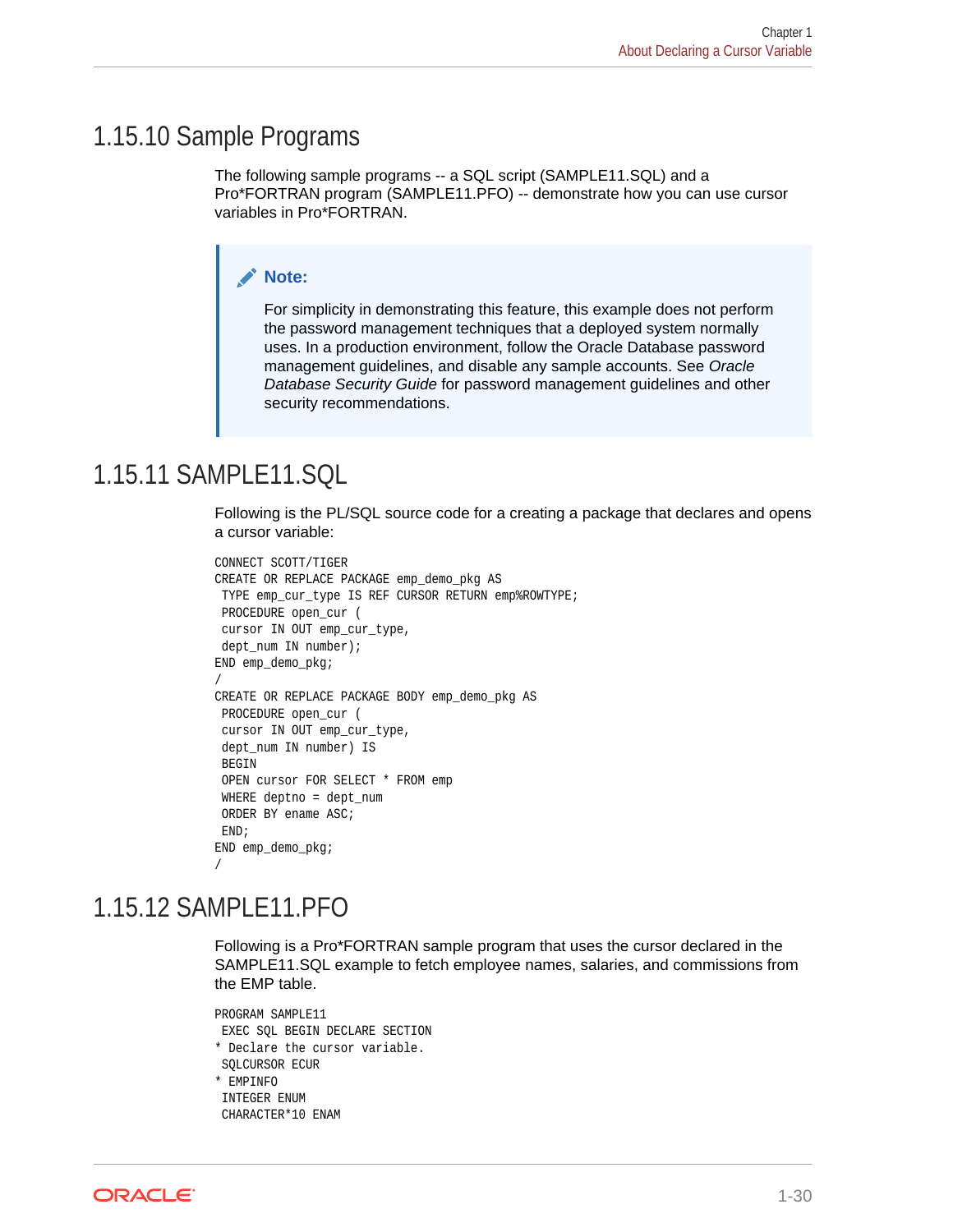```
 VARCHAR*9 EJOB, EJOBL, EJOBA
 INTEGER EMGR
 VARCHAR*10 EDAT, EDATL, EDATA
 REAL ESAL
 REAL ECOM
 INTEGER EDEP
* EMPINFO INDICATORS
 INTEGER*2 IENUM
 INTEGER*2 IENAM
 INTEGER*2 IEJOB
 INTEGER*2 IEMGR
 INTEGER*2 IEDAT
 INTEGER*2 IESAL
 INTEGER*2 IECOM
 INTEGER*2 IEDEP
 EXEC SQL END DECLARE SECTION
 EXEC SQL INCLUDE SQLCA
 COMMON /CURSOR/ ECUR
 EXEC SQL WHENEVER SQLERROR DO CALL SQLERR
* LOG ON TO ORACLE.
 CALL LOGON
* Initialize the cursor variable.
 EXEC SQL ALLOCATE :ECUR
 TYPE 1000
 1000 FORMAT (/, 'Enter department number (0 to exit): ', $)
 ACCEPT 1100, EDEP
 1100 FORMAT (I10)
 IF (EDEP .LE. 0) THEN
 CALL SIGNOFF
 ENDIF
* Open the cursor by calling a PL/SQL stored procedure.
 EXEC SQL EXECUTE
 1 BEGIN
 2 emp_demo_pkg.open_cur (:ECUR, :EDEP);
 3 END;
 4 END-EXEC
 PRINT 1200, EDEP
 1200 FORMAT (/, 'For department ', I, ':',/)
 PRINT 1300
 1300 FORMAT (/, 'EMPLOYEE SALARY COMMISSION',
 + /, '---------- ---------- ----------')
* Fetch data from the cursor into the host variables.
 2000 EXEC SQL WHENEVER NOT FOUND DO CALL SIGNOFF
 EXEC SQL FETCH :ECUR
 1 INTO :ENUM:IENUM,
 2 :ENAM:IENAM,
 3 :EJOB:IEJOB,
 4 :EMGR:IEMGR,
 5 :EDAT:IEDAT,
 6 :ESAL:IESAL,
 7 :ECOM:IECOM,
 8 :EDEP:IEDEP
* Check for commission and print results.
 IF (IECOM .EQ. 0) THEN
 PRINT 2100, ENAM, ESAL, ECOM
 2100 FORMAT (A10, 2X, F10.2, 2X, F10.2)
```
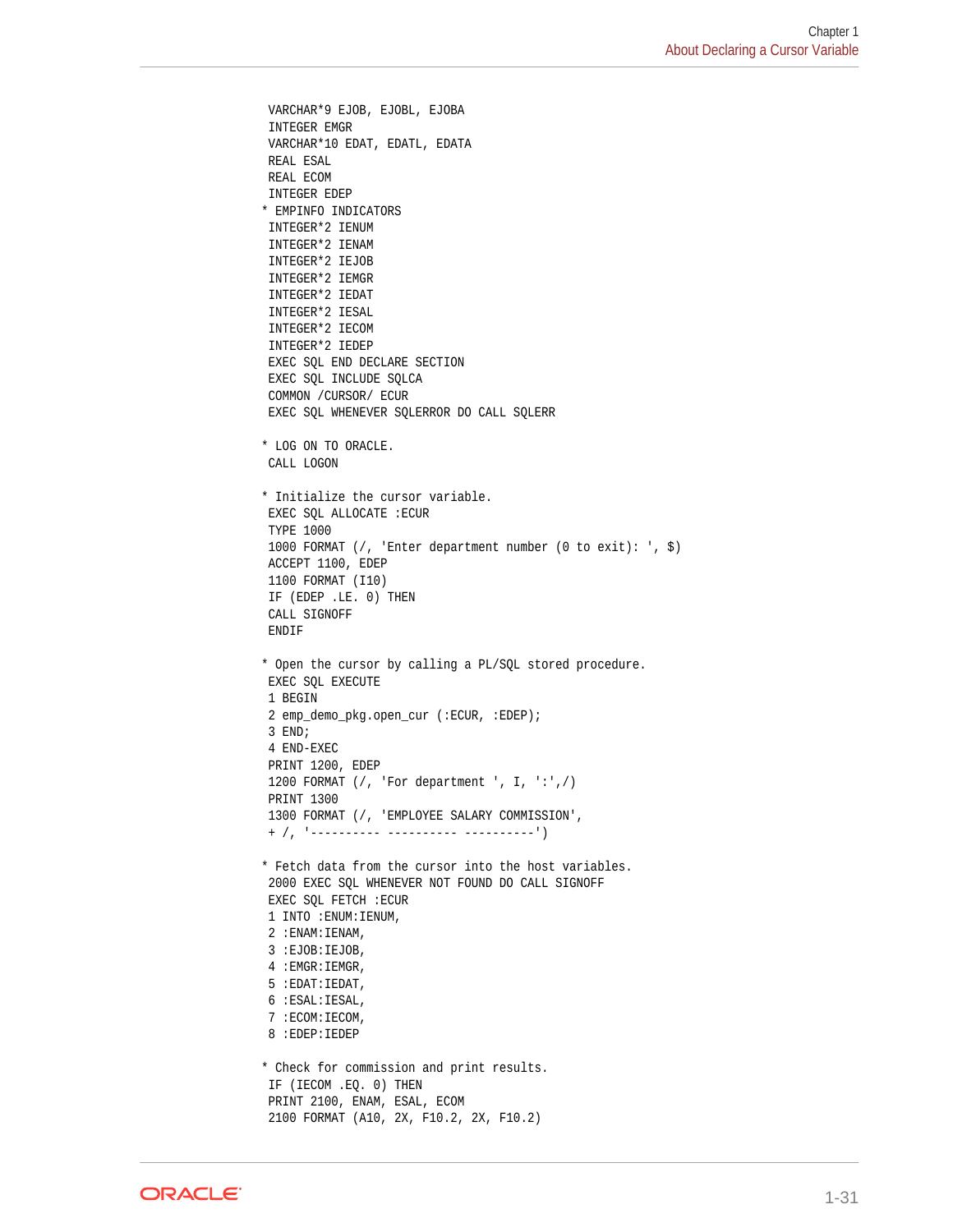```
 ELSE
 PRINT 2200, ENAM, ESAL
 2200 FORMAT (A10, 2X, F10.2, 2X, ' N/A')
 ENDIF
 GOTO 2000
 END
* LOG ON TO ORACLE.
 SUBROUTINE LOGON
 EXEC SQL BEGIN DECLARE SECTION
 CHARACTER*10 UID
 CHARACTER*10 PWD
 EXEC SQL END DECLARE SECTION
 EXEC SQL INCLUDE SQLCA
 UID = 'SCOTT'
 PWD = 'TIGER'
 EXEC SQL CONNECT :UID IDENTIFIED BY :PWD
 PRINT 3000, UID
 3000 FORMAT (/, 'CONNECTED TO ORACLE AS USER: ', A)
 END
* Close the cursor variable.
 SUBROUTINE SIGNOFF
 EXEC SQL BEGIN DECLARE SECTION
 SQLCURSOR ECUR
 EXEC SQL END DECLARE SECTION
EXEC SOL INCLUDE SOLCA
 COMMON /CURSOR/ ECUR
 EXEC SQL CLOSE :ECUR
 PRINT 4100
 4100 FORMAT (/, 'HAVE A GOOD DAY.', /)
 EXEC SQL COMMIT WORK RELEASE
 STOP
 END
 SUBROUTINE SQLERR
 EXEC SQL INCLUDE SQLCA
 EXEC SQL WHENEVER SQLERROR CONTINUE
 PRINT*, ' '
 PRINT *, 'ORACLE ERROR DETECTED: '
 PRINT '(70A1)', SQLEMC
 PRINT*, ' '
 EXEC SQL ROLLBACK WORK RELEASE
```
### 1.16 Connecting to Oracle

 STOP END

Your Pro\*FORTRAN program must log on to Oracle before querying or manipulating data. To log on, you use the CONNECT statement, as in

```
* Log on to Oracle.
 EXEC SQL CONNECT :UID IDENTIFIED BY :PWD
```
where UID and PWD are CHARACTER or VARCHAR host variables. Alternatively, you can use the statement

```
* Log on to Oracle.
 EXEC SQL CONNECT :UIDPWD
```
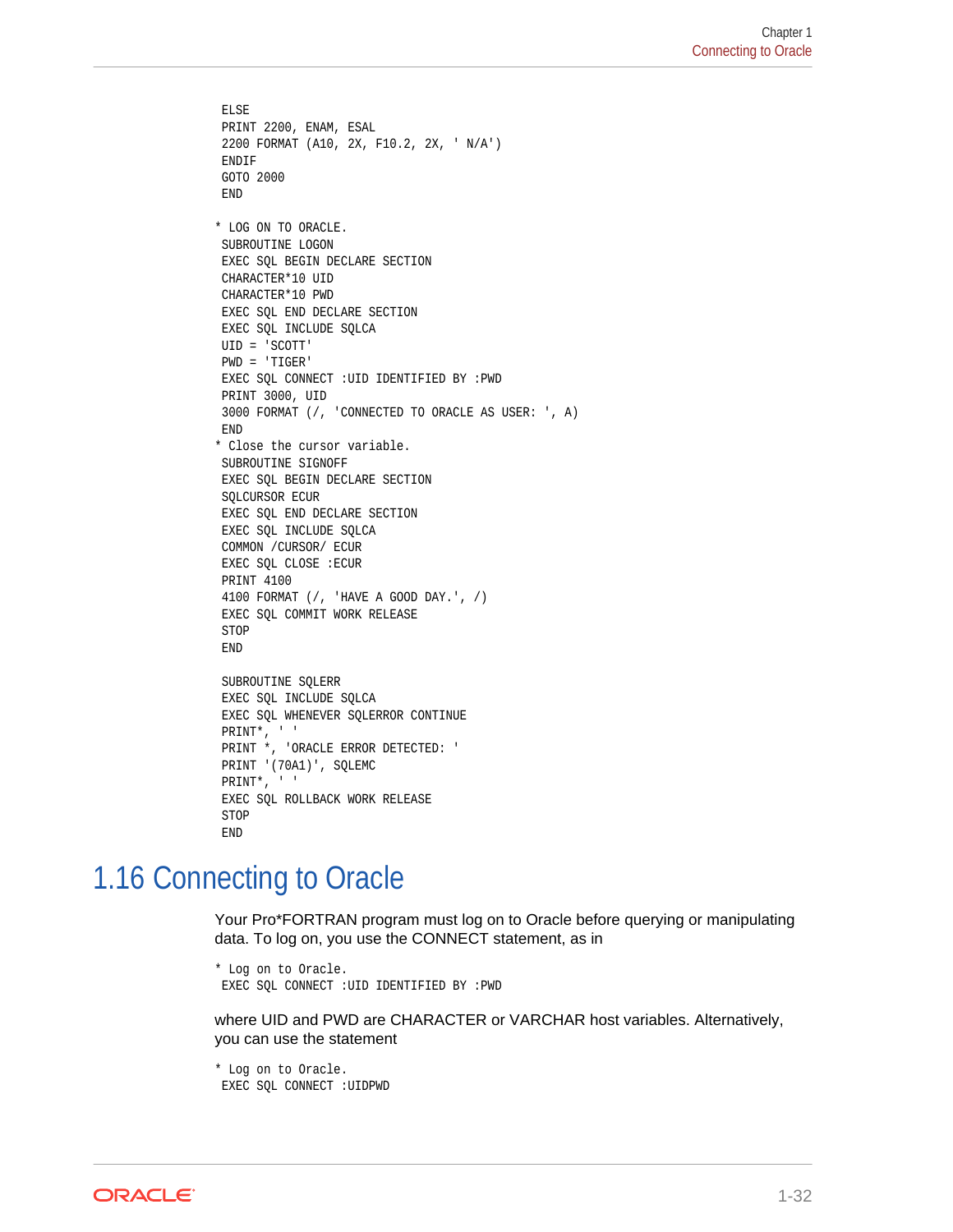where the host variable UIDPWD contains your username and password separated by a slash (/).

The CONNECT statement must be the first SQL statement executed by the program. That is, other executable SQL statements can positionally, but not logically, precede the CONNECT statement.

To supply the Oracle username and password separately, you define two host variables in the Declare Section as character strings or VARCHAR variables. If you supply a userid containing both username and password, only one host variable is needed.

Make sure to set the username and password variables before the CONNECT is executed or it will fail. Your program can prompt for the values or you can hard code them as follows:

```
* Declare host variables.
 EXEC SQL BEGIN DECLARE SECTION
 CHARACTER*5 UID
 CHARACTER*5 PWD
 ...
 EXEC SQL END DECLARE SECTION
 UID = 'SCOTT'
 PWD = 'TIGER'
* Handle logon errors.
 EXEC SQL WHENEVER SQLERROR GOTO ...
 EXEC SQL CONNECT :UID IDENTIFIED BY :PWD
```
However, you cannot hard code a username and password into the CONNECT statement or use quoted literals. For example, both of the following statements are *invalid*:

```
* Invalid CONNECT statements
EXEC SOL CONNECT SCOTT IDENTIFIED BY TIGER
 EXEC SQL CONNECT 'SCOTT' IDENTIFIED BY 'TIGER'
```
#### 1.16.1 Automatic Logons

You can automatically log on to the Oracle using the following userid:

<prefix><username>

where *prefix* is the value of the Oracle initialization parameter OS\_AUTHENT\_PREFIX (the default value is OPS\$) and *username* is your operating system user or task name. For example, if the prefix is OPS\$, your user name is TBARNES, and OPS\$TBARNES is a valid Oracle userid, you log on to Oracle as user OPS\$TBARNES.

To take advantage of the automatic logon feature, you simply pass a slash (/) character to the precompiler, as follows:

```
* Declare host variables.
 EXEC SQL BEGIN DECLARE SECTION
  ...
 CHARACTER*1 ORAID
 EXEC SQL END DECLARE SECTION 
ORAID = ' EXEC SQL CONNECT :ORAID
```
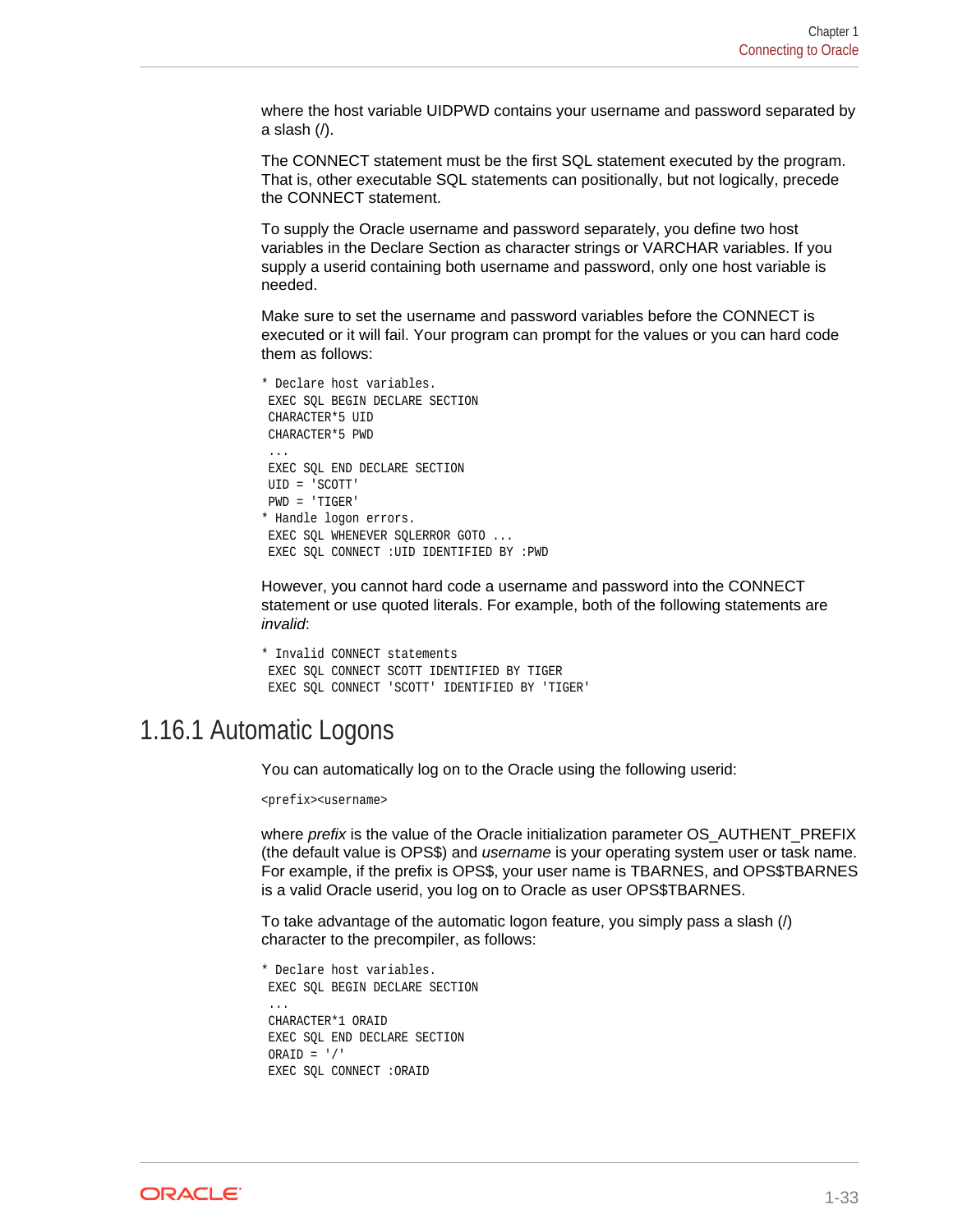This automatically connects you as user OPS\$*username*. For example, if your operating system username is RHILL, and OPS\$RHILL is a valid Oracle username, connecting with a slash (/) automatically logs you on to Oracle as user OPS\$RHILL.

You can also pass a character string to the precompiler. However, the string cannot contain trailing blanks. For example, the following CONNECT statement will fail:

\* Declare host variables. EXEC SQL BEGIN DECLARE SECTION ... CHARACTER\*5 ORAID EXEC SQL END DECLARE SECTION  $ORAID = ' / '$ EXEC SQL CONNECT :ORAID

For more information about operating system authentication, see the *Oracle Database Administrator's Guide*.

#### 1.16.2 Concurrent Logons

Your application can use Oracle Net Services to access any combination of remote and local databases concurrently or make multiple connections to the same database. In the following example, you connect to two nondefault databases concurrently:

```
* Declare host variables.
 EXEC SQL BEGIN DECLARE SECTION
 CHARACTER*5 UID
 CHARACTER*5 PWD
 CHARACTER*12 DBSTR1
 CHARACTER*12 DBSTR2
 EXEC SQL END DECLARE SECTION
 UID = 'SCOTT'
 PWD = 'TIGER'
 DBSTR1 = 'NEWYORK'
 DBSTR2 = 'BOSTON'
* Give each database connection a unique name.
 EXEC SQL DECLARE DBNAM1 DATABASE
 EXEC SQL DECLARE DBNAM2 DATABASE
* Connect to the two non-default databases.
 EXEC SQL CONNECT :UID IDENTIFIED BY :PWD
 1 AT DBNAM1 USING :DBSTR1
 EXEC SQL CONNECT :UID IDENTIFIED BY :PWD
 1 AT DBNAM2 USING :DBSTR2
```
The string syntax in DBSTR1 and DBSTR2 depends on your network driver and how it is configured. DBNAM1 and DBNAM2 name the nondefault connections; they can be undeclared identifiers or host variables.

For step-by-step instructions on connecting to Oracle through Oracle Net Services, see Meeting Program Requirements.

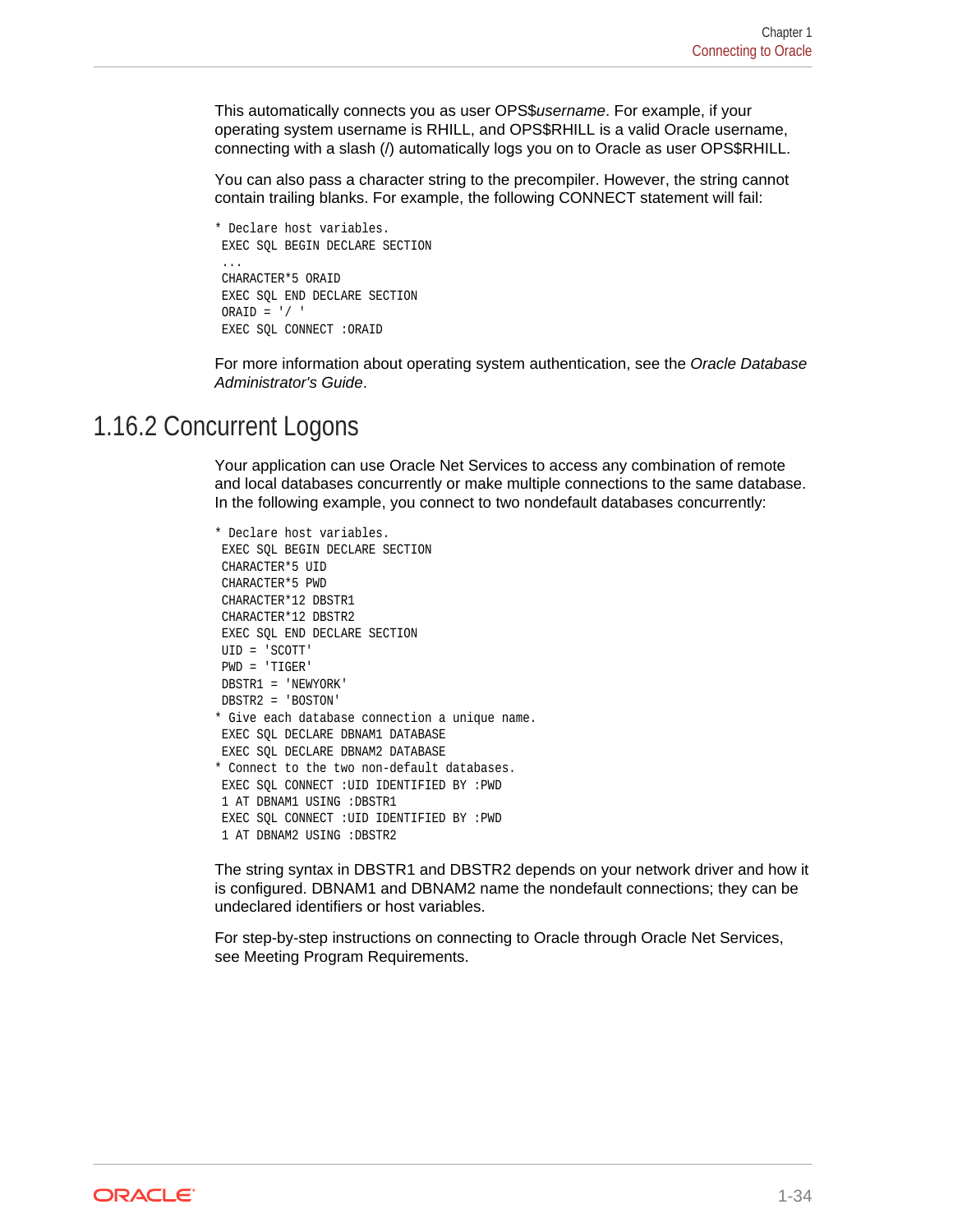# 2 Error Handling and Diagnostics

This chapter discusses error reporting and recovery as it applies to Pro\*FORTRAN. It supplements Chapter 8 of the *Programmer's Guide to the Oracle Precompilers*.

You learn how to declare and use the SQLSTA status variable and the SQLCOD status variable, and how to include the SQL Communications Area (SQLCA). You also learn how to declare and enable the Oracle Communications Area (ORACA).

This chapter contains the following sections:

- **Error Handling Alternatives**
- [About Using Status Variables when MODE={ANSI|ANSI14}](#page-45-0)
- [About Using the SQL Communications Area](#page-53-0)
- [About Using the Oracle Communications Area](#page-59-0)

### 2.1 Error Handling Alternatives

The Pro\*FORTRAN Precompiler supports four status variables that serve as error handling mechanisms:

- SQLCOD
- SQLSTA
- SQLCA (using the WHENEVER statement)
- ORACA

The precompiler MODE option governs ANSI/ISO compliance. The availability of the SQLCOD, SQLSTA, and SQLCA variables depends on the MODE setting. You can declare and use the ORACA variable regardless of the MODE setting. For more information, see ["About Using the Oracle Communications Area](#page-59-0)".

When MODE={ORACLE|ANSI13}, you must declare the SQLCA status variable. SQLCOD and SQLSTA declarations are accepted (not recommended) but are not recognized as status variables. For more information, see "[About Using the SQL](#page-53-0) [Communications Area](#page-53-0)".

When MODE={ANSI|ANSI14}, you can use any one, two, or all three of the SQLCOD, SQLSTA, and SQLCA variables. To determine which variable (or variable combination) is best for your application, see ["About Using Status Variables when](#page-45-0) [MODE={ANSI|ANSI14}"](#page-45-0).

### 2.1.1 SQLCOD and SQLSTA

SQLCOD stores error codes and the "not found" condition. It is retained only for compatibility with SQL-89 and has been removed in SQL:1999 and subsequent versions of the standard.

ORACLE®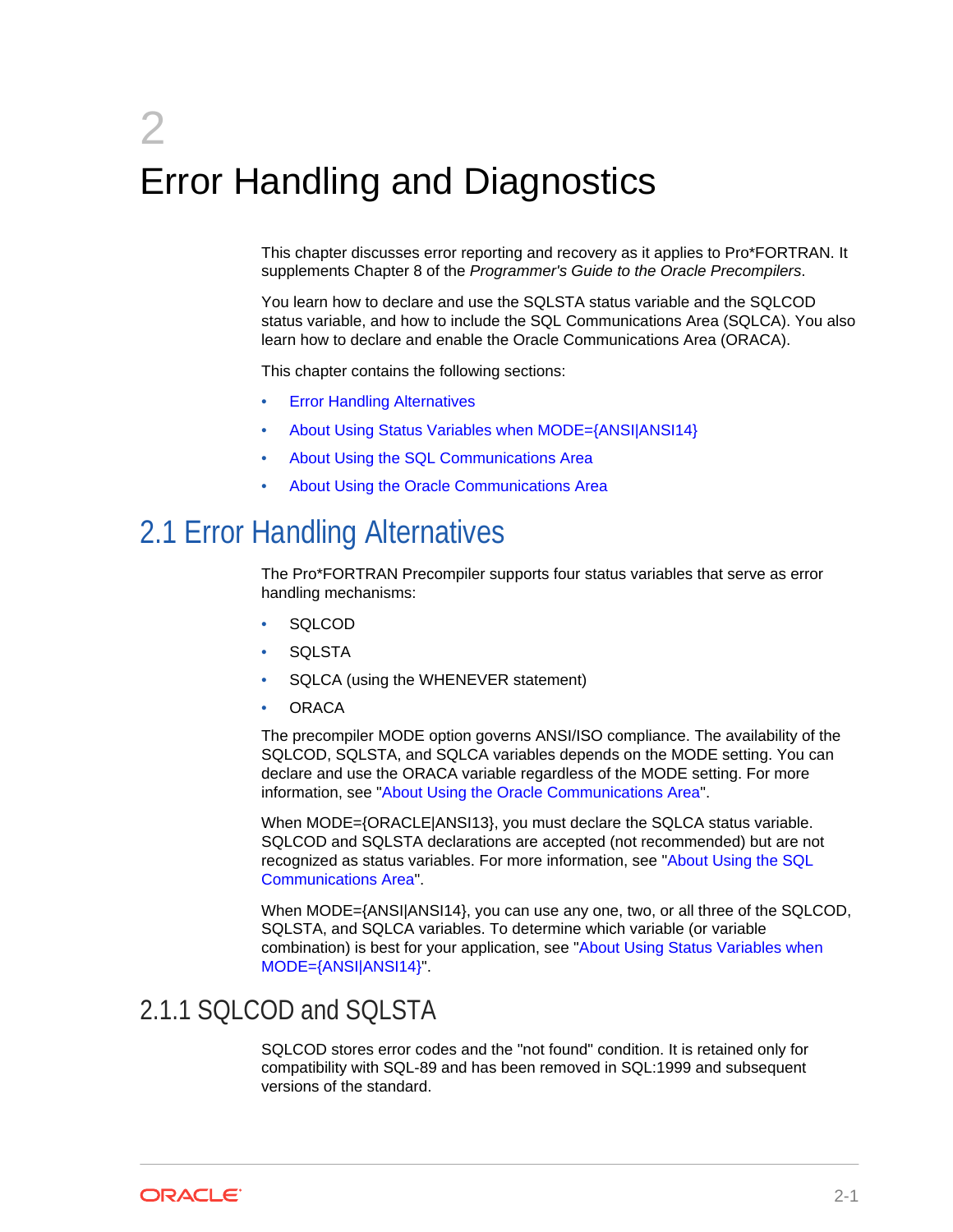<span id="page-45-0"></span>Unlike SQLCOD, SQLSTA stores error and warning codes and uses a standardized coding scheme. After executing a SQL statement, the Oracle server returns a status code to the SQLSTA variable currently in scope. The status code indicates whether a SQL statement executed successfully or raised an exception (error or warning condition). To promote *interoperability* (the ability of systems to exchange information easily), the SQL standard predefines all the common SQL exceptions.

### 2.1.2 SQLCA

The SQLCA is a record-like, host-language data structure. Oracle updates the SQLCA after every *executable* SQL statement. (SQLCA values are undefined after a declarative statement.) By checking Oracle return codes stored in the SQLCA, your program can determine the outcome of a SQL statement. This can be done in two ways:

- implicit checking with the WHENEVER statement
- explicit checking of SQLCA variables

You can use WHENEVER statements, code explicit checks on SQLCA variables, or do both. Generally, using WHENEVER statements is preferable because it is easier, more portable, and ANSI-compliant.

### 2.1.3 ORACA

When more information is needed about runtime errors than the SQLCA provides, you can use the ORACA, which contains cursor statistics, SQL statement data, option settings, and system statistics.

The ORACA is optional and can be declared regardless of the MODE setting. For more information about the ORACA status variable, see ["About Using the Oracle](#page-59-0) [Communications Area](#page-59-0)".

# 2.2 About Using Status Variables when MODE={ANSI| ANSI14}

When MODE={ANSI|ANSI14}, you must declare at least one -- you may declare two or all three -- of the following status variables:

- SQLCOD
- **SQLSTA**
- **SOLCA**

Your program can retrieve the outcome of the most recent executable SQL statement by checking SQLCOD or SQLSTA explicitly with your own code after checking executable SQL and PL/SQL statements. Your program can also check SQLCA implicitly (with the WHENEVER SQLERROR and WHENEVER SQLWARNING statements) or it can check the SQLCA variables explicitly.

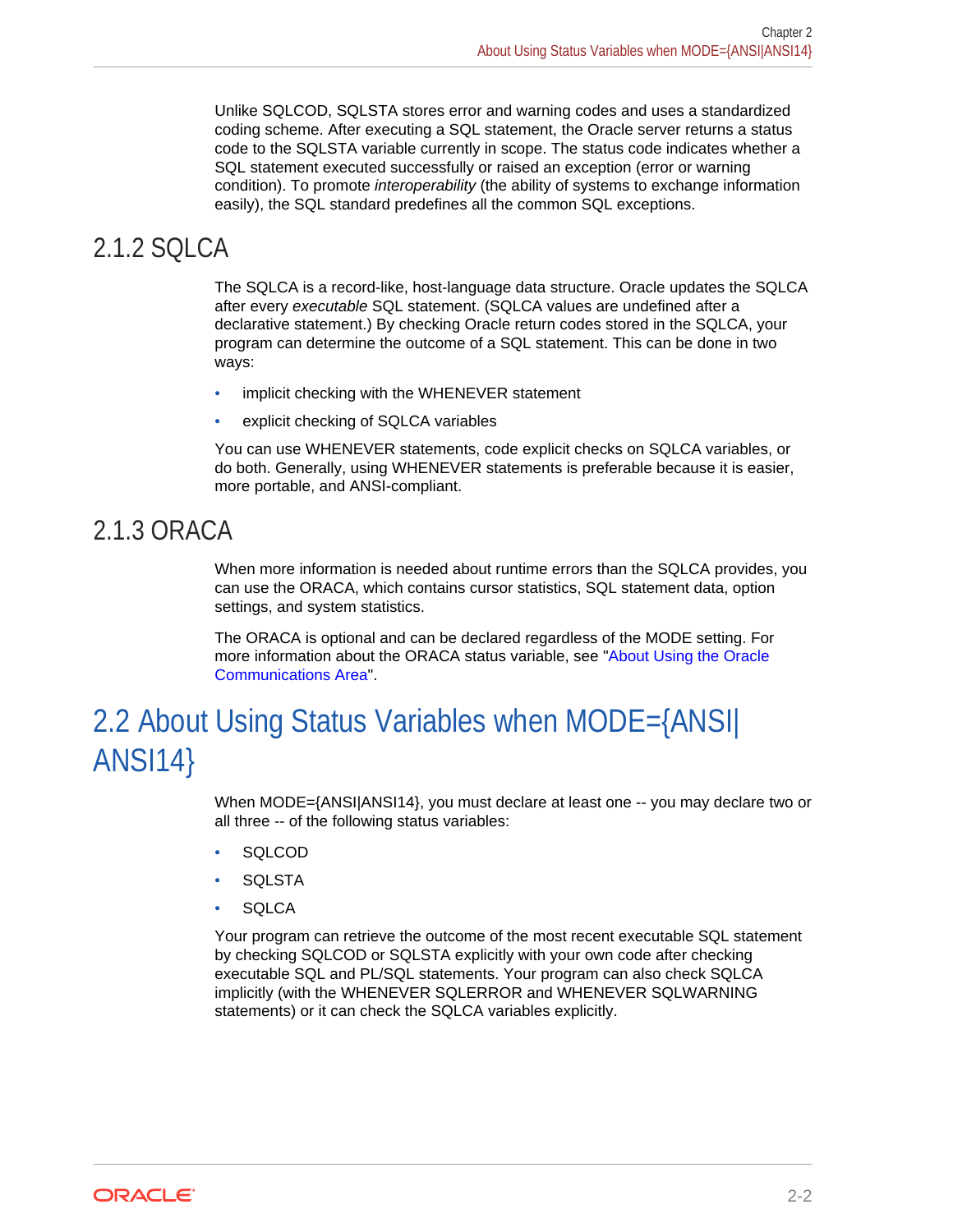#### **Note:**

When MODE={ORACLE|ANSI13}, you must declare the SQLCA status variable. For more information, see Using the SQL Communications Area.

### 2.2.1 Some Historical Information

The treatment of status variables and variable combinations by the Oracle Pro\*FORTRAN Precompiler has evolved beginning with Release 1.5.

#### 2.2.2 Release 1.5

Pro\*FORTRAN Release 1.5 presumed that there was a status variable SQLCOD whether or not it was declared in a Declare Section; in fact, the precompiler never noted whether SQLCOD was declared or not -- it just presumed it was. SQLCA would be used as a status variable only if there was an INCLUDE of the SQLCA.

#### 2.2.3 Release 1.6

Beginning with Pro\*FORTRAN Release 1.6, the precompiler no longer presumes that there is a SQLCOD status variable and it is not required. The precompiler requires that *at least* one of SQLCA, SQLCOD, or SQLSTA be declared.

SQLCOD is recognized as a status variable if and only if at least one of the following criteria is satisfied:

- It is declared in a Declare Section with *exactly* the right datatype.
- The precompiler finds no other status variable.

If the precompiler finds a SQLSTA declaration (of *exactly* the right type of course) in a Declare Section or finds an INCLUDE of the SQLCA, it will *not* presume SQLCOD is declared.

### 2.2.4 Release 1.7

Because Pro\*FORTRAN Release 1.5 allowed the SQLCOD variable to be declared outside of a Declare Section while also declaring SQLCA, Pro\*FORTRAN Release 1.6 and greater is presented with a compatibility problem. A new option, ASSUME\_SQLCODE={YES|NO} (default NO), was added to fix this in Release 1.6.7 and is documented as a new feature in Release 1.7.

When ASSUME\_SQLCODE=YES, and when SQLSTA and/or SQLCA are declared as a status variables, the precompiler presumes SQLCOD is declared whether or not it is declared in a Declare Section or of the proper type. This causes Releases 1.6.7 and later to act like Release 1.5 in this regard. For information about the precompiler option ASSUME\_SQLCODE, see ASSUME\_SQLCODE.

### 2.2.5 About Declaring Status Variables

This section describes how to declare SQLCOD and SQLSTA. For information about declaring the SQLCA status variable, see ["About Declaring the SQLCA"](#page-54-0).

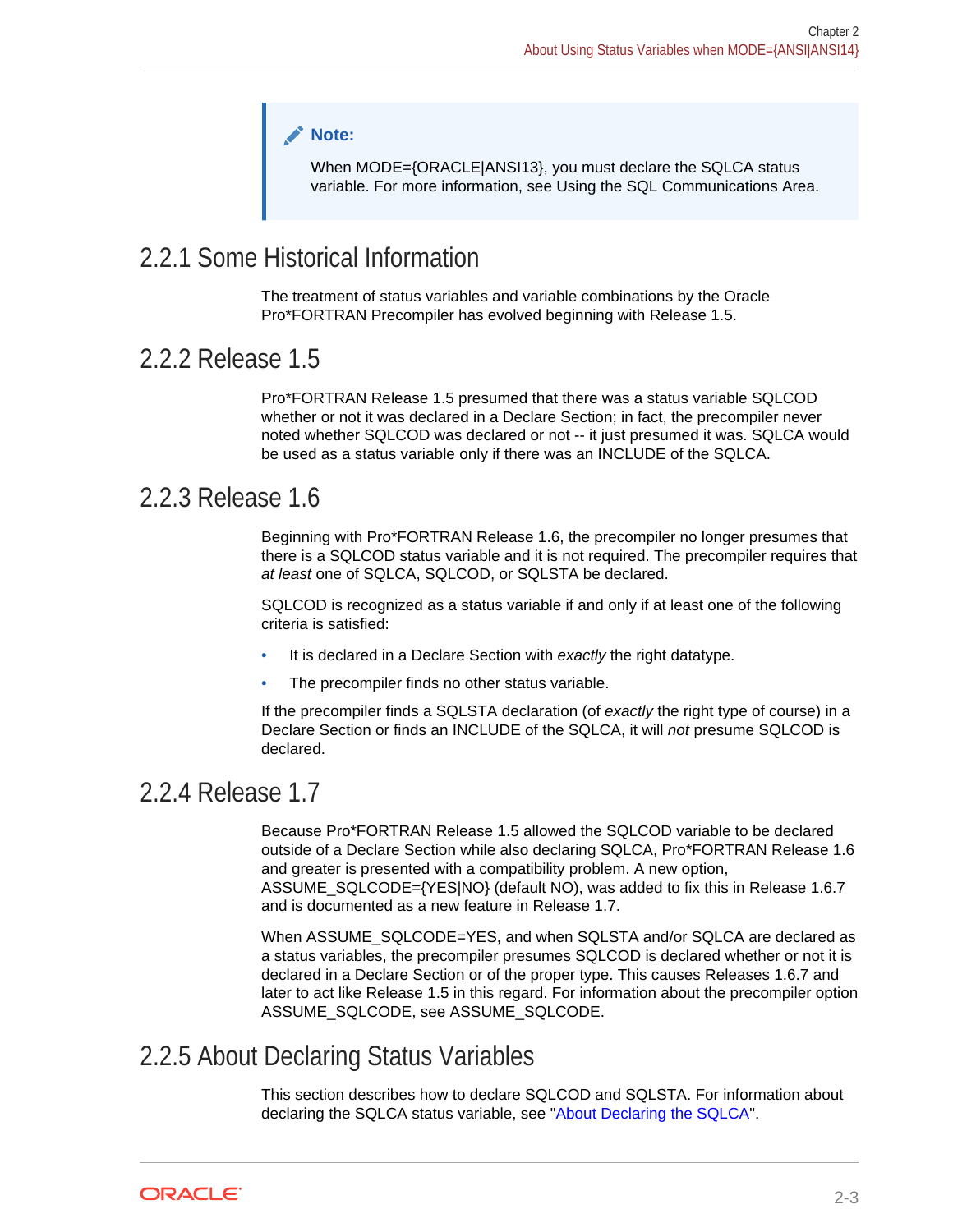### 2.2.6 Declaring SQLCOD

SQLCOD must be declared as a 4-byte integer variable either *inside* or *outside* the Declare Section, In the following example, SQLCOD is declared outside the Declare Section:

\* Declare host and indicator variables. EXEC SQL BEGIN DECLARE SECTION ... EXEC SQL END DECLARE SECTION \* Declare status variable. INTEGER\*4 SQLCOD

If declared outside the Declare Section, SQLCOD is recognized as a status variable only if ASSUME\_SOLCODE=YES. When MODE={ORACLE|ANSI13|ANSI14}, declarations of the SQLCOD variable are ignored.

Access to a local SQLCOD is limited by its scope within your program. After every SQL operation, Oracle returns a status code to the SQLCOD currently in scope. So, your program can learn the outcome of the most recent SQL operation by checking SQLCOD explicitly, or implicitly with the WHENEVER statement.

When you declare SQLCOD instead of the SQLCA in a particular compilation unit, the precompiler allocates an internal SQLCA for that unit. Your host program cannot access the internal SQLCA.

### 2.2.7 Declaring SQLSTA

SQLSTA *must* be declared as a *five*-character alphanumeric string *inside* the Declare Section, as shown in the following example:

```
EXEC SQL BEGIN DECLARE SECTION
 CHARACTER*5 SQLSTA
 ...
 EXEC SQL END DECLARE SECTION
```
When MODE={ORACLE|ANSI13}, SQLSTA declarations are ignored. Declaring the SQLCA is optional.

### 2.2.8 Status Variable Combinations

When MODE={ANSI|ANSI14}, the behavior of the status variables depends on the following:

- which variables are declared
- declaration placement (*inside* or *outside* the Declare Section)
- ASSUME\_SOLCODE setting

The following tables describe the resulting behavior of each status variable combination when ASSUME\_SQLCODE=NO and when ASSUME\_SQLCODE=YES, respectively.

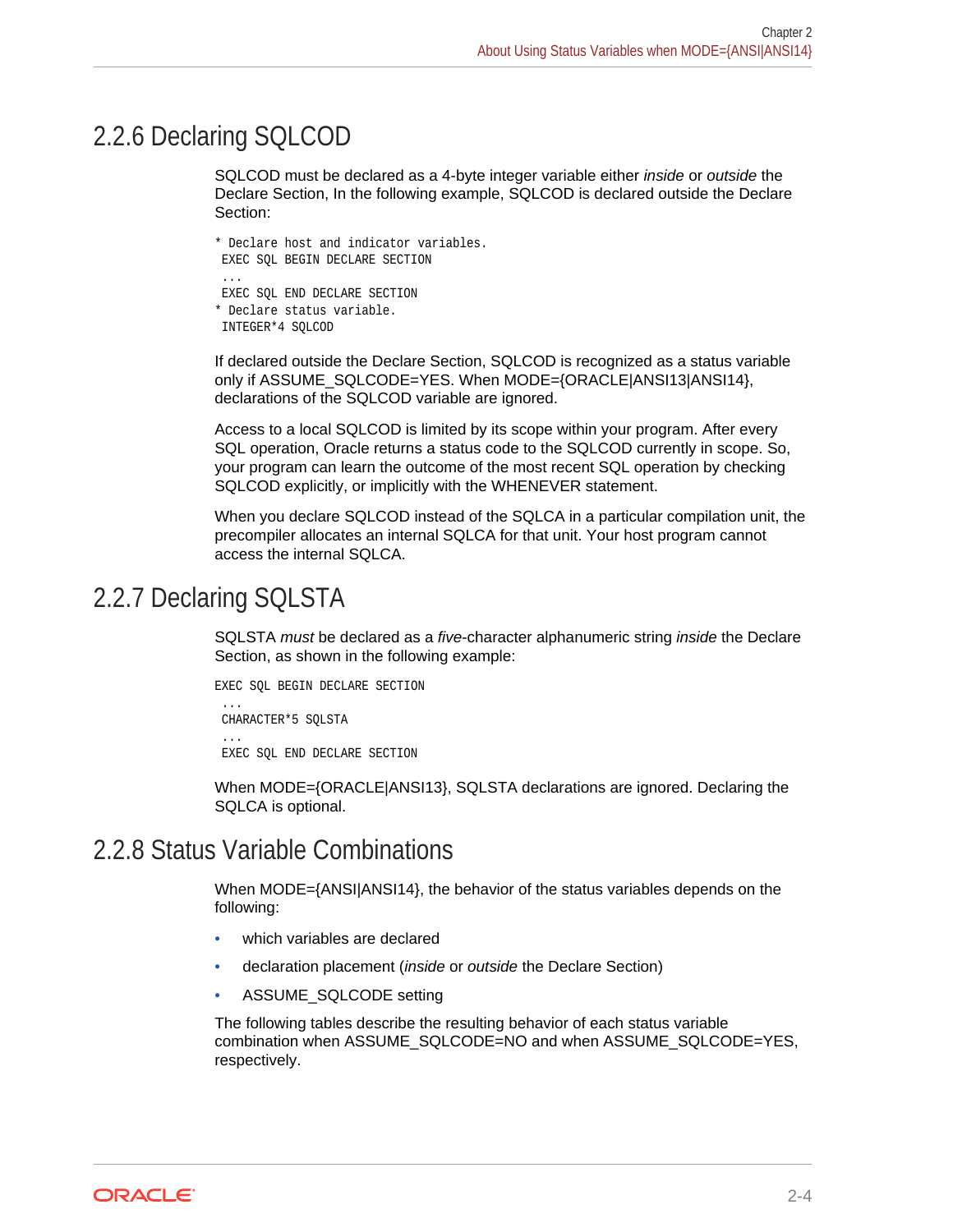| <b>Declare Section (IN/</b><br>OUT/ --) SQLCODE | <b>Declare Section (IN/</b><br>OUT/ --) SQLSTA | <b>Declare Section (IN/</b><br>OUT/ --) SQLCA | <b>Behavior</b>                                                                                                                               |
|-------------------------------------------------|------------------------------------------------|-----------------------------------------------|-----------------------------------------------------------------------------------------------------------------------------------------------|
| OUT                                             | na                                             | na                                            | SQLCOD is declared<br>and is presumed to be<br>a status variable.                                                                             |
| OUT                                             | na                                             | OUT                                           | SQLCA is declared as<br>a status variable, and<br>SQLCOD is declared<br>but is not recognized<br>as a status variable.                        |
| OUT                                             | na                                             | IN                                            | This status variable<br>configuration is not<br>supported.                                                                                    |
| OUT                                             | OUT                                            | na                                            | SQLCOD is declared<br>and is presumed to be<br>a status variable, and<br>SQLSTA is declared<br>but is not recognized<br>as a status variable. |
| OUT                                             | <b>OUT</b>                                     | OUT                                           | SQLCA is declared as<br>a status variable, and<br>SQLCOD and<br>SQLSTA are declared<br>but are not recognized<br>as status variables.         |
| OUT                                             | OUT                                            | IN                                            | This status variable<br>configuration is not<br>supported.                                                                                    |
| OUT                                             | IN                                             | na                                            | SQLSTA is declared<br>as a status variable,<br>and SQLCOD is<br>declared but is not<br>recognized as a status<br>variable.                    |
| OUT                                             | IN                                             | OUT                                           | SQLSTA and SQLCA<br>are declared as status<br>variables, and<br>SQLCOD is declared<br>but is not recognized<br>as a status variable.          |
| OUT                                             | IN                                             | IN                                            | This status variable<br>configuration is not<br>supported.                                                                                    |
| IN                                              | na                                             | na                                            | SQLCOD is declared<br>as a status variable.                                                                                                   |
| IN                                              | na                                             | OUT                                           | SQLCOD and SQLCA<br>are declared as a<br>status variables.                                                                                    |
| IN                                              | na                                             | IN                                            | This status variable<br>configuration is not<br>supported.                                                                                    |

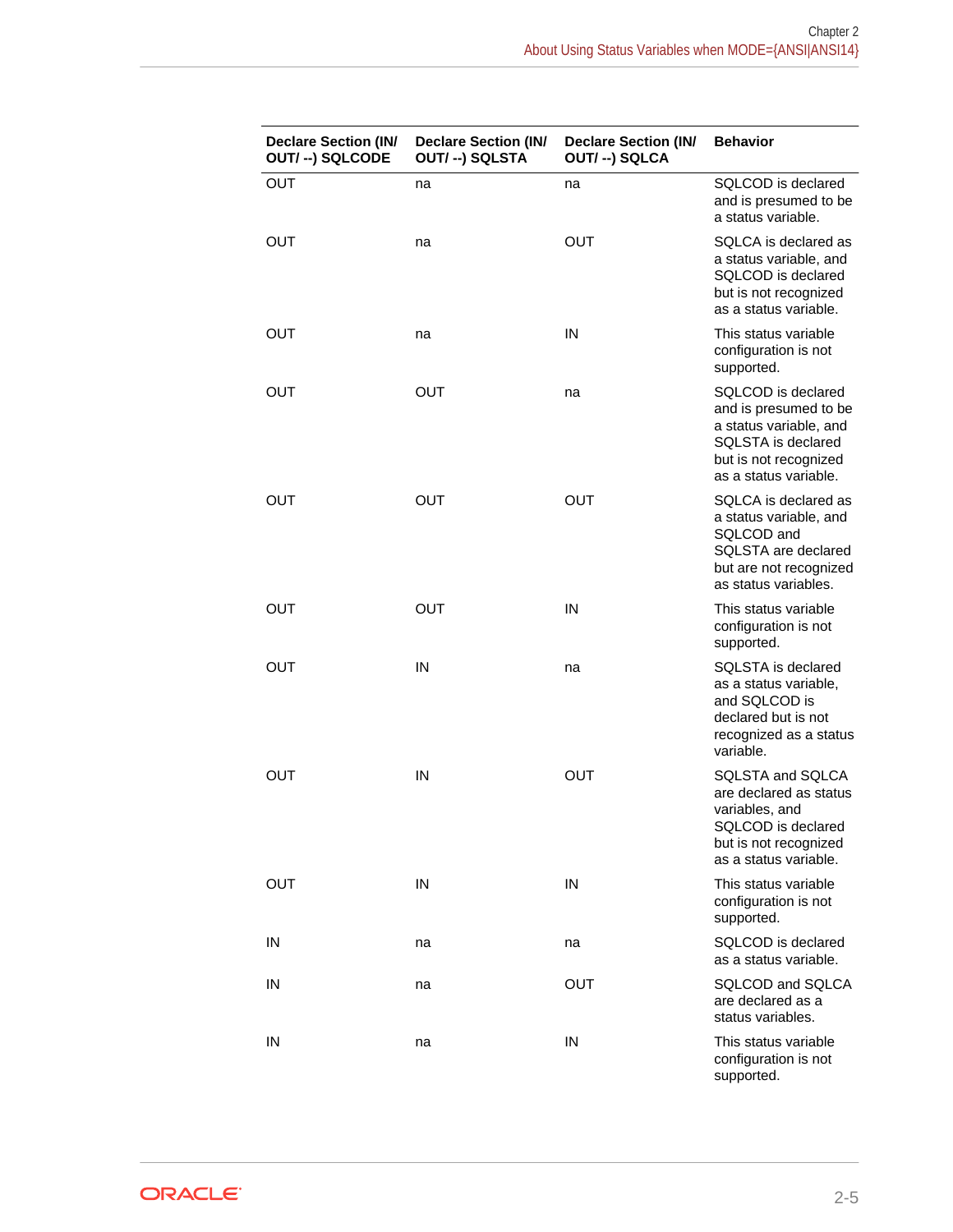| <b>Declare Section (IN/</b><br>OUT/ --) SQLCODE | <b>Declare Section (IN/</b><br>OUT/ --) SQLSTA | <b>Declare Section (IN/</b><br>OUT/ --) SQLCA | <b>Behavior</b>                                                                                                                        |
|-------------------------------------------------|------------------------------------------------|-----------------------------------------------|----------------------------------------------------------------------------------------------------------------------------------------|
| IN                                              | OUT                                            | na                                            | SQLCOD is declared<br>as a status variable,<br>and SQLSTA is<br>declared but is not<br>recognized as a status<br>variable.             |
| IN                                              | OUT                                            | <b>OUT</b>                                    | SQLCOD and SQLCA<br>are declared as a<br>status variables, and<br>SQLSTA is declared<br>but is not recognized<br>as a status variable. |
| IN                                              | OUT                                            | IN                                            | This status variable<br>configuration is not<br>supported.                                                                             |
| IN                                              | IN                                             | na                                            | SQLCOD and<br>SQLSTA are declared<br>as a status variables.                                                                            |
| IN                                              | IN                                             | OUT                                           | SQLCOD, SQLSTA,<br>and SQLCA are<br>declared as a status<br>variables.                                                                 |
| IN                                              | IN                                             | IN                                            | This status variable<br>configuration is not<br>supported.                                                                             |
| na                                              | na                                             | na                                            | This status variable<br>configuration is not<br>supported.                                                                             |
| na                                              | na                                             | OUT                                           | SQLCA is declared as<br>a status variable.                                                                                             |
| na                                              | na                                             | IN                                            | This status variable<br>configuration is not<br>supported.                                                                             |
| na                                              | <b>OUT</b>                                     | na                                            | This status variable<br>configuration is not<br>supported.                                                                             |
| na                                              | <b>OUT</b>                                     | OUT                                           | SQLCA is declared as<br>a status variable, and<br>SQLSTA is declared<br>but is not recognized<br>as a status variable.                 |
| na                                              | <b>OUT</b>                                     | IN                                            | This status variable<br>configuration is not<br>supported.                                                                             |
| na                                              | IN                                             | na                                            | SQLSTA is declared<br>as a status variable.                                                                                            |
| na                                              | IN                                             | OUT                                           | SQLSTA and SQLCA<br>are declared as status<br>variables.                                                                               |

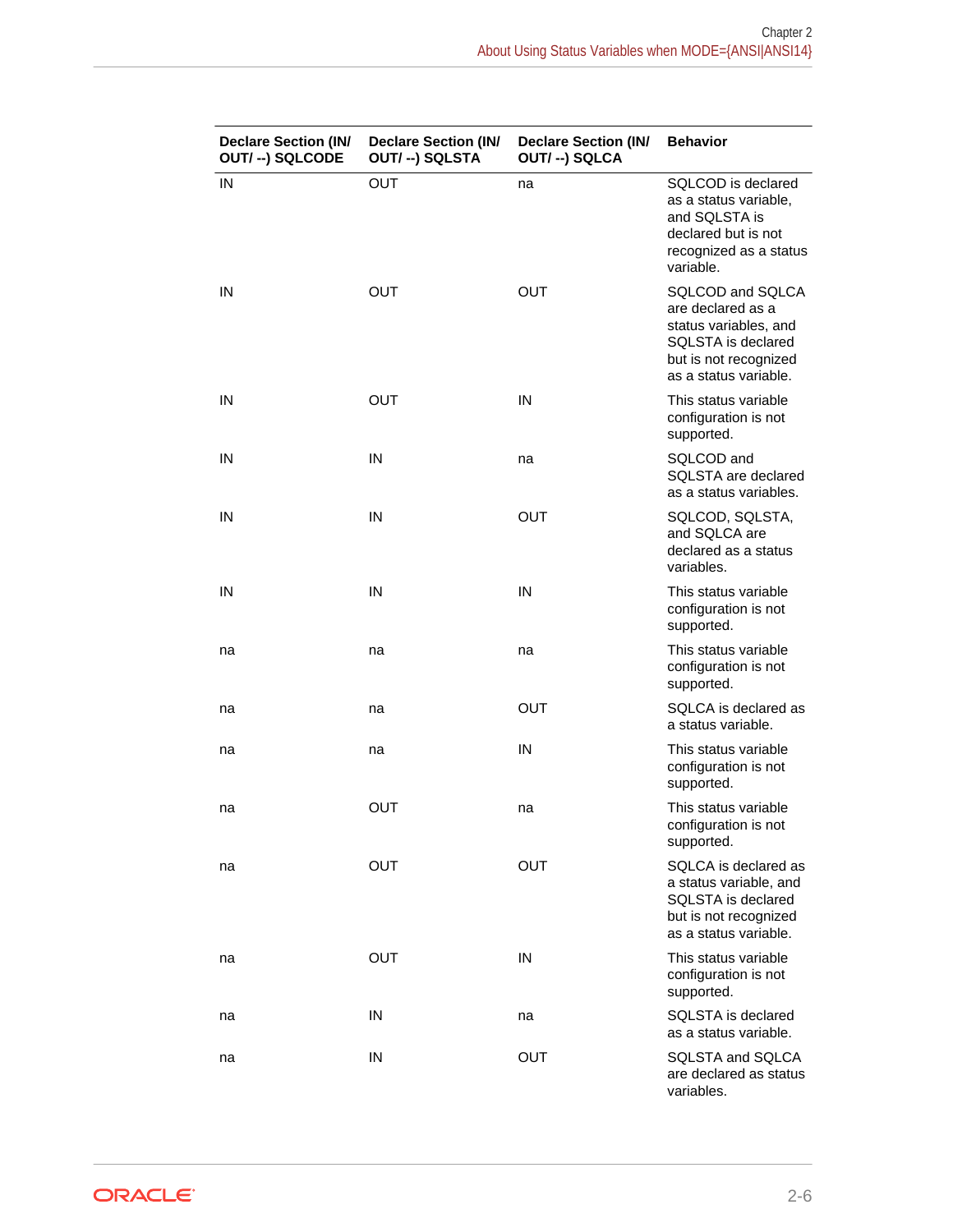| <b>Declare Section (IN/</b><br>OUT/ --) SQLCODE | <b>Declare Section (IN/</b><br>OUT/ --) SQLSTA | <b>Declare Section (IN/</b><br>OUT/ --) SQLCA | <b>Behavior</b>                                                                                                                                                                            |
|-------------------------------------------------|------------------------------------------------|-----------------------------------------------|--------------------------------------------------------------------------------------------------------------------------------------------------------------------------------------------|
| na                                              | IN                                             | IN                                            | This status variable<br>configuration is not<br>supported.                                                                                                                                 |
|                                                 |                                                |                                               |                                                                                                                                                                                            |
| <b>Declare Section (IN/</b><br>OUT/ --) SQLCODE | <b>Declare Section (IN/</b><br>OUT/ --) SQLSTA | <b>Declare Section (IN/</b><br>OUT/ --) SQLCA | <b>Behavior</b>                                                                                                                                                                            |
| <b>OUT</b>                                      | na                                             | na                                            | SQLCODE is declared<br>and is presumed to be<br>a status variable.                                                                                                                         |
| OUT                                             | na                                             | OUT                                           | SQLCA is declared as<br>a status variable, and<br>SQLCODE is declared<br>and is presumed to be<br>a status variable.                                                                       |
| OUT                                             | na                                             | IN                                            | This status variable<br>configuration is not<br>supported.                                                                                                                                 |
| <b>OUT</b>                                      | <b>OUT</b>                                     | na                                            | SQLCODE is declared<br>and is presumed to be<br>a status variable, and<br>SQLSTA is declared<br>but is not recognized<br>as a status variable.                                             |
| <b>OUT</b>                                      | <b>OUT</b>                                     | <b>OUT</b>                                    | SQLCA is declared as<br>a status variable,<br>SQLCODE is declared<br>and is presumed to be<br>a status variable, and<br>SQLSTA is declared<br>but is not recognized<br>as status variable. |
| <b>OUT</b>                                      | <b>OUT</b>                                     | IN                                            | This status variable<br>configuration is not<br>supported.                                                                                                                                 |
| OUT                                             | IN                                             | na                                            | SQLSTA is declared<br>as a status variable,<br>and SQLCODE is<br>declared and is<br>presumed to be a<br>status variable.                                                                   |
| <b>OUT</b>                                      | IN                                             | OUT                                           | SQLSTA and SQLCA<br>are declared as status<br>variables, and<br>SQLCODE is declared<br>and is presumed to be<br>a status variable.                                                         |
| OUT                                             | IN                                             | IN                                            | This status variable<br>configuration is not<br>supported.                                                                                                                                 |
| IN                                              | na                                             | na                                            | SQLCODE is declared<br>as a status variable.                                                                                                                                               |

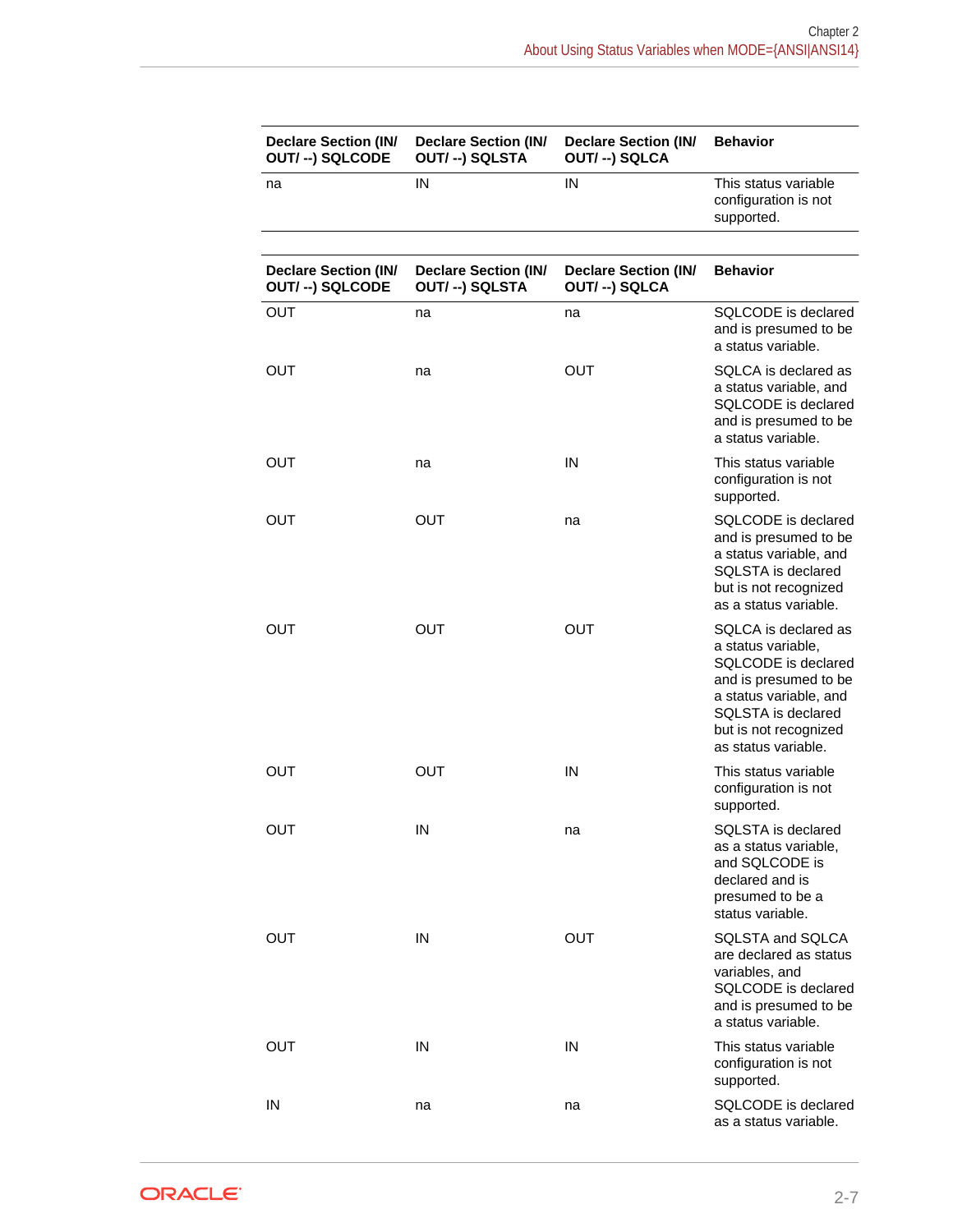| <b>Declare Section (IN/</b><br>OUT/ --) SQLCODE | <b>Declare Section (IN/</b><br>OUT/ --) SQLSTA | <b>Declare Section (IN/</b><br>OUT/ --) SQLCA | <b>Behavior</b>                                                                                                                                                                   |
|-------------------------------------------------|------------------------------------------------|-----------------------------------------------|-----------------------------------------------------------------------------------------------------------------------------------------------------------------------------------|
| IN                                              | na                                             | OUT                                           | SQLCODE and<br>SQLCA are declared<br>as a status variables.                                                                                                                       |
| IN                                              | na                                             | IN                                            | This status variable<br>configuration is not<br>supported.                                                                                                                        |
| IN                                              | OUT                                            | na                                            | SQLCODE is declared<br>as a status variable,<br>and SQLSTA is<br>declared but not as a<br>status variable.                                                                        |
| IN                                              | OUT                                            | OUT                                           | SQLCODE and<br>SQLCA are declared<br>as a status variables,<br>and SQLSTA is<br>declared but is not<br>recognized as a status<br>variable.                                        |
| IN                                              | OUT                                            | IN                                            | This status variable<br>configuration is not<br>supported.                                                                                                                        |
| IN                                              | IN                                             | na                                            | SQLCODE and<br>SQLSTA are declared<br>as a status variables.                                                                                                                      |
| IN                                              | IN                                             | OUT                                           | SQLCODE, SQLSTA,<br>and SQLCA are<br>declared as a status<br>variables.                                                                                                           |
| IN                                              | IN                                             | IN                                            | This status variable<br>configuration is not<br>supported.                                                                                                                        |
| na                                              | na                                             | na                                            | This status variable<br>configuration is not<br>supported. SQLCODE<br>must be declared<br>either inside or outside<br>the Declare Section<br>when<br>ASSUME_SQLCODE<br>$=$ $YES.$ |
| na                                              | na                                             | OUT                                           | This status variable<br>configuration is not<br>supported. SQLCODE<br>must be declared<br>either inside or outside<br>the Declare Section<br>when<br>ASSUME_SQLCODE<br>$=$ $YES.$ |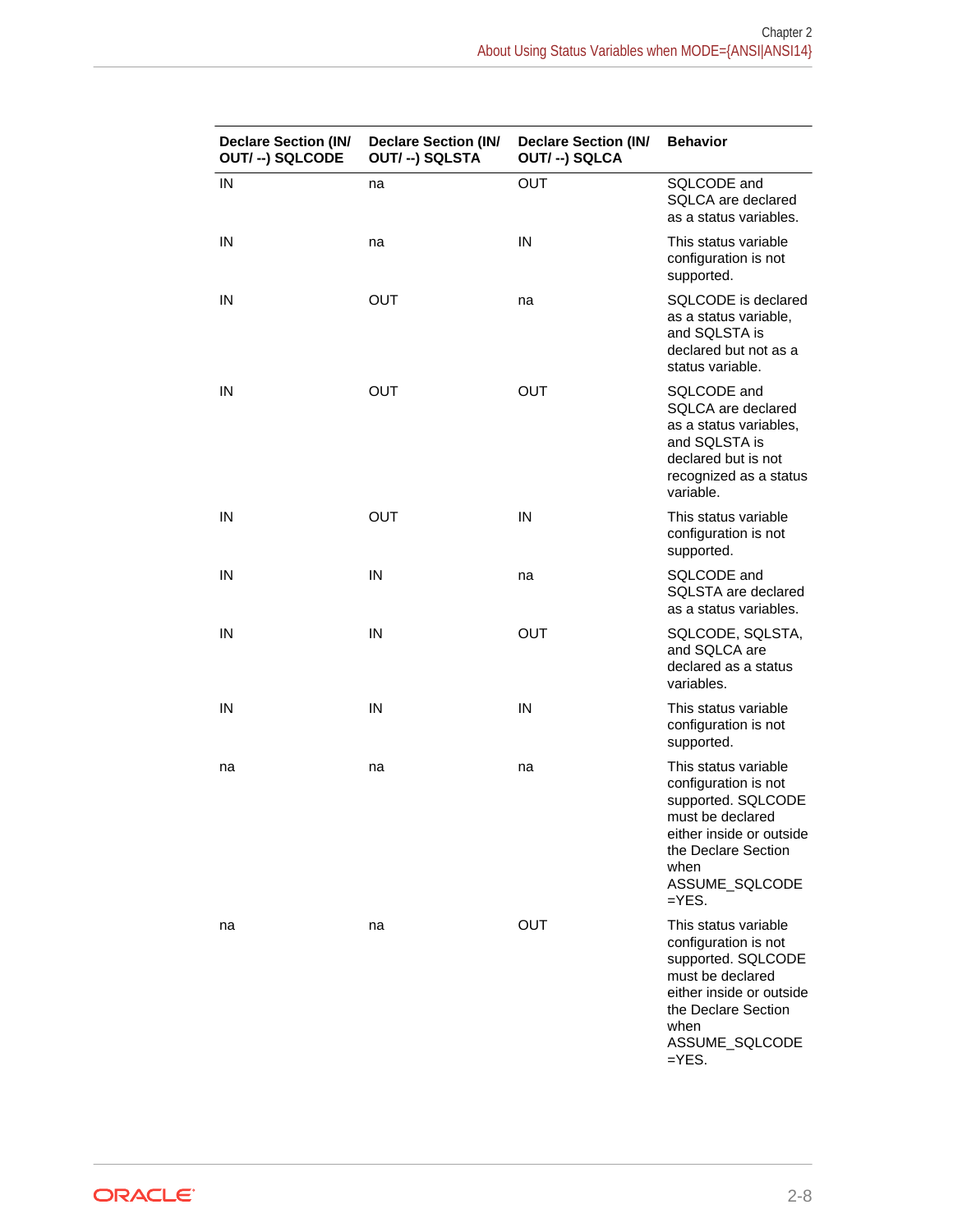| <b>Declare Section (IN/</b><br>OUT/ --) SQLCODE | <b>Declare Section (IN/</b><br>OUT/ --) SQLSTA | <b>Declare Section (IN/</b><br>OUT/ --) SQLCA | <b>Behavior</b>                                                                                                                                                                   |
|-------------------------------------------------|------------------------------------------------|-----------------------------------------------|-----------------------------------------------------------------------------------------------------------------------------------------------------------------------------------|
| na                                              | na                                             | IN                                            | This status variable<br>configuration is not<br>supported. SQLCODE<br>must be declared<br>either inside or outside<br>the Declare Section<br>when<br>ASSUME_SQLCODE<br>$=$ $YES.$ |
| na                                              | OUT                                            | na                                            | This status variable<br>configuration is not<br>supported. SQLCODE<br>must be declared<br>either inside or outside<br>the Declare Section<br>when<br>ASSUME_SQLCODE<br>$=$ $YES.$ |
| na                                              | <b>OUT</b>                                     | <b>OUT</b>                                    | This status variable<br>configuration is not<br>supported. SQLCODE<br>must be declared<br>either inside or outside<br>the Declare Section<br>when<br>ASSUME_SQLCODE<br>$=$ $YES.$ |
| na                                              | OUT                                            | IN                                            | This status variable<br>configuration is not<br>supported. SQLCODE<br>must be declared<br>either inside or outside<br>the Declare Section<br>when<br>ASSUME SQLCODE<br>$=$ $YES.$ |
| na                                              | IN                                             | na                                            | This status variable<br>configuration is not<br>supported. SQLCODE<br>must be declared<br>either inside or outside<br>the Declare Section<br>when<br>ASSUME_SQLCODE<br>$=$ $YES.$ |
| na                                              | IN                                             | OUT                                           | This status variable<br>configuration is not<br>supported. SQLCODE<br>must be declared<br>either inside or outside<br>the Declare Section<br>when<br>ASSUME_SQLCODE<br>$=$ $YES.$ |

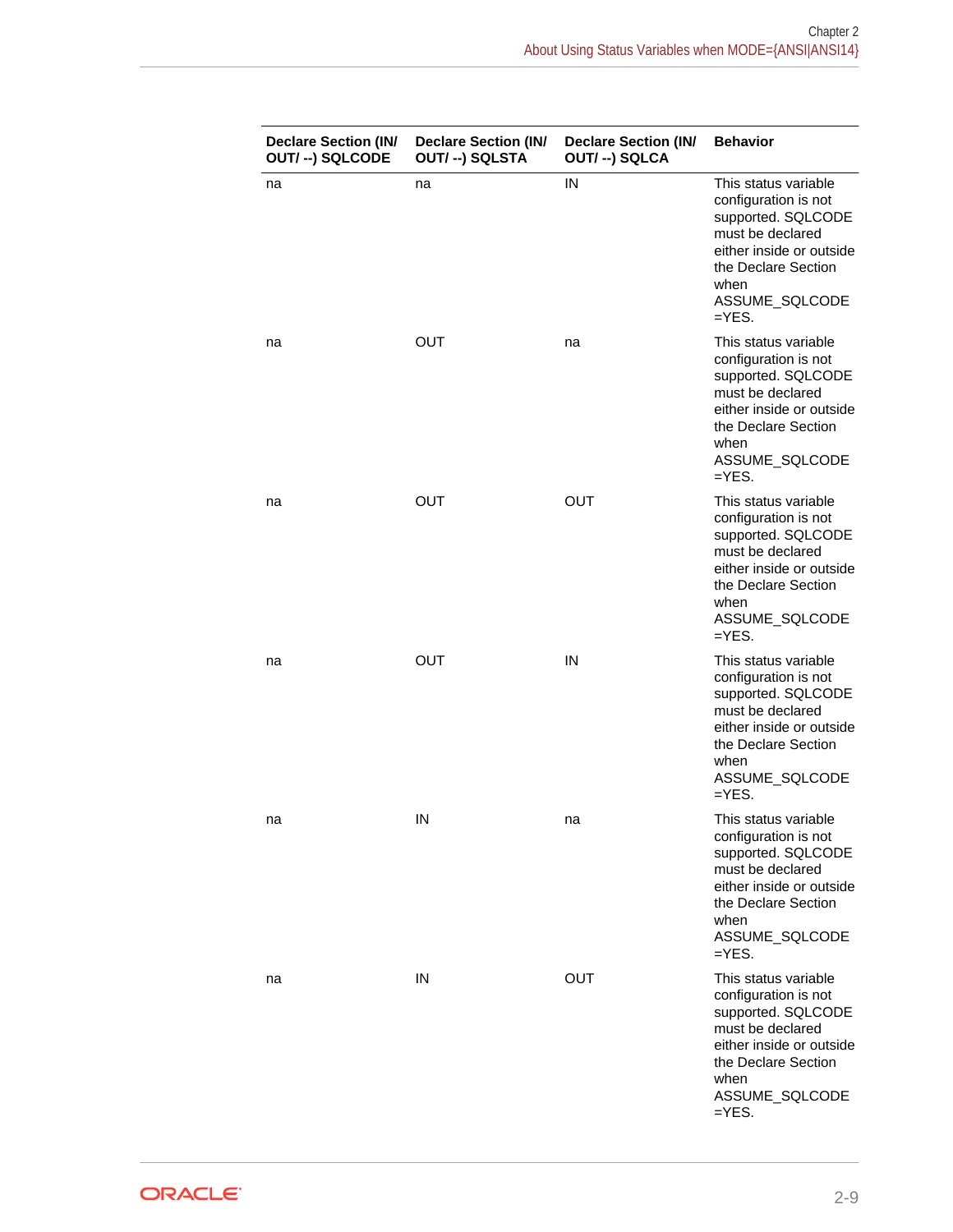<span id="page-53-0"></span>

| <b>Declare Section (IN/</b> | <b>Declare Section (IN)</b> | <b>Declare Section (IN)</b> | <b>Behavior</b>                                                                                                                                                                    |
|-----------------------------|-----------------------------|-----------------------------|------------------------------------------------------------------------------------------------------------------------------------------------------------------------------------|
| OUT/ --) SQLCODE            | OUT/ --) SOLSTA             | OUT/ --) SOLCA              |                                                                                                                                                                                    |
| na                          | IN                          | IN                          | This status variable<br>configuration is not<br>supported. SQLCODE<br>must be declared<br>either inside or outside<br>the Declare Section<br>when<br>ASSUME SOLCODE<br>$=$ $YES$ . |

# 2.3 About Using the SQL Communications Area

Oracle uses the SQL Communications Area (SQLCA) to store status information passed to your program at run time. The SQLCA is a record-like, FORTRAN data structure that is updated after each executable SQL statement, so it always reflects the outcome of the most recent SQL operation. To determine that outcome, you can check variables in the SQLCA explicitly with your own FORTRAN code or implicitly with the WHENEVER statement.

When MODE={ORACLE|ANSI13}, the SQLCA is required; if the SQLCA is not declared, compile-time errors will occur. The SQLCA is optional when MODE={ANSI| ANSI14}, but you cannot use the WHENEVER SQLWARNING statement without the SQLCA. So, if you want to use the WHENEVER SQLWARNING statement, you must declare the SQLCA.

When MODE={ANSI|ANSI14}, you must declare either SQLSTA (see "Declaring SQLSTA") or SQLCOD (see "Declaring SQLCOD") or both. The SQLSTA status variable supports the SQLSTA status variable specified by the SQL standard. You can use the SQLSTA status variable with or without SQLCOD. For more information see Error Handling and Diagnostics.

### 2.3.1 What's in the SQLCA?

The SQLCA contains runtime information about the execution of SQL statements, such as Oracle error codes, warning flags, event information, rows-processed count, and diagnostics.

[Figure 2-1](#page-54-0) shows all the variables in the SQLCA. However, SQLWN2, SQLWN5, SQLWN6, SQLWN7, and SQLEXT are not currently in use.

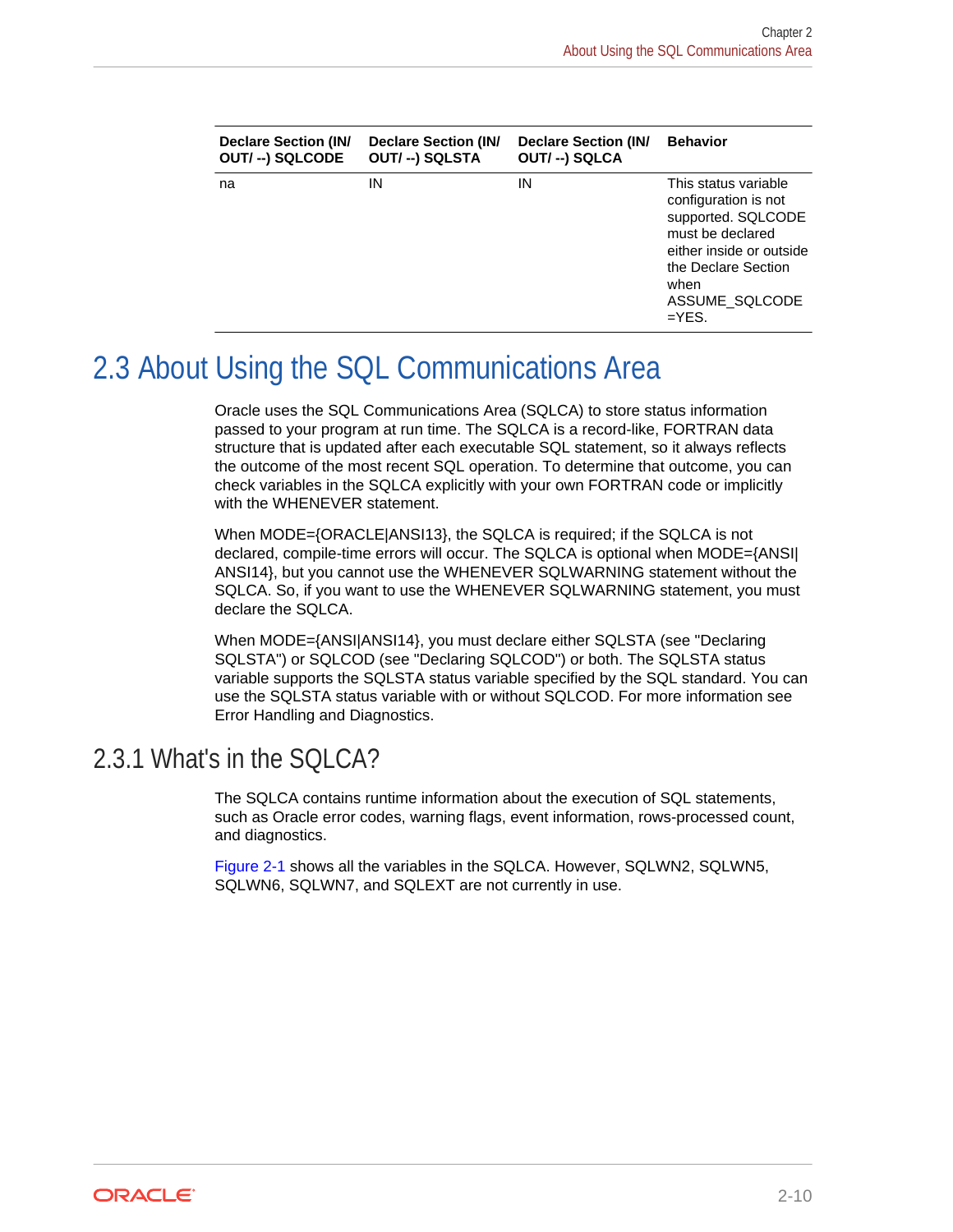| LOGICAL*1               | SOLAID(8)                                |
|-------------------------|------------------------------------------|
| INTEGER*4               | SQLABC                                   |
| INTEGER*4               | SOLCDE                                   |
| $\star$<br>SOLERRM      |                                          |
| INTEGER*2               | SOLEML                                   |
| LOGICAL*1               | SQLEMC(70)                               |
| LOGICAL*1               | SOLERP(8)                                |
| INTEGER*4               | SQLERD(6)                                |
| ×<br>SQLWRN(8)          |                                          |
| LOGICAL*1               | SQLWNO, SQLWN1, SQLWN2, SQLWN3,          |
| $\mathbf{1}$            | SQLWN4, SQLWN5, SQLWN6,<br>SQLWN7        |
| LOGICAL*1               | SOLEXT(8)                                |
|                         |                                          |
| COMMON /SQLCA/          |                                          |
| $\mathbf{1}$<br>SOLAID. |                                          |
| $\mathbf{2}$<br>SOLABC. |                                          |
| 3.<br>SQLCDE,           |                                          |
| 4<br>SQLEML,            |                                          |
| 5<br>SQLEMC,            |                                          |
| б<br>SQLERP,            |                                          |
| 7<br>SQLERD,            |                                          |
| 8                       | SOLWNO, SOLEN1, SOLWN2, SOLWN3,          |
| 9<br>SQLWN4,            | SOLEN5, SOLWN6, SOLWN7,                  |
| $\mathbf{1}$<br>SOLEXT  |                                          |
| INTEGER*4               | DSC2N                                    |
| INTEGER*4               | DSC2V                                    |
| INTEGER*4               | DSC2L                                    |
| INTEGER*4               | DSC2T                                    |
| INTEGER*4               | DSC2I                                    |
| INTEGER*4               | DSC2F                                    |
| INTEGER*4               | DSC2S                                    |
| INTEGER*4               | DSC2M                                    |
| INTEGER*4               | DSC2C                                    |
| INTEGER*4               | DSC2X                                    |
| INTEGER*4               | DSC2Y                                    |
| INTEGER*4               | DSC2Z                                    |
|                         |                                          |
| COMMON /DSC2/           | DSC2N, DSC2V, DSC2L, DSC2T, DSC2I, DSC2F |
| 1                       | DSC2S, DSC2M, DSC2C, DSC2X, DSC2Y, DSC2Z |
|                         |                                          |

<span id="page-54-0"></span>**Figure 2-1 SQLCA Variable Declarations for Pro\*FORTRAN**

To ensure portability, LOGICAL variables are used in the SQLCA instead of CHARACTER variables. For a full description of the SQLCA, its fields, and the values its fields can store, see Error Handling and Diagnostics.

#### 2.3.2 About Declaring the SQLCA

To declare the SQLCA, simply include it (using an EXEC SQL INCLUDE statement) in your Pro\*FORTRAN source file outside the Declare Section as follows:

```
* Include the SQL Communications Area (SQLCA).
 EXEC SQL INCLUDE SQLCA
```
Because it is a COMMON block, the SQLCA must be declared *outside* the Declare Section. Furthermore, the SQLCA must come before the CONNECT statement and the first executable FORTRAN statement.

You must declare the SQLCA in each subroutine and function that contains SQL statements. Every time a SQL statement in one of the subroutines or functions is executed, Oracle updates the SQLCA held in the COMMON block.

Ordinarily, only the order and datatypes of variables in a COMMON-list matter, not their names. However, you cannot rename the SQLCA variables because the precompiler generates code that refers to them. Thus, all declarations of the SQLCA must be identical.

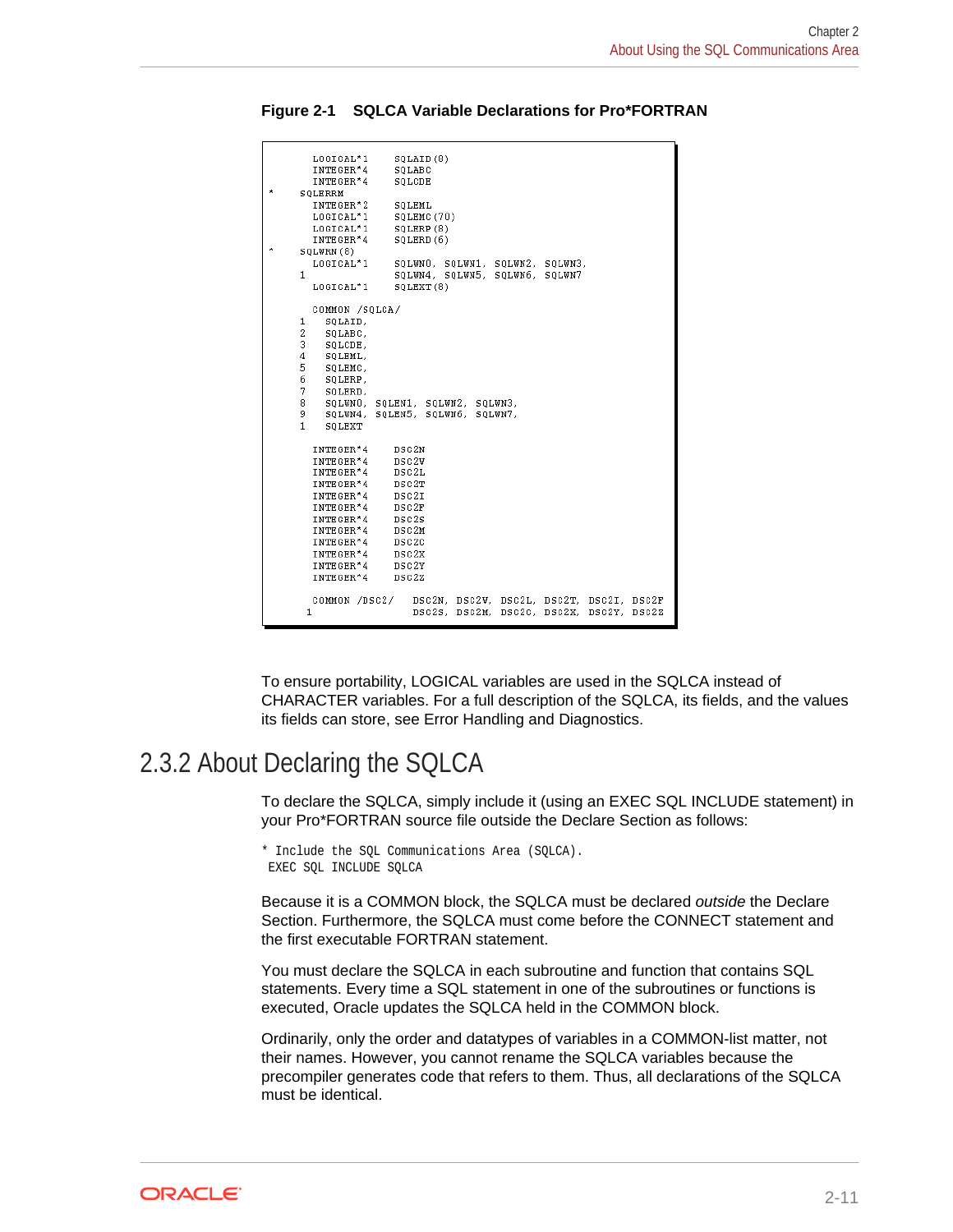When you precompile your program, the INCLUDE SQLCA statement is replaced by several variable declarations that allow Oracle to communicate with the program.

### 2.3.3 Key Components of Error Reporting

The key components of Pro\*FORTRAN error reporting depend on several fields in the SQLCA.

### 2.3.4 Status Codes

Every executable SQL statement returns a status code in the SQLCA variable SQLCDE, which you can check implicitly with WHENEVER SQLERROR or explicitly with your own FORTRAN code.

### 2.3.5 Warning Flags

Warning flags are returned in the SQLCA variables SQLWN0 through SQLWN7, which you can check with WHENEVER SQLWARNING or with your own FORTRAN code. These warning flags are useful for detecting runtime conditions that are not considered errors by Oracle.

#### 2.3.6 Rows-Processed Count

The number of rows processed by the most recently executed SQL statement is recorded in the SQLCA variable SQLERD(3). For repeated FETCHes on an OPEN cursor, SQLERD(3) keeps a running total of the number of rows fetched.

### 2.3.7 Parse Error Offset

Before executing a SQL statement, Oracle must parse it; that is, examine it to make sure it follows syntax rules and refers to valid database objects. If Oracle finds an error, an offset is stored in the SQLCA variable SQLERD(5), which you can check explicitly. The offset specifies the character position in the SQL statement at which the parse error begins. The first character occupies position zero. For example, if the offset is 9, the parse error begins at the tenth character.

If your SQL statement does not cause a parse error, Oracle sets SQLERD(5) to zero. Oracle also sets SQLERD(5) to zero if a parse error begins at the first character, which occupies position zero. So, check SQLERD(5) only if SQLCDE is negative, which means that an error has occurred.

#### 2.3.8 Error Message Text

The error code and message for Oracle errors are available in the SQLCA variable SQLEMC. For example, you might place the following statements in an error-handling routine:

```
Handle SQL execution errors.
 WRITE (*, 10000) SQLEMC
10000 FORMAT (1X, 70A1)
  EXEC SQL WHENEVER SQLERROR CONTINUE
  EXEC SQL ROLLBACK WORK RELEASE
  ...
```
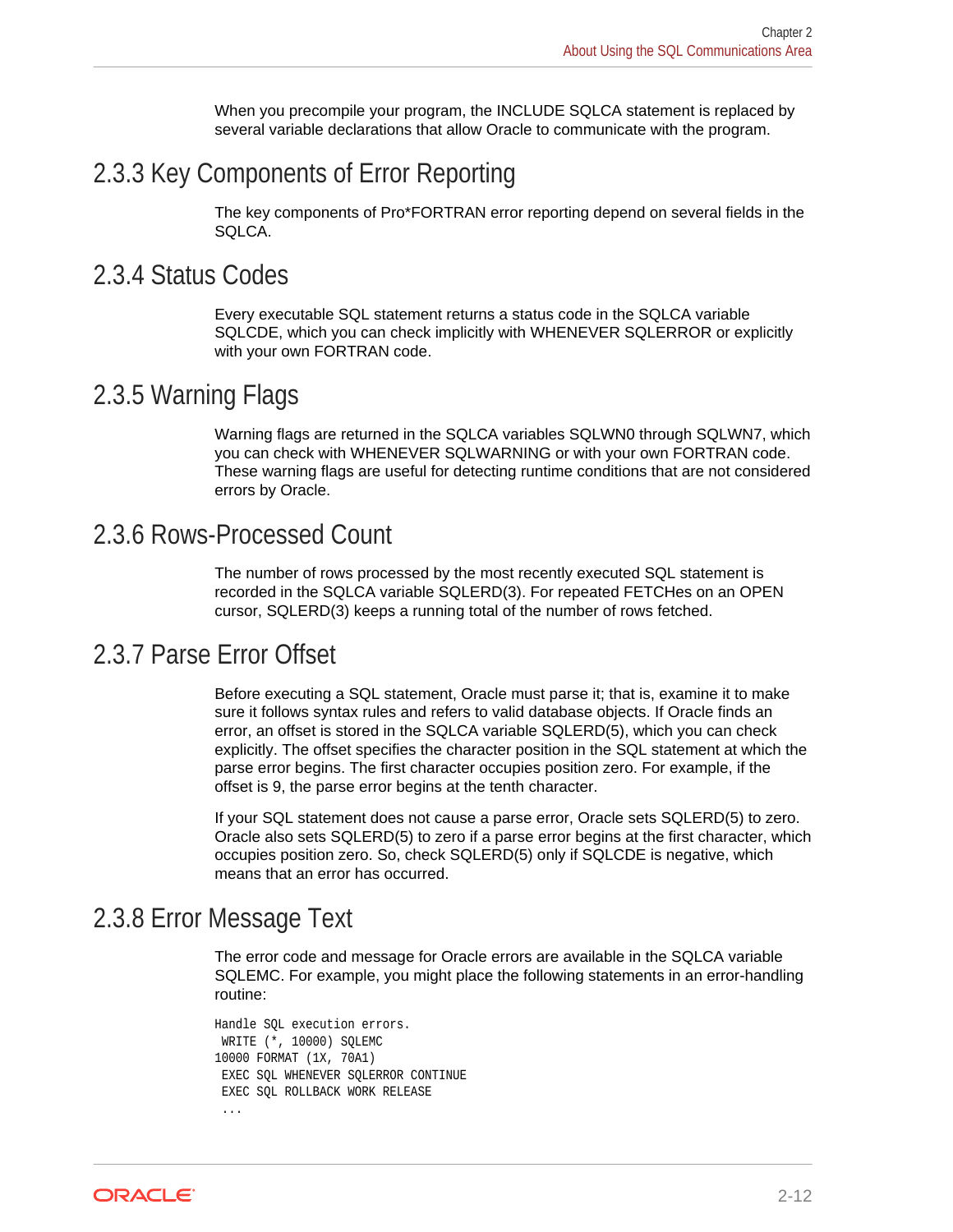At most, the first 70 characters of message text are stored. For messages longer than 70 characters, you must call the SQLGLM function, which is discussed next.

#### 2.3.9 About Getting the Full Text of Error Messages

The SQLCA can accommodate error messages of up to 70 characters in length. To get the full text of longer (or nested) error messages, you need the SQLGLM function. If connected to Oracle, you can call SQLGLM using the syntax

CALL SQLGLM (MSGBUF, BUFLEN, MSGLEN)

where:

MSGBUF

Is the buffer in which you want Oracle to store the error message. Oracle blank-pads to the end of this buffer.

BUFLEN

Is an integer variable that specifies the maximum length of MSGBUF in bytes.

MSGLEN

Is an integer variable in which Oracle stores the actual length of the error message.

The maximum length of an Oracle error message is 512 characters including the error code, nested messages, and message inserts such as table and column names. The maximum length of an error message returned by SQLGLM depends on the value you specify for BUFLEN. In the following example, you use SQLGLM to get an error message of up to 200 characters in length:

```
* Declare variables for function call.
 LOGICAL*1 MSGBUF(200)
 INTEGER*4 BUFLEN
 INTEGER*4 MSGLEN
 DATA BUFLEN /200/
 EXEC SQL WHENEVER SQLERROR GO TO 9000
 ...
* Handle SQL execution errors.
 9000 WRITE (*,9100)
9100 FORMAT (1X, ' >>> Oracle error detected', /)
* Get and display the full text of the error message.
 CALL SQLGLM (MSGBUF, BUFLEN, MSGLEN)
WRITE (*, 9200) (MSGBUF(J), J = 1, MSGLEN)
 9200 FORMAT (1X, 200A1, /)
 ...
```
In the example, SQLGLM is called only when a SQL error has occurred. Always make sure SQLCOD is negative *before* calling SQLGLM. If you call SQLGLM when SQLCOD is zero, you get the message text associated with a prior SQL statement.

#### 2.3.10 About Using the WHENEVER Statement

By default, the Pro\*FORTRAN Precompiler ignores Oracle error and warning conditions and continues processing (if possible). To do automatic condition checking and error handling, you need the WHENEVER statement.

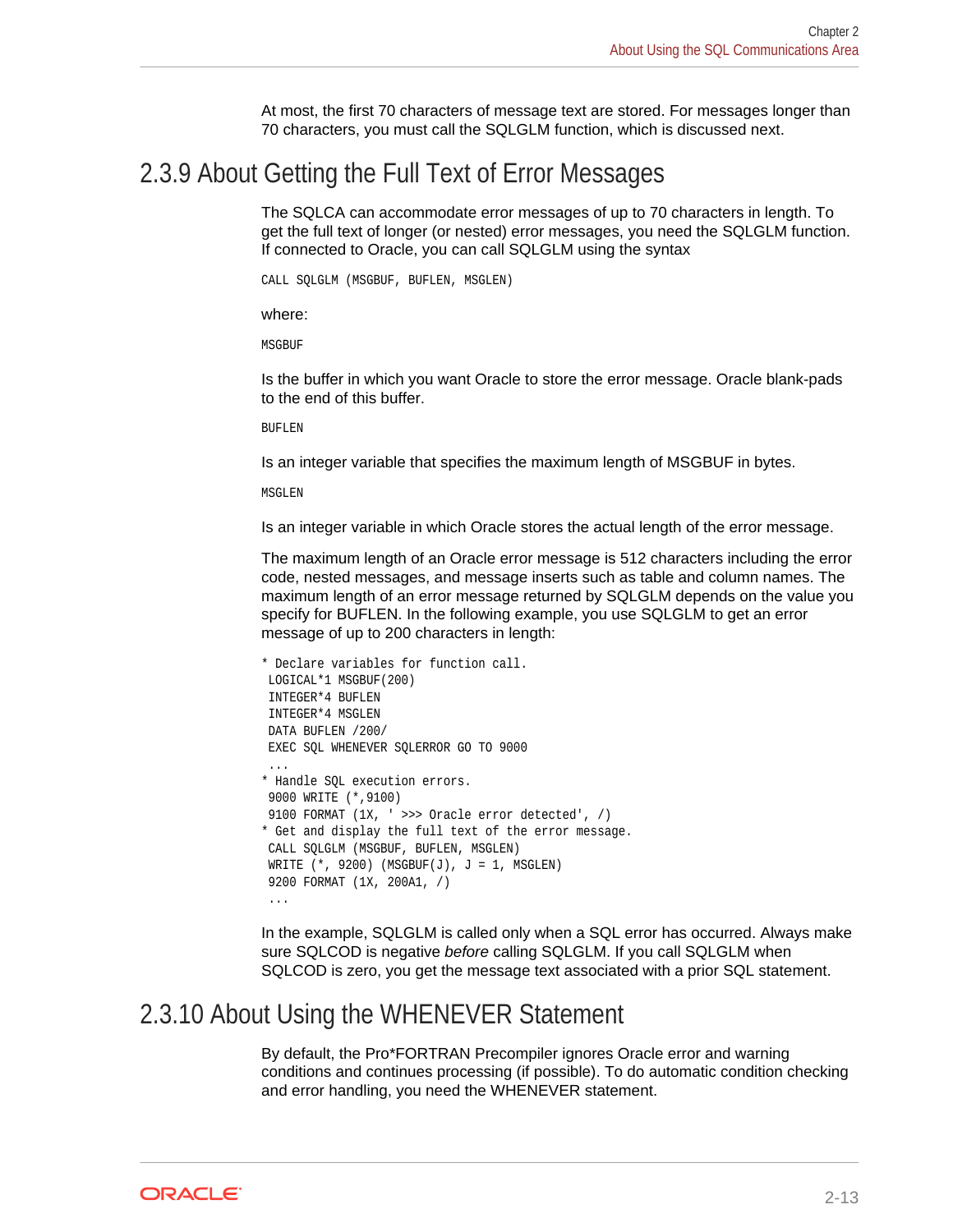With the WHENEVER statement you can specify actions to be taken when Oracle detects an error, warning condition, or "not found" condition. These actions include continuing with the next statement, calling a subroutine, branching to a labeled statement, or stopping.

Code the WHENEVER statement using the following syntax:

EXEC SQL WHENEVER <condition> <action>

You can have Oracle automatically check the SQLCA for any of the following conditions, which are described in Error Handling and Diagnostics:

- **SQLWARNING**
- **SQLERROR**
- NOT FOUND

When Oracle detects one of the preceding conditions, you can have your program take any of the following actions:

- **CONTINUE**
- DO *subroutine\_call*
- GOTO *statement\_label*
- **STOP**

When using the WHENEVER ... DO statement, the usual rules for entering and exiting a subroutine apply. However, passing parameters to the subroutine is *not* allowed. Furthermore, the subroutine must *not* return a value.

In the following example, WHENEVER SQLERROR DO statements are used to handle specific errors:

```
EXEC SQL WHENEVER SQLERROR DO CALL INSERR
 EXEC SQL INSERT INTO EMP (EMPNO, ENAME, DEPTNO)
 VALUES (:MYEMPNO, :MYENAME, :MYDEPTNO)
 EXEC SQL WHENEVER SQLERROR DO CALL DELERR
 EXEC SQL DELETE FROM DEPT
 WHERE DEPTNO = :MYDEPTNO
  ...
* Error-handling subroutines
 SUBROUTINE INSERR
* Check for "duplicate key value" Oracle error.
 IF (SQLCDE .EQ. -1) THEN
 ...
* Check for "value too large" Oracle error.
 ELSE IF (SQLCDE .EQ. -1401) THEN
  ...
 ELSE
  ...
 END IF
  ...
 SUBROUTINE DELERR
* Check for the number of rows processed.
 IF (SQLERD(3) .EQ. 0) THEN
  ...
 ELSE
  ...
 END IF
  ...
```
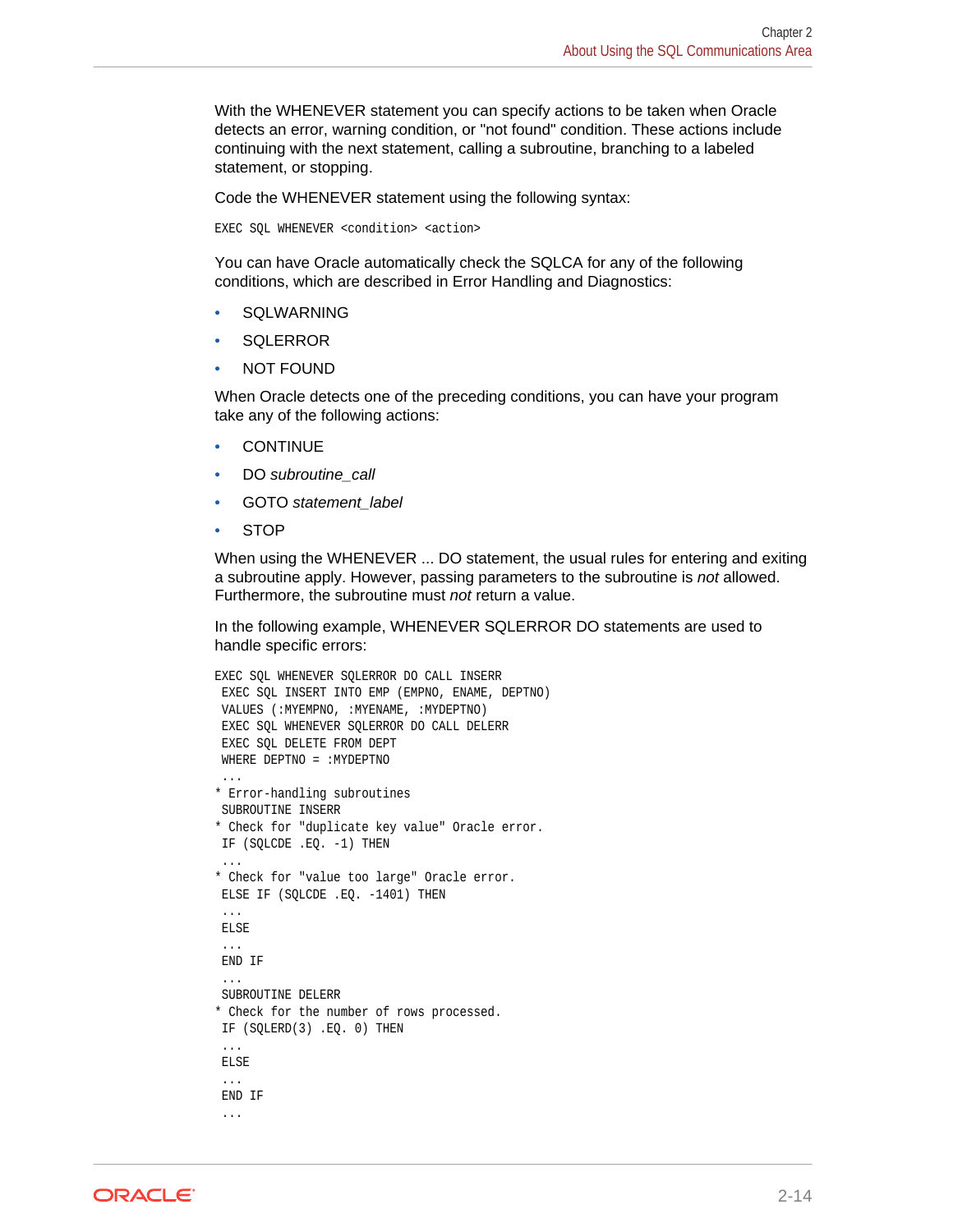Notice how the subroutines check variables in the SQLCA to determine a course of action. For more information about the WHENEVER conditions and actions, see Error Handling and Diagnostics.

#### 2.3.11 Scope

Because WHENEVER is a declarative statement, its scope is positional, not logical. It tests all executable SQL statements that follow it in the source file, not in the flow of program logic. So, code the WHENEVER statement before the first executable SQL statement you want to test.

A WHENEVER statement stays in effect until superseded by another WHENEVER statement checking for the same condition.

#### **Tip:**

You might want to place WHENEVER statements at the beginning of each program unit that contains SQL statements. That way, SQL statements in one program unit will not reference WHENEVER actions in another program unit, causing errors at compile or run time.

### 2.3.12 Careless Usage: Examples

Careless use of the WHENEVER statement can cause problems. For example, the following code enters an infinite loop if the DELETE statement sets the NOT FOUND condition, because no rows meet the search condition:

```
* Improper use of WHENEVER
 EXEC SQL WHENEVER NOT FOUND GOTO 7000
 6000 EXEC SQL FETCH EMPCUR INTO :MYENAME, :MYSAL
  ...
 GOTO 6000
 7000 EXEC SQL DELETE FROM EMP WHERE EMPNO = :MYEMPNO
  ...
```
In the next example, you handle the NOT FOUND condition properly by resetting the GOTO target:

```
* Proper use of WHENEVER
 EXEC SQL WHENEVER NOT FOUND GOTO 7000
 6000 EXEC SQL FETCH EMPCUR INTO :MYENAME, :MYSAL
 ...
 GOTO 6000
 7000 EXEC SQL WHENEVER NOT FOUND GOTO 8000
 EXEC SQL DELETE FROM EMP WHERE EMPNO = :MYEMPNO
 ...
```
8000 CONTINUE

Verify that all SQL statements governed by a WHENEVER ... GOTO statement can branch to the GOTO label. The following code results in a compilation error because the label 5000 in subroutine DELROW is not within the scope of the INSERT statement in subroutine INSROW:

SUBROUTINE DELROW ...

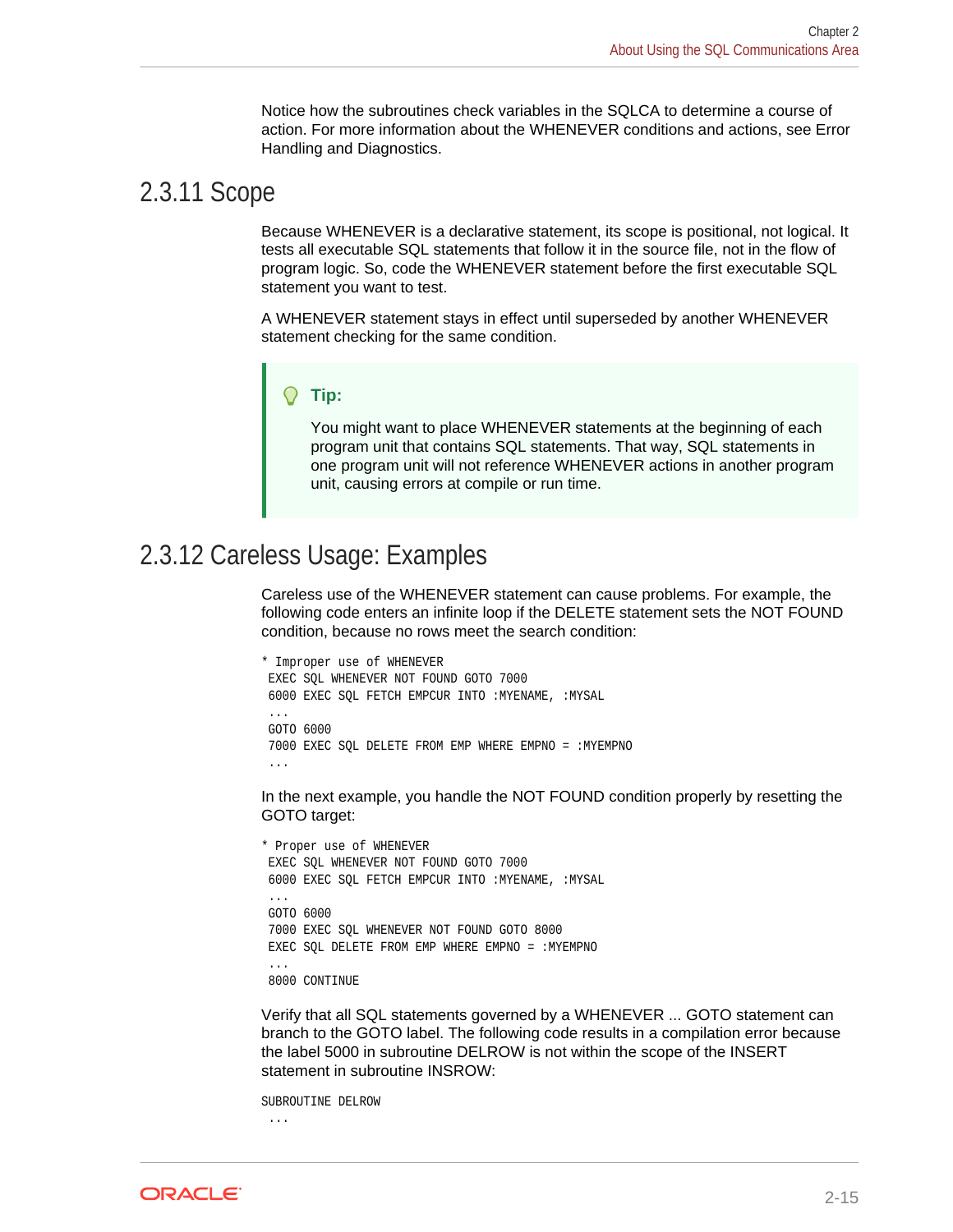```
 EXEC SQL WHENEVER SQLERROR GOTO 5000
 EXEC SQL DELETE FROM EMP WHERE DEPTNO = :MYDEPTNO
  ...
 5000 WRITE (*, 10000) SQLEMC
10000 FORMAT (1X, 70A1)
 RETURN
END
 SUBROUTINE INSROW
  ...
 EXEC SQL INSERT INTO EMP (EMPNO, ENAME, DEPTNO)
 VALUES (:MYEMPNO, :MYENAME, :MYDEPTNO)
  ...
```
# 2.4 About Using the Oracle Communications Area

The SQLCA handles standard SQL communications. The Oracle Communications Area (ORACA) is a similar structure that you can include in your program to handle Oracle-specific communications. When you need more runtime information than the SQLCA provides, use the ORACA.

Besides helping you to diagnose problems, the ORACA lets you monitor your program's use of Oracle resources such as the SQL Statement Executor and the *cursor cache*, an area of memory reserved for cursor management.

### 2.4.1 What's in the ORACA?

The ORACA contains option settings, system statistics, and extended diagnostics. Figure 2-2 shows all the variables in the ORACA.

| LOGICAL*1                              | ORAAID(8)                                      |
|----------------------------------------|------------------------------------------------|
| INTEGER*4                              | ORAABC                                         |
| INTEGER*4                              | ORACHF                                         |
| INTEGER*4                              | ORADBF                                         |
| INTEGER*4                              | ORAHPF                                         |
| INTEGER*4                              | ORATXF                                         |
| INTEGER*2                              | <b>ORATXL</b>                                  |
| LOGICAL*1                              | ORATXC(70)                                     |
| INTEGER*1                              | ORAFNL                                         |
| LOGICAL*1                              | ORAFNC (70)                                    |
| TNTEGER*4                              | ORASIN                                         |
| TNTEGER*4                              | ORAHOC                                         |
| INTEGER*4                              | ORAMOC                                         |
| INTEGER*4                              | ORACOC                                         |
| INTEGER*4                              | ORANOR                                         |
| INTEGER*4                              | ORANPR                                         |
| INTEGER*4                              | ORANEX                                         |
| COMMON /ORACA/<br>1<br>ORAAID, ORAABC, |                                                |
| 2                                      | ORACHF, ORADBF, ORAHPF, ORATXF                 |
| 3                                      | ORATXL, ORATXC, ORAFNL, ORAFNC, ORASLN,        |
| 4                                      | ORAHOC. ORAMOC. ORACOC. ORANOR. ORANPR. ORANEX |
|                                        |                                                |

**Figure 2-2 ORACA Variable Declarations for Pro\*FORTRAN**

To ensure portability, LOGICAL variables are used in the ORACA instead of CHARACTER variables. For a full description of the ORACA, its fields, and the values its fields can store, see Chapter 8 of the *Programmer's Guide to the Oracle Precompilers*.

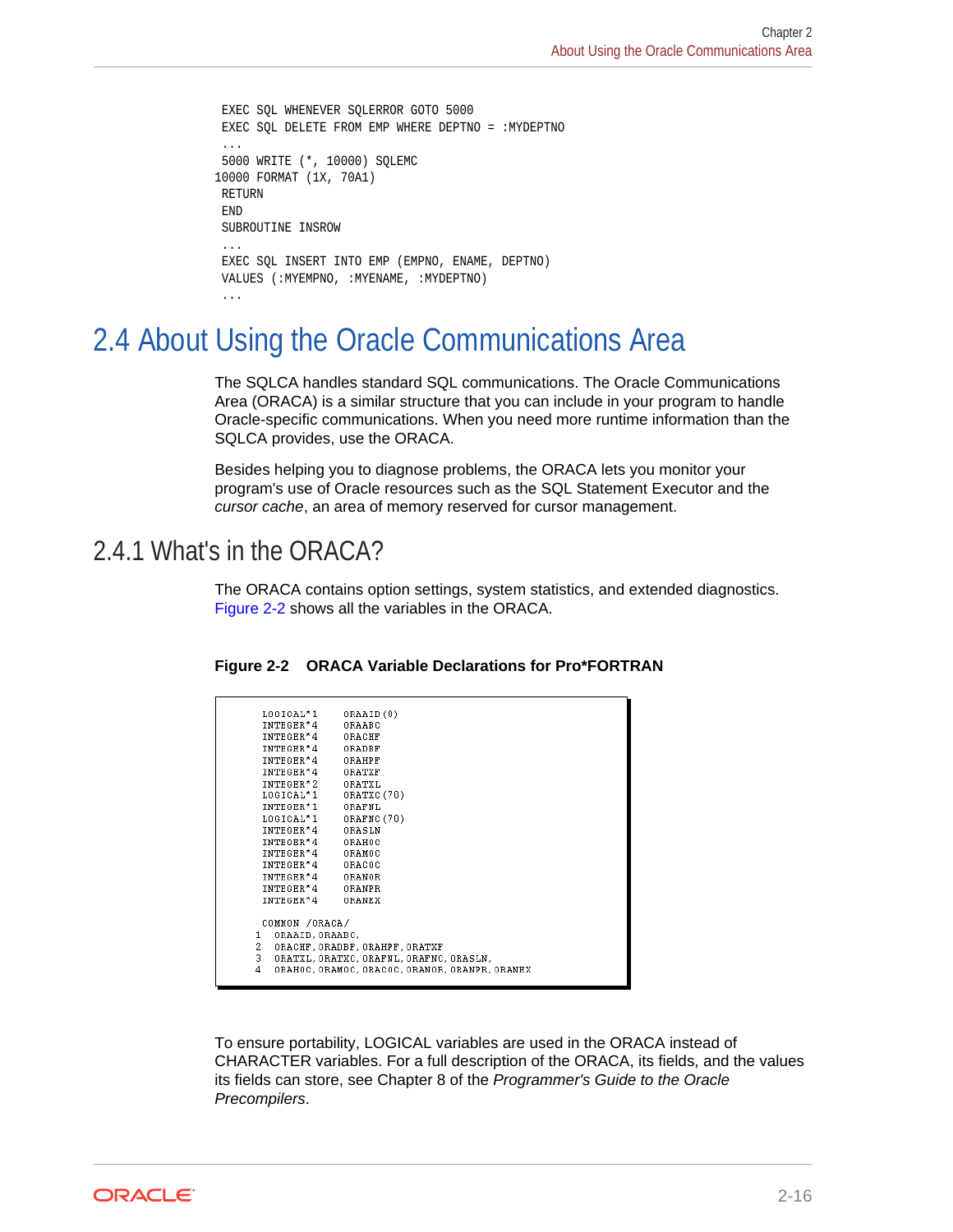### 2.4.2 About Declaring the ORACA

To declare the ORACA, simply include it (using an EXEC SQL INCLUDE statement) in your Pro\*FORTRAN source file outside the Declare Section as follows:

```
* Include the Oracle Communications Area (ORACA).
 EXEC SQL INCLUDE ORACA
```
Because it is a COMMON block, the ORACA must be declared *outside* the Declare Section. Furthermore, the ORACA must come before the CONNECT statement and the first executable FORTRAN statement.

You can redeclare the ORACA in any subroutine or function that contains SQL statements. Every time a SQL statement in the subroutine or function is executed, Oracle updates the ORACA held in COMMON.

Ordinarily, only the order and datatypes of variables in a COMMON-list matter, not their names. However, you *cannot* rename the ORACA variables because the precompiler generates code that refers to them. Thus, all declarations of the ORACA must be identical.

### 2.4.3 About Enabling the ORACA

To enable the ORACA, you must set the ORACA precompiler option to YES on the command line or in a configuration file with

ORACA=YES

or inline with

```
* Enable the ORACA.
 EXEC ORACLE OPTION (ORACA=YES)
```
Then, you must choose appropriate runtime options by setting flags in the ORACA. Enabling the ORACA is optional because it adds to runtime overhead. The default setting is ORACA=NO.

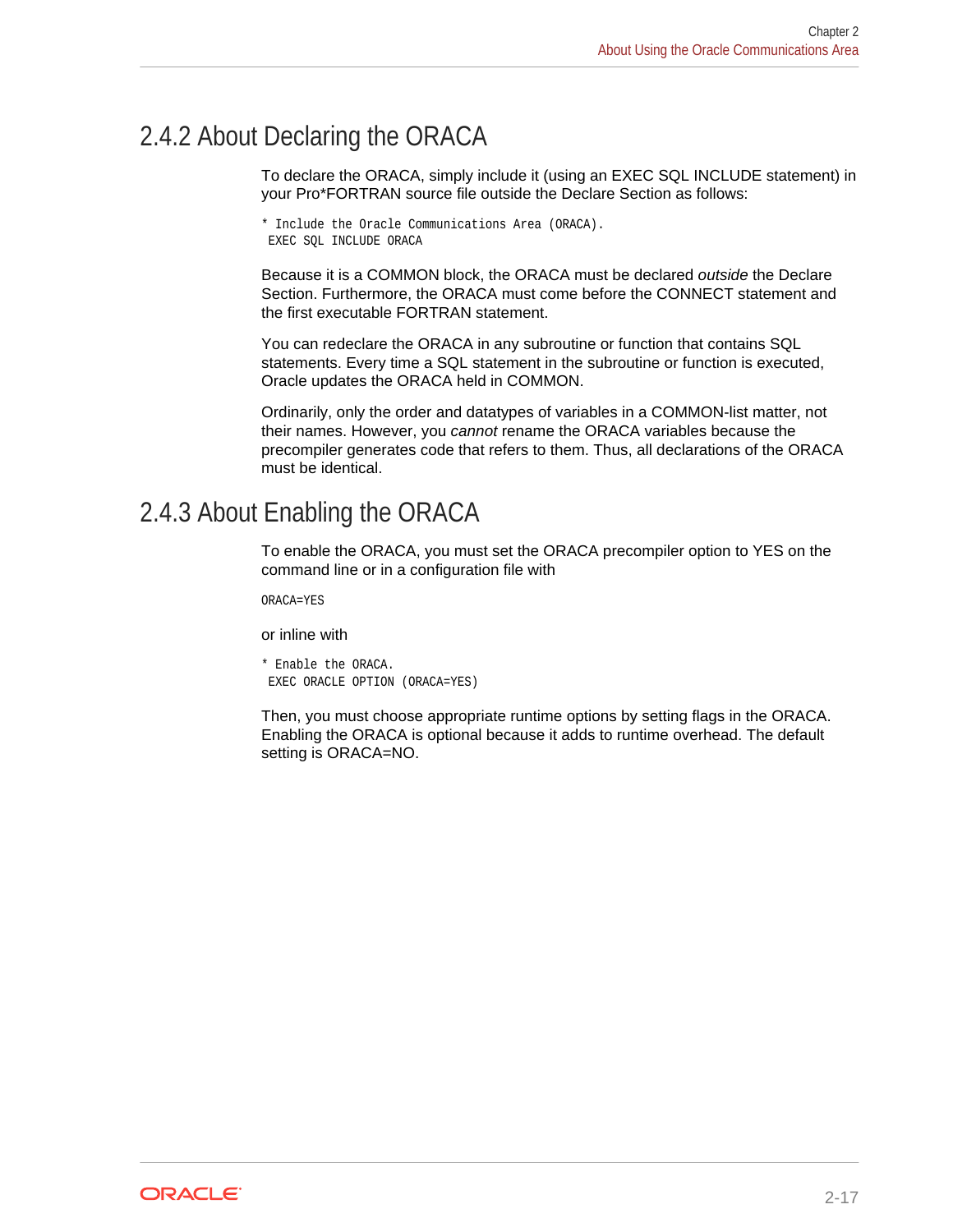# 3 Sample Programs

This chapter provides several embedded SQL programs to guide you in writing your own. These programs illustrate the key concepts and features of Pro\*FORTRAN programming and demonstrate techniques that let you take full advantage of SQL's power and flexibility.

Each sample program in this chapter is available online. Table 3-1 shows the usual filenames of the sample programs. However, the exact filenames are systemdependent. For specific filenames, see your Oracle system-specific documentation.

This chapter contains the following sections:

- Sample Program 1: Simple Query
- [Sample Program 2: Cursor Operations](#page-63-0)
- [Sample Program 3: Fetching in Batches](#page-64-0)
- [Sample Program 4: Datatype Equivalencing](#page-65-0)
- [Sample Program 5: Oracle Forms User Exit](#page-67-0)
- [Sample Program 6: Dynamic SQL Method 1](#page-69-0)
- [Sample Program 7: Dynamic SQL Method 2](#page-70-0)
- [Sample Program 8: Dynamic SQL Method 3](#page-71-0)
- [Sample Program 9: Calling a Stored Procedure](#page-72-0)

#### **Table 3-1 Pro\*FORTAN Sample Programs**

| <b>Filename</b> | Demonstrates               |
|-----------------|----------------------------|
| SAMPLE1.PFO     | a simple query             |
| SAMPLE2.PFO     | cursor operations          |
| SAMPLE3.PFO     | array fetches              |
| SAMPLE4.PFO     | datatype equivalencing     |
| SAMPLE5.PFO     | an Oracle Forms user exit  |
| SAMPLE6.PFO     | dynamic SOL Method 1       |
| SAMPLE7.PFO     | dynamic SOL Method 2       |
| SAMPLE8.PFO     | dynamic SOL Method 3       |
| SAMPLE9.PFO     | calling a stored procedure |

### 3.1 Sample Program 1: Simple Query

This program connects to Oracle, prompts the user for an employee number, queries the database for the employee's name, salary, and commission, then displays the result. The program ends when the user enters a zero employee number.

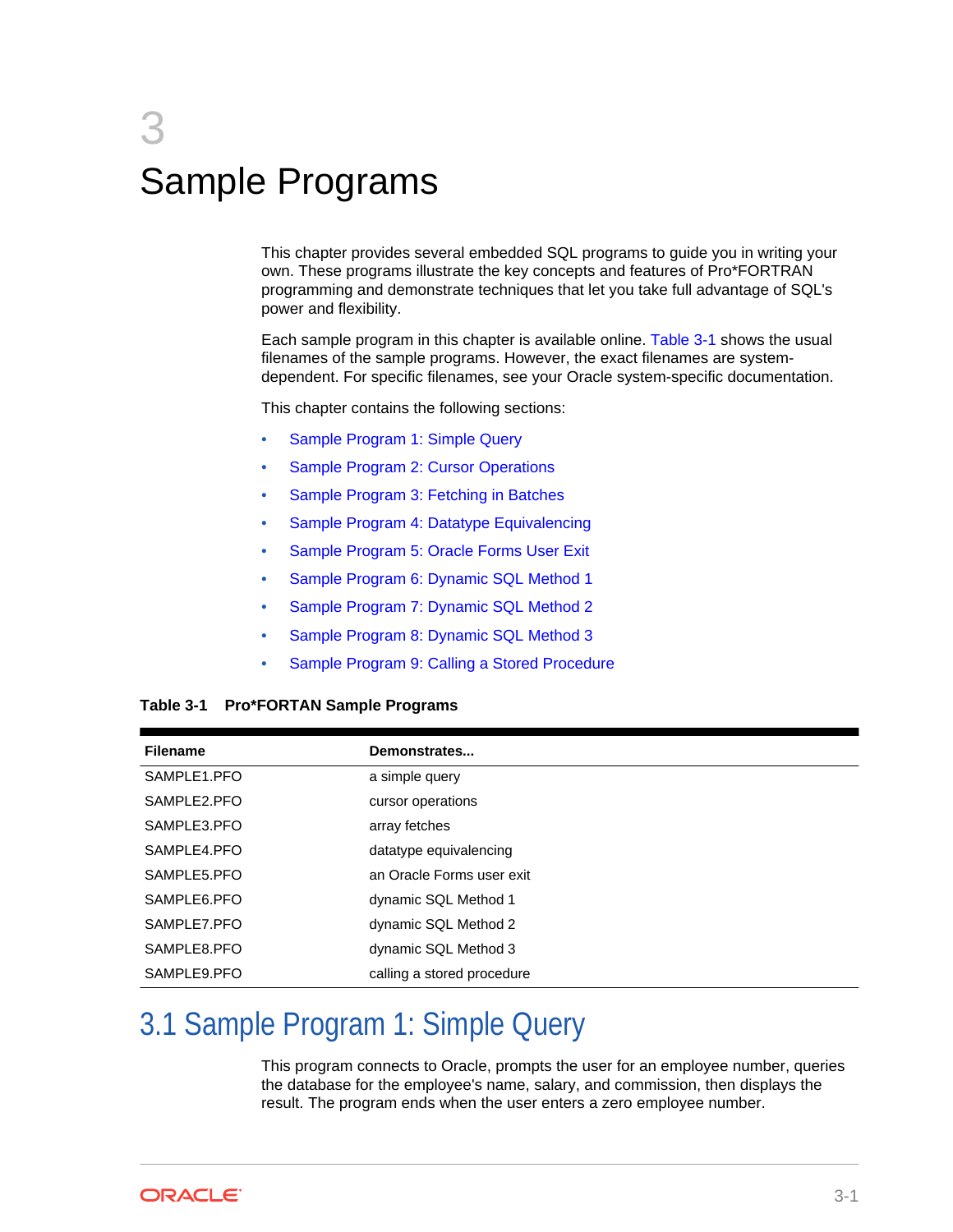```
PROGRAM QUERY
  EXEC SQL BEGIN DECLARE SECTION
  CHARACTER*10 UID
 CHARACTER*10 PWD
  INTEGER EMPNO
  CHARACTER*10 ENAME
 REAL SAL
  REAL COMM
  INTEGER*2 ICOMM
 EXEC SQL END DECLARE SECTION
  INTEGER TOTAL
 EXEC SOL INCLUDE SOLCA
  EXEC SQL WHENEVER SQLERROR DO CALL SQLERR
* LOG ON TO ORACLE.
 UID = 'SCOTT'
  PWD = 'TIGER'
 EXEC SQL CONNECT :UID IDENTIFIED BY :PWD
 PRINT *, 'CONNECTED TO ORACLE AS USER: ', UID
* QUERY LOOP REPEATS UNTIL THE USER ENTERS A 0
  TOTAL = 0
2000 CONTINUE
 PRINT *, '\NENTER EMPLOYEE NUMBER (0 TO QUIT): '
  READ '(I10)', EMPNO
  IF (EMPNO .EQ. 0) CALL SIGNOFF (TOTAL)
  EXEC SQL WHENEVER NOT FOUND GOTO 7000
 EXEC SQL SELECT ENAME, SAL, COMM
  1 INTO :ENAME, :SAL, :COMM:ICOMM
  2 FROM EMP
  3 WHERE EMPNO = :EMPNO
 PRINT *, 'EMPLOYEE SALARY COMMISSION\N',
  +'---------- ------- ----------'
IF (ICOMM .EQ. -1) THEN
 PRINT '(A10, 2X, F7.2, A12)', ENAME, SAL, ' NULL'
 ELSE
 PRINT '(A10, 2X, F7.2, 5X, F7.2)', ENAME, SAL, COMM
 END IF
 TOTAL = TOTAL + 1
  GOTO 2000
7000 CONTINUE
 PRINT *, 'NOT A VALID EMPLOYEE NUMBER - TRY AGAIN.'
  GOTO 2000
  END
  SUBROUTINE SIGNOFF (NUMQ)
  INTEGER NUMQ
  EXEC SQL INCLUDE SQLCA
  PRINT *, 'TOTAL NUMBER QUERIED WAS: ', NUMQ
  PRINT *, 'HAVE A GOOD DAY.'
```
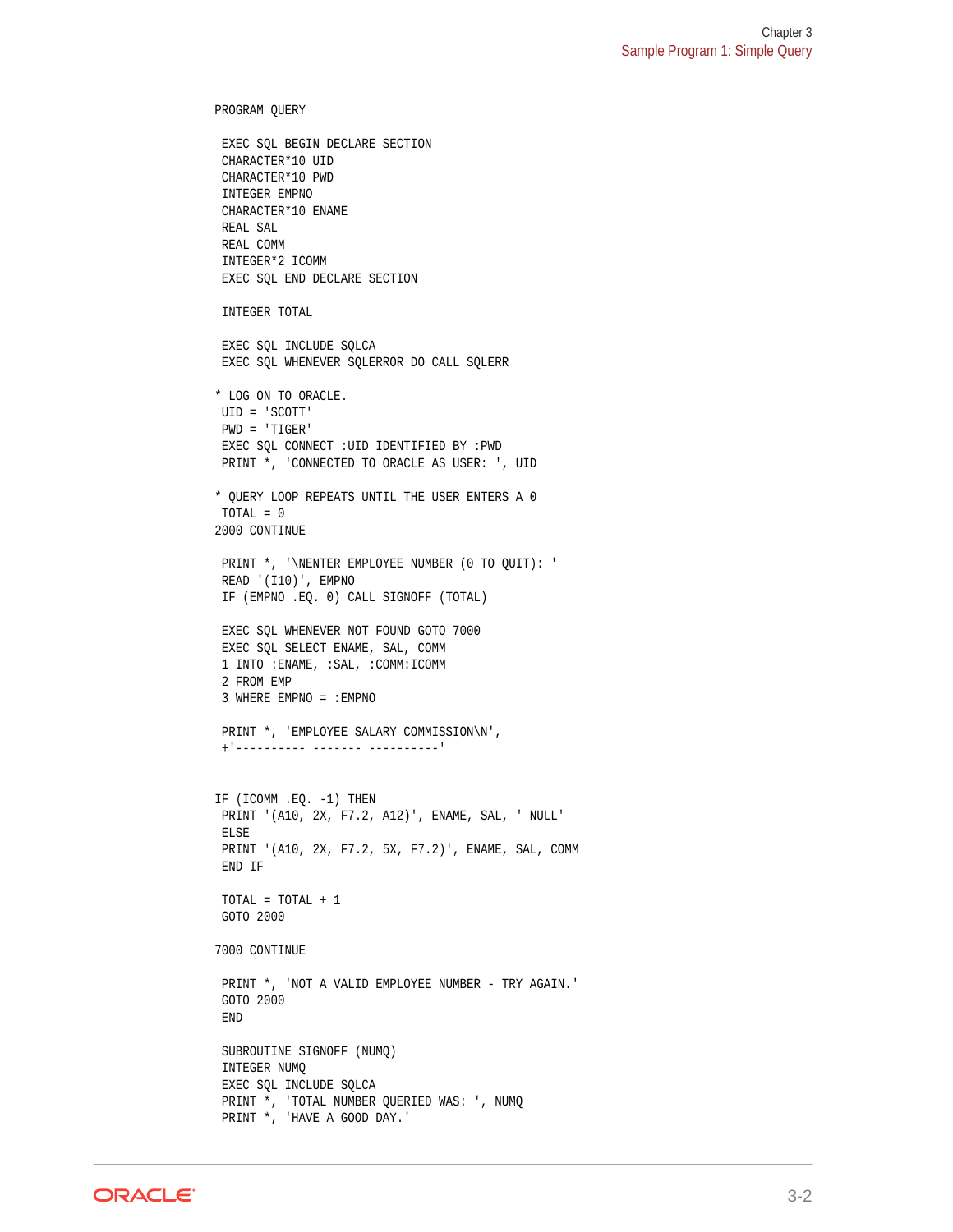<span id="page-63-0"></span> EXEC SQL COMMIT WORK RELEASE **STOP**  END SUBROUTINE SQLERR EXEC SQL INCLUDE SQLCA EXEC SQL WHENEVER SQLERROR CONTINUE PRINT \*, 'ORACLE ERROR DETECTED:' PRINT '(70A1)', SQLEMC EXEC SQL ROLLBACK WORK RELEASE STOP

### 3.2 Sample Program 2: Cursor Operations

This program connects to Oracle, declares and opens a cursor, fetches the names, salaries, and commissions of all salespeople, displays the results, then closes the cursor.

PROGRAM CURSOR

END

```
 EXEC SQL BEGIN DECLARE SECTION
 CHARACTER*10 UID
 CHARACTER*10 PWD
 CHARACTER*10 ENAME
 REAL SAL
 REAL COMM
 EXEC SQL END DECLARE SECTION
 EXEC SQL INCLUDE SQLCA
 EXEC SQL WHENEVER SQLERROR DO CALL SQLERR
* LOG ON TO ORACLE.
 UID = 'SCOTT'
 PWD = 'TIGER'
 EXEC SQL CONNECT :UID IDENTIFIED BY :PWD
 PRINT *, 'CONNECTED TO ORACLE AS USER:', UID
* DECLARE THE CURSOR.
 EXEC SQL DECLARE SALESPEOPLE CURSOR FOR
 1 SELECT ENAME, SAL, COMM
 2 FROM EMP
 3 WHERE JOB LIKE 'SALES%'
 EXEC SQL OPEN SALESPEOPLE
 PRINT *, 'SALESPERSON SALARY COMMISSION\N',
  +'----------- ------- ----------'
* LOOP, FETCHING ALL SALESPERSON'S STATISTICS
 EXEC SQL WHENEVER NOT FOUND DO CALL SIGNOFF
3000 EXEC SQL FETCH SALESPEOPLE INTO :ENAME, :SAL, :COMM
 PRINT '(1X, A10, 3X, F7.2, 5X, F7.2)', ENAME, SAL, COMM
 GOTO 3000
 END
 SUBROUTINE SIGNOFF
 EXEC SQL INCLUDE SQLCA
 EXEC SQL CLOSE SALESPEOPLE
PRINT *, 'HAVE A GOOD DAY.
 EXEC SQL COMMIT WORK RELEASE
```
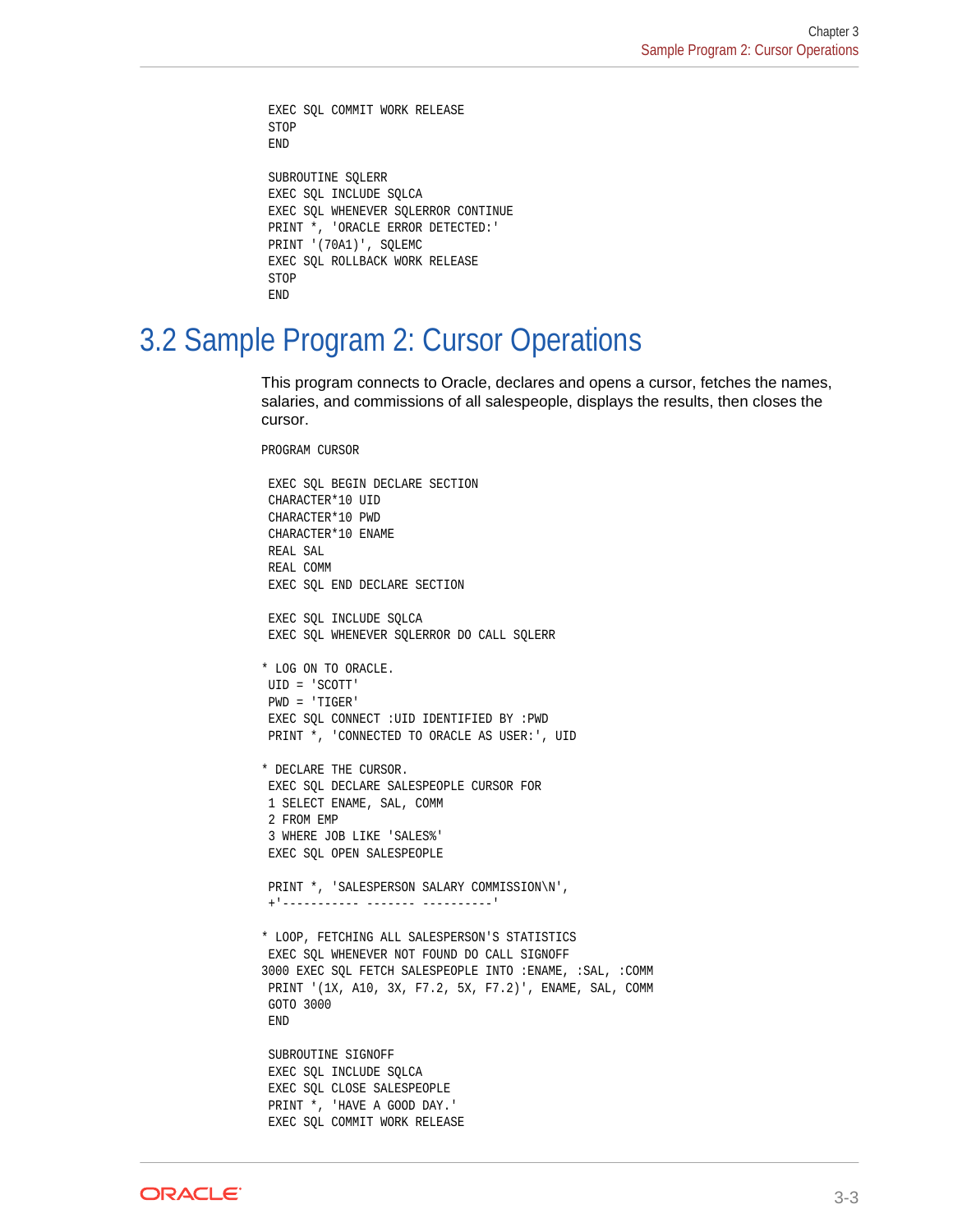```
 STOP
 END
 SUBROUTINE SQLERR
 EXEC SQL INCLUDE SQLCA
 EXEC SQL WHENEVER SQLERROR CONTINUE
 PRINT *, 'ORACLE ERROR DETECTED:'
 PRINT '(70A1)', SQLEMC
 EXEC SQL ROLLBACK WORK RELEASE
STOP
 END
```
### 3.3 Sample Program 3: Fetching in Batches

This program logs on to Oracle, declares and opens a cursor, fetches in batches using arrays, and prints the results using the subroutine PRTRES.

PROGRAM ARRAYS

```
 EXEC SQL BEGIN DECLARE SECTION
 CHARACTER*10 UID
 CHARACTER*10 PWD
 CHARACTER*10 ENAME(5)
 INTEGER EMPNO(5)
 REAL SAL(5)
 EXEC SQL END DECLARE SECTION
* NUMBER OF ROWS RETURNED, AND NUMBER TO PRINT
  INTEGER NUMRET
 INTEGER NUMP
 EXEC SQL INCLUDE SQLCA
 EXEC SQL WHENEVER SQLERROR DO CALL SQLERR
* LOG ON TO ORACLE.
 UID = 'SCOTT'
 PWD = 'TIGER'
 EXEC SQL CONNECT :UID IDENTIFIED BY :PWD
 PRINT *, 'CONNECTED TO ORACLE AS USER: ', UID
* DECLARE THE CURSOR, THEN OPEN IT.
 EXEC SQL DECLARE C1 CURSOR FOR
 1 SELECT EMPNO, ENAME, SAL
 2 FROM EMP
 EXEC SQL OPEN C1
 NUMRET = 0
* LOOP, FETCHING AND PRINTING BATCHES,
* UNTIL NOT FOUND BECOMES TRUE.
 EXEC SQL WHENEVER NOT FOUND GOTO 3000
2000 EXEC SQL FETCH C1 INTO :EMPNO, :ENAME, :SAL
NUMP = SQLERD(3) - NUMRET CALL PRTRES (NUMP, EMPNO, ENAME, SAL)
 NUMRET = SQLERD(3)
 GOTO 2000
* PRINT FINAL SET OF ROWS, IF ANY.
3000 NUMP = SQLERD(3) - NUMRET
 IF (NUMP .GT. 0) CALL PRTRES (NUMP, EMPNO, ENAME, SAL)
 CALL SIGNOFF
 END
```
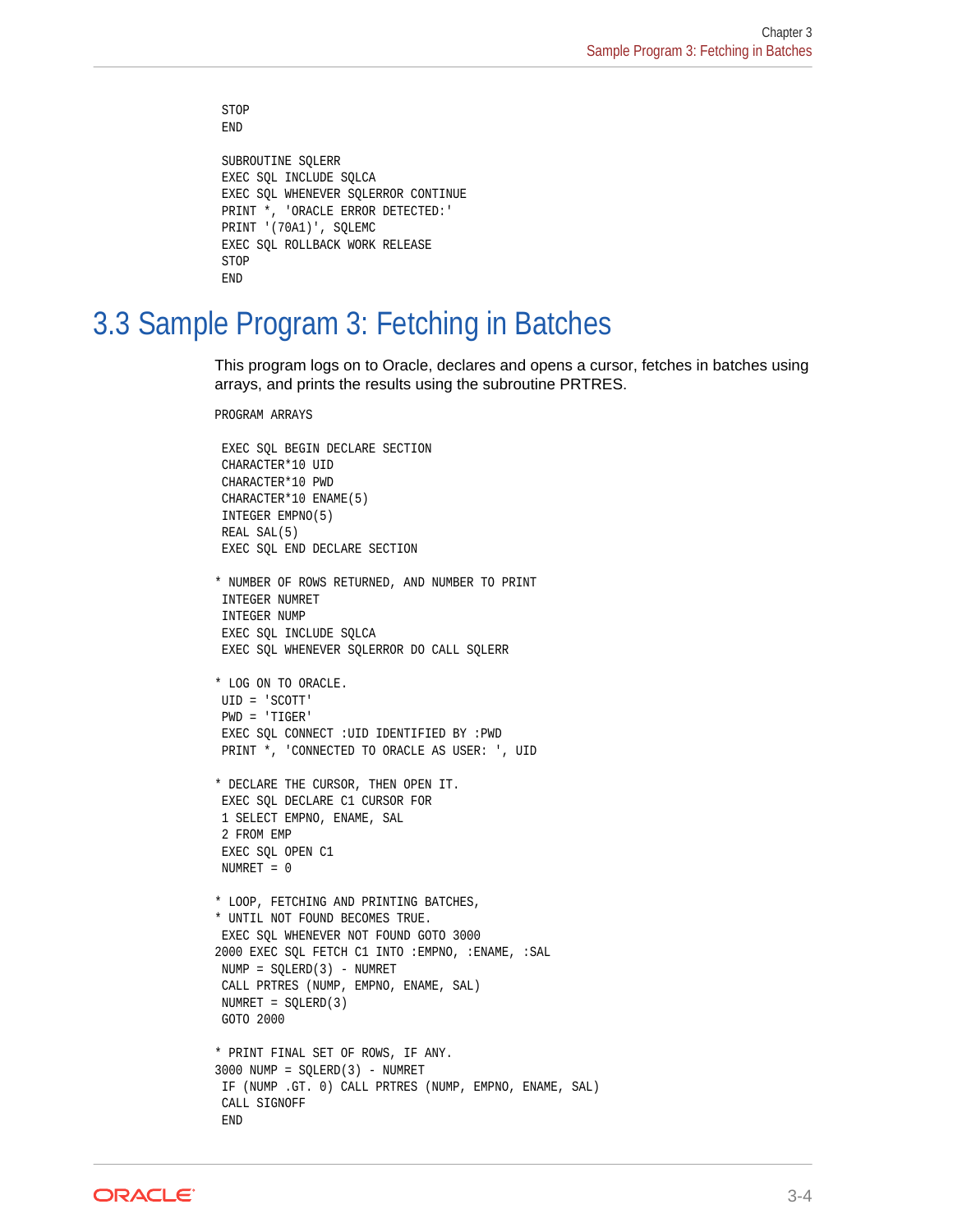```
 SUBROUTINE PRTRES (NUMP, EMPNO, ENAME, SAL)
 INTEGER NUMP
 INTEGER EMPNO(NUMP)
 CHARACTER*10 ENAME(NUMP)
 REAL SAL(NUMP)
* PRINT HEADER.
 PRINT *, 'EMPLOYEE NUMBER EMPLOYEE NAME SALARY\N',
  +'--------------- ------------- -------'
* PRINT BATCH OF ROWS.
 DO 7000 I = 1, NUMP
 PRINT '(1X, I4, 13X, A10, 5X, F7.2)',
 + EMPNO(I), ENAME(I), SAL(I)
7000 CONTINUE
 RETURN
 END
 SUBROUTINE SIGNOFF
 EXEC SQL INCLUDE SQLCA
 EXEC SQL CLOSE C1
 PRINT *, 'HAVE A GOOD DAY.'
 EXEC SQL COMMIT WORK RELEASE 
 STOP
 END
 SUBROUTINE SQLERR
 EXEC SQL INCLUDE SQLCA
 EXEC SQL WHENEVER SQLERROR CONTINUE
 PRINT *, 'ORACLE ERROR DETECTED:'
 PRINT '(70A1)', SQLEMC
 EXEC SQL ROLLBACK WORK RELEASE
STOP
 END
```
### 3.4 Sample Program 4: Datatype Equivalencing

After connecting to Oracle, this program creates a database table named IMAGE in the SCOTT account, then simulates the insertion of bitmap images of employee numbers into the table. Datatype equivalencing lets the program use the Oracle external datatype LONG RAW to represent the images. Later, when the user enters an employee number, the number's "bitmap" is selected from the IMAGE table and pseudo-displayed on the terminal screen.

PROGRAM DTYEQV EXEC SQL BEGIN DECLARE SECTION CHARACTER\*10 UID CHARACTER\*10 PWD INTEGER EMPNO CHARACTER\*10 ENAME REAL SAL REAL COMM CHARACTER\*8192 BUFFER EXEC SQL VAR BUFFER IS LONG RAW INTEGER SELECTION EXEC SQL END DECLARE SECTION

CHARACTER\*10 REPLY

EXEC SQL INCLUDE SQLCA

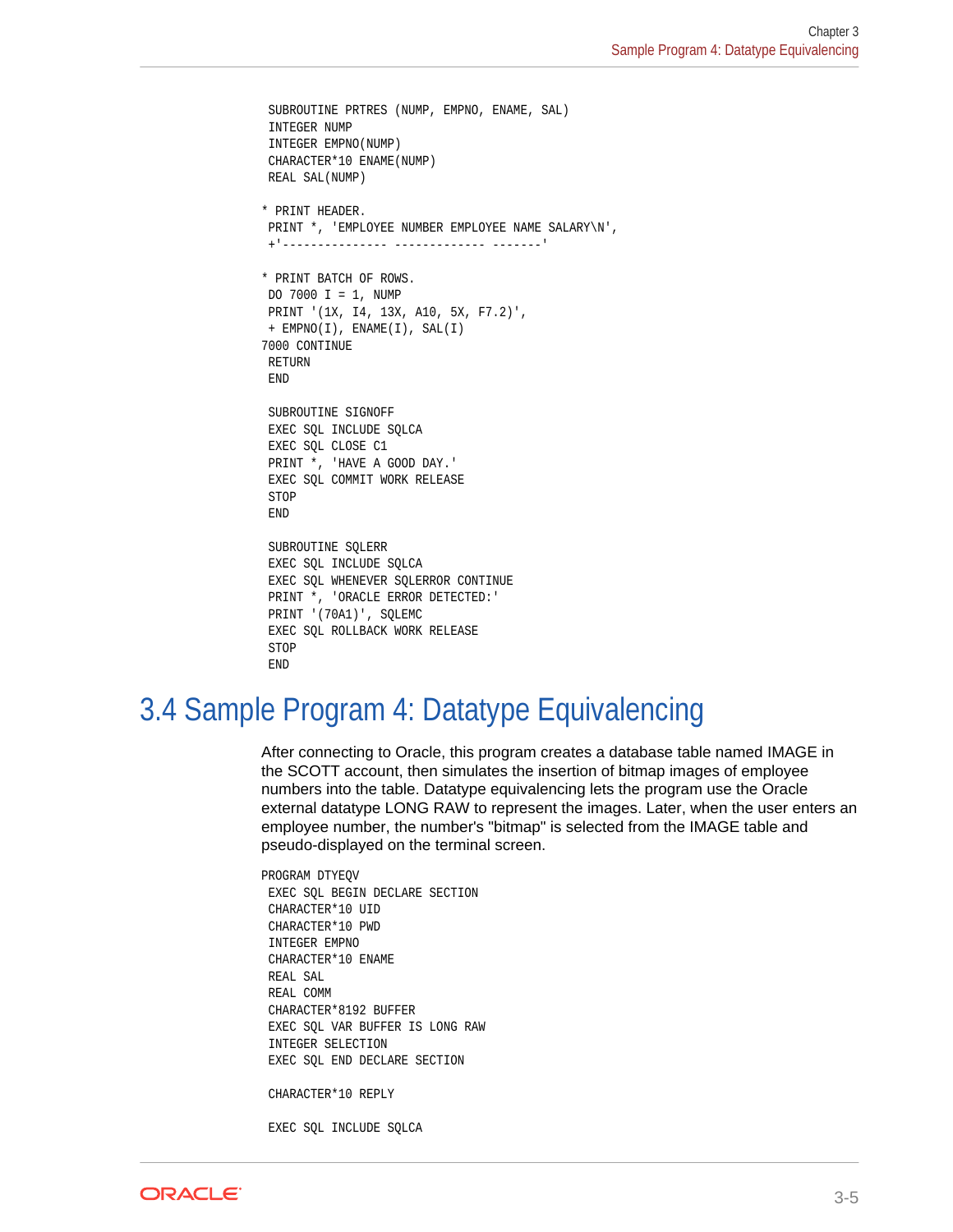```
 EXEC SQL WHENEVER SQLERROR DO CALL SQLERR
* LOG ON TO ORACLE.
 UID = 'SCOTT'
  PWD = 'TIGER'
  EXEC SQL CONNECT :UID IDENTIFIED BY :PWD
 PRINT *, 'CONNECTED TO ORACLE AS USER: ', UID
  PRINT *, 'PROGRAM IS ABOUT TO DROP THE IMAGE ',
 +'TABLE - OK [Y/N]?
  READ '(A10)', REPLY
  IF ((REPLY(1:1) .NE. 'Y') .AND. (REPLY(1:1) .NE. 'Y'))
  1 CALL SIGNOFF
  EXEC SQL WHENEVER SQLERROR CONTINUE
 EXEC SQL DROP TABLE IMAGE
  IF (SQLCDE .EQ. 0) THEN
  PRINT *, 'TABLE IMAGE HAS BEEN DROPPED - ',
  + 'CREATING NEW TABLE.'
  ELSE IF (SQLCDE .EQ. -942) THEN
  PRINT *, 'TABLE IMAGE DOES NOT EXIST - ',
  + 'CREATING NEW TABLE.'
ELSE
 CALL SQLERR
  END IF
 EXEC SQL WHENEVER SQLERROR DO CALL SQLERR
 EXEC SQL CREATE TABLE IMAGE
  1 (EMPNO NUMBER(4) NOT NULL, BITMAP LONG RAW)
  EXEC SQL DECLARE EMPCUR CURSOR FOR
  1 SELECT EMPNO, ENAME FROM EMP
 EXEC SQL OPEN EMPCUR
 PRINT *, 'INSERTING BITMAPS INTO IMAGE FOR ALL EMPLOYEES...'
7000 CONTINUE
  EXEC SQL WHENEVER NOT FOUND GOTO 10000
  EXEC SQL FETCH EMPCUR INTO :EMPNO, :ENAME
 CALL GETIMG (EMPNO, BUFFER)
  EXEC SQL INSERT INTO IMAGE VALUES (:EMPNO, :BUFFER)
 PRINT *, 'EMPLOYEE ', ENAME, '.......... IS DONE!'
  GOTO 7000
10000 EXEC SQL CLOSE EMPCUR
  EXEC SQL COMMIT WORK
  PRINT *, 'DONE INSERTING BITMAPS. NEXT, LETS DISPLAY SOME.'
* BEGINNING OF DISPLAY LOOP
12000 SELECTION = 0
 PRINT *, '\NENTER EMPLOYEE NUMBER (0 TO QUIT):'
 READ '(I10)', SELECTION
  IF (SELECTION .EQ. 0) CALL SIGNOFF
  EXEC SQL WHENEVER NOT FOUND GOTO 16000
  EXEC SQL SELECT EMP.EMPNO, ENAME, SAL, NVL(COMM,0), BITMAP
  1 INTO :EMPNO, :ENAME, :SAL, :COMM, :BUFFER
  2 FROM EMP, IMAGE
  3 WHERE EMP.EMPNO = :SELECTION
  4 AND EMP.EMPNO = IMAGE.EMPNO
  CALL SHWIMG (BUFFER)
```
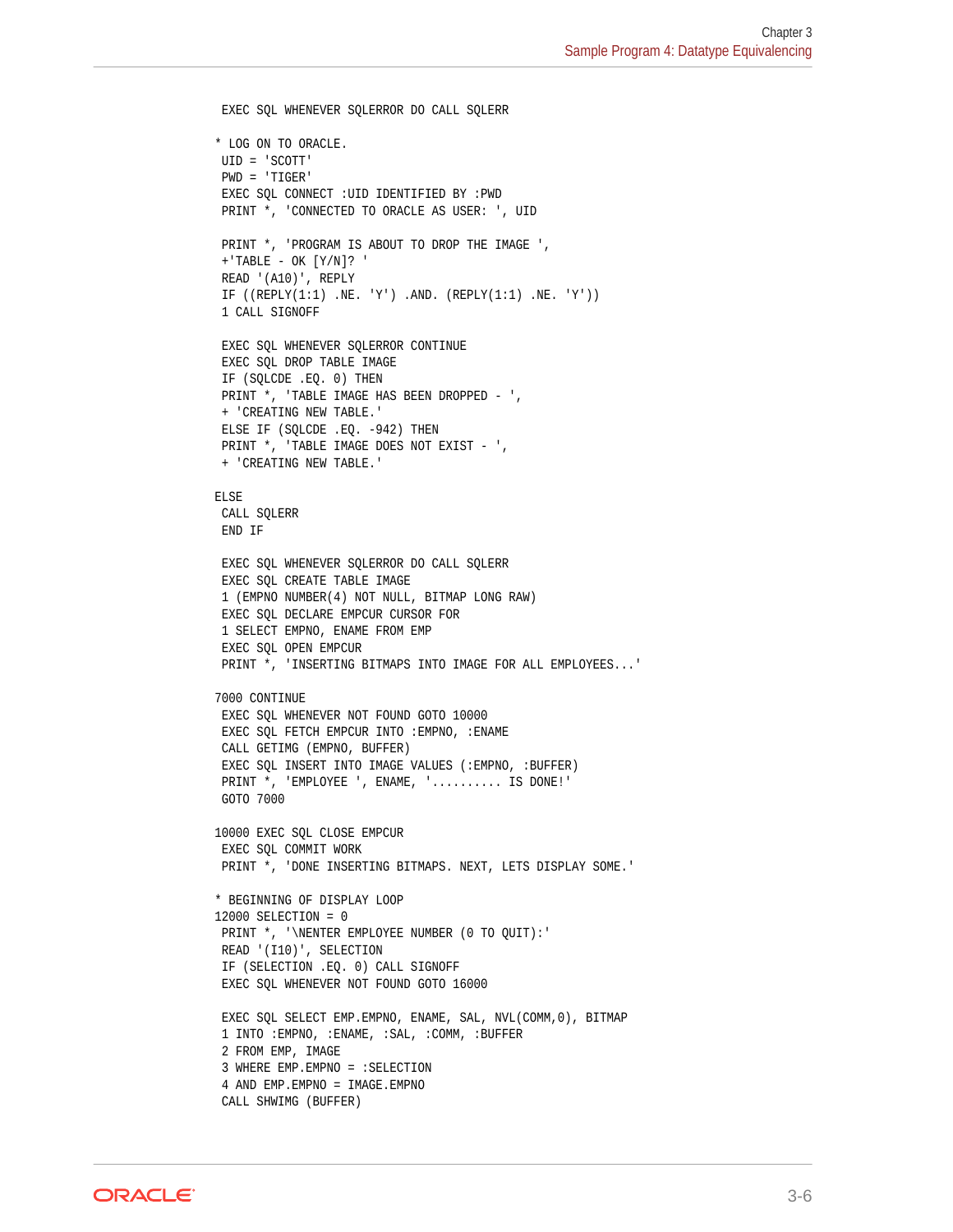```
 PRINT *, '\NEMPLOYEE ', ENAME, ' HAS SALARY ', SAL,
 + ' AND COMMISSION ', COMM
 GOTO 12000
16000 PRINT *, 'NOT A VALID EMPLOYEE NUMBER - TRY AGAIN.'
 GOTO 12000
 END
 SUBROUTINE GETIMG (ENUM, BUF)
 INTEGER ENUM
 CHARACTER*8192 BUF
 INTEGER I
 DO 18000 I = 1, 8192
BUF(I:I) = '*'
18000 CONTINUE
 END
 SUBROUTINE SHWIMG (BUF)
 CHARACTER*8192 BUF
 INTEGER I
 PRINT *, ' ***************************'
DO 22000 I = 1, 9
 PRINT *, ' ***************************'
22000 CONTINUE
 END
 SUBROUTINE SIGNOFF
 EXEC SQL INCLUDE SQLCA
 PRINT *, 'HAVE A GOOD DAY.'
 EXEC SQL COMMIT WORK RELEASE 
 STOP
 END
SUBROUTINE SOLERR
EXEC SOL INCLUDE SOLCA
 EXEC SQL WHENEVER SQLERROR CONTINUE
 PRINT *, 'ORACLE ERROR DETECTED:'
 PRINT '(70A1)', SQLEMC
 EXEC SQL ROLLBACK WORK RELEASE
 STOP
 END
```
### 3.5 Sample Program 5: Oracle Forms User Exit

This user exit concatenates form fields. To call the user exit from a Oracle Forms trigger, use the syntax

<user\_exit>('CONCAT <field1>, <field2>, ..., <result\_field>');

where *user\_exit* is a packaged procedure supplied with Oracle Forms and CONCAT is the name of the user exit. A sample CONCAT form invokes the user exit. For more information about Oracle Forms user exits, see Writing User Exits.

**Note**: The sample code listed is for a Oracle\*Forms user exit and is not intended to be compiled in the same manner as the other sample programs listed in this chapter.

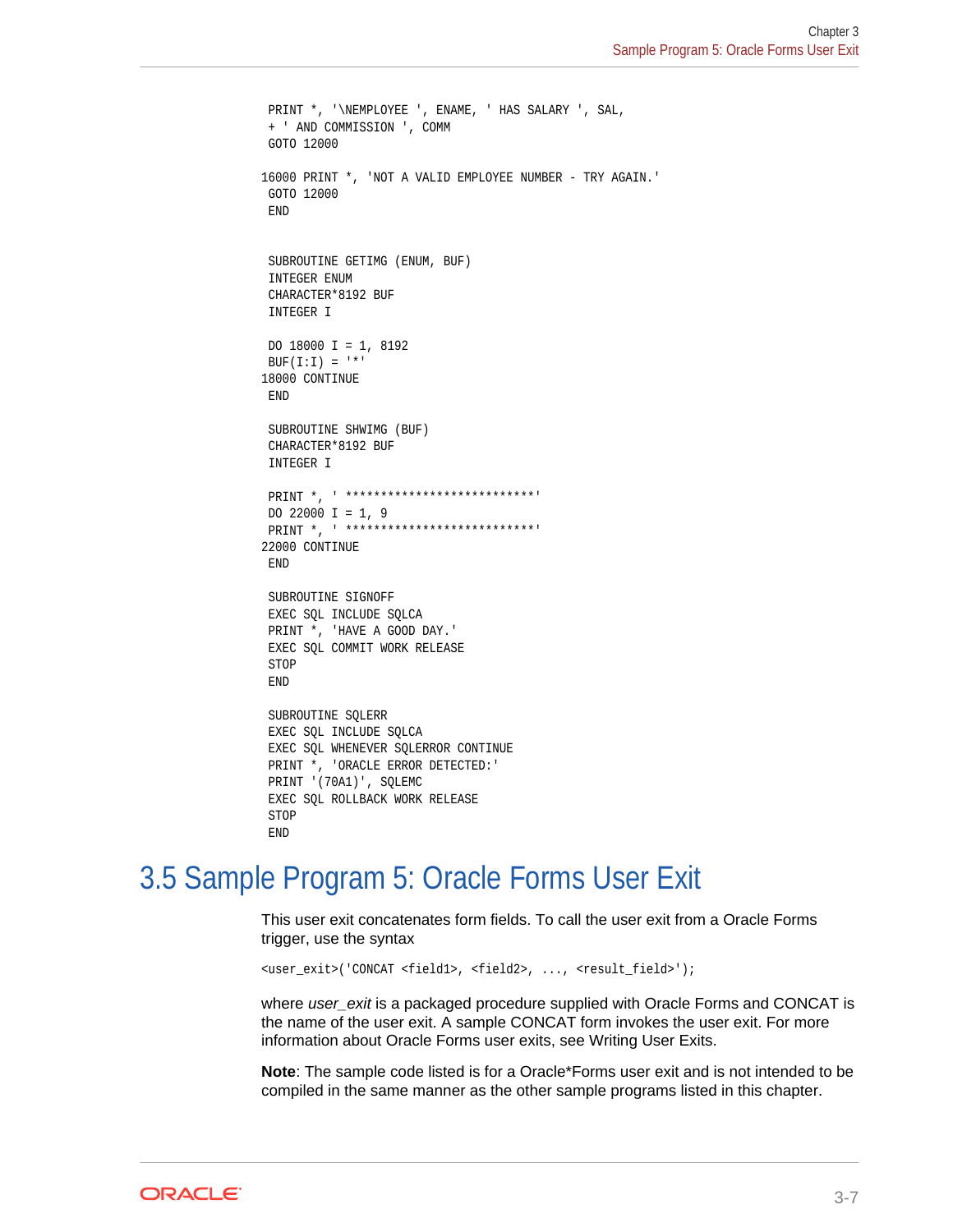```
INTEGER FUNCTION CONCAT (CMD,CMDL,ERR,ERRL,INQRY)
 EXEC SQL BEGIN DECLARE SECTION
 LOGICAL*1 VALUE(81)
 LOGICAL*1 FINAL(241)
 LOGICAL*1 FIELD(81)
  EXEC SQL END DECLARE SECTION
  EXEC SQL INCLUDE SQLCA
  EXEC SQL WHENEVER SQLERROR GO TO 999
  LOGICAL*1 CMD(80)
  LOGICAL*1 ERR(80)
  INTEGER*2 CMDL, ERRL, INQRY
* CERR IS A DYNAMICALLY BUILT ERROR MESSAGE RETURNED
* TO SQL*FORMS.
 LOGICAL*1 CERR(80)
* TEMPORARY VARIABLES TO DO STRING MANIPULATIONS.
 INTEGER*2 CMDCNT
 INTEGER*2 FLDCNT
 INTEGER*2 FNLCNT
* INITIALIZE VARIABLES.
 DO 1 I = 1, 81
FIELD(I) = ' '1 VALUE(I) = ' '
 DO 2 I = 1, 241
2 FINAL(I) = ' '
 FNLCNT = 0
* STRIP CONCAT FROM COMMAND LINE.
 CMDCNT = 7
I = 1* LOOP UNTIL END OF COMMAND LINE.
 DO WHILE (CMDCNT .LE. CMDL)
* PARSE EACH FIELD DELIMITED BY A COMMA.
 FLDCNT = 0
 DO WHILE ((CMD(CMDCNT) .NE. ',').AND.(CMDCNT .LE. CMDL))
 FLDCNT = FLDCNT + 1
 FIELD(FLDCNT) = CMD(CMDCNT)
 CMDCNT = CMDCNT + 1
 END DO
  IF (CMDCNT .LT. CMDL) THEN
* WE HAVE FIELD1...FIELDN. THESE ARE NAMES OF
* SQL*FORMS FIELDS; GET THE VALUE.
  EXEC TOOLS GET :FIELD INTO :VALUE
* REINITIALIZE FIELD NAME.
DO 20 K = 1, FLDCNT
```
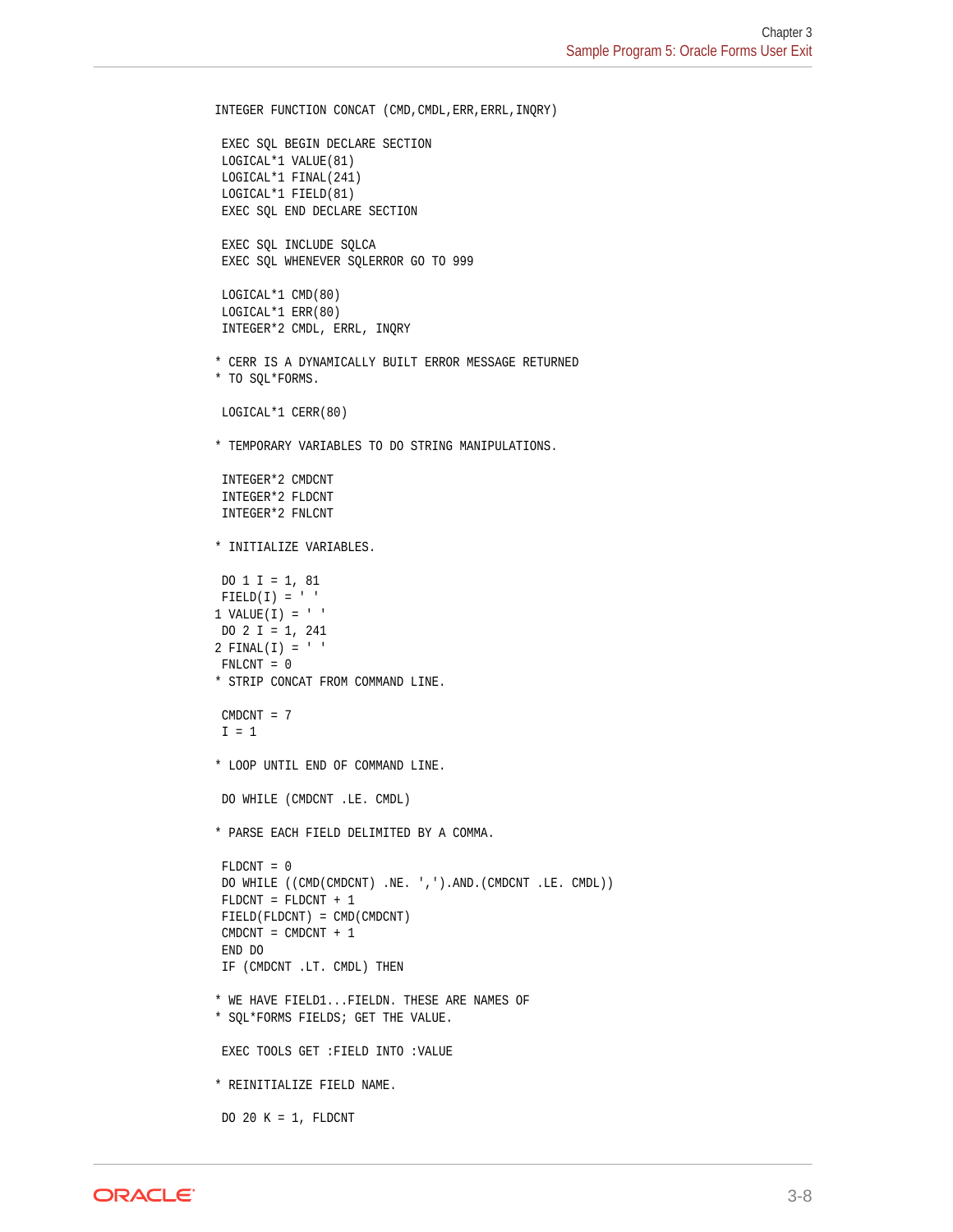```
20 FIELD(K) = '* MOVE VALUE RETRIEVED FROM FIELD TO A CHARACTER
* TO FIND LENGTH.
 DO WHILE (VALUE(I) .NE. ' ')
 FNLCNT = FNLCNT + 1
 FINAL(FNLCNT) = VALUE(I)
I = I + 1 END DO
I = 1 CMDCNT = CMDCNT + 1
 ELSE
* WE HAVE RESULT_FIELD; STORE IN SQL*FORMS FIELD.
 EXEC TOOLS SET :FIELD VALUES (:FINAL)
 END IF
 END DO
* ALL OK. RETURN SUCCESS CODE.
 CONCAT = IAPSUC
 RETURN
* ERROR OCCURRED. PREFIX NAME OF USER EXIT TO ORACLE
* ERROR MESSAGE, SET FAILURE RETURN CODE, AND EXIT.
999 CERR(1) = 'C'
CERR(2) = '0'CERR(3) = 'N'CERR(4) = 'C'CERR(5) = 'A'CERR(6) = 'T'CERR(7) = ':
CERR(8) = ' 'DO 1000 J = 1, 70CERR(J + 8) = SQLEMC(J)1000 CONTINUE
ERRL = 78 CALL TOOLS MESSAGE (CERR, ERRL)
 CONCAT = IAPFAI
 RETURN
 END
```
### 3.6 Sample Program 6: Dynamic SQL Method 1

This program uses dynamic SQL Method 1 to create a table, insert a row, commit the insert, then drop the table.

PROGRAM DYN1

```
 EXEC SQL INCLUDE SQLCA
 EXEC SQL INCLUDE ORACA
 EXEC ORACLE OPTION (ORACA=YES)
 EXEC ORACLE OPTION (RELEASE_CURSOR=YES)
 EXEC SQL BEGIN DECLARE SECTION
 CHARACTER*10 USERNAME
 CHARACTER*10 PASSWORD
```
ORACLE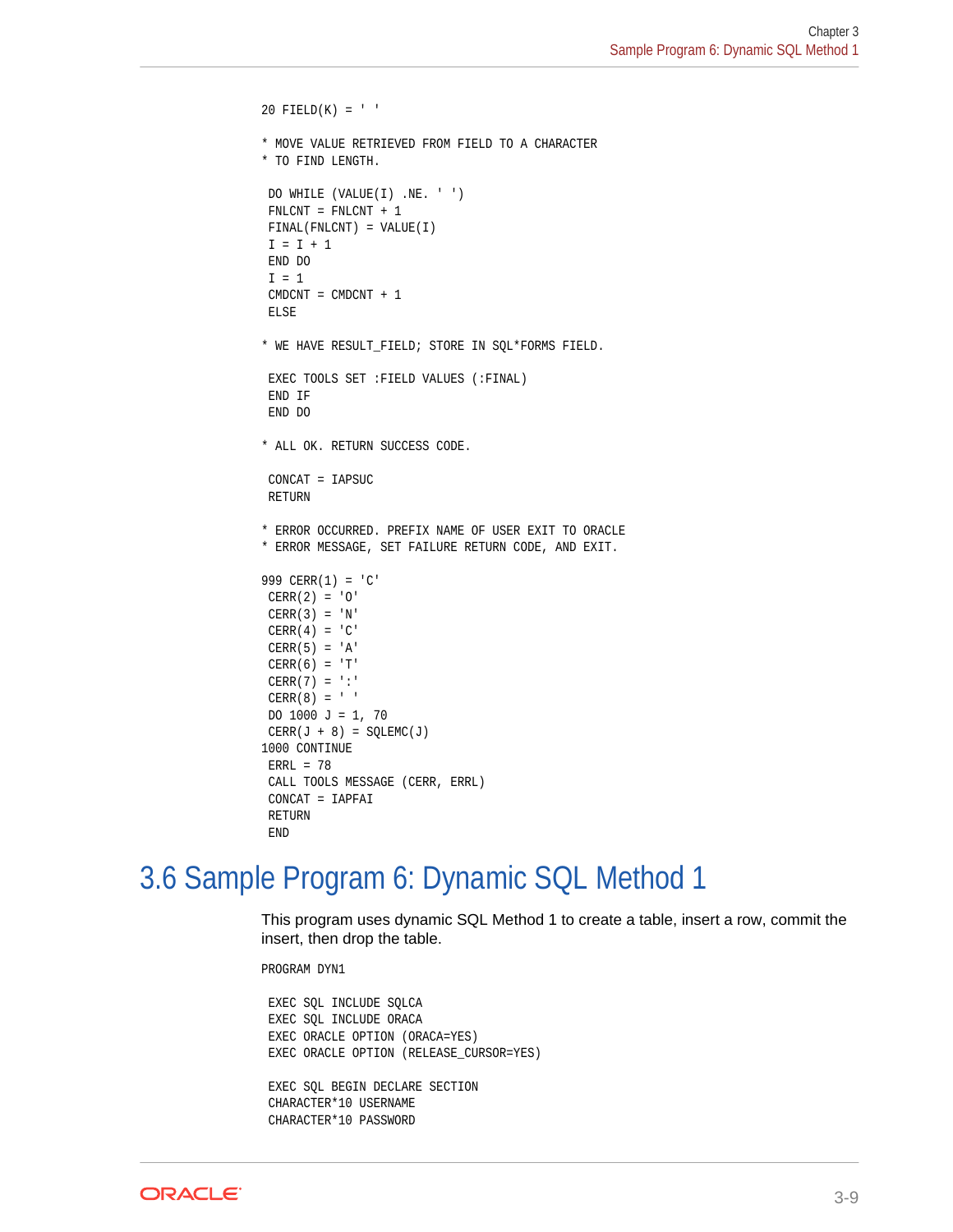```
 CHARACTER*80 DYNSTM
 EXEC SQL END DECLARE SECTION
 EXEC SQL WHENEVER SQLERROR GOTO 9000
 ORATXF = 1
 USERNAME = 'SCOTT'
 PASSWORD = 'TIGER'
 EXEC SQL CONNECT :USERNAME IDENTIFIED BY :PASSWORD
 PRINT *, 'CONNECTED TO ORACLE.'
PRINT *, 'CREATE TABLE DYN1 (COL1 CHAR(4))'
 EXEC SQL EXECUTE IMMEDIATE
 1 'CREATE TABLE DYN1 (COL1 CHAR(4))'
 DYNSTM = 'INSERT INTO DYN1 VALUES (''TEST'')'
 PRINT *, DYNSTM
 EXEC SQL EXECUTE IMMEDIATE :DYNSTM
 EXEC SQL COMMIT WORK
 DYNSTM = 'DROP TABLE DYN1'
 PRINT *, DYNSTM
 EXEC SQL EXECUTE IMMEDIATE :DYNSTM
 EXEC SQL COMMIT RELEASE
 PRINT *, 'HAVE A GOOD DAY!'
 GOTO 9999
9000 PRINT *, '\N-- ORACLE ERROR:'
 PRINT '(70A)', SQLEMC
 PRINT '(3A, 70A)', 'IN ', ORATXC
 PRINT *, 'ON LINE', ORASLN
 PRINT '(3A, 70A)', 'OF ', ORAFNC
 EXEC SQL WHENEVER SQLERROR CONTINUE
 EXEC SQL ROLLBACK RELEASE
9999 CONTINUE
```

```
 END
```
## 3.7 Sample Program 7: Dynamic SQL Method 2

This program uses dynamic SQL Method 2 to insert two rows into the EMP table, then delete them.

PROGRAM DYN2

EXEC SQL INCLUDE SQLCA

 EXEC SQL BEGIN DECLARE SECTION CHARACTER\*10 USERNAME CHARACTER\*10 PASSWORD CHARACTER\*80 DYNSTM INTEGER\*2 EMPNO INTEGER\*2 DEPTNO1 INTEGER\*2 DEPTNO2 EXEC SQL END DECLARE SECTION

EXEC SQL WHENEVER SQLERROR GOTO 9000

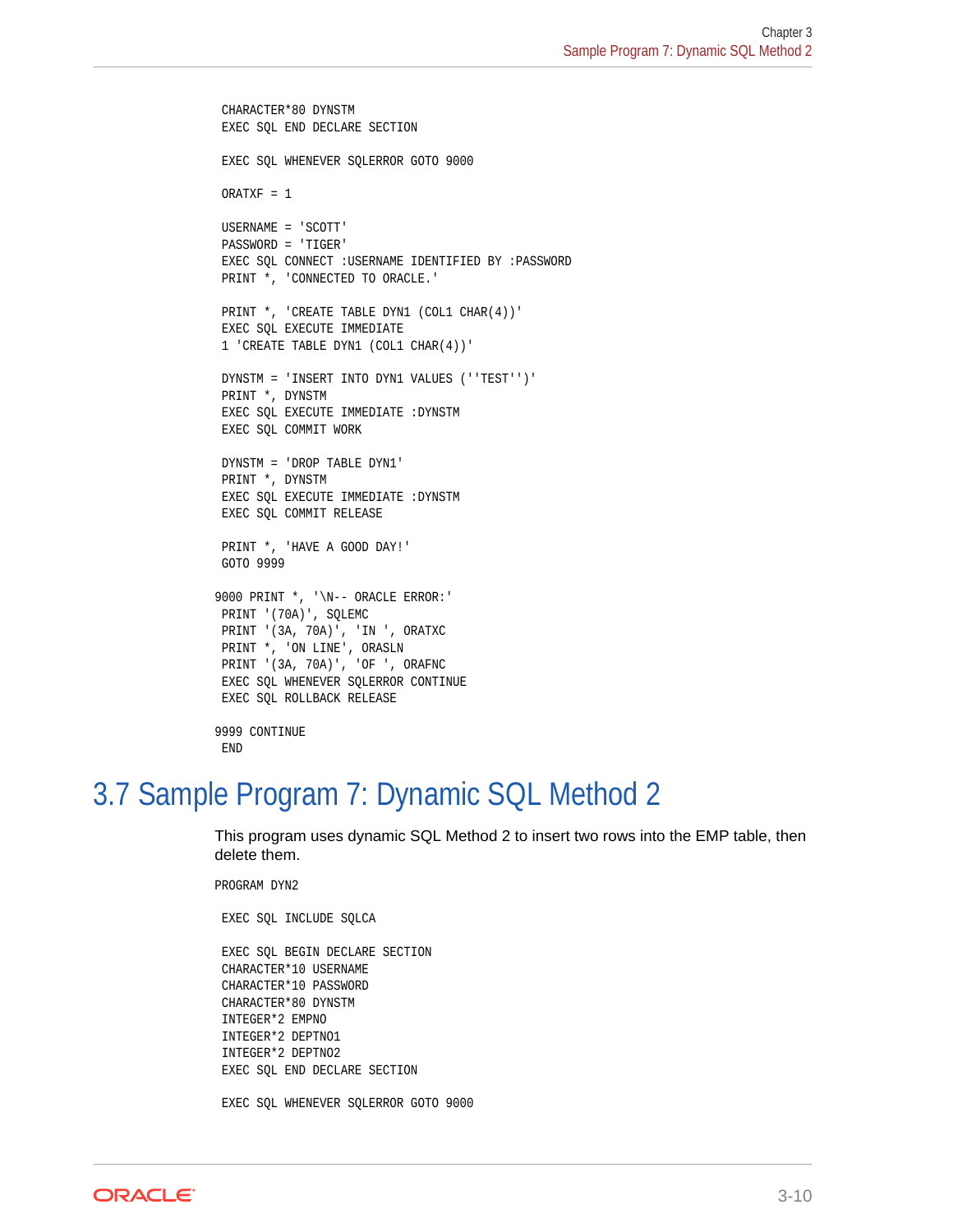```
 USERNAME = 'SCOTT'
 PASSWORD = 'TIGER'
 EXEC SQL CONNECT :USERNAME IDENTIFIED BY :PASSWORD
 PRINT *, 'CONNECTED TO ORACLE.'
 DYNSTM = 'INSERT INTO EMP (EMPNO,DEPTNO) VALUES(:V1, :V2)'
 PRINT *, DYNSTM
 EMPNO = 1234
 DEPTNO1 = 97
 PRINT *, 'V1 = ', EMPNO
 PRINT *, 'V2 = ', DEPTNO1
 EXEC SQL PREPARE S FROM :DYNSTM
 EXEC SQL EXECUTE S USING :EMPNO, :DEPTNO1
 PRINT *, 'INSERT STATEMENT EXECUTED.\N'
EMPNO = EMPNO + 1 DEPTNO2 = 99
 PRINT *, 'CHANGED BIND VARIABLES V1 AND V2\NV1 = ', EMPNO
 PRINT *, 'V2 = ', DEPTNO2
PRINT *, 'EXECUTING STATEMENT AGAIN WITH NEW BIND ',
  + 'VARIABLES.'
 EXEC SQL EXECUTE S USING :EMPNO, :DEPTNO2
PRINT *, 'DONE, NOW DELETING...\N'
 DYNSTM = 
  + 'DELETE FROM EMP WHERE DEPTNO = :V1 OR DEPTNO = :V2'
 PRINT *, DYNSTM
 PRINT *, 'V1 = ', DEPTNO1
 PRINT *, 'V2 = ', DEPTNO2
 EXEC SQL PREPARE S FROM :DYNSTM
 EXEC SQL EXECUTE S USING :DEPTNO1, :DEPTNO2
 EXEC SQL COMMIT RELEASE
 PRINT *, 'HAVE A GOOD DAY!'
 GOTO 9999
9000 PRINT '(70A1)', SQLEMC
 EXEC SQL WHENEVER SQLERROR CONTINUE
 EXEC SQL ROLLBACK RELEASE
9999 CONTINUE
 END
```
### 3.8 Sample Program 8: Dynamic SQL Method 3

This program uses dynamic SQL Method 3 to retrieve the names of all employees in a given department from the EMP table.

PROGRAM DYN3

 EXEC SQL INCLUDE SQLCA EXEC SQL BEGIN DECLARE SECTION CHARACTER\*10 USERNAME CHARACTER\*10 PASSWORD CHARACTER\*80 DYNSTM CHARACTER\*10 ENAME INTEGER\*2 DEPTNO EXEC SQL END DECLARE SECTION

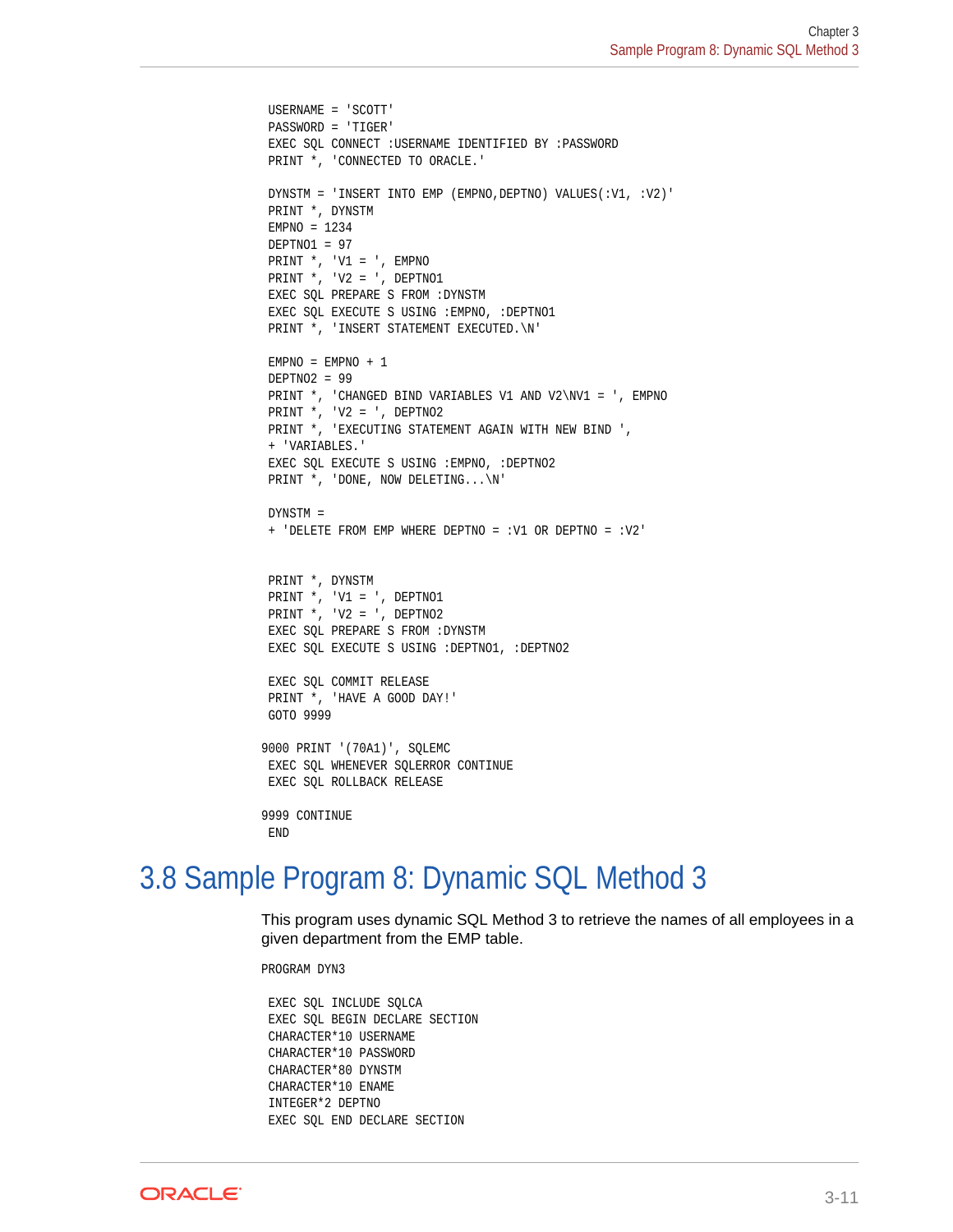```
 EXEC SQL WHENEVER SQLERROR GOTO 9000
 USERNAME = 'SCOTT'
  PASSWORD = 'TIGER'
  EXEC SQL CONNECT :USERNAME IDENTIFIED BY :PASSWORD
  PRINT *, 'CONNECTED TO ORACLE.\N'
  DYNSTM = 'SELECT ENAME FROM EMP WHERE DEPTNO = :V1'
 PRINT *, DYNSTM
  DEPTNO = 10
 PRINT *, 'V1 = ', DEPTNO
  EXEC SQL PREPARE S FROM :DYNSTM
  EXEC SQL DECLARE C CURSOR FOR S
 EXEC SQL OPEN C USING :DEPTNO
  EXEC SQL WHENEVER NOT FOUND GOTO 110
PRINT *, '\NEMPLOYEE NAME\N-------------'
100 EXEC SQL FETCH C INTO :ENAME
 PRINT *, ENAME
  GOTO 100
110 PRINT *, '\NQUERY RETURNED', SQLERD(3), ' ROWS.'
 EXEC SQL CLOSE C
  EXEC SQL COMMIT RELEASE
 PRINT *, '\NHAVE A GOOD DAY.'
  GOTO 9999
9000 PRINT '(70A1)', SQLEMC
 EXEC SQL WHENEVER SQLERROR CONTINUE
  EXEC SQL CLOSE C
  EXEC SQL ROLLBACK RELEASE
9999 CONTINUE
  END
```
# 3.9 Sample Program 9: Calling a Stored Procedure

Before trying the sample program, you must create a PL/SQL package named *calldemo*, by running a script named CALLDEMO.SQL, which is supplied with Pro\*FORTRAN and shown in the following example. The script can be found in the Pro\*FORTRAN demo library. Check your Oracle system-specific documentation for exact spelling of the script.

```
CREATE OR REPLACE PACKAGE calldemo AS
```
 TYPE name\_array IS TABLE OF emp.ename%type INDEX BY BINARY\_INTEGER; TYPE job\_array IS TABLE OF emp.job%type INDEX BY BINARY\_INTEGER; TYPE sal\_array IS TABLE OF emp.sal%type INDEX BY BINARY\_INTEGER;

```
 PROCEDURE get_employees(
 dept_number IN number, -- department to query
 batch_size IN INTEGER, -- rows at a time
 found IN OUT INTEGER, -- rows actually returned
 done_fetch OUT INTEGER, -- all done flag
 emp_name OUT name_array,
 job OUT job_array,
sal OUT sal_array);
```
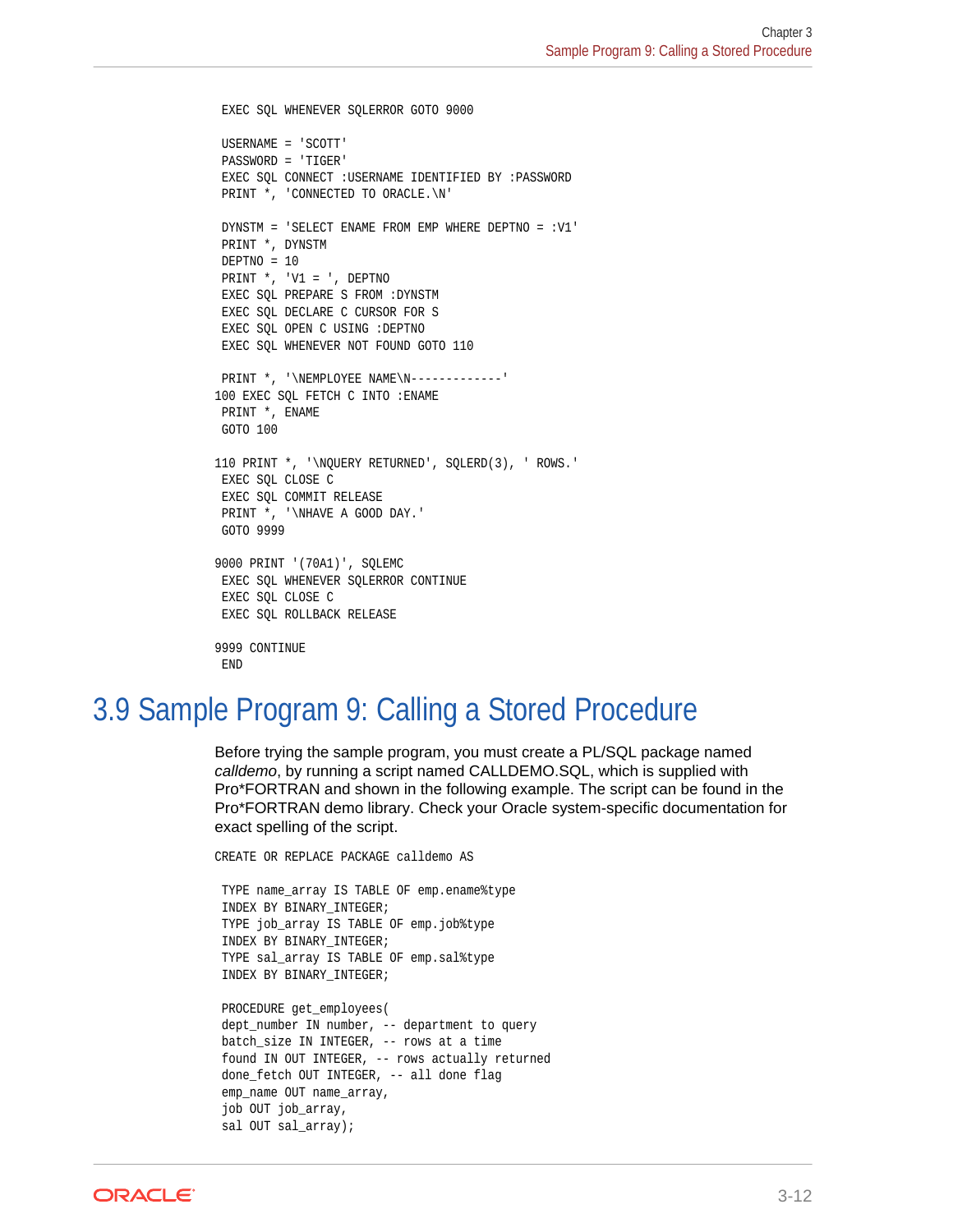```
END calldemo;
/
CREATE OR REPLACE PACKAGE BODY calldemo AS
 CURSOR get_emp (dept_number IN number) IS
 SELECT ename, job, sal FROM emp
WHERE deptno = dept_number;
  -- Procedure "get_employees" fetches a batch of employee
  -- rows (batch size is determined by the client/caller
  -- of the procedure). It can be called from other
  -- stored procedures or client application programs.
  -- The procedure opens the cursor if it is not
  -- already open, fetches a batch of rows, and
  -- returns the number of rows actually retrieved. At
 -- end of fetch, the procedure closes the cursor.
 PROCEDURE get_employees(
 dept_number IN number,
 batch_size IN INTEGER,
 found IN OUT INTEGER,
 done_fetch OUT INTEGER,
 emp_name OUT name_array,
  job OUT job_array,
 sal OUT sal_array) IS
 BEGIN
 IF NOT get_emp%ISOPEN THEN -- open the cursor if
 OPEN get_emp(dept_number); -- not already open
 END IF;
  -- Fetch up to "batch_size" rows into PL/SQL table,
  -- tallying rows found as they are retrieved. When all
  -- rows have been fetched, close the cursor and exit
  -- the loop, returning only the last set of rows found.
done_fetch := 0; -- set the done flag FALSE
found := 0; FOR i IN 1..batch_size LOOP
FETCH get_emp INTO emp_name(i), job(i), sal(i);
 IF get_emp%NOTFOUND THEN -- if no row was found
 CLOSE get_emp;
 done_fetch := 1; -- indicate all done
EXTT;
 ELSE
found := found + 1; -- count row
 END IF;
 END LOOP;
 END;
END;
/
```
The following sample program connects to Oracle, prompts the user for a department number, then calls a PL/SQL procedure named *get\_employees*, which is stored in package *calldemo*. The procedure declares three PL/SQL tables as OUT formal parameters, then fetches a batch of employee data into the PL/SQL tables. The matching actual parameters are host tables. When the procedure finishes, row values in the PL/SQL tables are automatically assigned to the corresponding elements in the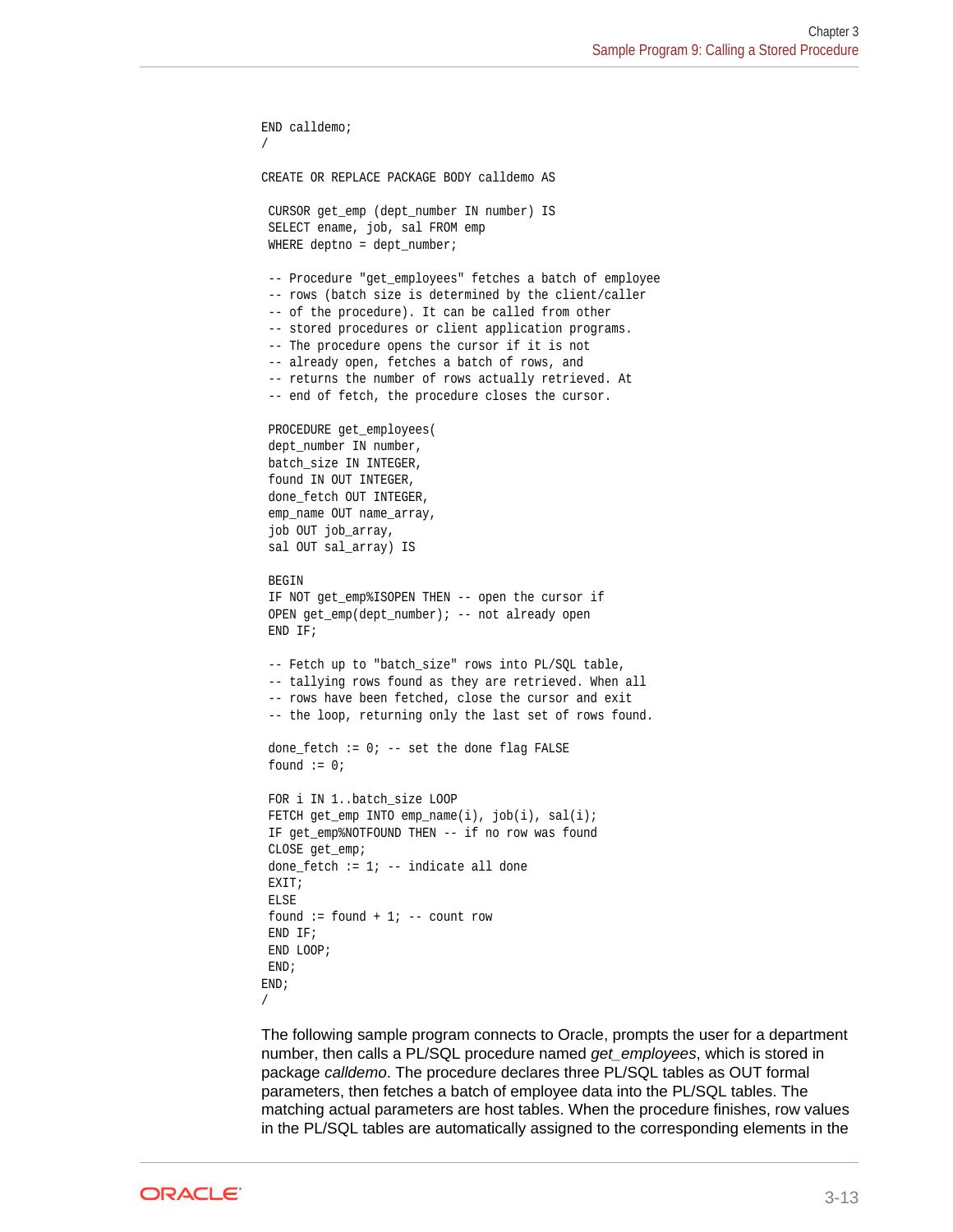host tables. The program calls the procedure repeatedly, displaying each batch of employee data, until no more data is found.

PROGRAM CALLSP

```
 EXEC SQL BEGIN DECLARE SECTION
  CHARACTER*10 UID
 CHARACTER*10 PWD
  INTEGER DEPTNO
  CHARACTER*10 ENAME(10)
  CHARACTER*10 JOB(10)
 REAL SAL(10)
  INTEGER ENDFLG
  INTEGER ARYSIZ
  INTEGER NUMRET
  INTEGER*4 SQLCOD
 EXEC SQL END DECLARE SECTION
 EXEC SQL INCLUDE SQLCA
 EXEC SQL WHENEVER SQLERROR DO CALL SQLERR
  UID = 'SCOTT'
  PWD = 'TIGER'
  EXEC SQL CONNECT :UID IDENTIFIED BY :PWD
 PRINT *, 'CONNECTED TO ORACLE AS USER ', UID
  PRINT *, 'ENTER DEPARTMENT NUMBER: '
  READ '(I10)', DEPTNO
* INITIALIZE VARIABLES AND ARRAYS.
ENDFLG = 0 ARYSIZ = 10
 NUMRET = 0
 DO 4000 I = 1, ARYSIZ
ENAME(I) = 'JOB(I) = ' 'SAL(I) = 04000 CONTINUE
* DISPLAY HEADER.
 PRINT *, 'EMPLOYEE NAME JOB TITLE SALARY\N',
  +'------------- --------- ------'
* LOOP, FETCHING AND PRINTING BATCHES UNTIL END-FLAG IS SET.
6000 EXEC SQL EXECUTE
 1 BEGIN
  2 CALLDEMO.GET_EMPLOYEES (:DEPTNO, :ARYSIZ,
  3 :NUMRET, :ENDFLG, :ENAME, :JOB, :SAL);
  4 END;
  5 END-EXEC
  CALL PBATCH (NUMRET, ENAME, JOB, SAL)
  IF (ENDFLG .EQ. 0) GOTO 6000
  CALL SIGNOFF
  END
*********************** SUBROUTINES *********************
* DISPLAY A BATCH OF ROWS.
  SUBROUTINE PBATCH (ROWS, ENAME, JOB, SAL)
  INTEGER ROWS
```
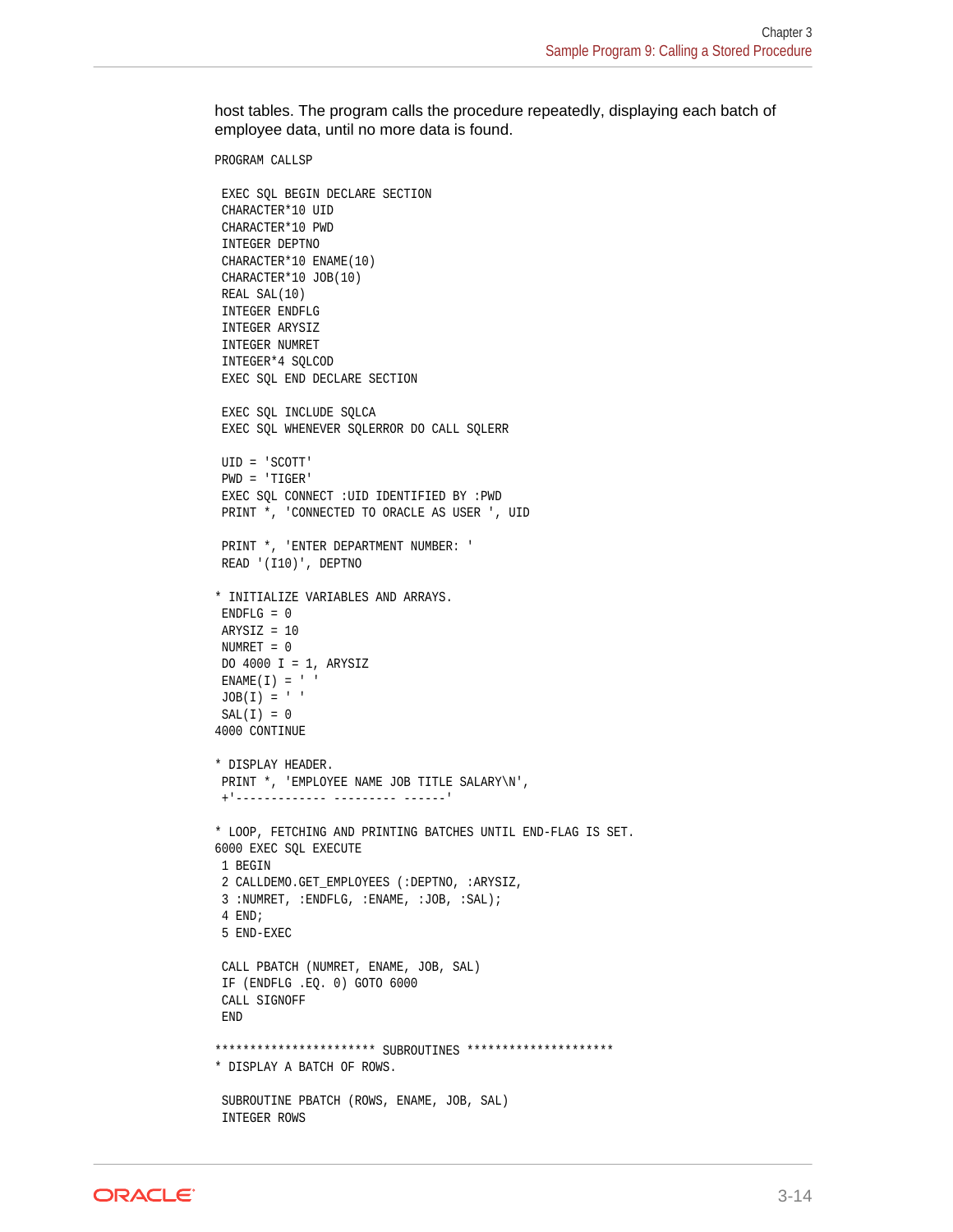```
 CHARACTER*10 ENAME(ROWS)
  CHARACTER*10 JOB(ROWS)
  REAL SAL(ROWS)
  DO 8000 I = 1, ROWS
  PRINT '(1X, A10, 5X, A10, 1X, F7.2)', ENAME(I), JOB(I), SAL(I)
8000 CONTINUE
 RETURN
  END
* LOG OFF ORACLE.
  SUBROUTINE SIGNOFF
  EXEC SQL INCLUDE SQLCA
  PRINT *, 'HAVE A GOOD DAY.'
  EXEC SQL COMMIT WORK RELEASE 
  STOP
  END
* HANDLE SQL ERRORS.
  SUBROUTINE SQLERR
  EXEC SQL INCLUDE SQLCA
  EXEC SQL WHENEVER SQLERROR CONTINUE
  PRINT *, 'ORACLE ERROR DETECTED:'
  PRINT '(70A1)', SQLEMC
  EXEC SQL ROLLBACK WORK RELEASE
  STOP
  END
```
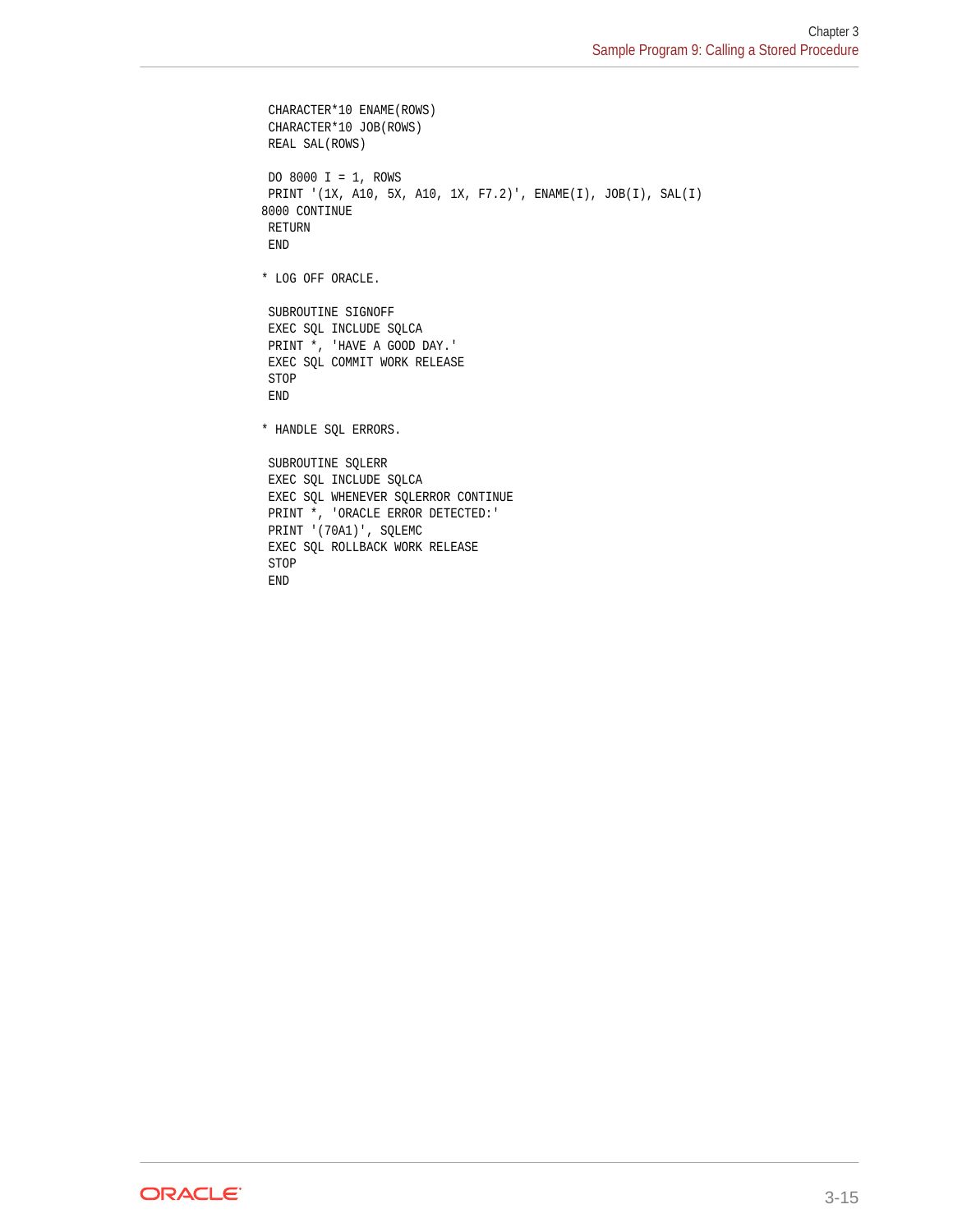# 4 Implementing Dynamic SQL Method 4

This chapter shows you how to implement dynamic SQL Method 4, which lets your program accept or build dynamic SQL statements that contain a varying number of host variables.

#### **Note:**

For a discussion of dynamic SQL Methods 1, 2, and 3, and an overview of Method 4, see Using Dynamic SQL.

This chapter contains the following sections:

- Meeting the Special Requirements of Method 4
- [Understanding the SQL Descriptor Area \(SQLDA\)](#page-78-0)
- [About Using the SQLDA Variables and Arrays](#page-83-0)
- [Some Preliminaries](#page-87-0)
- **[The Basic Steps](#page-94-0)**
- [A Closer Look at Each Step](#page-95-0)
- [Using Host Arrays with Method 4](#page-107-0)
- [Sample Program 10: Dynamic SQL Method 4](#page-108-0)

# 4.1 Meeting the Special Requirements of Method 4

Before looking into the requirements of Method 4, you should feel comfortable with the terms *select-list item* and *placeholder*. Select-list items are the columns or expressions following the keyword SELECT in a query. For example, the following dynamic query contains three select-list items:

SELECT ENAME, JOB, SAL + COMM FROM EMP WHERE DEPTNO = 20

Placeholders are dummy bind (input) variables that hold places in a SQL statement for actual bind variables. You do not declare placeholders and can name them anything you like. Placeholders for bind variables are most often used in the SET, VALUES, and WHERE clauses. For example, the following dynamic SQL statements each contain two placeholders:

INSERT INTO EMP (EMPNO, DEPTNO) VALUES (:E, :D) DELETE FROM DEPT WHERE DEPTNO = :DNUM AND LOC = :DLOC

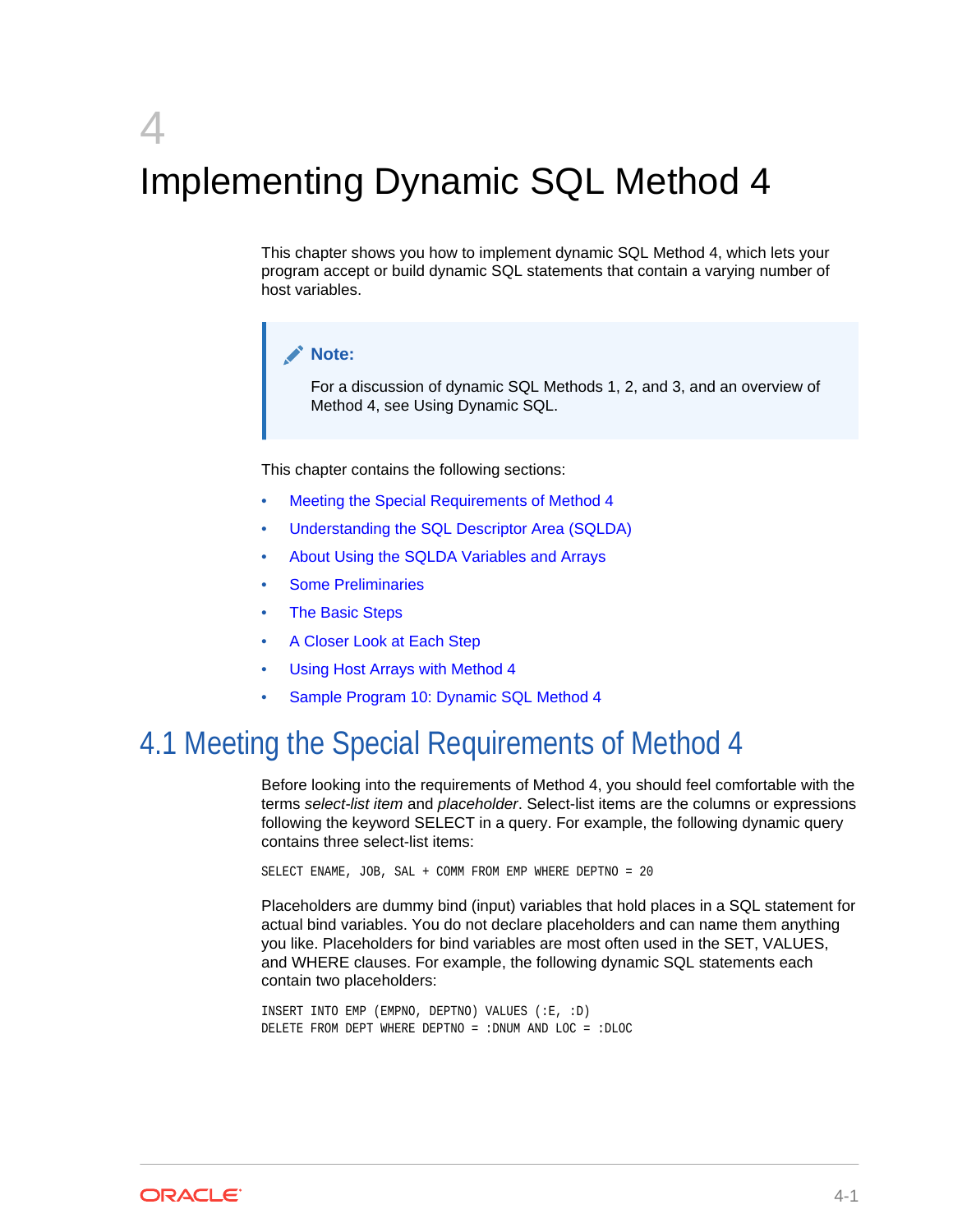**Note:**

Placeholders cannot reference table or column names.

# 4.1.1 What Makes Method 4 Special?

Unlike Methods 1, 2, and 3, dynamic SQL Method 4 lets your program

- accept or build dynamic SQL statements that contain an unknown number of select-list items or placeholders
- take explicit control over datatype conversion between Oracle and FORTRAN types

To add this flexibility to your program, you must give the Oracle runtime library additional information.

### 4.1.2 What Information Does Oracle Need?

The Pro\*FORTRAN Precompiler generates calls to Oracle for all executable dynamic SQL statements. If a dynamic SQL statement contains no select-list items or placeholders, Oracle needs no additional information to execute the statement. The following DELETE statement falls into this category:

```
* Dynamic SQL statement
 STMT = 'DELETE FROM EMP WHERE DEPTNO = 30'
```
However, most dynamic SQL statements contain select-list items or placeholders for bind variables, as shown in the following UPDATE statement:

```
* Dynamic SQL statement with placeholders
 STMT = 'UPDATE EMP SET COMM = :C WHERE EMPNO = :E'
```
To execute a dynamic SQL statement that contains select-list items and/or placeholders for bind variables, Oracle needs information about the program variables that will hold output or input values. Specifically, Oracle needs the following information:

- the number of select-list items and the number of bind variables
- the length of each select-list item and bind variable
- the datatype of each select-list item and bind variable
- the memory address of each output variable that will store the value of a select-list item, and the address of each bind variable

For example, to write the value of a select-list item, Oracle needs the address of the corresponding output variable.

### 4.1.3 Where Is the Information Stored?

All the information Oracle needs about select-list items or placeholders for bind variables, except their values, is stored in a program data structure called the SQL Descriptor Area (SQLDA).

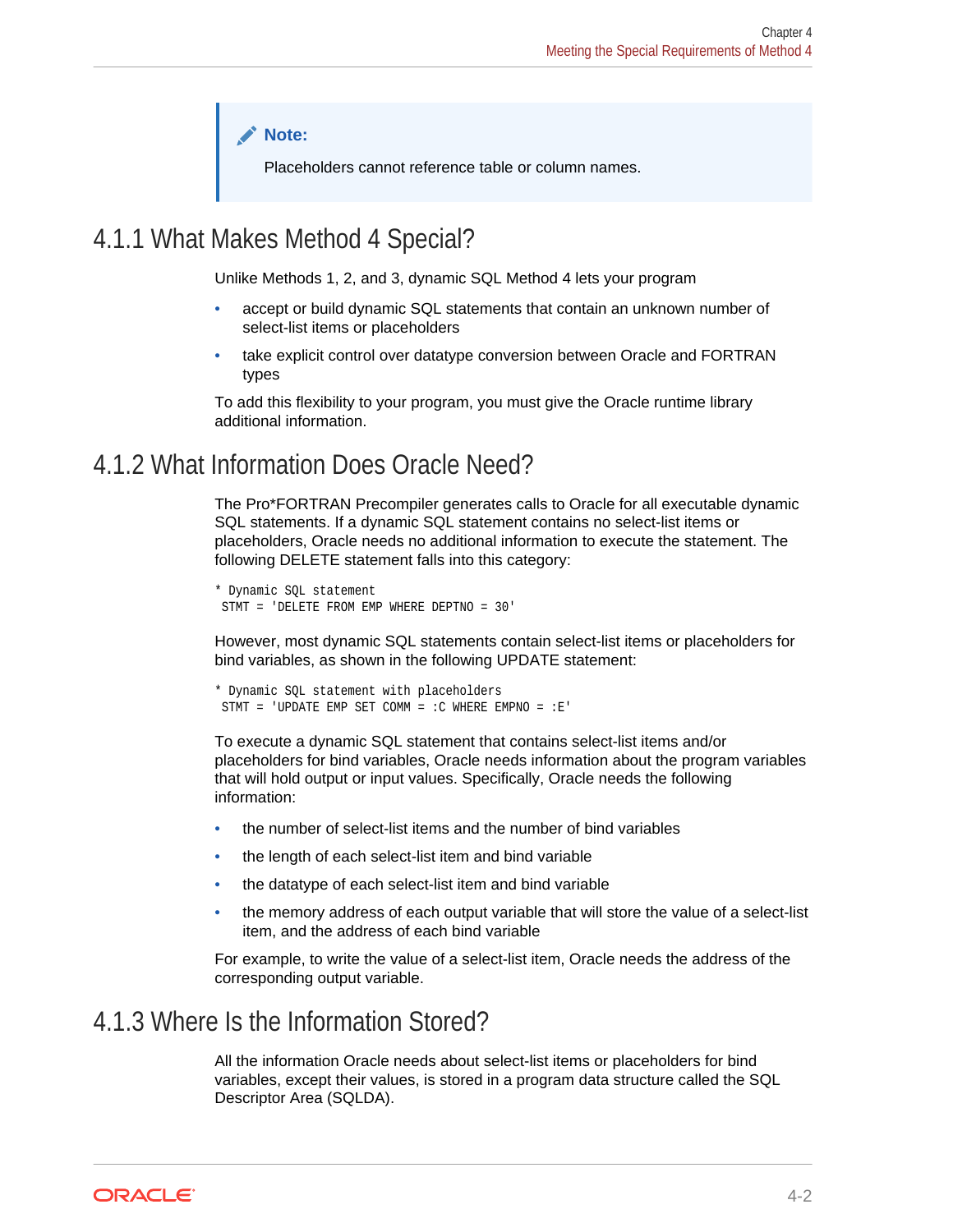<span id="page-78-0"></span>Descriptions of select-list items are stored in a *select SQLDA,* and descriptions of placeholders for bind variables are stored in a *bind SQLDA*.

The values of select-list items are stored in output buffers; the values of bind variables are stored in input buffers. You use the library routine SQLADR to store the addresses of these data buffers in a select or bind SQLDA, so that Oracle knows where to write output values and read input values.

How do values get stored in these data buffers? Output values are FETCHed using a cursor, and input values are filled in by your program, typically from information entered interactively by the user.

#### 4.1.4 How Is the Information Obtained?

You use the DESCRIBE statement to help get the information Oracle needs. The DESCRIBE SELECT LIST statement examines each select-list item to determine its name, datatype, constraints, length, scale, and precision, then stores this information in the select SQLDA for your use. For example, you might use select-list names as column headings in a printout. DESCRIBE also stores the total number of select-list items in the SQLDA.

The DESCRIBE BIND VARIABLES statement examines each placeholder to determine its name and length, then stores this information in an input buffer and bind SQLDA for your use. For example, you might use placeholder names to prompt the user for the values of bind variables.

# 4.2 Understanding the SQL Descriptor Area (SQLDA)

This section describes the SQLDA data structure in detail. You learn how to declare it, what variables it contains, how to initialize them, and how to use them in your program.

# 4.2.1 Purpose of the SQLDA

Method 4 is required for dynamic SQL statements that contain an unknown number of select-list items or placeholders for bind variables. To process this kind of dynamic SQL statement, your program must explicitly declare SQLDAs, also called *descriptors* (not to be confused with the CHARACTER variable descriptors generated by some FORTRAN compilers). Each descriptor is a named COMMON block, which you must copy or hard code into your program.

A *select descriptor* holds descriptions of select-list items and the addresses of output buffers where the names and values of select-list items are stored.

#### **Note:**

The name of a select-list item can be a column name, a column alias, or the text of an expression such as SAL + COMM.

A *bind descriptor* holds descriptions of bind variables and indicator variables and the addresses of input buffers where the names and values of bind variables and indicator variables are stored.

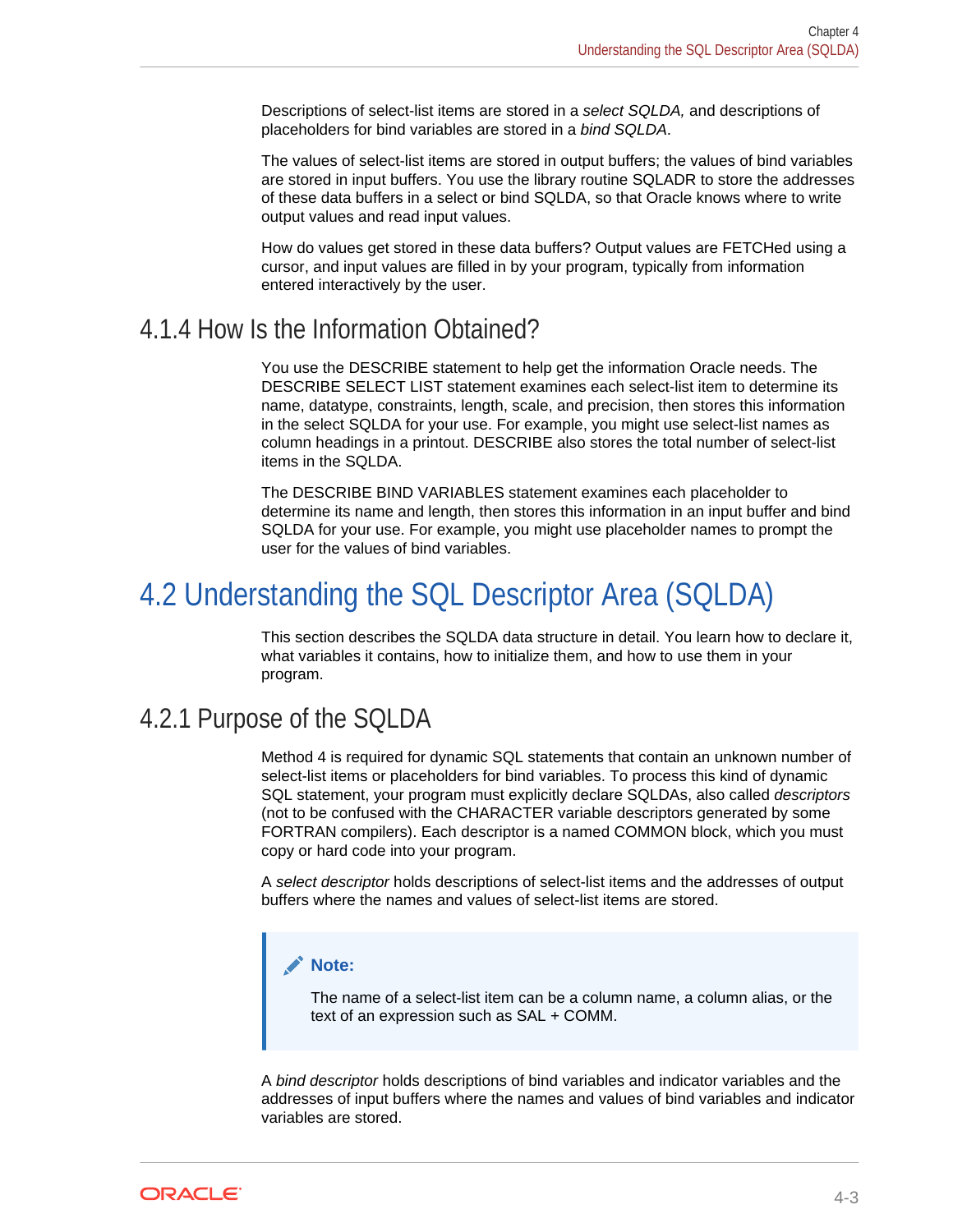Remember, some descriptor variables contain addresses, not values. So, you must declare data buffers to hold the values. You decide the sizes of the required input and output buffers. Because FORTRAN does not support pointers, you must use the library subroutine SQLADR to get the addresses of input and output buffers. You learn how to call SQLADR in the section ["About Using SQLADR"](#page-88-0).

#### 4.2.2 Multiple SQLDAs

If your program has more than one active dynamic SQL statement, each statement must have its own SQLDA(s). You can declare any number of SQLDAs with different names. For example, you might declare three select SQLDAs named SEL1, SEL2, and SEL3, so that you can FETCH from three concurrently open cursors. However, non-concurrent cursors can reuse SQLDAs.

#### 4.2.3 Naming Conventions

You can name select and bind descriptors anything you like. Typically, the names SEL and BND are used. The precompiler references descriptor variables by appending single-character suffixes to the descriptor name (see Table 4 - 1). You use the descriptor name in the DESCRIBE, OPEN, and FETCH statements.

For example, the statement

```
* Open a cursor.
 EXEC SQL OPEN CUR1 USING DESCRIPTOR BND
* Fetch select-list values.
 EXEC SQL FETCH CUR1 USING DESCRIPTOR SEL
```
fetches select-list values into output data buffers.

You decide the names and sizes of the required data buffers. The variable and buffer names shown in the following tables, respectively, are used in the following discussion. For example, the elements of descriptor array SELS address the elements of data buffer array SELSB.

| <b>Suffix</b> | <b>Host Datatype</b> | <b>Description</b>                                     |
|---------------|----------------------|--------------------------------------------------------|
| N             | <b>INTEGER var</b>   | maximum number of select-list<br>items or placeholders |
| F             | <b>INTEGER var</b>   | actual number of select-list<br>items or placeholders  |
| S             | $INTEGR*4 var(n)$    | addresses of select-list or<br>placeholder names       |
| M             | $INTEGR*2 var(n)$    | maximum lengths of select-list<br>or placeholder names |
| C             | $INTEGR*2 var(n)$    | actual lengths of select-list or<br>placeholder names  |
|               | $INTEGR*4 var(n)$    | lengths of select-list or bind-<br>variable values     |
|               | $INTEGR*2 var(n)$    | datatypes of select-list or bind-<br>variable values   |
| $\vee$        | $INTEGR*4 var(n)$    | addresses of select-list or<br>bind-variable values    |

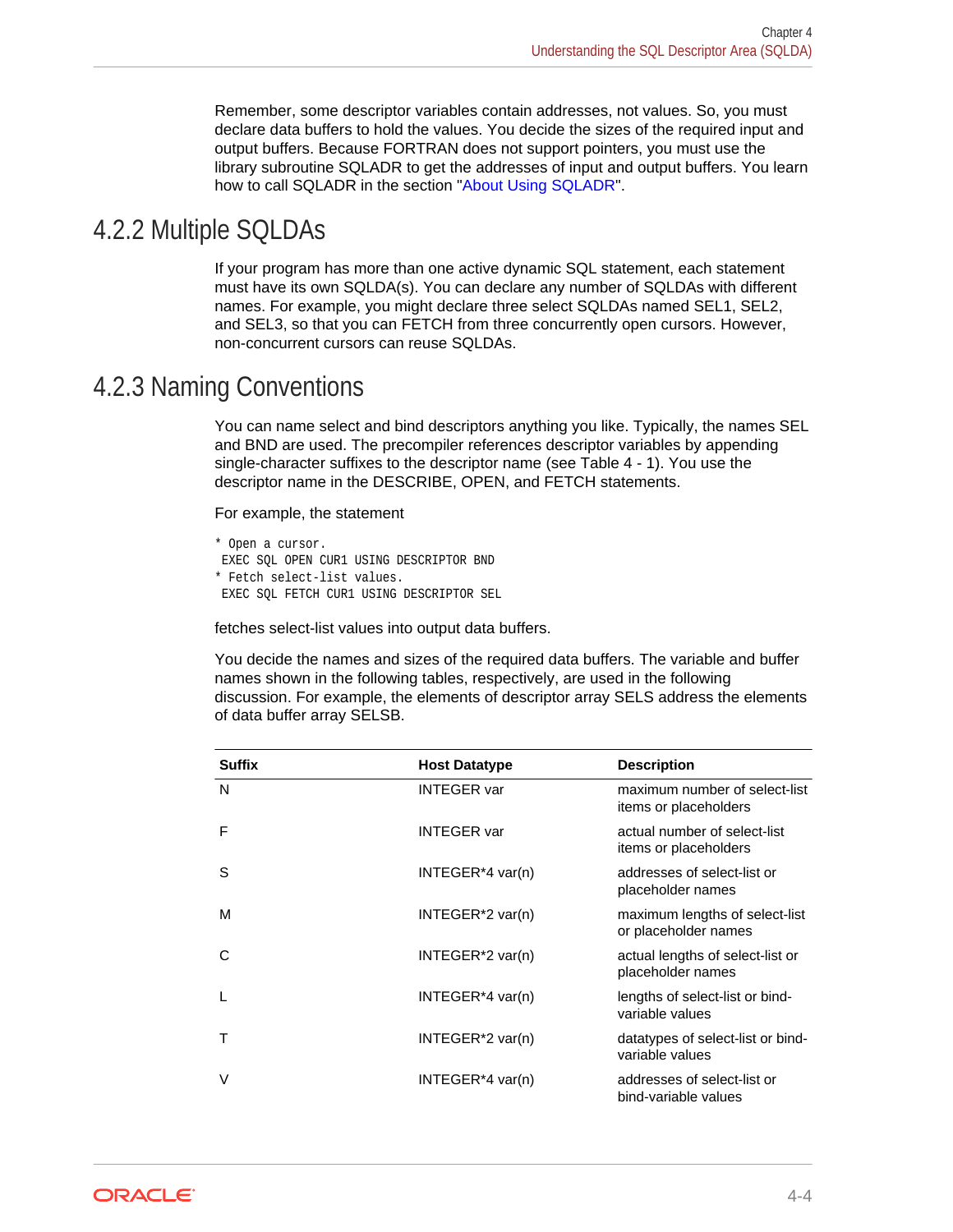| <b>Suffix</b> | <b>Host Datatype</b> | <b>Description</b>                                  |
|---------------|----------------------|-----------------------------------------------------|
|               | $INTEGR*4 var(n)$    | addresses of indicator-variable<br>values (1)       |
| X(2)          | $INTER*4 var(n)$     | addresses of indicator-variable<br>names $(1)$      |
| Y(2)          | $INTEGR*2 var(n)$    | maximum lengths of indicator-<br>variable names (1) |
| Z(2)          | $INTER*2 var(n)$     | actual lengths of indicator-<br>variable names (1)  |

#### **Note:**

1. Indicator-variable names apply only in a bind SQLDA.

2. These suffixes apply only to bind variables.

| <b>Buffer</b> | <b>Host Datatype</b> | <b>Description</b>        |
|---------------|----------------------|---------------------------|
| <b>SELSB</b>  | $LOGICAL*1 var(m,n)$ | select-list names         |
| <b>SELVB</b>  | $LOGICAL*1 var(m,n)$ | select-list names         |
| <b>SELIV</b>  | $INTEGR*2 var(n)$    | indicator-variable values |
| <b>BNDSB</b>  | $LOGICAL*1 var(m,n)$ | placeholder names         |
| <b>BNDVB</b>  | $LOGICAL*1 var(m,n)$ | bind-variable values      |
| <b>BNDXB</b>  | $LOGICAL*1 var(m,n)$ | indicator-variable names  |
| <b>BNDIV</b>  | $INTEGR*2 var(n)$    | indicator-variable names  |

#### **Note:**

There is no SELXB buffer because indicator-variable names cannot be associated with select-list items.

# 4.2.4 About Declaring a SQLDA

To declare select and bind SQLDAs, you can hardcode them into your program using the sample SQLDA shown in [Figure 4-1](#page-81-0).

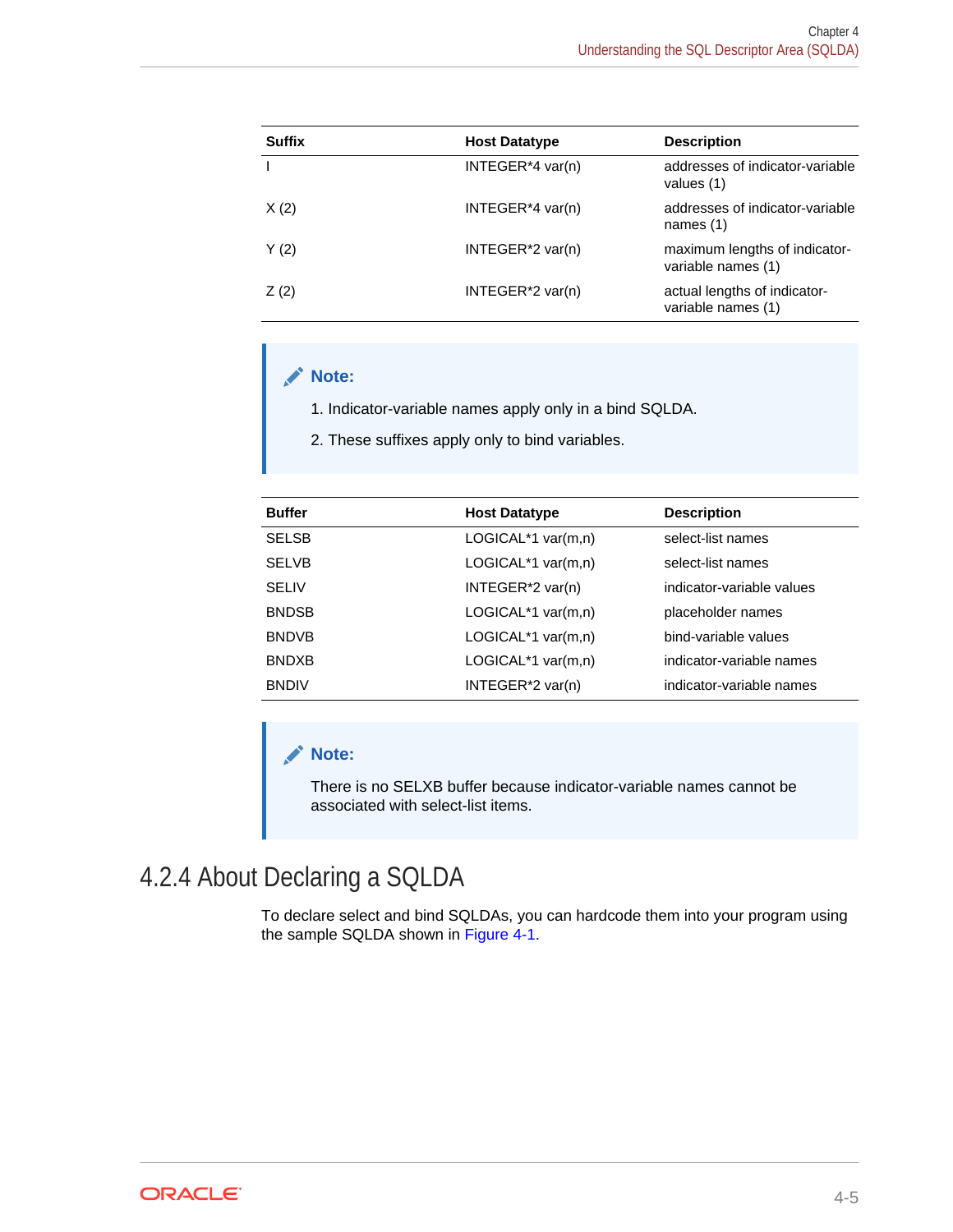```
Sample Select Descriptors and Data Buffers
\starDescriptors
      INTEGER
                     SELN
      INTEGER
                     SELF
      INTEGER*4
                     SELS (20)
                     SELM(20)INTEGER*2
      INTEGER*2
                     SELC(20)
                     SELL(20)INTEGER*4
      INTEGER*2
                     SELT(20)INTEGER*4
                     SELV(20)INTEGER*4
                     SELI(20)
\starBuffers
                     SELSB (30, 20)
      LOGICAL*1
                     SELVB (80, 20)
      LOGICAL*1
      INTEGER
                     SELIV(20)COMMON /SELDSC/
     \mathbf{1}SELF,
                         SELS,
                                         SELC,
         SELN,
                                 SELM.
                                                 SELL,
     \mathbf{2}SELT.
                 SELV.
                         SELI, SELSB, SELVB, SELIV
\starSample Bind Descriptors and Data Buffers
×
      Descriptors
      INTEGER
                     BNDN
      INTEGER
                     BNDF
                     BNDS(20)
      INTEGER*4
      INTEGER*2
                     BNDM(20)BMDC(20)INTEGER*2
      INTEGER*4
                     BNDL(20)BNDT(20)INTEGER*2
      INTEGER*4
                     BNDV(20)BNDI(20)
      INTEGER*4
                     BNDX(20)INTEGER*4
      INTEGER*4
                     BNDY(20)
      INTEGER*4
                     BNDZ (20)
\starBuffers
      LOGICAL*1
                     BNDSB (30, 20)
      LOGICAL*1
                     BNDVB (80, 20)
      LOGICAL*1
                     BNDXB (30, 20)
      INTEGER
                     BNDIV(20)
      COMMON /BNDDSC/
     \mathbf{1}BNDN,
                  BNDF,
                          BNDS,
                                  BNDM,
                                          BNDC,
                                                  BNDL,
     \mathbf{2}BNDT,
                  BNDV,
                          BNDI,
                                  BNDX,
                                          BNDY,
                                                  BNDZ,
     3.
         BNDSB, BNDVB, BNDXB, BNDIV
```
<span id="page-81-0"></span>**Figure 4-1 Sample Pro\*FORTRAN SQLDA Variables and Data Buffers**

You can modify the array dimensions to suit your needs. The following example uses a parameter to specify array dimensions; which makes changing the dimensions easy:

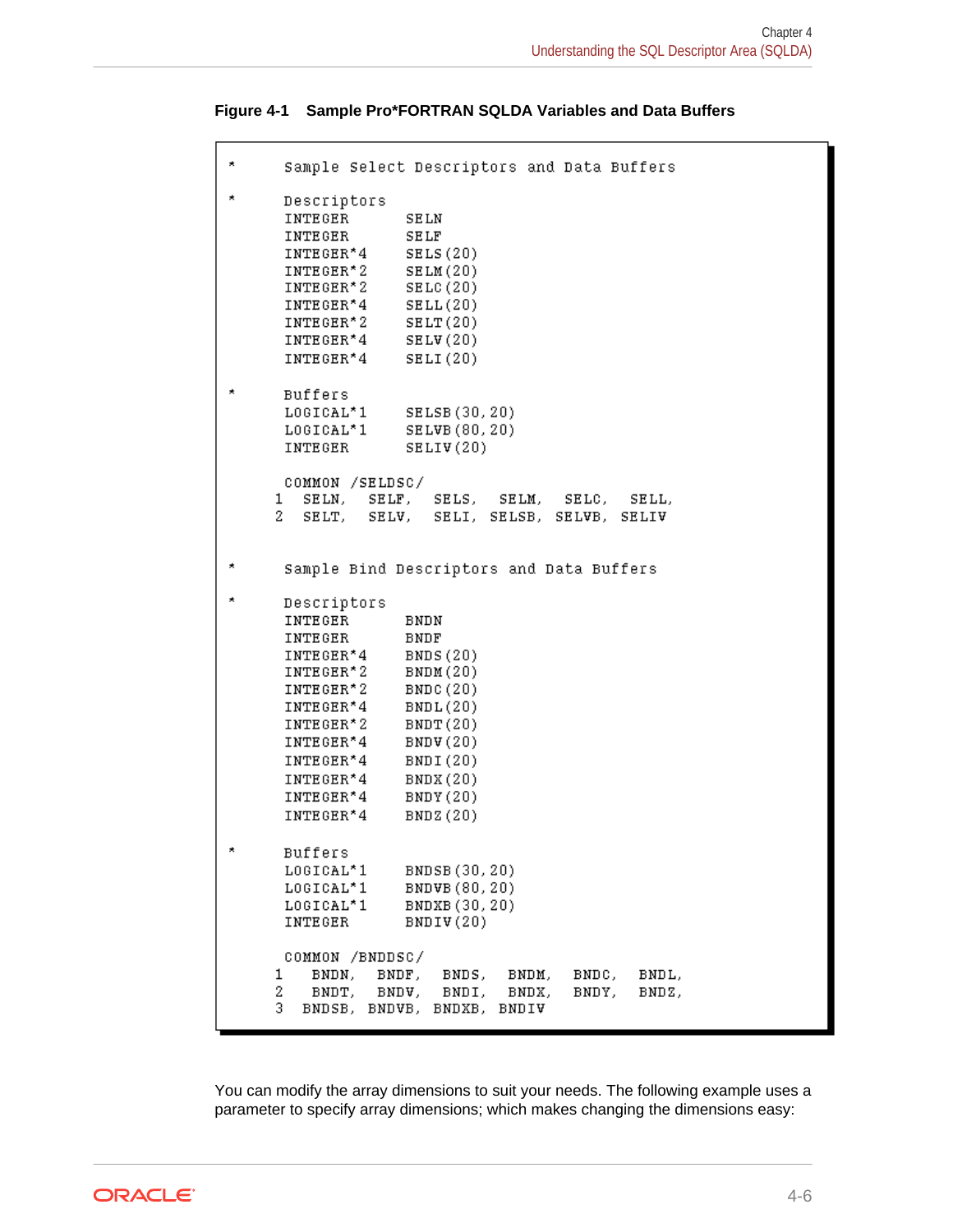```
INTEGER SIZE
* Set dimension of descriptor arrays.
 PARAMETER (SIZE = 25)
* Declare select descriptor.
 INTEGER SELN
  INTEGER SELF
  INTEGER*4 SELV(SIZE)
  INTEGER*4 SELL(SIZE)
  ...
```
You might want to store the SQLDAs in files (named SELDSC and BNDDSC, for example), revise them as needed, then copy the files into your program with the INCLUDE statement as follows:

```
* Declare select and bind SQLDAs.
 EXEC SQL INCLUDE SELDSC
 EXEC SQL INCLUDE BNDDSC
```
Because they are COMMON blocks, SQLDAs must be declared *outside* the Declare Section. How the data buffers are declared is up to you. You need not include them in the SQLDA COMMON blocks. For example, you might want to declare one large data buffer to store all names and values, then access them using byte offsets.

[Figure 4-2](#page-83-0) shows whether variables are set by SQLADR calls, DESCRIBE commands, FETCH commands, or program assignments.

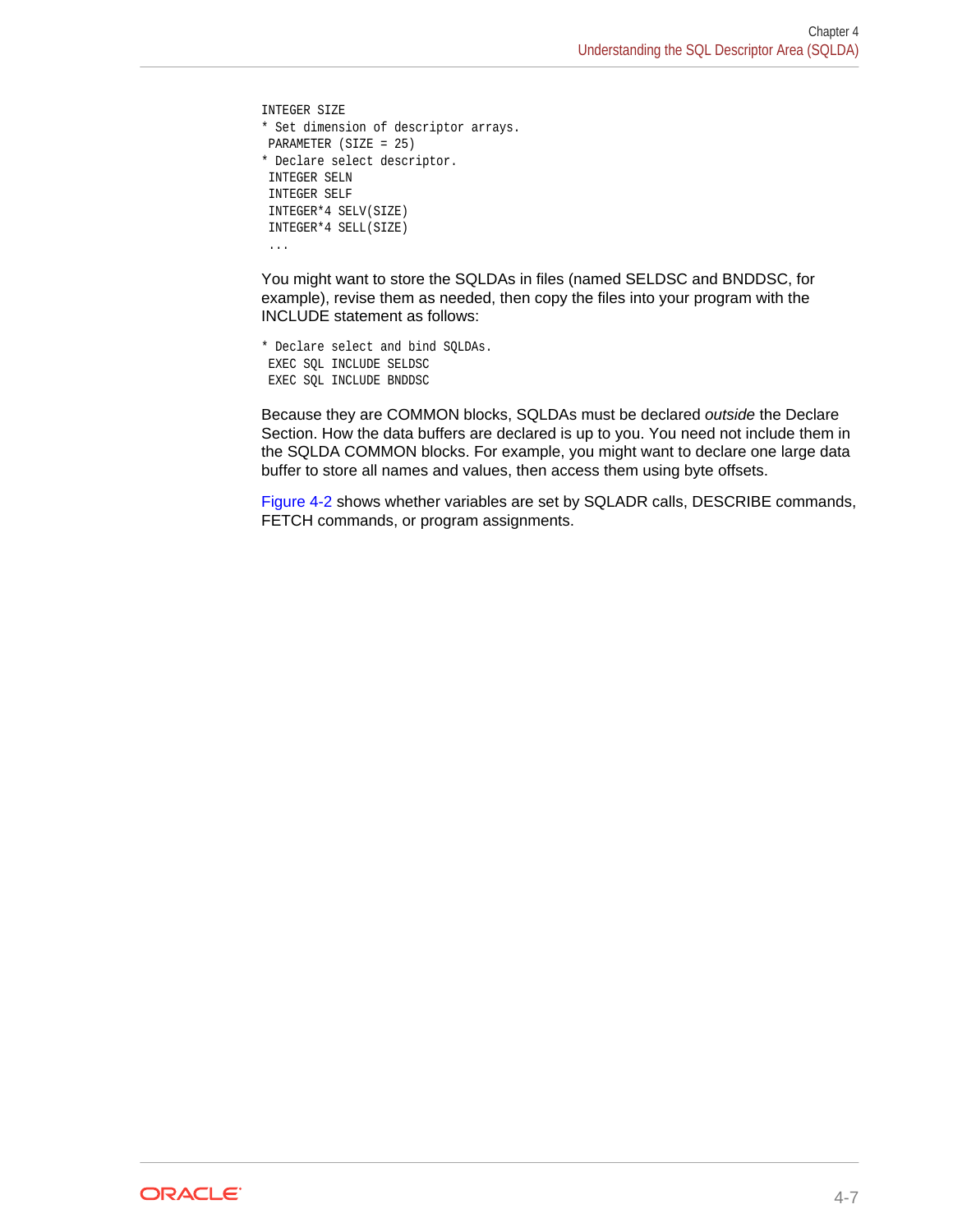<span id="page-83-0"></span>

| "SELECT ENAME FROM EMP WHERE EMPNO=:NUM" |                              |                                           |
|------------------------------------------|------------------------------|-------------------------------------------|
|                                          |                              |                                           |
|                                          | select-list Item (SLI)       | placeholder (P) for<br>bind variable (BV) |
|                                          | Select SOLDA                 | <b>Bind SOLDA</b>                         |
| Set by:                                  |                              |                                           |
| SOLADR                                   | Address of SLI name buffer   | Address of P name buffer                  |
| <b>SOLADR</b>                            | Address of SLI value buffer  | Address of BV value buffer                |
| <b>DESCRIBE</b>                          | Length of SLI name           | Length of P name                          |
| <b>DESCRIBE</b>                          | Datatype of select-list item |                                           |
| Program                                  | Length of SLI name buffer    | Length of P name buffer                   |
| Program                                  | Length of SLI value buffer   | Length of BV value buffer                 |
| Program                                  | Datatype of SLI value buffer | Datatype of BV value buffel               |
|                                          |                              |                                           |
|                                          | <b>Output Buffers</b>        | <b>Input Buffers</b>                      |
| <b>DESCRIBE</b>                          | Name of select-list item     | Name of placeholder                       |
| <b>FETCH</b>                             | Value of select–list item    | Value of bind variable.                   |

#### **Dynamic SQL Statement**

# 4.3 About Using the SQLDA Variables and Arrays

This section explains the purpose and use of each SQLDA variable. In examples, the arbitrary SQLDA file names, descriptor names, and data buffer names given earlier are used.

### 4.3.1 The N Variable

This variable specifies the maximum number of select-list items or placeholders that can be DESCRIBEd. For example, SELN determines the number of elements in the select descriptor arrays.

Before issuing a DESCRIBE command, you must set this variable to the dimension of the descriptor arrays. After the DESCRIBE, you must reset it to the actual number of variables DESCRIBEd, which is stored in the F variable.

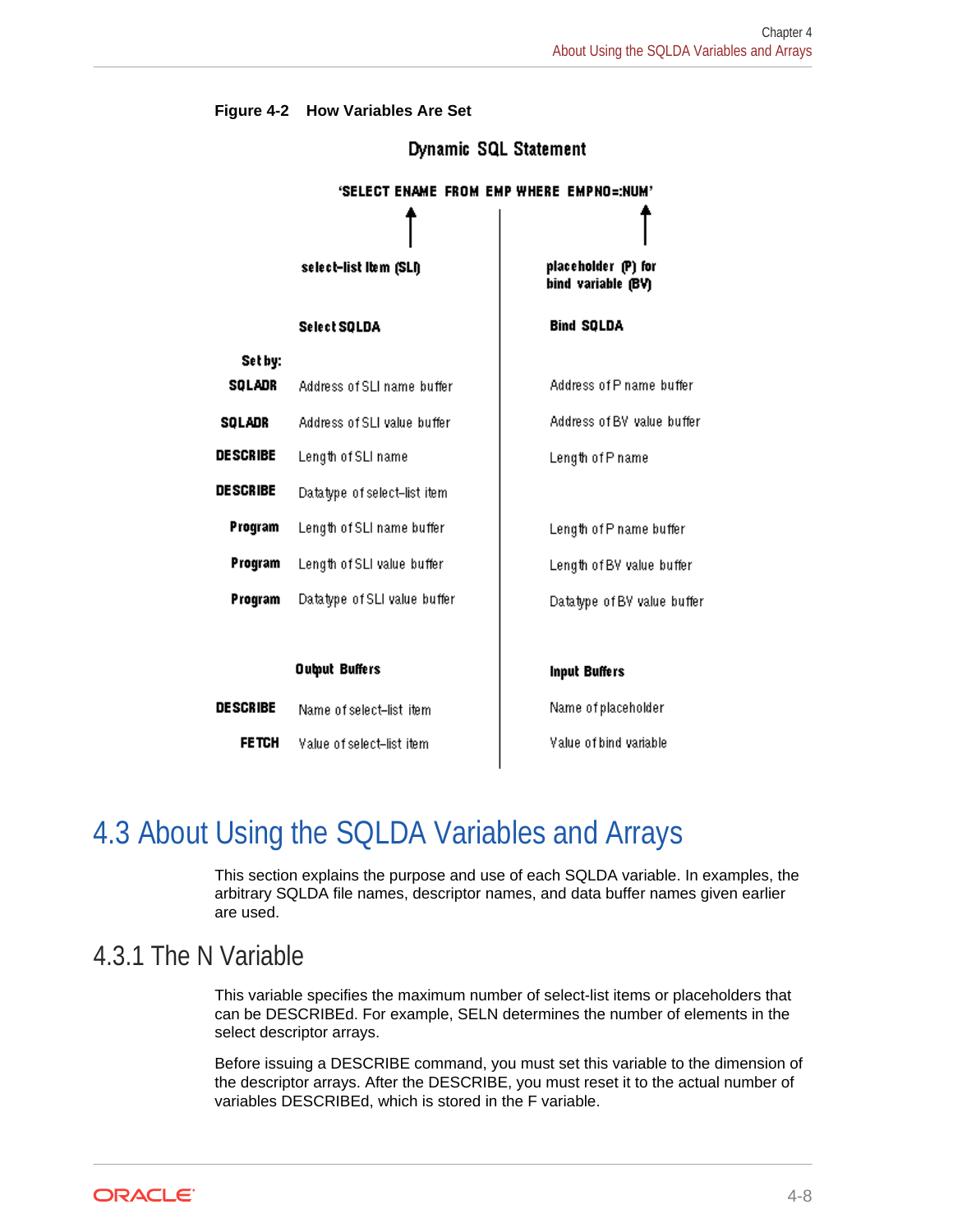# 4.3.2 The F Variable

This is the actual number of select-list items or placeholders found by the DESCRIBE command.

The F variable is set by DESCRIBE. If the F variable is negative, the DESCRIBE command found too many select-list items or placeholders for the size of the descriptor. For example, if you set SELN to 10 but DESCRIBE finds 11 select-list items, SELF is set to -11. If this happens, you cannot process the SQL statement without reallocating the descriptor.

After the DESCRIBE command, you must set the N variable equal to the F variable.

#### 4.3.3 The S Array

This array contains the addresses of data buffers that store select-list or placeholder names as they appear in dynamic SQL statements.

You must set the elements of the S array using SQLADR before issuing the DESCRIBE command.

DESCRIBE directs Oracle to store the name of the Jth select-list item or placeholder in the buffer addressed by SELS(J) or BNDS(J). If the elements of SELS and BNDS address elements of data buffer arrays named SELSB and BNDSB, Oracle stores the Jth select-list or placeholder name in SELSB(J) or BNDSB(J).

#### 4.3.4 The M Array

This array contains the lengths of the data buffers that store select-list or placeholder names. The buffers are addressed by elements of the S array.

You must set the elements of the M array before issuing the DESCRIBE command. Each select-list or placeholder name buffer can have a different length.

### 4.3.5 The C Array

This array contains the actual lengths of select-list or placeholder names. DESCRIBE sets the array of actual lengths to the number of characters in each select-list or placeholder name.

#### 4.3.6 The L Array

This array contains the lengths of select-list or bind-variable values stored in the data buffers.

#### 4.3.7 Select Descriptors

DESCRIBE sets the array of lengths to the maximum expected for each select-list item. However, you might want to reset some lengths before issuing a FETCH command. FETCH returns at most *n* characters, where *n* is the value of SELL(J) before the FETCH.

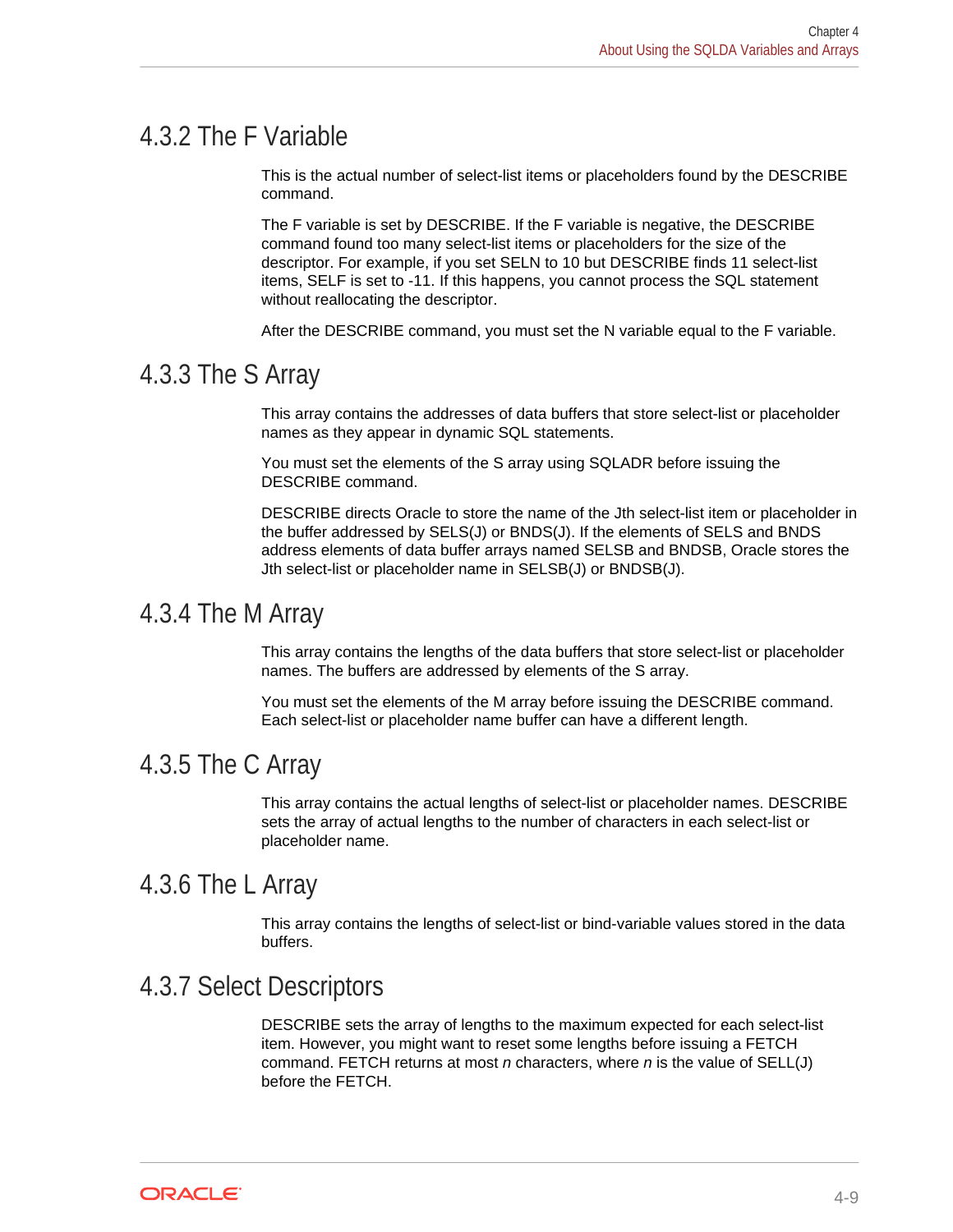The format of the length differs among Oracle datatypes. For character select-list items, DESCRIBE sets SELL(J) to the maximum length in bytes of the select-list item. For NUMBER select-list items, scale and precision are returned respectively in the low and next-higher bytes of the variable. You can use the library subroutine SQLPRC to extract precision and scale values from SELL. See the section Extracting Precision and Scale.

You must reset SELL(J) to the required length of the data buffer before the FETCH. For example, when coercing a NUMBER to a FORTRAN CHARACTER string, set SELL(J) to the precision of the number plus two for the sign and decimal point. When coercing a NUMBER to a FORTRAN REAL, set SELL(J) to the length of REALs on your system. For more information about the lengths of coerced datatypes, see the section "Converting Data".

### 4.3.8 Bind Descriptors

You must set the array of lengths before issuing the OPEN command.

Because Oracle accesses a data buffer indirectly, using the address in SELV(J) or BNDV(J), it does not know the length of the value in that buffer. If you want to change the length Oracle uses for the Jth select-list or bind-variable value, reset SELL(J) or BNDL(J) to the length you need. Each input or output buffer can have a different length.

# 4.3.9 The T Array

This array contains the datatype codes of select-list or bind-variable values. These codes determine how Oracle data is converted when stored in the data buffers addressed by elements of SELV. This topic is covered in the section "Converting Data".

### 4.3.10 Select Descriptors

DESCRIBE sets the array of datatype codes to the *internal* datatype (for example, VARCHAR2, CHAR, NUMBER, or DATE) of the items in the select list.

Before FETCHing, you might want to reset some datatypes because the internal format of Oracle datatypes can be difficult to handle. For display purposes, it is usually a good idea to coerce the datatype of select-list values to VARCHAR2. For calculations, you might want to coerce numbers from Oracle to FORTRAN format. See the section "Coercing Datatypes".

The high bit of SELT(J) is set to indicate the null/not null status of the Jth select-list column. You must always clear this bit before issuing an OPEN or FETCH command. You use the library subroutine SQLNUL to retrieve the datatype code and clear the null/not null bit. See the section "Handling Null/Not Null Datatypes".

You should change the Oracle NUMBER internal datatype to an external datatype compatible with that of the FORTRAN data buffer addressed by SELV(J).

# 4.3.11 Bind Descriptors

DESCRIBE sets the array of datatype codes to zeros. You must reset the datatype code stored in each element before issuing the OPEN command. The code represents the external (FORTRAN) datatype of the data buffer addressed by BNDV(J). Often,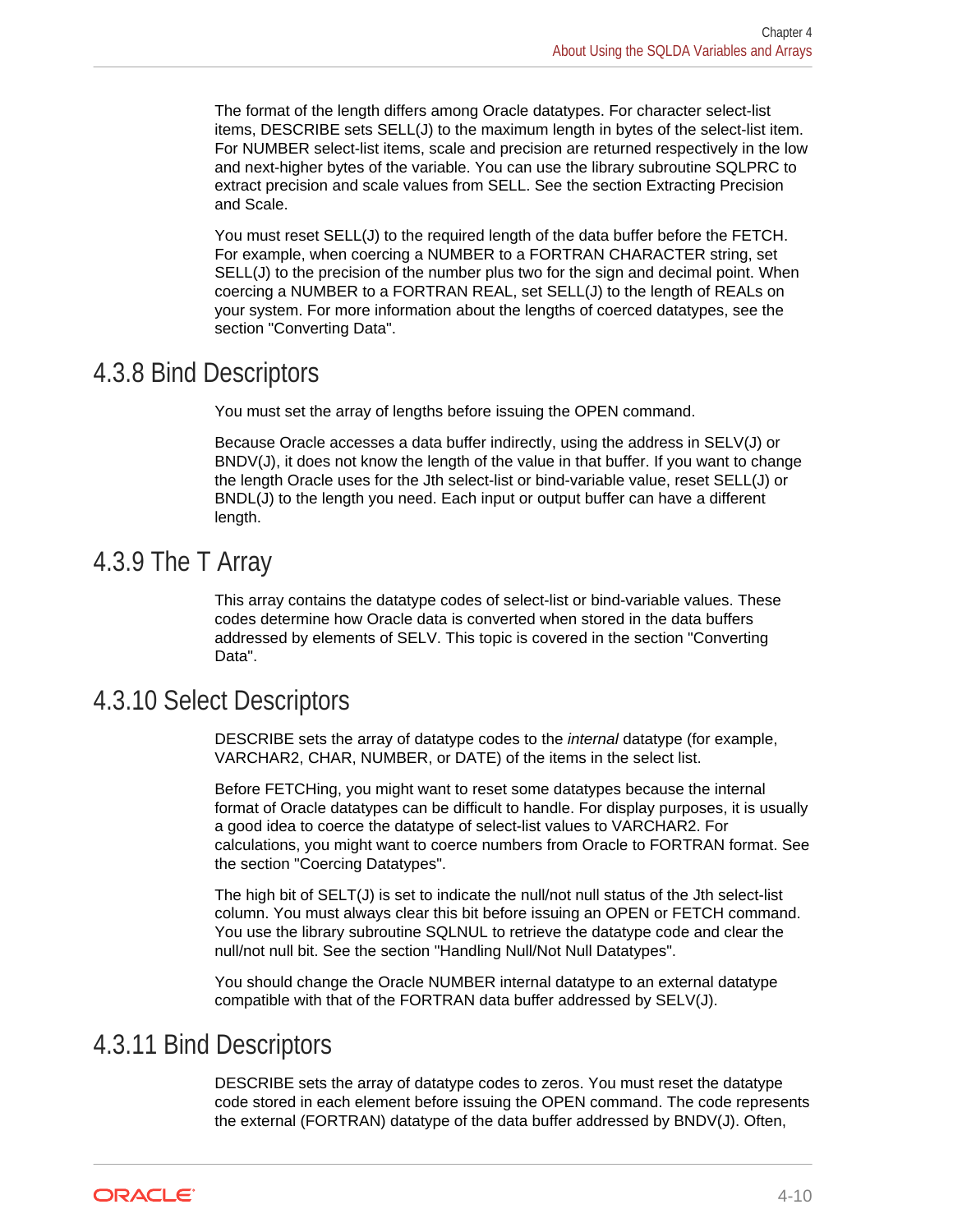bind-variable values are stored in character strings, so the datatype array elements are set to 1 (the VARCHAR2 datatype code).

To change the datatype of the Jth select-list or bind-variable value, reset SELT(J) or BNDT(J) to the datatype you want.

#### 4.3.12 The V Array

This array contains the addresses of data buffers that store select-list or bind-variable values. You must set the elements of the V array using SQLADR.

#### 4.3.13 Select Descriptors

You must set this array before issuing the FETCH command. The following statement

```
* Fetch select-list values.
 EXEC SQL FETCH ... USING DESCRIPTOR SEL
```
directs Oracle to store FETCHed select-list values in the data buffers addressed by SELV(1) through SELV(SELN). If the elements of SELV address elements of a data buffer array named SELVB, Oracle stores the Jth select-list value in SELVB(J).

#### 4.3.14 Bind Descriptors

You must set this array before issuing the OPEN command. The following statement

```
* Open cursor.
 EXEC SQL OPEN ... USING DESCRIPTOR BND
```
directs Oracle to execute the dynamic SQL statement using the bind-variable values addressed by BNDV(1) through BNDV(BNDN). If the elements of BNDV address elements of a data buffer array named BNDVB, Oracle finds the Jth bind-variable value in data buffer BNDVB(J).

#### 4.3.15 The I Array

This array contains the addresses of data buffers that store indicator-variable values.

You must set the elements of the I array using SQLADR.

#### 4.3.16 Select Descriptors

You must set this array before issuing the FETCH command. When Oracle executes the statement

```
* Fetch select-list values.
 EXEC SQL FETCH ... USING DESCRIPTOR SEL
```
if the Jth returned select-list value is null, the buffer addressed by SELI(J) is set to -1. Otherwise, it is set to zero (the value is not null) or a positive integer (the value was truncated). For example, if the elements of SELI address elements of a data buffer array named SELIV, and the Jth returned select-list value is null, SELIV(J) is set to -1.

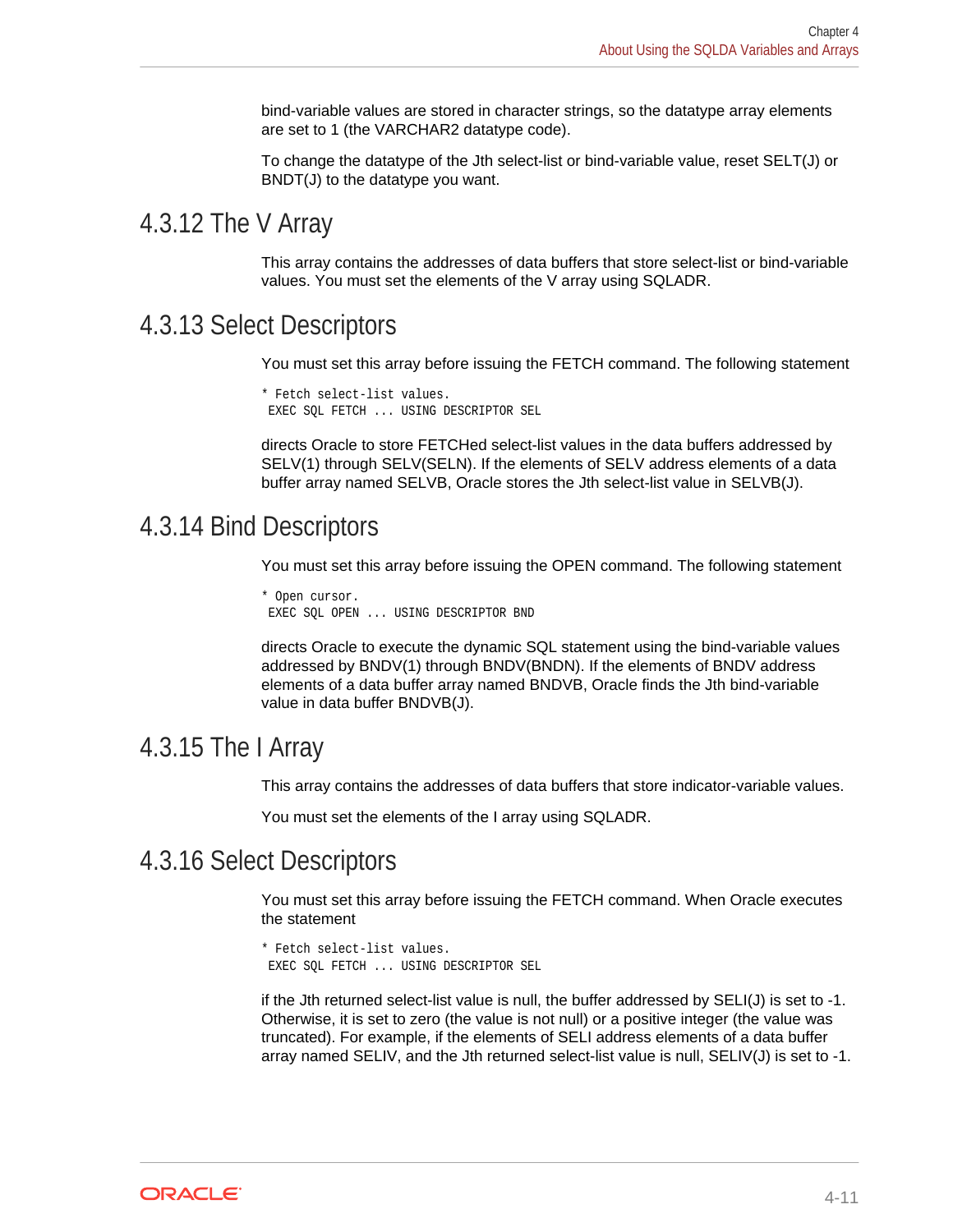# <span id="page-87-0"></span>4.3.17 Bind Descriptors

You must initialize this array and set the associated indicator variables before issuing the OPEN command. When Oracle executes the following statement

\* Open cursor. EXEC SQL OPEN ... USING DESCRIPTOR BND

the buffer addressed by BNDI(J) determines whether the Jth bind variable is a null. If the value of an indicator variable is -1, its associated host variable is null. For example, if the elements of BNDI address elements of a data buffer array named BNDIV, and the value of BNDIV(J) is -1, the value of the Jth bind variable is set to NULL.

### 4.3.18 The X Array

This array contains the addresses of data buffers that store indicator-variable names. You can associate indicator-variable *values* with select-list items and bind variables. However, you can associate indicator-variable *names* only with bind variables. So, you can use the X array only with bind descriptors.

You must set the elements of the X array using SQLADR before issuing the DESCRIBE command.

DESCRIBE directs Oracle to store any indicator-variable names in the buffers addressed by BNDX(1) through BNDX(BNDN). If the elements of BNDX address elements of a data buffer array named BNDXB, Oracle stores the Jth indicator-variable name in BNDXB(J).

# 4.3.19 The Y Array

This array contains the maximum lengths of the data buffers that store indicatorvariable names. The buffers are addressed by elements of the X array. Like the X array, you can use the Y array only with bind descriptors.

You must set the elements BNDY(1) through BNDY(BNDN) before issuing the DESCRIBE command. Each indicator-variable name buffer can have a different length.

### 4.3.20 The Z Array

This array contains the actual lengths of indicator-variable names. Like the X and Y arrays, you can use the Z array only with bind descriptors.

DESCRIBE sets the array of actual lengths to the number of characters in each indicator-variable name.

# 4.4 Some Preliminaries

You need a working knowledge of the following subjects to implement dynamic SQL Method 4:

- using the library subroutine SQLADR
- converting data

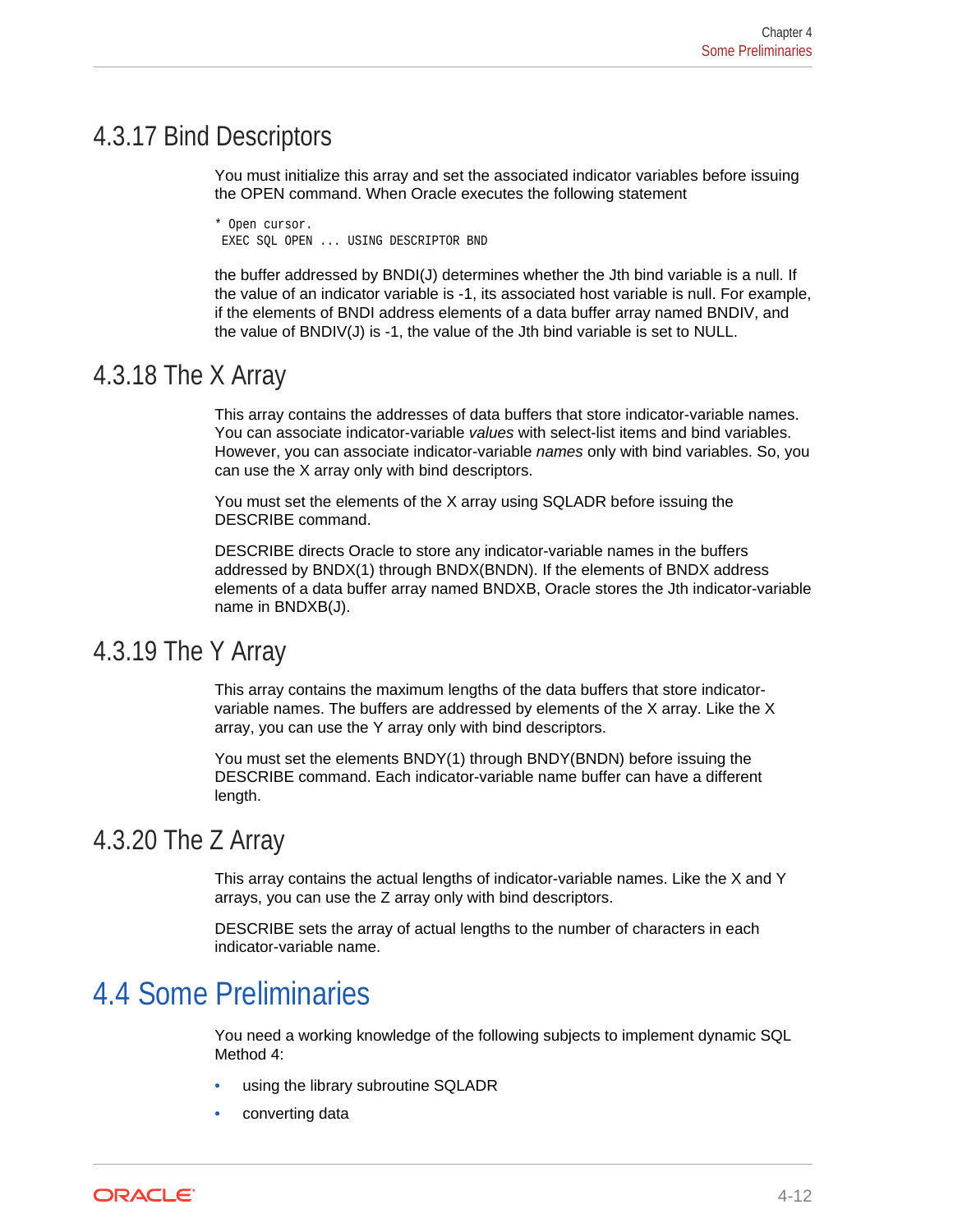- coercing datatypes
- handling null/not null datatypes

### <span id="page-88-0"></span>4.4.1 About Using SQLADR

You must call the library subroutine SQLADR to get the addresses of data buffers that store input and output values. You store the addresses in a select or bind SQLDA so that Oracle knows where to read bind-variable values or write select-list values.

Call SQLADR using the syntax

CALL SQLADR (BUFF, ADDR)

where:

BUFF

Is a data buffer that stores the value or name of a select-list item, bind variable, or indicator variable.

ADDR

Is an integer variable that returns the address of the data buffer.

A call to SQLADR stores the address of BUFF in ADDR. In the following example, you use SQLADR to initialize the select descriptor arrays SELV, SELS, and SELI. Their elements address data buffers for select-list values, select-list names, and indicator values.

```
* Initialize select descriptor arrays.
DO 100 J = 1, SELN
 CALL SQLADR (SELVB(1, J), SELV(J))
 CALL SQLADR (SELSB(1, J), SELS(J))
 CALL SQLADR (SELIV(J), SELI(J))
100 CONTINUE
```
#### 4.4.2 Restriction

You cannot use CHARACTER variables with SQLADR if your FORTRAN compiler generates descriptors for CHARACTER variables and passes the descriptor address (rather than the data address) to SQLADR. Check your FORTRAN compiler user's guide. In such cases, SQLADR gets the wrong address. Instead, use LOGICAL\*1 variables, because they always have simple addresses.

However, you can (cautiously) use SQLADR with CHARACTER variables if your compiler provides a built-in function to access the data address. For example, if your compiler provides a function named %REF, and X is a CHARACTER variable, you call SQLADR as follows:

\* Use %REF built-in function. CALL SQLADR  $(\text{RREF}(X), \ldots)$ 

### 4.4.3 Converting Data

This section provides more detail about the datatype descriptor array. In host programs that use neither datatype equivalencing nor dynamic SQL Method 4, the conversion between Oracle internal and external datatypes is determined at precompile time. By default, the precompiler assigns a specific external datatype to

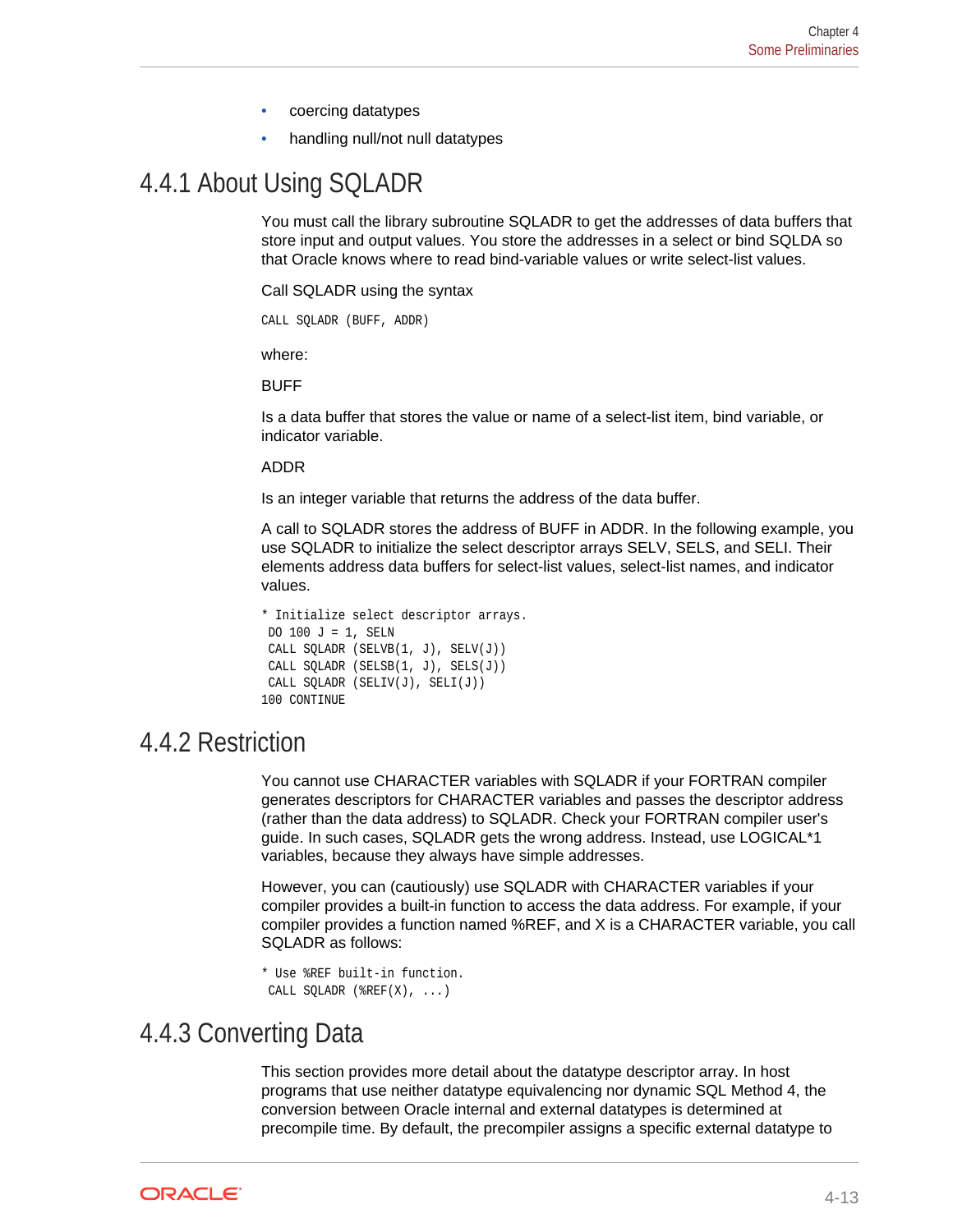each host variable in the Declare Section. For example, the precompiler assigns the FLOAT external datatype to host variables of type REAL.

However, Method 4 lets you control data conversion and formatting. You specify conversions by setting datatype codes in the datatype descriptor array.

#### 4.4.4 Internal Datatypes

Internal datatypes specify the formats used by Oracle to store column values in database tables and the formats to represent pseudocolumn values.

When you issue a DESCRIBE SELECT LIST command, Oracle returns the internal datatype code for each select-list item to the SELT (datatype) descriptor array. For example, the datatype code for the Jth select-list item is returned to SELT(J).

The following table shows the Oracle internal datatypes and their codes.

| <b>Oracle Internal Datatype</b> | Code         |
|---------------------------------|--------------|
| VARCHAR2                        | $\mathbf{1}$ |
| <b>NUMBER</b>                   | 2            |
| <b>LONG</b>                     | 8            |
| <b>ROWID</b>                    | 11           |
| <b>DATE</b>                     | 12           |
| <b>RAW</b>                      | 23           |
| <b>LONG RAW</b>                 | 24           |
| <b>CHAR</b>                     | 96           |
| <b>MLSLABEL</b>                 | 105          |

#### 4.4.5 External Datatypes

External datatypes specify the formats used to store values in input and output host variables.

The DESCRIBE BIND VARIABLES command sets the BNDT array of datatype codes to zeros. So, you must reset the codes *before* issuing the OPEN command. The codes tell Oracle which external datatypes to expect for the various bind variables. For the Jth bind variable, reset BNDT(J) to the external datatype you want.

The following table shows the Oracle external datatypes and their codes, as well as the corresponding FORTRAN datatypes:

| <b>Name</b>    | Code | <b>FORTRAN Datatype</b>            |
|----------------|------|------------------------------------|
| VARCHAR2       | 1    | CHARACTER*n when<br>$MODE$ != ANSI |
| <b>NUMBER</b>  | 2    | CHARACTER*n                        |
| <b>INTEGER</b> | 3    | <b>INTEGER</b>                     |
| <b>FLOAT</b>   | 4    | REAL                               |
| STRING (1)     | 5    | $CHARACTER*(n+1)$                  |
| <b>VARNUM</b>  | 6    | CHARACTER*n                        |

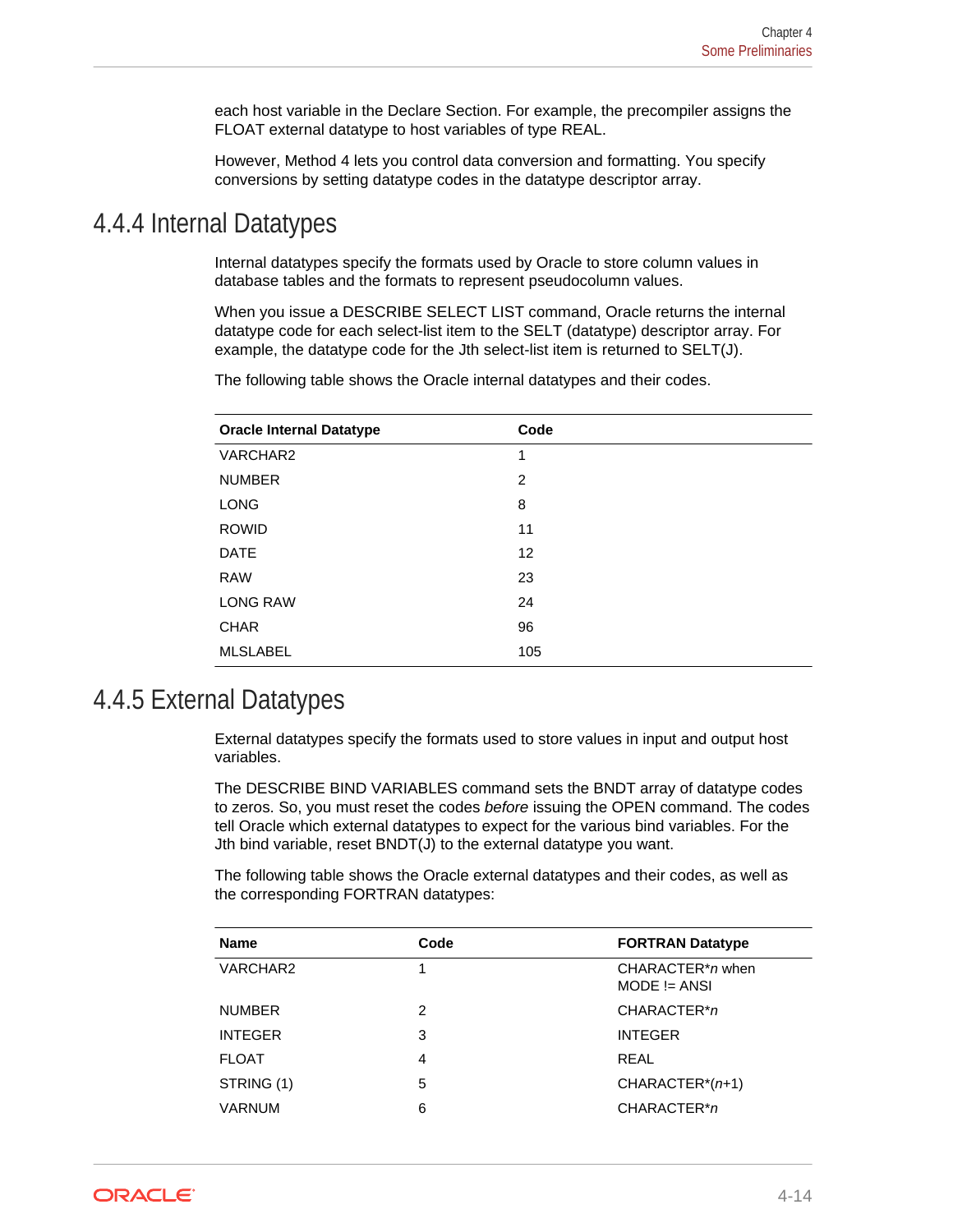| <b>Name</b>      | Code | <b>FORTRAN Datatype</b>           |
|------------------|------|-----------------------------------|
| <b>DECIMAL</b>   | 7    | CHARACTER*n                       |
| <b>LONG</b>      | 8    | CHARACTER*n                       |
| VARCHAR (2)      | 9    | CHARACTER*n                       |
| <b>ROWID</b>     | 11   | CHARACTER*n                       |
| <b>DATE</b>      | 12   | CHARACTER*n                       |
| VARRAW (2)       | 15   | CHARACTER*n                       |
| <b>RAW</b>       | 23   | CHARACTER*n                       |
| <b>LONG RAW</b>  | 24   | CHARACTER*n                       |
| <b>UNSIGNED</b>  | 68   | <b>INTEGER</b>                    |
| <b>DISPLAY</b>   | 91   | CHARACTER*n                       |
| LONG VARCHAR (2) | 94   | CHARACTER*n                       |
| LONG VARRAW (2)  | 95   | CHARACTER*n                       |
| <b>CHARF</b>     | 96   | CHARACTER*n when MODE<br>$= ANSI$ |
| CHARZ (1)        | 97   | CHARACTER $*(n+1)$                |
| <b>CURSOR</b>    | 102  | <b>SQLCURSOR</b>                  |
| <b>MLSLABEL</b>  | 106  | CHARACTER*n                       |
|                  |      |                                   |

#### **Note:**

1. For use in an EXEC SQL VAR statement only.

2. Include the *n*-byte length field.

For more information about the Oracle datatypes and their formats, see Meeting Program Requirements.

# 4.4.6 PL/SQL Datatypes

PL/SQL provides a variety of predefined scalar and composite datatypes. A *scalar* type has no internal components. A *composite* type has internal components that can be manipulated individually. The following table shows the predefined PL/SQL scalar datatypes and their Oracle internal datatype equivalences.

| <b>PL/SOL Datatype</b>                                                                                                             | <b>Oracle Internal Datatype</b> |
|------------------------------------------------------------------------------------------------------------------------------------|---------------------------------|
| VARCHAR VARCHAR2                                                                                                                   | VARCHAR2                        |
| BINARY INTEGER DEC DECIMAL DOUBLE NUMBER<br>PRECISION FLOAT INT INTEGER NATURAL<br>NUMBER NUMERIC POSITIVE REAL<br><b>SMALLINT</b> |                                 |
| <b>LONG</b>                                                                                                                        | <b>LONG</b>                     |
| <b>ROWID</b>                                                                                                                       | <b>ROWID</b>                    |

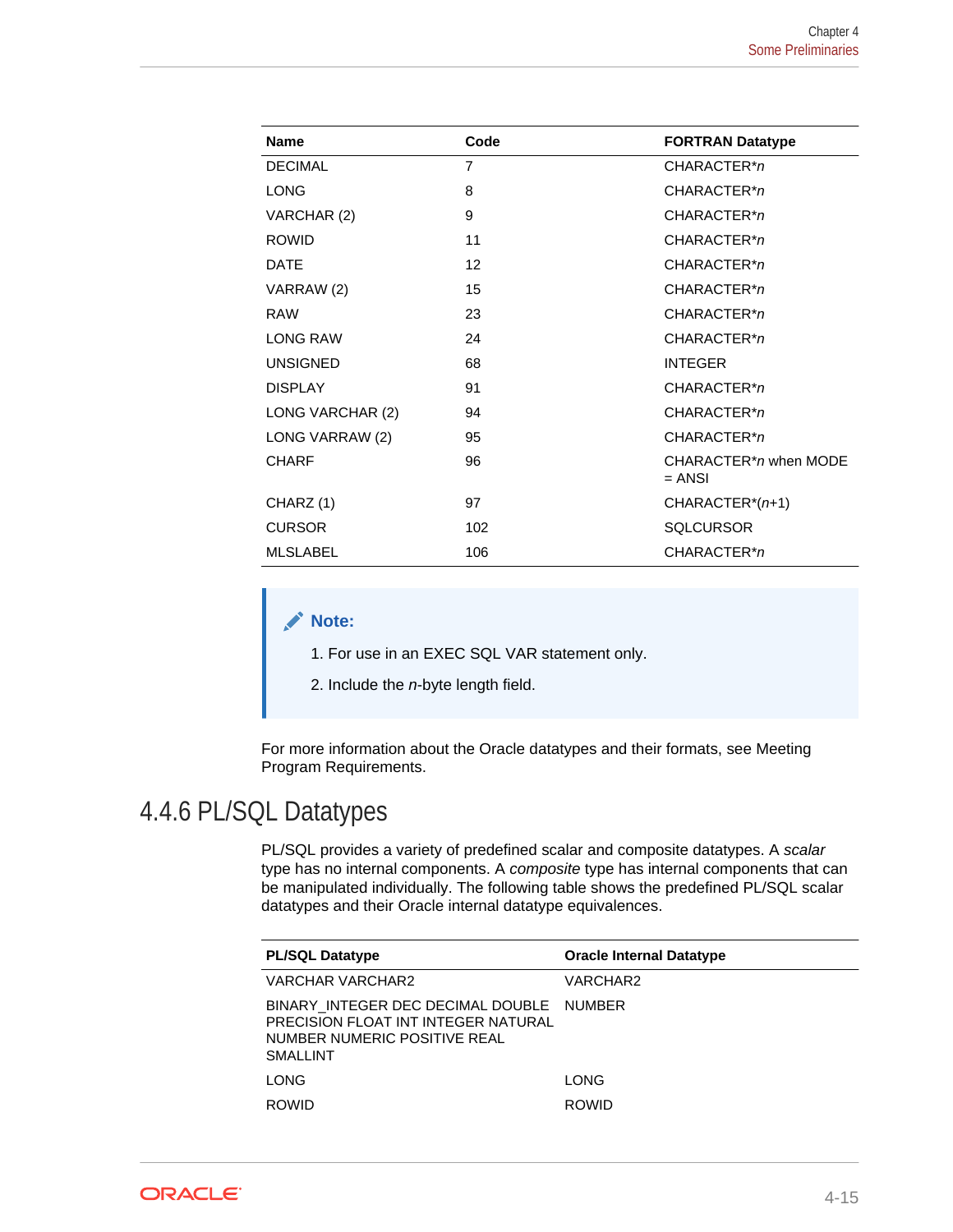| <b>PL/SQL Datatype</b> | <b>Oracle Internal Datatype</b> |
|------------------------|---------------------------------|
| <b>DATE</b>            | <b>DATE</b>                     |
| <b>RAW</b>             | <b>RAW</b>                      |
| LONG RAW               | LONG RAW                        |
| CHAR CHARACTER STRING  | <b>CHAR</b>                     |
| <b>MLSLABEL</b>        | <b>MLSLABEL</b>                 |

### 4.4.7 Coercing Datatypes

For a select descriptor, DESCRIBE SELECT LIST can return any of the Oracle internal datatypes. Often, as in the case of character data, the internal datatype corresponds exactly to the external datatype you want to use. However, a few internal datatypes map to external datatypes that can be difficult to handle. So, you might want to reset some elements in the SELT descriptor array.

For example, you might want to reset NUMBER values to FLOAT values, which correspond to REAL values in FORTRAN. Oracle does any necessary conversion between internal and external datatypes at FETCH time. So, be sure to reset the datatypes *after* the DESCRIBE SELECT LIST but *before* the FETCH.

For a bind descriptor, DESCRIBE BIND VARIABLES does *not* return the datatypes of bind variables, only their number and names. Therefore, you must explicitly set the BNDT array of datatype codes to tell Oracle the external datatype of each bind variable. Oracle does any necessary conversion between external and internal datatypes at OPEN time.

When you reset datatype codes in the SELT or BNDT descriptor array, you are "coercing datatypes." For example, to coerce the Jth select-list value to VARCHAR2, use the following statement:

```
* Coerce select-list value to VARCHAR2.
SET(T(J) = 1
```
When coercing a NUMBER select-list value to VARCHAR2 for display purposes, you must also extract the precision and scale bytes of the value and use them to compute a maximum display length. Then, before the FETCH, you must reset the appropriate element of the SELL (length) descriptor array to tell Oracle the buffer length to use. To specify the length of the Jth select-list value, set SELL(J) to the length you need.

For example, if DESCRIBE SELECT LIST finds that the Jth select-list item is of type NUMBER, and you want to store the returned value in a FORTRAN variable declared as REAL, simply set SELT(J) to 4 and SELL(J) to the length of REAL numbers on your system.

### 4.4.8 Exceptions

In some cases, the internal datatypes that DESCRIBE SELECT LIST returns might not suit your purposes. Two examples of this are DATE and NUMBER. When you DESCRIBE a DATE select-list item, Oracle returns the datatype code 12 to the SELT array. Unless you reset the code before the FETCH, the date value is returned in its 7 byte internal format. To get the date in its default character format, you must change the datatype code from 12 to 1 (VARCHAR2), and increase the SELL value from 7 to 9.

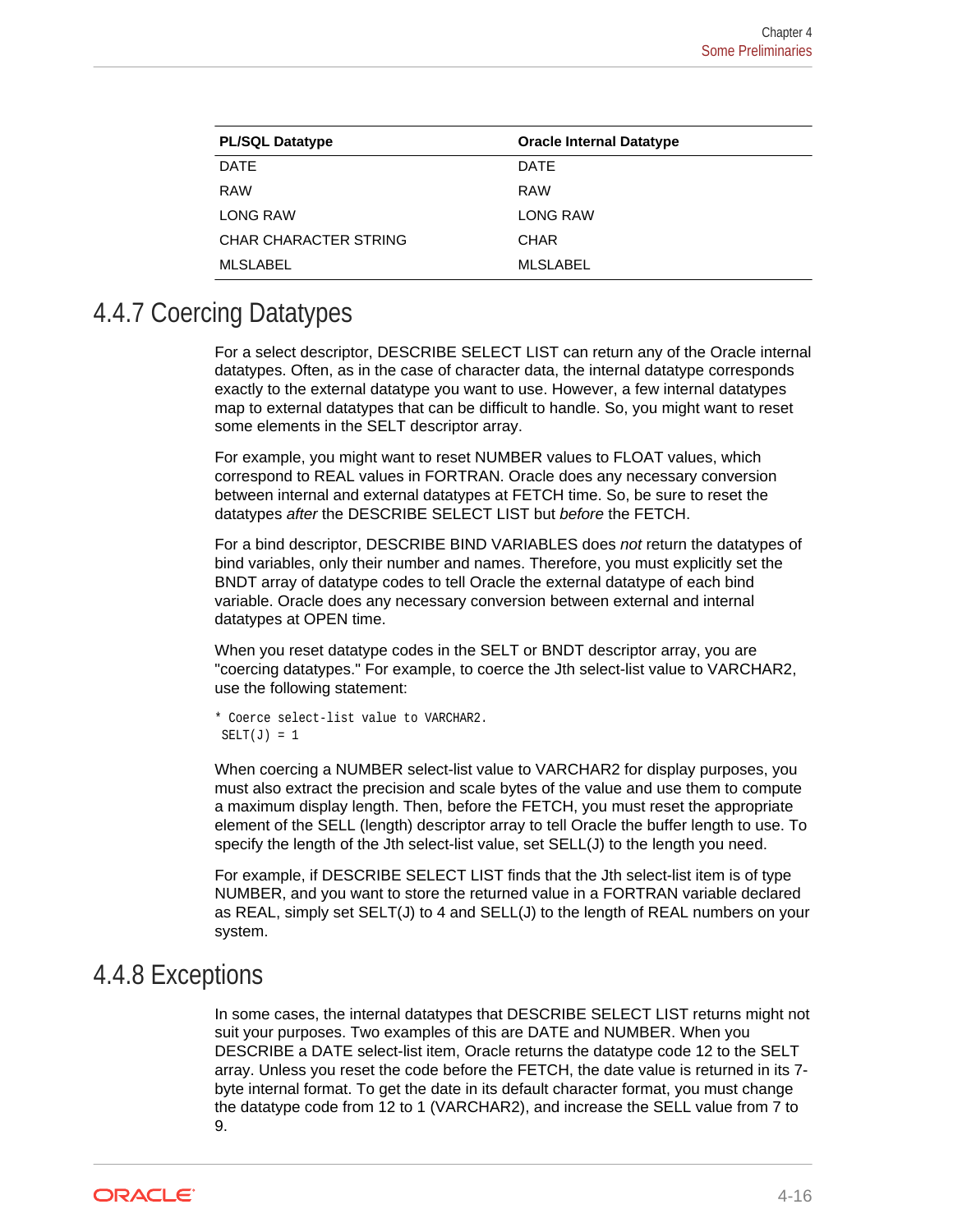Similarly, when you DESCRIBE a NUMBER select-list item, Oracle returns the datatype code 2 to the SELT array. Unless you reset the code before the FETCH, the numeric value is returned in its internal format, which is probably not what you want. So, change the code from 2 to 1 (VARCHAR2), 3 (INTEGER), 4 (FLOAT), or some other appropriate datatype.

### 4.4.9 About Extracting Precision and Scale

The library subroutine SQLPRC extracts precision and scale. Normally, it is used after the DESCRIBE SELECT LIST, and its first argument is SELL(J). You call SQLPRC using the syntax

CALL SQLPRC (LENGTH, PREC, SCALE)

where:

LENGTH

Is an integer variable that stores the length of an Oracle NUMBER value. The scale and precision of the value are stored in the low and next-higher bytes, respectively.

#### PREC

Is an integer variable that returns the *precision* of the NUMBER value. Precision is the number of significant digits. It is set to zero if the select-list item refers to a NUMBER of unspecified size. In this case, because the size is unspecified, you might want to assume the maximum precision, 38.

**SCALE** 

Is an integer variable that returns the *scale* of the NUMBER value. Scale specifies where rounding will occur. For example, a scale of 2 means the value is rounded to the nearest hundredth (3.456 becomes 3.46); a scale of -3 means the number is rounded to the nearest thousand (3456 becomes 3000).

The following example shows how SQLPRC is used to compute maximum display lengths for NUMBER values that will be coerced to VARCHAR2:

```
* Declare variables for function call.
 INTEGER PREC
 INTEGER SCALE
 EXEC SQL DESCRIBE SELECT LIST FOR S INTO SEL
 DO 1300 J = 1, SELN
 IF (SELT(J) .NE. 2) GOTO 1300
* If datatype is NUMBER, extract precision and scale.
 CALL SQLPRC (SELL(J), PREC, SCALE)
* If no precision was specified, assign a maximum.
 IF (PREC .NE. 0) GOTO 1100
SELL(J) = 10 GOTO 1300
 1100 CONTINUE
SELL(J) = PREC* Allow for possible sign and decimal point.
SELL(J) = SELL(J) + 2 1300 CONTINUE
  ...
```
The SQLPRC subroutine returns zero as the precision and scale values for certain SQL datatypes. The SQLPR2 subroutine is similar to SQLPRC in that it has the same

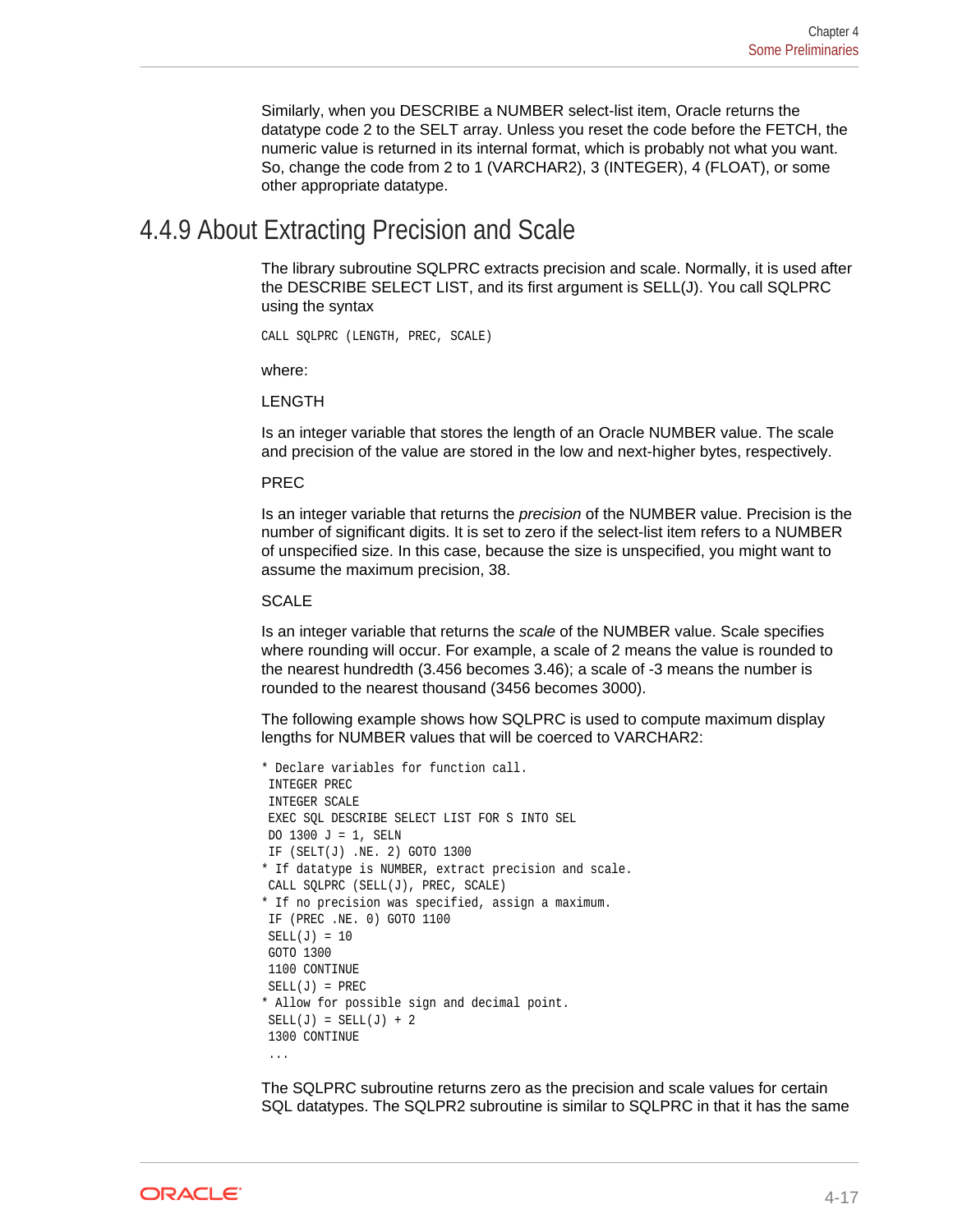| <b>SQL Datatype</b> | <b>Binary Precision</b> | <b>Binary Scale</b> |
|---------------------|-------------------------|---------------------|
| <b>FLOAT</b>        | 126                     | $-127$              |
| FLOAT(n)            | $n$ (range is 1 126)    | $-127$              |
| <b>REAL</b>         | 63                      | $-127$              |
| DOUBLE PRECISION    | 126                     | $-127$              |

syntax and returns the same binary values, except for the datatypes shown in the following table.

### 4.4.10 About Handling Null/Not Null Datatypes

For every select-list column (not expression), DESCRIBE SELECT LIST returns a null/not null indication in the datatype array (SELT) of the select descriptor. If the Jth select-list column is constrained to be not null, the high-order bit of SELT(J) is clear; otherwise, it is set.

Before using the datatype in an OPEN or FETCH statement, if the null status bit is set, you must clear it. Never set the bit.

You can use the library subroutine SQLNUL to find out if a column allows nulls, and to clear the datatype's null status bit. You call SQLNUL using the syntax

CALL SQLNUL (VALTYP, TYPCODE, NULSTAT)

where:

VALTYP

Is a 2-byte integer variable that stores the datatype code of a select-list column.

**TYPCODE** 

Is a 2-byte integer variable that returns the datatype code of the select-list column with the high-order bit cleared.

NULSTAT

Is an integer variable that returns the null status of the select-list column. 1 means the column allows nulls; 0 means it does not.

The following example shows how to use SQLNUL:

```
* Declare variable for subroutine call.
 INTEGER*2 DATYPE
 INTEGER NULLOK
 DO 1500 J = 1, SELN
* Find out if column is NOT NULL, and
* clear high-order bit.
 CALL SQLNUL (SELT(J), DATYPE, NULLOK)
SELT(J) = DATYPE* If NULLOK equals 1, nulls are allowed.
 ...
 1500 CONTINUE
  ...
```
The first argument in the subroutine is the Jth element of the SELT datatype array before its null/not null bit is cleared. Though some systems let you use SELT(J) as the

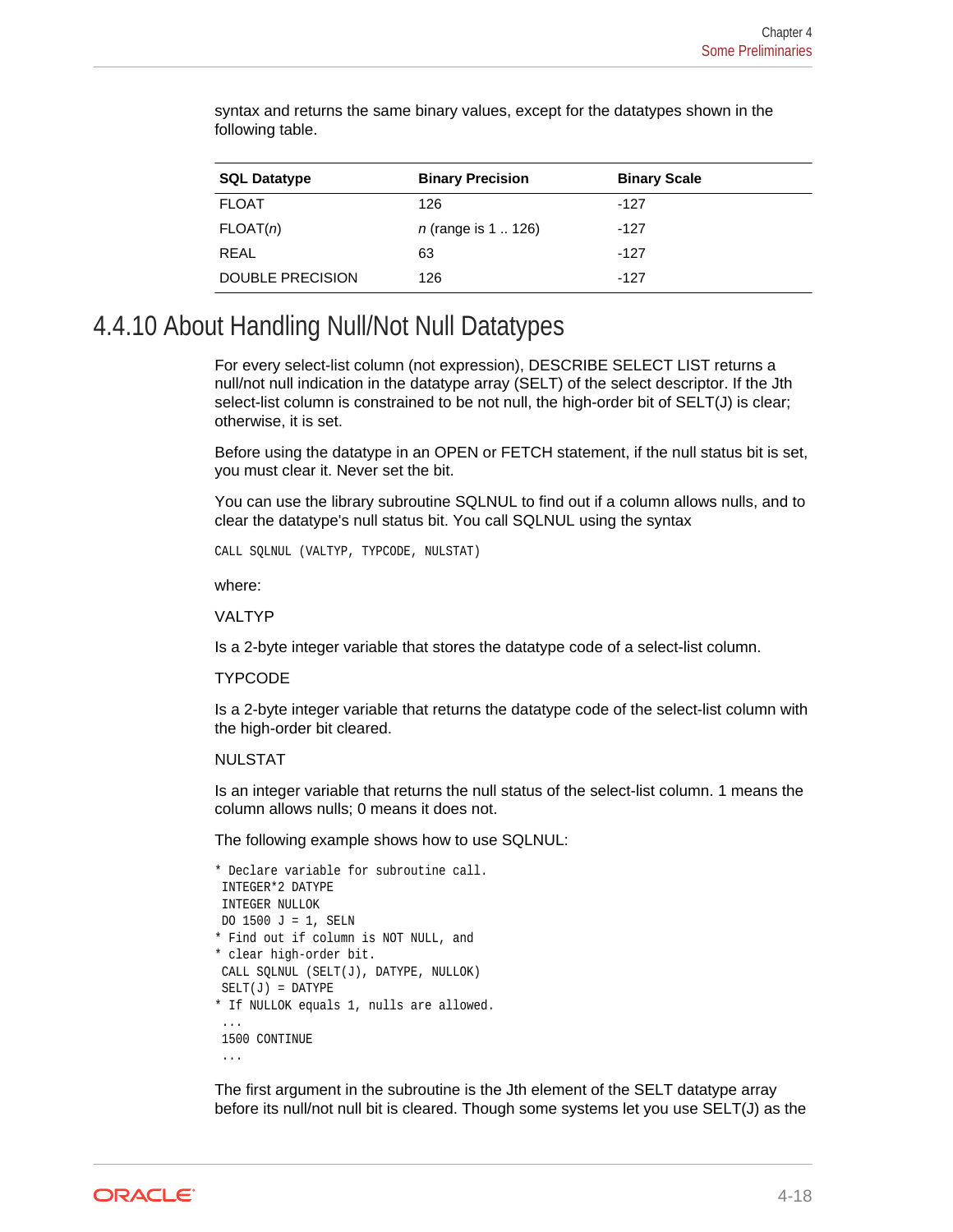second argument too, it is poor programming practice to use the same variable as multiple arguments.

# <span id="page-94-0"></span>4.5 The Basic Steps

Method 4 can be used to process *any* dynamic SQL statement. In the example, a query is processed so that you can see how both input and output host variables are handled. Again, the arbitrary SQLDA file names, descriptor names, and data buffer names given earlier are used.

To process the dynamic query, our sample program performs the following:

- **1.** Declare a host string in the Declare Section to hold the query text.
- **2.** Declare select and bind descriptors.
- **3.** Set the maximum number of select-list items and placeholders that can be DESCRIBEd.
- **4.** Initialize the select and bind descriptors.
- **5.** Store the query text in the host string.
- **6.** PREPARE the query from the host string.
- **7.** DECLARE a cursor FOR the query.
- **8.** DESCRIBE the bind variables INTO the bind descriptor.
- **9.** Reset the number of placeholders to the number actually found by the DESCRIBE command.
- **10.** Get values for the bind variables found by DESCRIBE.
- **11.** OPEN the cursor USING the bind descriptor.
- **12.** DESCRIBE the select list INTO the select descriptor.
- **13.** Reset the number of select-list items to the number actually found by the DESCRIBE command.
- **14.** Reset the length and datatype of each select-list item for display purposes.
- **15.** FETCH a row from the database INTO data buffers using the select descriptor.
- **16.** Process the select-list values returned by FETCH.
- **17.** CLOSE the cursor when there are no more rows to FETCH.

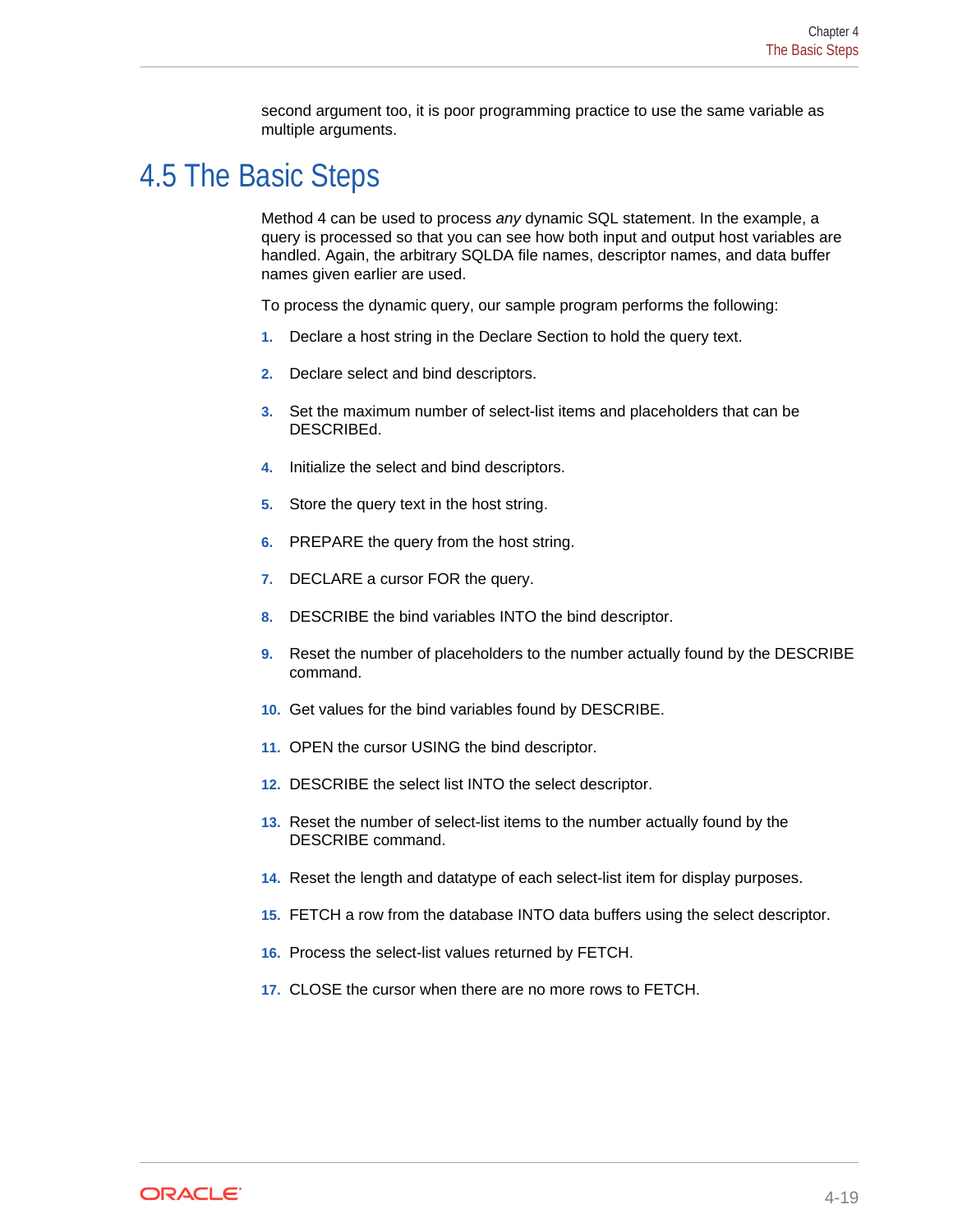#### **Note:**

If the dynamic SQL statement is *not* a query or contains a known number of select-list items or placeholders, then some of the steps are unnecessary.

# <span id="page-95-0"></span>4.6 A Closer Look at Each Step

This section discusses each step in more detail. Also, at the end of this chapter is a full-length program illustrating Method 4.

With Method 4, you use the following sequence of embedded SQL statements:

```
EXEC SQL
 PREPARE <statement_name>
 FROM {:<host_string>|<string_literal>}
EXEC SQL DECLARE <cursor_name> CURSOR FOR <statement_name>
EXEC SQL
DESCRIBE BIND VARIABLES FOR <statement_name>
 INTO <bind_descriptor_name>
EXEC SQL
  OPEN <cursor_name>
 [USING DESCRIPTOR <bind_descriptor_name>]
EXEC SQL
DESCRIBE [SELECT LIST FOR] <statement_name>
 INTO <select_descriptor_name>
EXEC SQL
 FETCH <cursor_name>
 USING DESCRIPTOR <select_descriptor_name>
EXEC SQL CLOSE <cursor_name>
```
If the number of select-list items in a dynamic query is known, you can omit DESCRIBE SELECT LIST and use the following Method 3 FETCH statement:

EXEC SQL FETCH <cursor\_name> INTO <host\_variable\_list>

If the number of placeholders for bind variables in a dynamic SQL statement is known, you can omit DESCRIBE BIND VARIABLES and use the following Method 3 OPEN statement:

EXEC SQL OPEN <cursor\_name> [USING <host\_variable\_list>]

Next, you see how these statements allow your host program to accept and process a dynamic SQL statement using descriptors.

#### **Note:**

Several figures accompany the following discussion. To avoid cluttering the figures, it was necessary to confine descriptor arrays to 3 elements and to limit the maximum length of names and values to 5 and 10 characters, respectively.

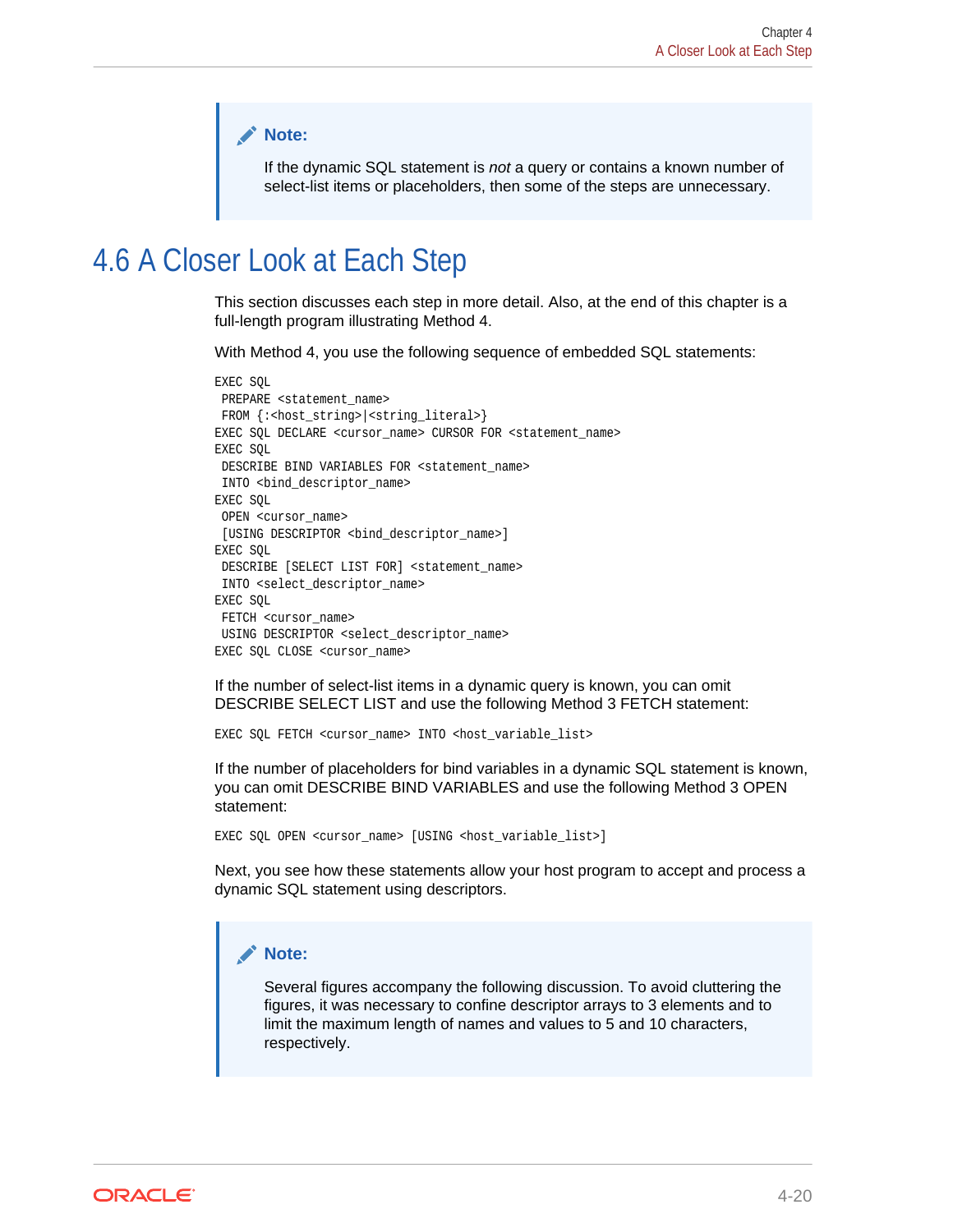### 4.6.1 Declare a Host String

Your program needs a host variable to store the text of the dynamic SQL statement. The host variable (SELSTM in our example) must be declared as a character string.

EXEC SQL BEGIN DECLARE SECTION ...

 CHARACTER\*120 SELSTM EXEC SQL END DECLARE SECTION

### 4.6.2 Declare the SQLDAs

Because the query in our example might contain an unknown number of select-list items or placeholders, you must declare select and bind descriptors. Instead of hard coding the SQLDAs, you use the INCLUDE statement to copy them into your program, as follows:

EXEC SQL INCLUDE SELDSC EXEC SQL INCLUDE BNDDSC

#### 4.6.3 Set the Maximum Number to DESCRIBE

Next, you set the maximum number of select-list items or placeholders that can be DESCRIBEd, as follows:

```
SELN = 3BNDN = 3
```
#### 4.6.4 Initialize the Descriptors

You must initialize several descriptor variables; some require the library subroutine SQLADR. In our example, you store the maximum lengths of name buffers in the M and Y arrays, and use SQLADR to store the addresses of value and name buffers in the V, S, I, and X arrays:

```
* Initialize select descriptor arrays.
* Store addresses of select-list value and name
* buffers in SELV and SELS, addresses of indicator
* value buffers in SELI, and maximum length of
* select-list name buffers in SELM.
DO 100 J = 1. SELN CALL SQLADR (SELVB(1, J), SELV(J))
 CALL SQLADR (SELSB(1, J), SELS(J))
 CALL SQLADR (SELIV(J), SELI(J))
SELM(J) = 5 100 CONTINUE
* Initialize bind descriptor arrays.
* Store addresses of bind-variable value and name
* buffers in BNDV and BNDS, addresses of indicator
* value and name buffers in BNDI and BNDX, and maximum
* lengths of placeholder and indicator name buffers in
* BNDM and BNDY.
 DO 200 J = 1, BNDN
 CALL SQLADR (BNDVB(1, J), BNDV(J))
 CALL SQLADR (BNDSB(1, J), BNDS(J))
 CALL SQLADR (BNDIV(J), BNDI(J))
 CALL SQLADR (BNDXB(1, J), BNDX(J))
```
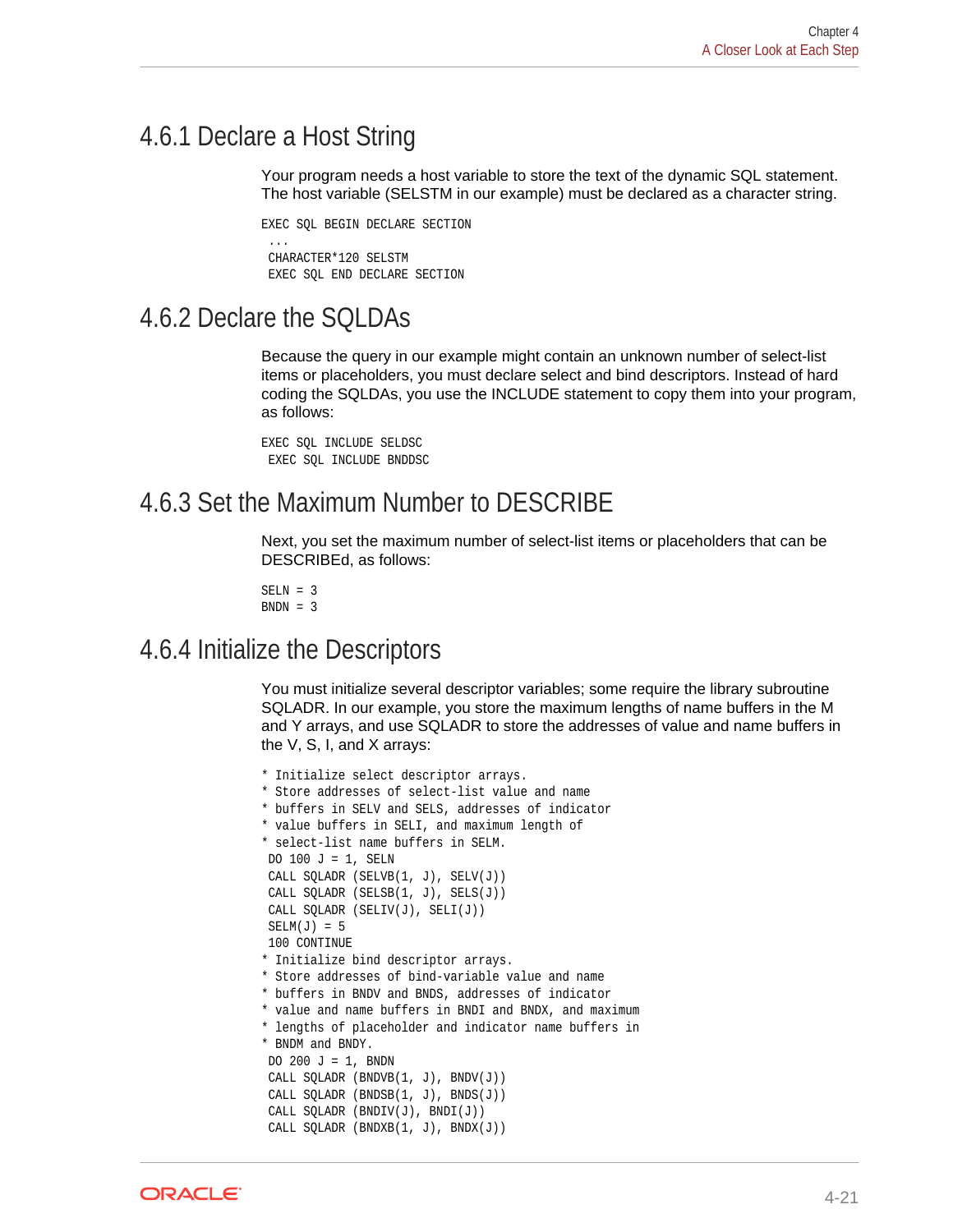```
BNDM(J) = 5BNDY(J) = 5 200 CONTINUE
 ...
```
Figure 4-3 and [Figure 4-4](#page-98-0)represent the resulting descriptors.

#### **Figure 4-3 Initialized Select Descriptor**

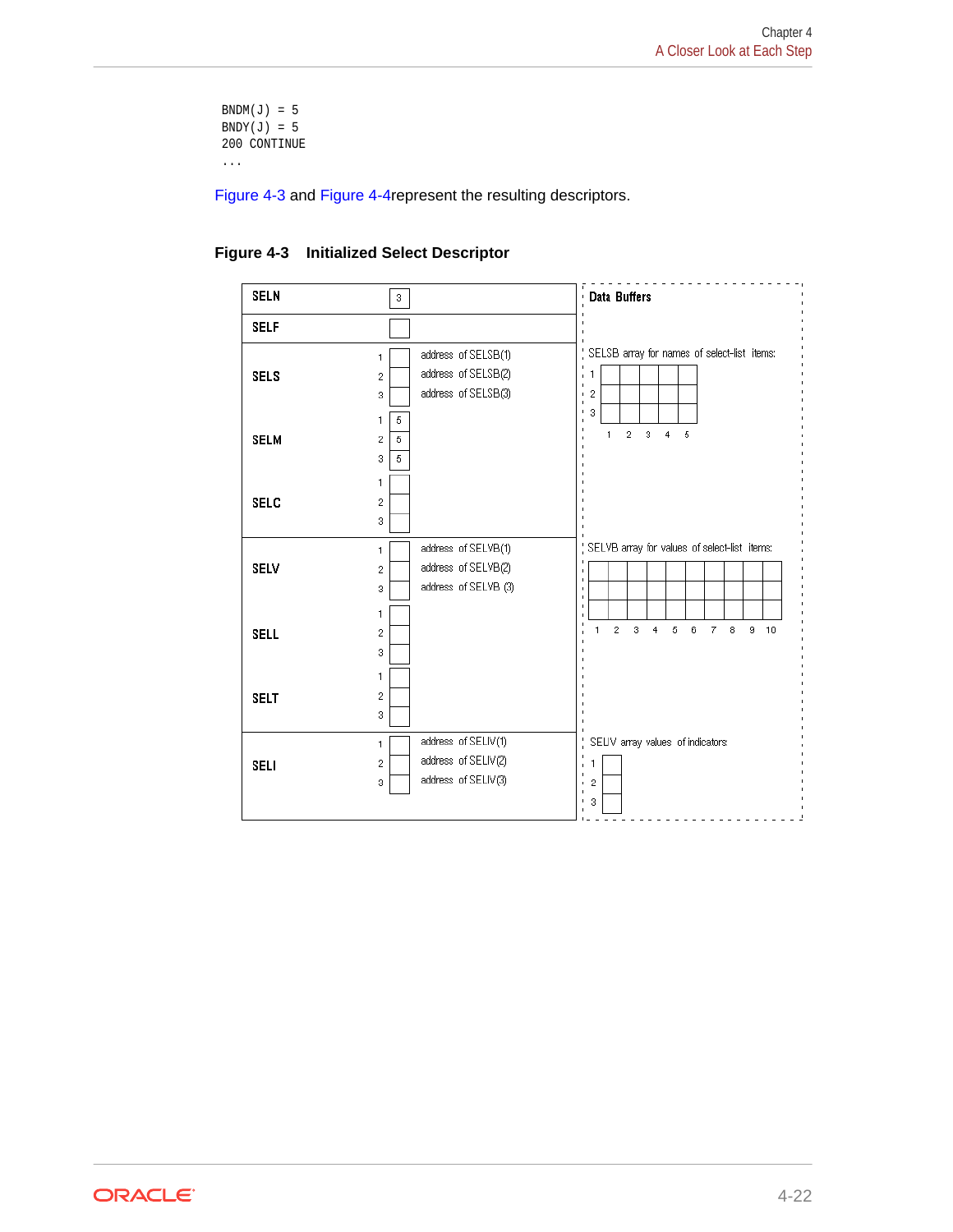| <b>BNDN</b> | 3                                                                                                        | Data Buffers<br>f,                                                                                                              |
|-------------|----------------------------------------------------------------------------------------------------------|---------------------------------------------------------------------------------------------------------------------------------|
| <b>BNDF</b> |                                                                                                          |                                                                                                                                 |
| <b>BNDS</b> | address of BNDSB(1)<br>$\mathbf{1}$<br>address of BNDSB(2)<br>$\overline{2}$<br>address of BNDSB(3)<br>3 | BNDBS array for names of placeholders:<br>$\frac{1}{1}$<br>$\mathbf{1}$<br>$\mathbf I$<br>$\overline{2}$<br>$\bar{\rm I}$<br>t  |
| <b>BNDM</b> | 1<br>$\overline{2}$<br>3                                                                                 | 3<br>$\blacksquare$<br>J.<br>1<br>$\overline{c}$<br>3<br>$\overline{4}$<br>5                                                    |
| <b>BNDC</b> | 1<br>$\overline{2}$<br>3                                                                                 |                                                                                                                                 |
| <b>BNDV</b> | address of BNDVB(1)<br>1<br>address of BNDVB(2)<br>$\overline{2}$<br>address of BNDVB(3)<br>3            | BNDVB array for values of bind variables:<br>$\mathbf{I}$<br>$\frac{1}{1}$<br>1<br>t<br>$\,2$<br>$\mathbf{I}$<br>$\blacksquare$ |
| <b>BNDL</b> | $\sqrt{5}$<br>1<br>5<br>2<br>5<br>3                                                                      | 3<br>$\mathbf{I}$<br>ï<br>$\overline{c}$<br>3<br>4<br>5<br>6<br>7<br>8<br>9<br>1<br>10                                          |
| <b>BNDT</b> | 1<br>2<br>3                                                                                              | BNDIV array for values of indicators:                                                                                           |
| <b>BNDI</b> | address of BNDIV(1)<br>1<br>address of BNDIV(2)<br>$\overline{2}$<br>address of BNDIV(3)<br>3            | t<br>$\mathbf{1}$<br>$\mathbf{r}$<br>J.<br>$\,2\,$<br>$\blacksquare$<br>ı<br>3<br>$\mathbf{I}$                                  |
| <b>BNDX</b> | address of BNDXB(1)<br>1<br>address of BNDXB(2)<br>$\overline{2}$<br>address of BNDXB(3)<br>3            | BNDXB array for names of indicators:<br>$\mathbf{r}$<br>$\mathbf{I}$<br>$\mathbf{1}$<br>ï<br>$\blacksquare$<br>2<br>ï<br>ı<br>3 |
| <b>BNDY</b> | 5<br>1<br>2<br>5<br>3<br>5<br>1                                                                          | f.<br>$\overline{c}$<br>3<br>4<br>5<br>$\mathbf{1}$                                                                             |
| <b>BNDZ</b> | 2<br>3                                                                                                   |                                                                                                                                 |

#### <span id="page-98-0"></span>**Figure 4-4 Initialized Bind Descriptor**

# 4.6.5 Store the Query Text in the Host String

Continuing our example, you prompt the user for a SQL statement, then store the input string in SELSTM as follows:

WRITE (\*, 1900) 1900 FORMAT (' Enter query: ') READ (\*, 2000) SELSTM 2000 FORMAT (A120)

We assume the user entered the following string:

SELECT ENAME, EMPNO, COMM FROM EMP WHERE COMM < : BONUS

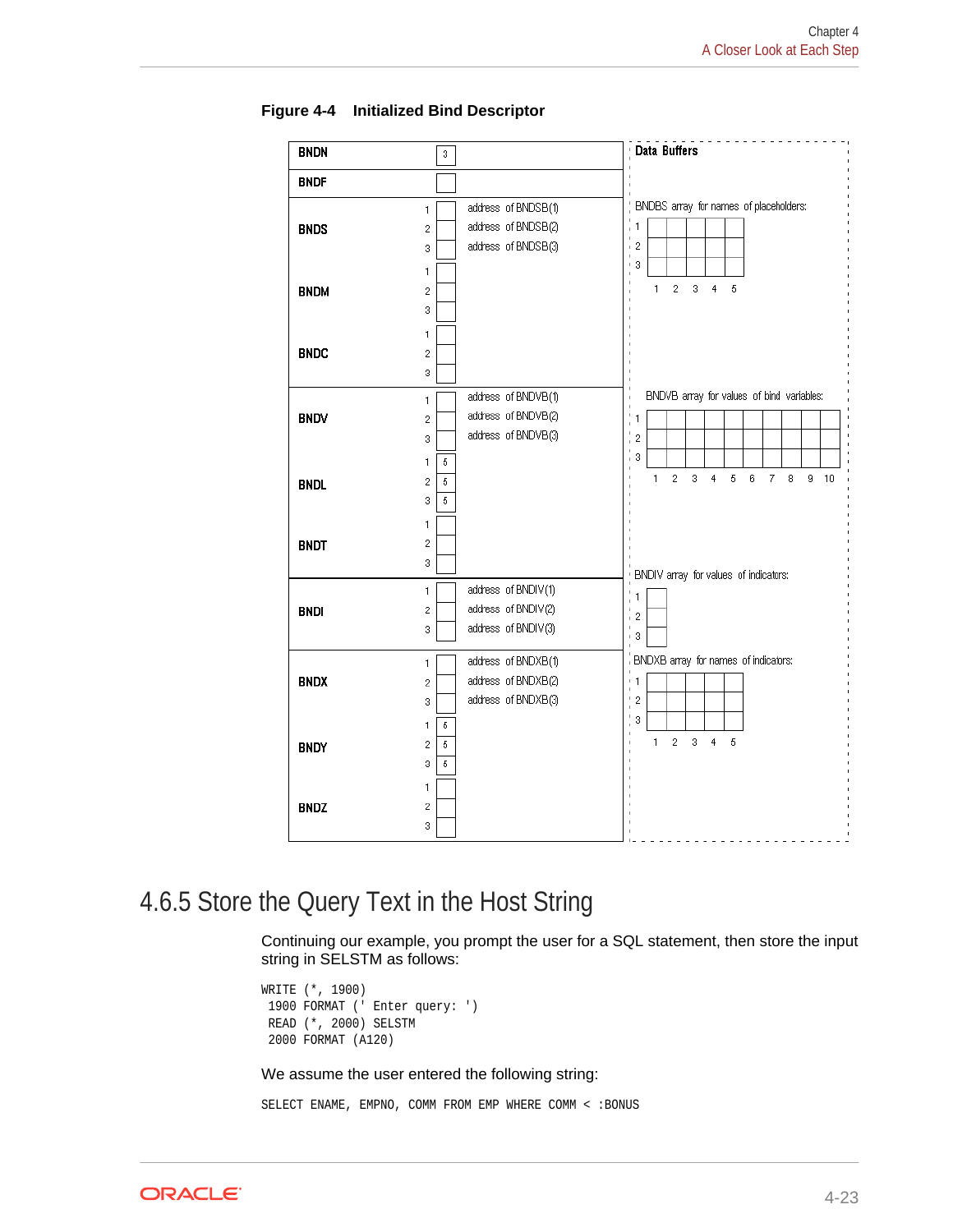# 4.6.6 PREPARE the Query from the Host String

PREPARE parses the SQL statement and gives it a name. In our example, PREPARE parses the host string SELSTM and gives it the name DYNSTMT, as follows:

EXEC SQL PREPARE DYNSTMT FROM :SELSTM

### 4.6.7 DECLARE a Cursor

DECLARE CURSOR defines a cursor by giving it a name and associating it with a specific SELECT statement.

To declare a cursor for *static* queries, you use the following syntax:

EXEC SQL DECLARE cursor\_name CURSOR FOR SELECT ...

To declare a cursor for *dynamic* queries, you substitute the statement name given to the dynamic query by PREPARE for the static query. In our example, DECLARE CURSOR defines a cursor named EMPCUR and associates it with DYNSTMT, as follows:

EXEC SQL DECLARE EMPCUR CURSOR FOR DYNSTMT

**Note**: You must declare a cursor for all dynamic SQL statements, not just queries. With non-queries, OPENing the cursor executes the dynamic SQL statement.

#### 4.6.8 DESCRIBE the Bind Variables

DESCRIBE BIND VARIABLES puts descriptions of bind variables into a bind descriptor. In our example, DESCRIBE readies BND as follows:

EXEC SQL DESCRIBE BIND VARIABLES FOR DYNSTMT INTO BND

The DESCRIBE BIND VARIABLES statement must follow the PREPARE statement but precede the OPEN statement.

[Figure 4-5](#page-100-0) shows the bind descriptor in our example after the DESCRIBE. Notice that DESCRIBE has set BNDF to the actual number of placeholders found in the processed SQL statement.

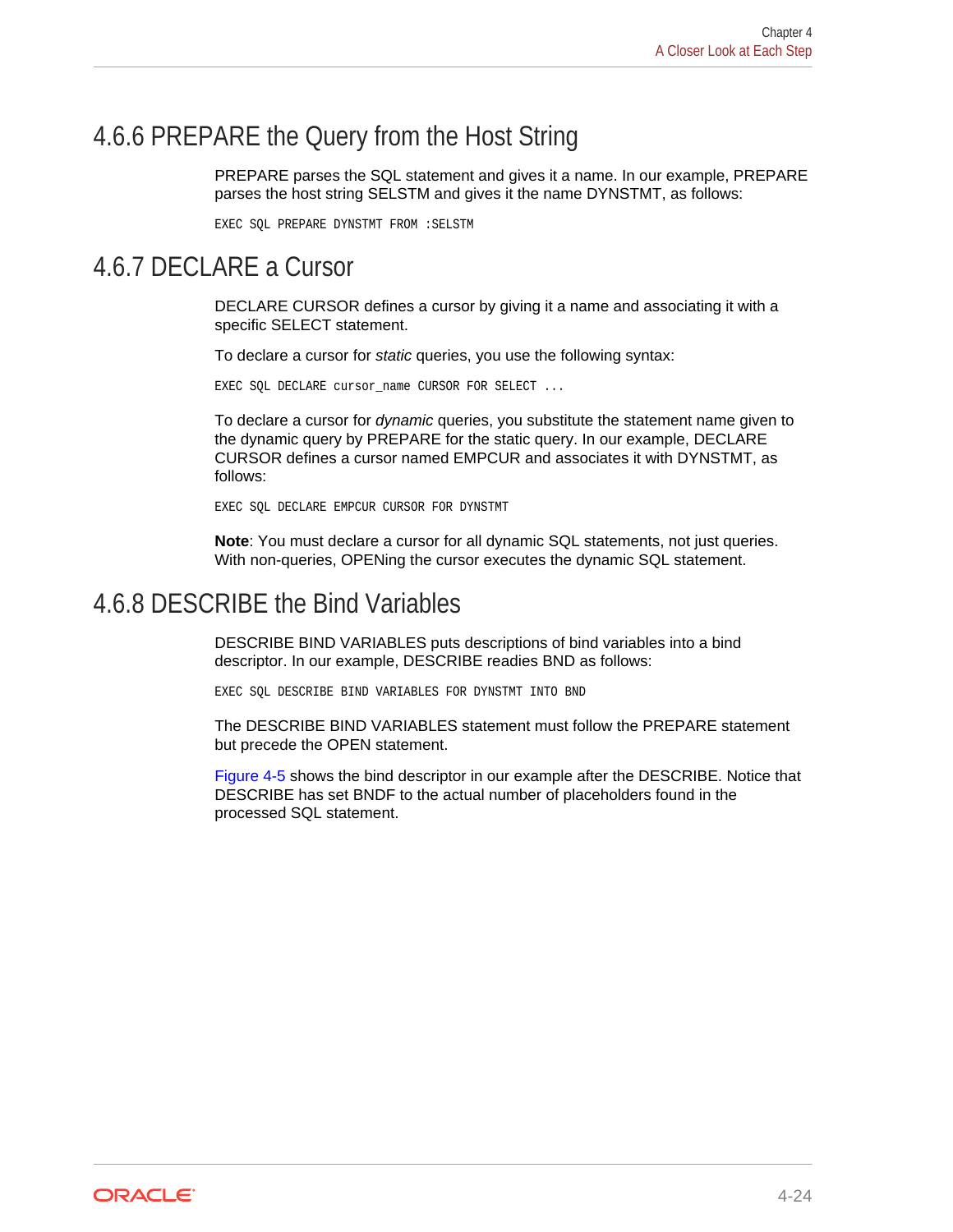

<span id="page-100-0"></span>**Figure 4-5 Bind Descriptor after the DESCRIBE**

# 4.6.9 Reset Number of Placeholders

Next, you must reset the maximum number of placeholders to the number actually found by DESCRIBE, as follows:

BNDN = BNDF

### 4.6.10 Get Values for Bind Variables

Your program must get values for the bind variables in the SQL statement. How the program gets the values is up to you. For example, they can be hard coded, read from a file, or entered interactively.

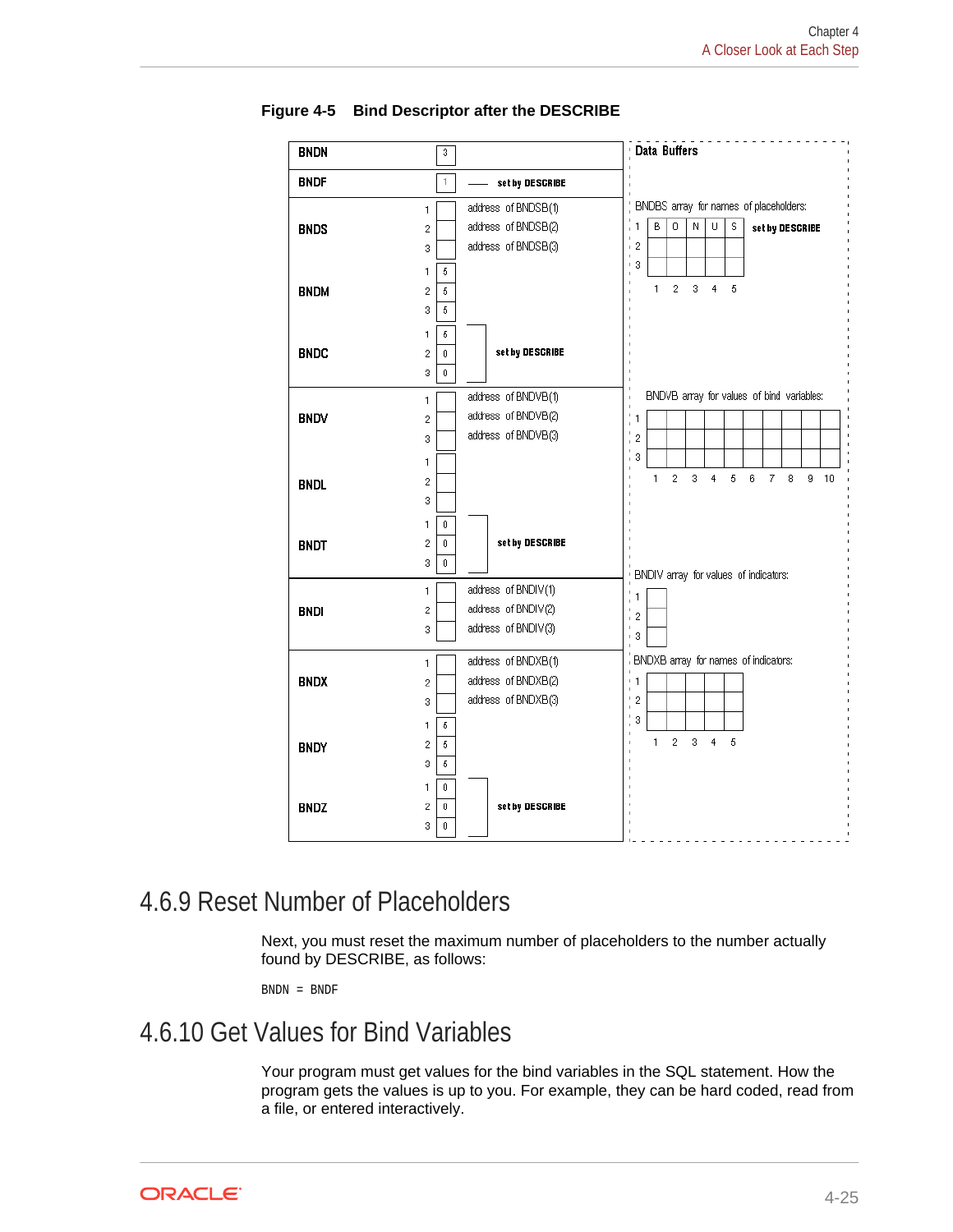In our example, a value must be assigned to the bind variable that replaces the placeholder BONUS in the query's WHERE clause. Prompt the user for the value, then process it as follows:

```
CHARACTER*1 COLON
 COLON = ':'
* BNDN was set equal to BNDF after the DESCRIBE.
DO 500 J = 1, BNDN
* Prompt user for value of bind variable.
WRITE (*, 10200) (BNDSB(K,J), K = 1, BNDC(J)), COLON10200 FORMAT (1X, 'Enter value for ', 6A1)
* Get value for bind variable.
 READ (*, 10300) (BNDVB(K,J), K = 1, 10)
10300 FORMAT (10A1)
* Find length of value by scanning backward for first
* non-blank character.
 DO 200 K = 1, 10
 IF (BNDVB(BNDL(J),J) .NE. ' ') GOTO 300
BNDL(J) = BNDL(J) - 1 200 CONTINUE
* Set datatype of bind variable to VARCHAR2 (code 1), and set
* indicator variable to NOT NULL.
 300 BNDT(J) = 1BNDIV(J) = 0 500 CONTINUE
```
Assuming that the user supplied a value of 625 for BONUS, [Figure 4-6](#page-102-0) shows the resulting bind descriptor.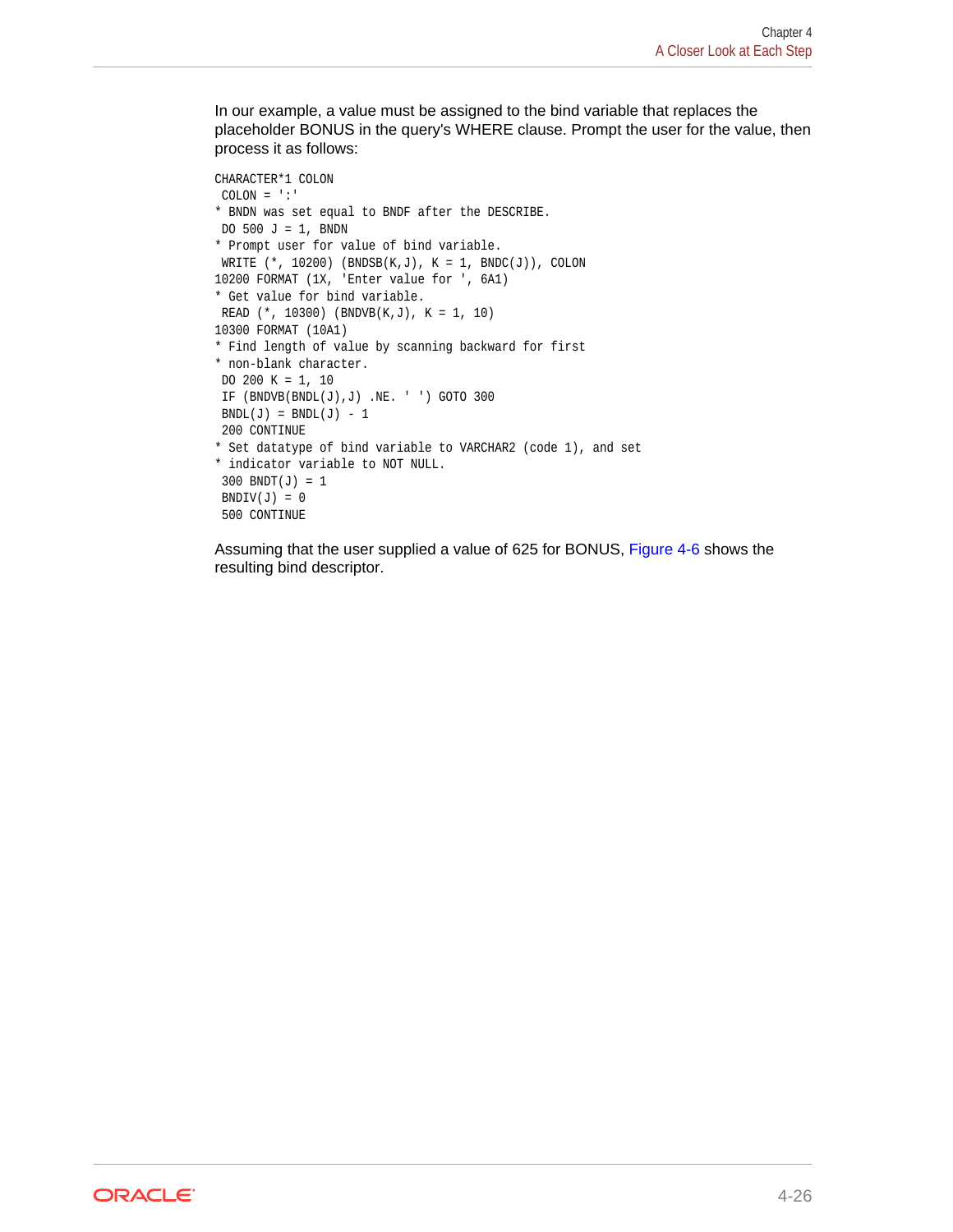

#### <span id="page-102-0"></span>**Figure 4-6 Bind Descriptor After Assigning Values**

#### 4.6.11 OPEN the Cursor

The OPEN statement for dynamic queries is similar to the one for static queries, except the cursor is associated with a bind descriptor. Values determined at run time and stored in buffers addressed by elements of the bind descriptor arrays are used to evaluate the SQL statement. With queries, the values are also used to identify the active set.

In our example, OPEN associates EMPCUR with BND as follows:

EXEC SQL OPEN EMPCUR USING DESCRIPTOR BND

Remember, BND must *not* be prefixed with a colon.

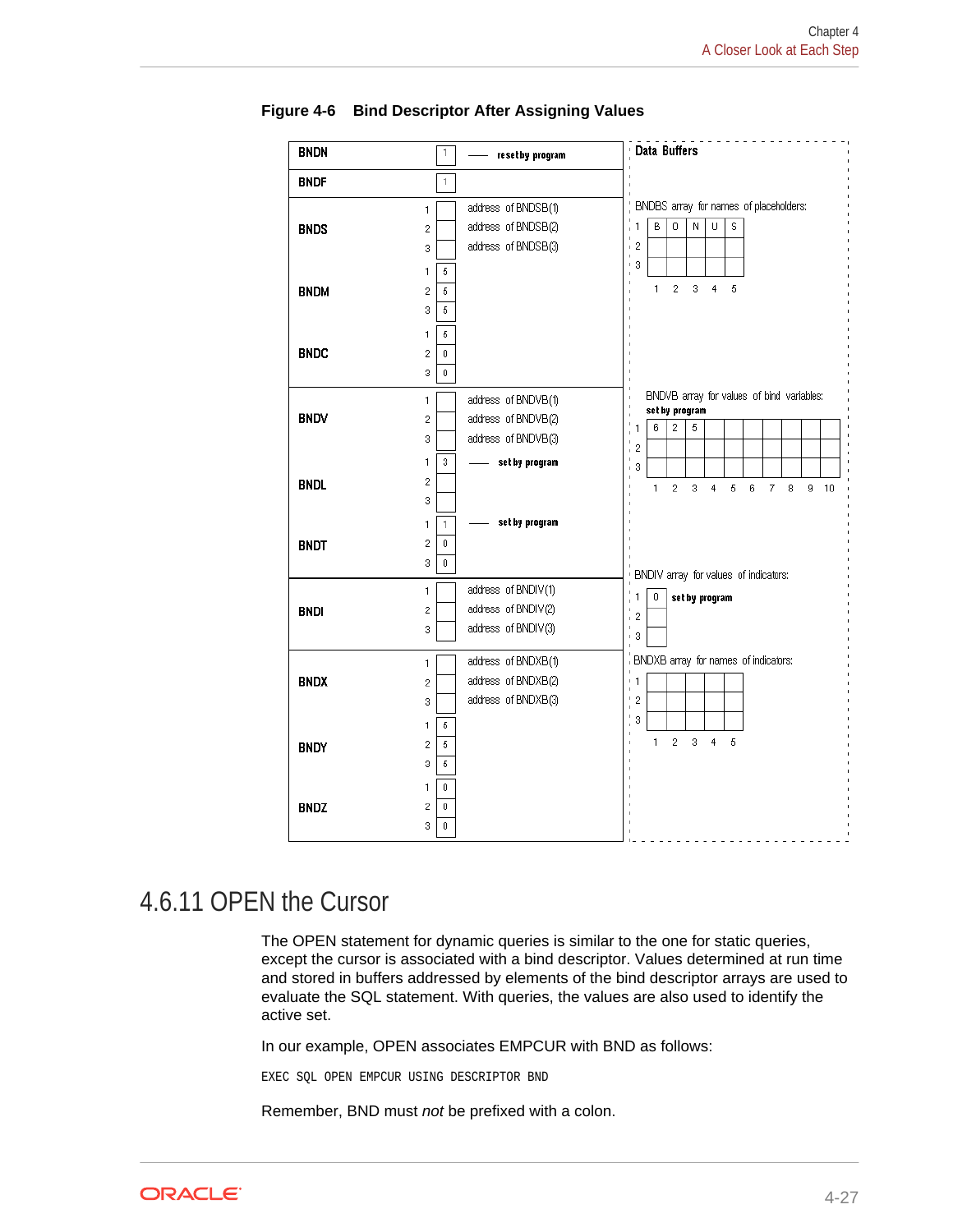Then, OPEN executes the SQL statement. With queries, OPEN also identifies the active set and positions the cursor at the first row.

### 4.6.12 DESCRIBE the Select List

If the dynamic SQL statement is a query, the DESCRIBE SELECT LIST statement must follow the OPEN statement and must precede the FETCH statement.

DESCRIBE SELECT LIST puts descriptions of select-list items into a select descriptor. In our example, DESCRIBE readies SEL as follows:

EXEC SQL DESCRIBE SELECT LIST FOR DYNSTMT INTO SEL

Accessing the Oracle data dictionary, DESCRIBE sets the length and datatype of each select-list value.

Figure 4-7 shows the select descriptor in our example after the DESCRIBE. Notice that DESCRIBE has set SELF to the actual number of items found in the query select list. If the SQL statement is not a query, SELF is set to zero.

Also notice that the NUMBER lengths are not usable yet. For columns defined as NUMBER, you must use the library subroutine SQLPRC to extract precision and scale. See the section "Coercing Datatypes".



#### **Figure 4-7 Select Descriptor after the DESCRIBE**

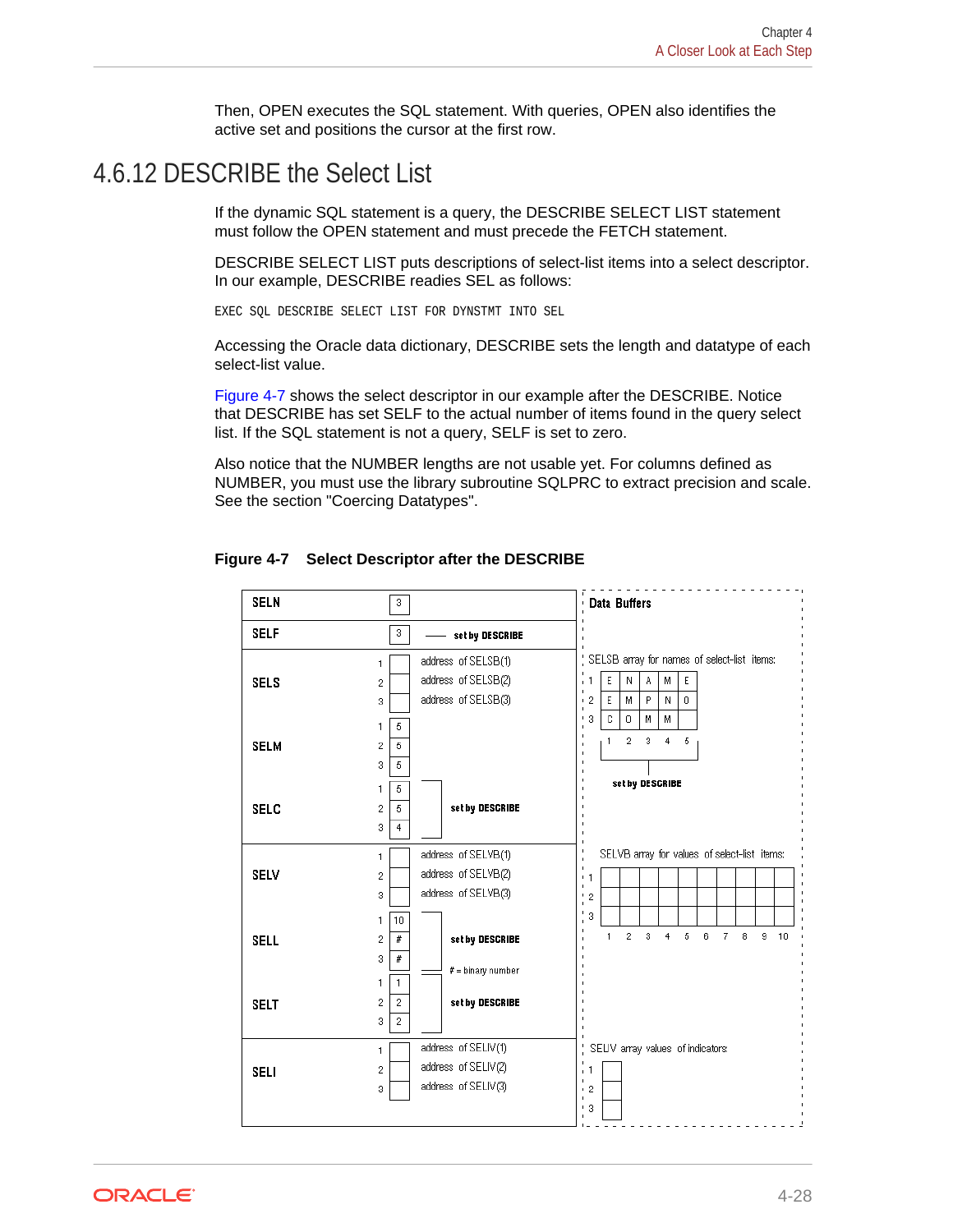### 4.6.13 Reset Number of Select-List Items

Next, you must reset the maximum number of select-list items to the number actually found by DESCRIBE, as follows:

SELN = SELF

### 4.6.14 Reset Length/Datatype of Each Select-List Item

In our example, before fetching the select-list values, you reset some elements in the length and datatype arrays for display purposes.

```
DO 500 J = 1, SELN
* Clear null/not null bit.
 CALL SQLNUL (SELT(J), DATYPE, NULLOK)
SELT(J) = DATYPE* If datatype is NUMBER, extract precision and scale.
 IF (SELT(J) .NE. 2) GOTO 400
 CALL SQLPRC (SELL(J), PREC, SCALE)
* Allow for maximum precision.
 IF (PREC .NE. 0) GOTO 200
* Although maximum precision is 38, we use 10 because
* that is our buffer size.
SELL(J) = 10 GOTO 400
 200 CONTINUE
SELL(J) = PREC* Allow for possible sign and decimal point.
SELL(J) = SELL(J) + 2* Adjust length if it exceeds size of buffer. This
* applies to character as well as numeric data.
 400 IF (SELL(J) .GT. 10) SELL(J) = 10
* Coerce datatype to VARCHAR2.
SELT(J) = 1 500 CONTINUE
```
[Figure 4-8](#page-105-0) shows the resulting select descriptor. Notice that the NUMBER lengths are now usable and that all the datatypes are VARCHAR2. The lengths in SELL(2) and SELL(3) are 6 and 9 because we increased the DESCRIBEd lengths of 4 and 7 by two to allow for a possible sign and decimal point.

#### **Note:**

When the datatype code returned by DESCRIBE is 2 (NUMBER), it must be coerced to a compatible FORTRAN type. The FORTRAN type need not be CHARACTER. For example, you can coerce a NUMBER to a REAL by setting SELT(J) to 4, and SELL(J) to the length of REALs on your system.

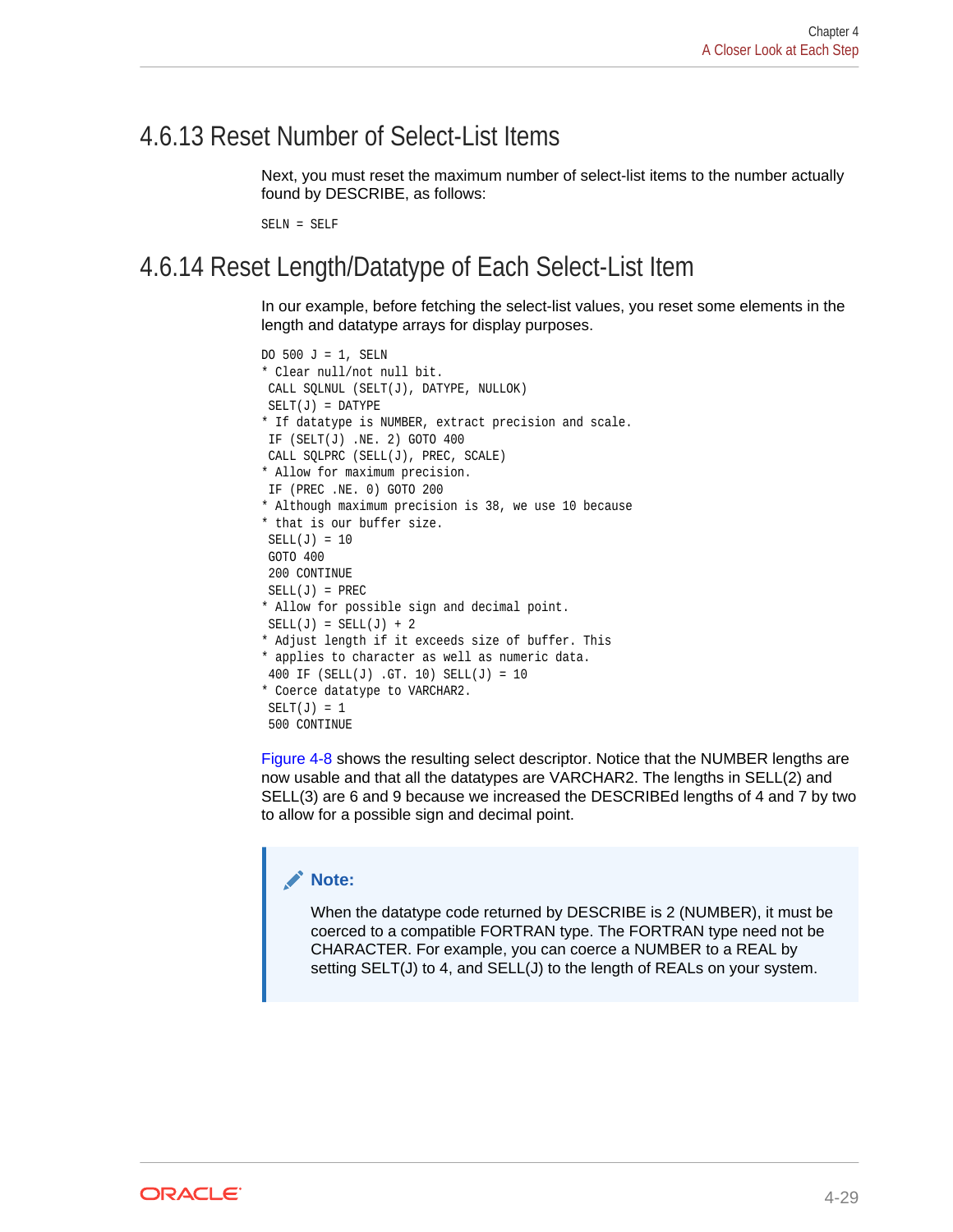

<span id="page-105-0"></span>**Figure 4-8 Select Descriptor before the FETCH**

#### 4.6.15 FETCH Rows from the Active Set

FETCH returns a row from the active set, stores select-list values in the data buffers, and advances the cursor to the next row in the active set. If there are no more rows, FETCH sets SQLCDE in the SQLCA, the SQLCODE variable, or the SQLSTATE variable to the "no data found" Oracle error code. In the following example, FETCH returns the values of columns ENAME, EMPNO, and COMM to SEL:

EXEC SQL FETCH EMPCUR USING DESCRIPTOR SEL

[Figure 4-9](#page-106-0) shows the select descriptor in our example after the FETCH. Notice that Oracle has stored the select-list and indicator values in the data buffers addressed by the elements of SELV and SELI.

For output buffers of datatype 1, Oracle, using the lengths stored in SELL, left-justifies CHAR or VARCHAR2 data, and right-justifies NUMBER data.

The value 'MARTIN' was retrieved from a VARCHAR2(10) column in the EMP table. Using the length in SELL(1), Oracle left-justifies the value in a 10-byte field, filling the buffer.

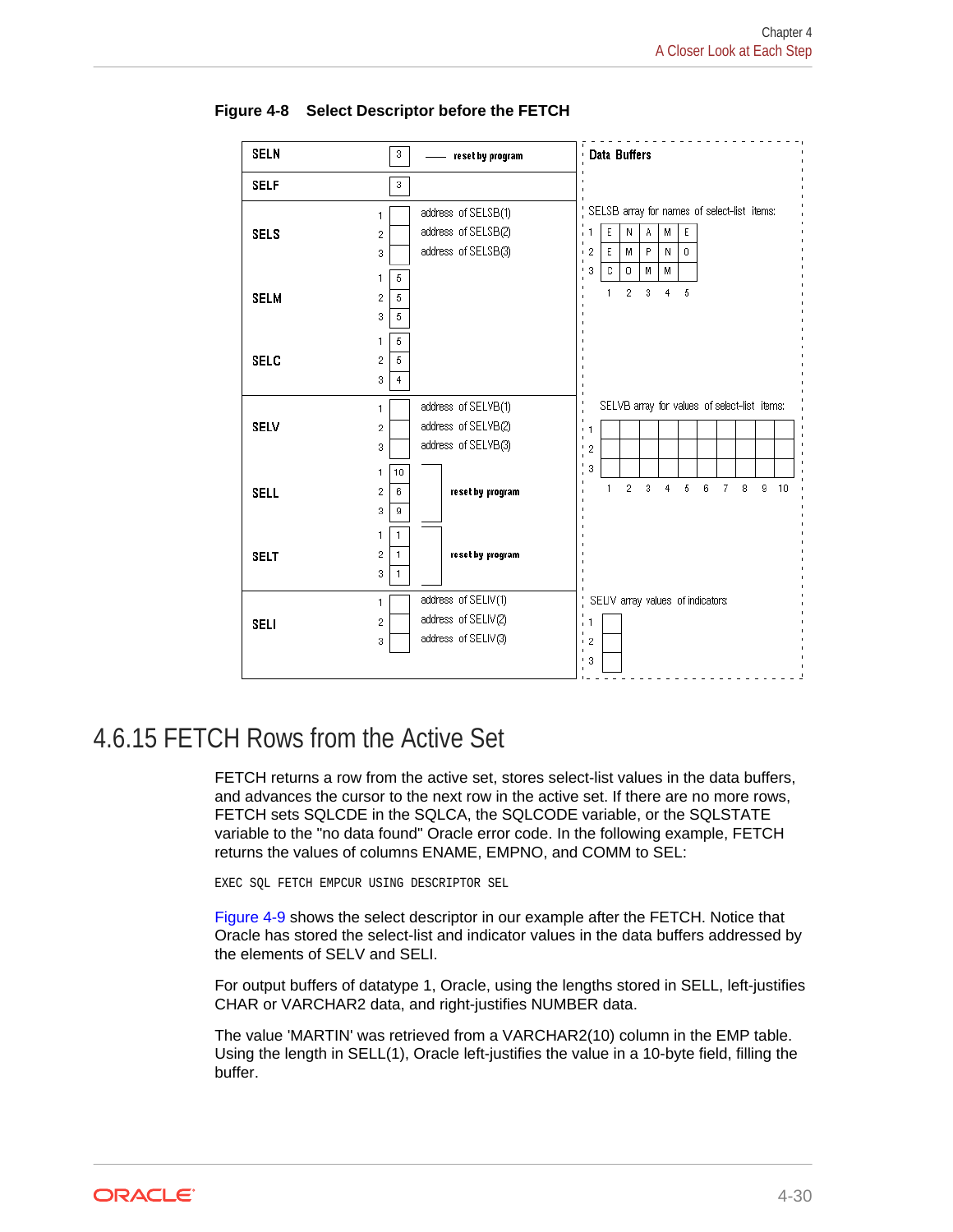<span id="page-106-0"></span>The value 7654 was retrieved from a NUMBER(4) column and coerced to "7654." However, the length in SELL(2) was increased by two to allow for a possible sign and decimal point, so Oracle right-justifies the value in a 6-byte field.

The value 482.50 was retrieved from a NUMBER(7,2) column and coerced to "482.50." Again, the length in SELL(3) was increased by two, so Oracle right-justifies the value in a 9-byte field.

### 4.6.16 Get and Process Select-List Values

After the FETCH, your program can process the select-list values returned by FETCH. In our example, values for columns ENAME, EMPNO, and COMM are processed.

### 4.6.17 CLOSE the Cursor

CLOSE disables the cursor. In our example, CLOSE disables EMPCUR as follows:

EXEC SQL CLOSE EMPCUR

| <b>SELN</b>                | 3                                                                                                                      | Data Buffers<br>$\mathbf{I}$                                                                                                                                                                                |
|----------------------------|------------------------------------------------------------------------------------------------------------------------|-------------------------------------------------------------------------------------------------------------------------------------------------------------------------------------------------------------|
| <b>SELF</b>                | 3                                                                                                                      |                                                                                                                                                                                                             |
| <b>SELS</b><br><b>SELM</b> | address of SELSB(1)<br>1<br>address of SELSB(2)<br>$\overline{2}$<br>address of SELSB(3)<br>3<br>5<br>5<br>2<br>5<br>3 | SELSB array for names of select-list items:<br>÷,<br>E<br>E<br>A<br>N<br>M<br>ï<br>E<br>P<br>$\Box$<br>$+2$<br>М<br>N.<br>ï<br>C<br>$+3$<br>$\mathbf 0$<br>М<br>М<br>$\overline{2}$<br>3<br>$4 -$<br>5<br>1 |
| <b>SELC</b>                | 5<br>1<br>5<br>2<br>$\overline{4}$<br>3                                                                                |                                                                                                                                                                                                             |
| <b>SELV</b>                | address of SELVB(1)<br>1<br>address of SELVB(2)<br>2<br>address of SELVB(3)<br>3                                       | SELVB array for values of select-list items:<br>М<br>A.<br>R.<br>T<br>N<br>T<br>$+1$<br>$\overline{7}$<br>6<br>5<br>$\overline{4}$<br>$+2$<br>$\overline{1}$                                                |
| <b>SELL</b>                | 10 <sub>1</sub><br>1<br>6<br>2<br>9<br>3                                                                               | $\blacksquare$<br>$\overline{2}$<br>5<br>$\overline{4}$<br>8<br>$\mathbf{0}$<br>3<br>$\overline{1}$<br>$\overline{2}$<br>3<br>10 <sub>10</sub><br>$\overline{4}$<br>5<br>6<br>7 <sup>1</sup><br>8<br>9<br>1 |
| <b>SELT</b>                | 1<br>1<br>2<br>1<br>$\mathbf{1}$<br>3                                                                                  | set by FETCH                                                                                                                                                                                                |
| <b>SELI</b>                | address of SELIV(1)<br>1<br>address of SELIV(2)<br>2<br>address of SELIV(3)<br>3                                       | $\frac{1}{1}$<br>SELIV array values of indicators:<br>h,<br>$\mathbf{0}$<br>$+2$<br>$\Omega$<br>set by FETCH<br>$+3$<br>$\mathbf{0}$<br>ï                                                                   |

#### **Figure 4-9 Select Descriptor after the FETCH**

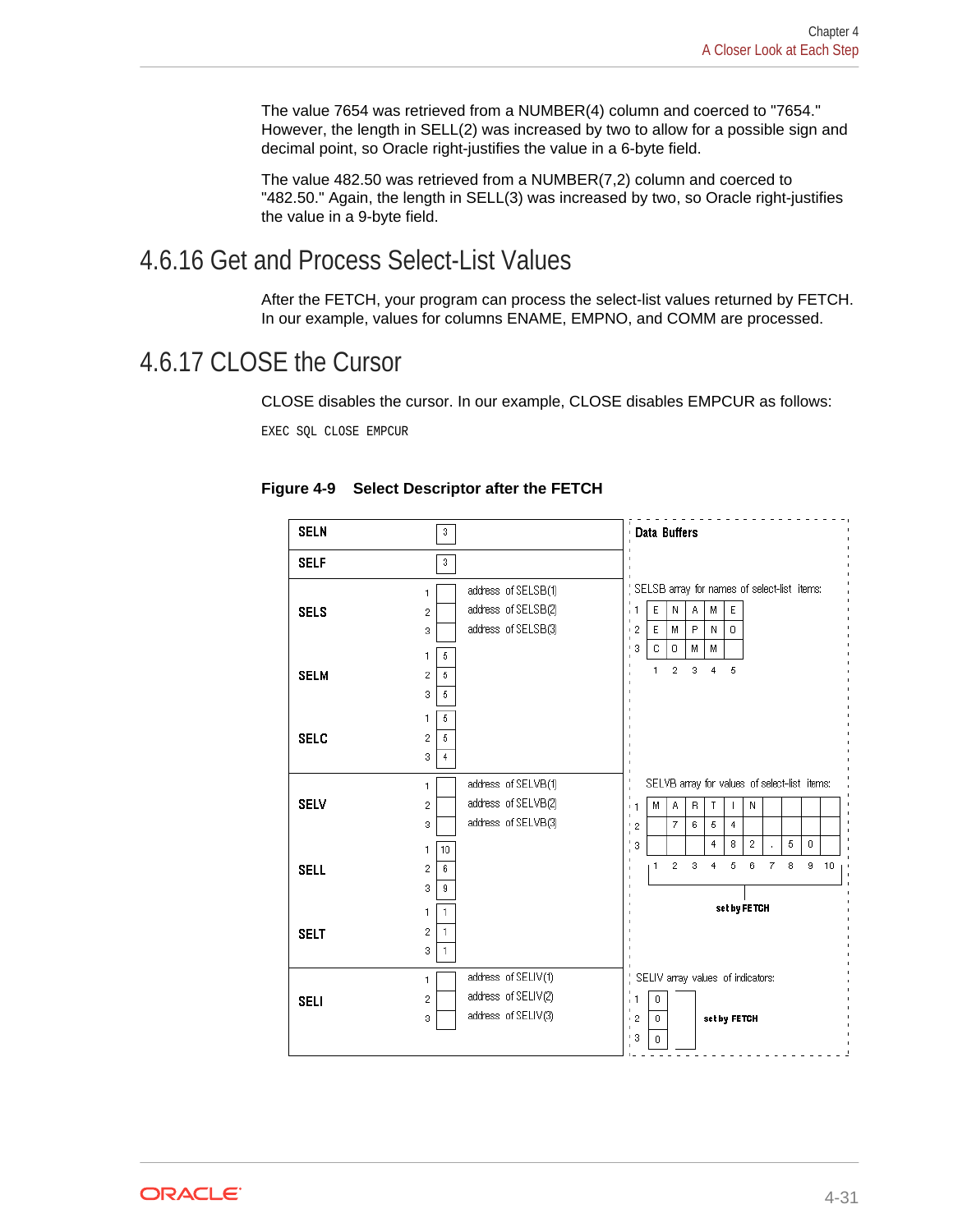# <span id="page-107-0"></span>4.7 Using Host Arrays with Method 4

To use input or output host arrays with Method 4, you must use the optional FOR clause to tell Oracle the size of your host array. For more information about the FOR clause, see About Using the FOR Clause.

Set descriptor entries for the Jth select-list item or bind variable, but instead of addressing a single data buffer, SELV(J) or BNDV(J) addresses the first element of a data buffer array. Then use a FOR clause in the EXECUTE or FETCH statement, as appropriate, to tell Oracle the number of table elements you want to process.

This procedure is necessary, because Oracle has no other way of knowing the size of your host ARRAY.

In the following example, an input host array is used to DELETE rows from the EMP table. Note that EXECUTE can be used for non-queries with Method 4.

```
* Use host arrays with Method 4.
  PROGRAM DYN4HA
  EXEC SQL BEGIN DECLARE SECTION
  CHARACTER*20 UID
 CHARACTER*20 PWD
  CHARACTER*60 STMT
  INTEGER*4 SIZE
  EXEC SQL END DECLARE SECTION 
  EXEC SQL INCLUDE SQLCA
 CHARACTER*10 NAMES(5)
  INTEGER*2 NUMBERS(5)
 INTEGER*2 DEPTS(5)
 EXEC SQL INCLUDE BNDDSC
 EXEC SQL WHENEVER SQLERROR GOTO 9000
 UID = 'SCOTT'
 PWD = 'TIGER' 
* Log on to Oracle.
  EXEC SQL CONNECT :UID IDENTIFIED BY :PWD
  WRITE (*, 10000)
10000 FORMAT (' Connected to Oracle')
 SIZE = 5 STMT = 'INSERT INTO EMP (EMPNO, ENAME, DEPTNO)
  1 VALUES (:E, :N, :D)'
* Prepare and describe the SQL statement.
  EXEC SQL PREPARE S FROM :STMT
 BNDN = 3 EXEC SQL DESCRIBE BIND VARIABLES FOR S INTO BND
* Initialize bind descriptor items.
 BNDN = BNDF
 CALL SQLADR(NUMBERS(1), BNDV(1))
BNDL(1) = 2BNDT(1) = 3BNDI(1) = 0* %REF is used to pass the address of the data, not
* of the FORTRAN compiler-generated descriptor of
* CHARACTER variable NAMES. (See the section "Using
* SQLADR" earlier in this chapter.)
  CALL SQLADR(%REF(NAMES(1)), BNDV(2))
BNDL(2) = 10BNDT(2) = 1BNDI(2) = 0 CALL SQLADR(DEPTS(1), BNDV(3))
```
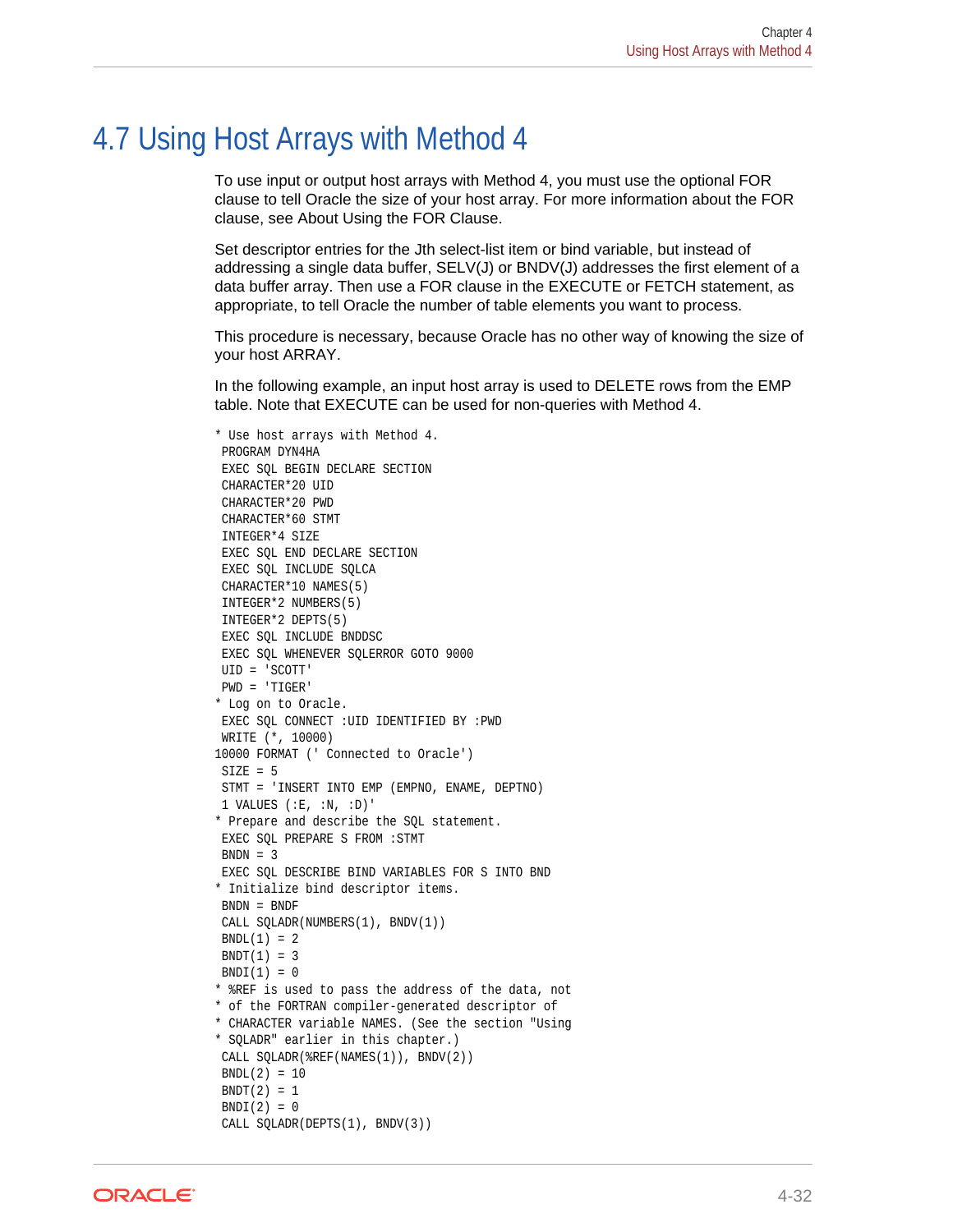```
BNDL(3) = 2BNDT(3) = 3BNDI(3) = 0 DO 110 I = 1, SIZE
BNDM(I) = 0BNDY(I) = 0BNDX(I) = 0 110 CONTINUE 
* Fill the data buffers. Normally, this data would
* be entered interactively by the user, or read from
* a file.
 NAMES(1) = 'TRUSDALE'
 NUMBERS(1) = 1014
DEPTS(1) = 30NAMES(2) = 'WILKES' NUMBERS(2) = 1015
DEPTS(2) = 30 NAMES(3) = 'BERNSTEIN'
 NUMBERS(3) = 1016
 DEPTS(3) = 30
 NAMES(4) = 'FRAZIER'
 NUMBERS(4) = 1017
DEPTS(4) = 30 NAMES(5) = 'MCCOMB'
 NUMBERS(5) = 1018
DEPTS(5) = 30* Do the INSERT.
 WRITE (*, 10020)
10020 FORMAT(1X, 'Adding to Sales force ...')
 EXEC SQL FOR :SIZE EXECUTE S USING DESCRIPTOR BND
 EXEC SQL COMMIT RELEASE
 GOTO 150
* Here if SQLERROR occurred.
 9000 CONTINUE
 WRITE (*, 10030) SQLEMC
10030 FORMAT (1X, 70A1)
 EXEC SQL WHENEVER SQLERROR CONTINUE
 EXEC SQL ROLLBACK RELEASE
* Here when ready to exit the program.
 150 CONTINUE
STOP
END
```
# 4.8 Sample Program 10: Dynamic SQL Method 4

This program shows the basic steps required to use dynamic SQL Method 4. After logging on to Oracle, the program prompts the user for a SQL statement, PREPAREs the statement, DECLAREs a cursor, checks for any bind variables using DESCRIBE BIND, OPENs the cursor, and DESCRIBEs any select-list items. If the input SQL statement is a query, the program FETCHes each row of data, then CLOSEs the cursor. Notice that a VARCHAR is used to store the dynamic SQL statement.

PROGRAM DYN4 EXEC SQL BEGIN DECLARE SECTION CHARACTER\*20 UID CHARACTER\*20 PWD VARCHAR \*1024 STMT, STMTL, STMTA EXEC SQL END DECLARE SECTION CHARACTER\*1 ANS EXEC SQL INCLUDE SQLCA

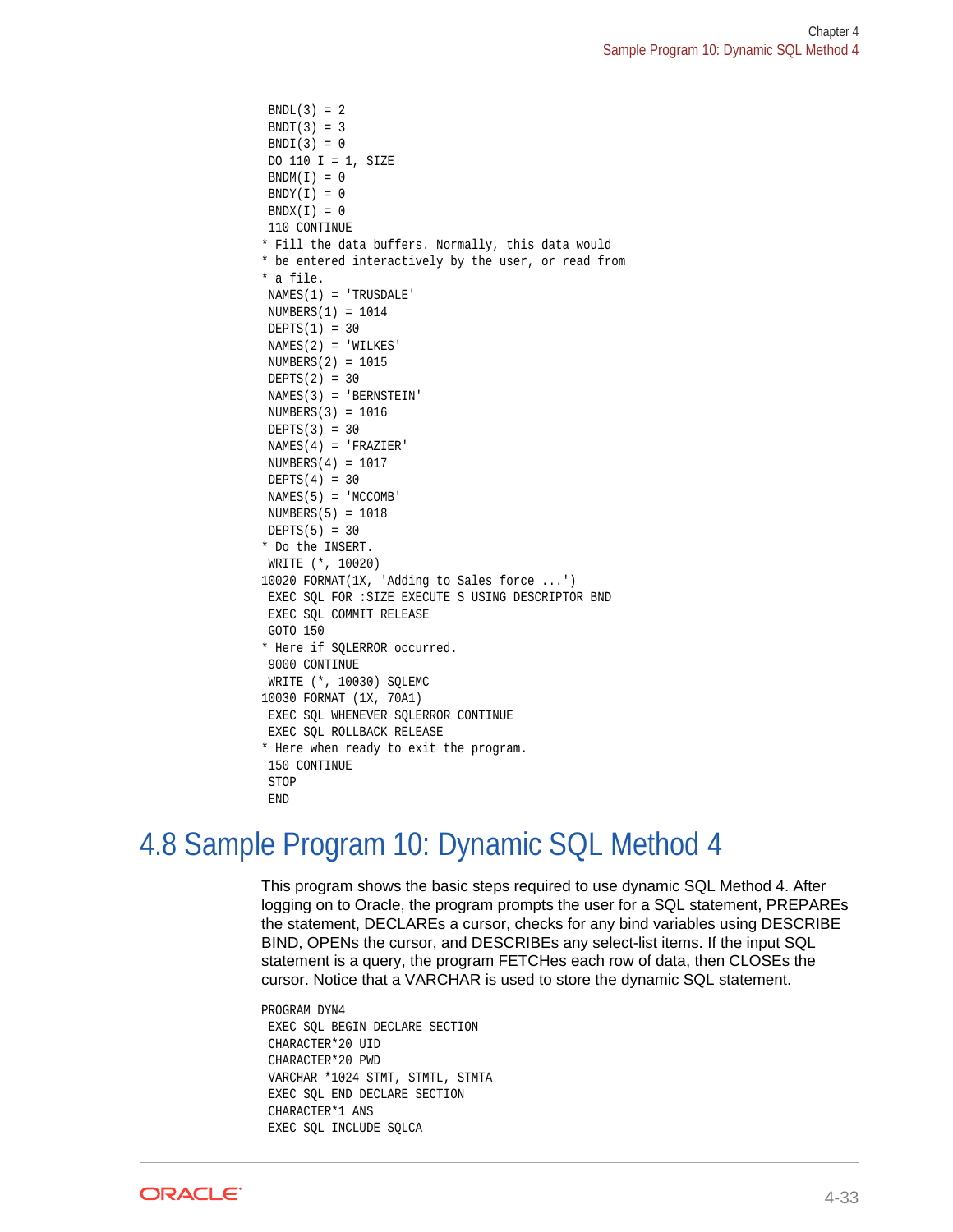```
 EXEC SQL INCLUDE BNDDSC
  EXEC SQL INCLUDE SELDSC
* INITIALIZE.
  CALL INIT
* LOG ON TO ORACLE.
10 PRINT *, 'ENTER USERNAME:'
 READ '(20A)', UID
  PRINT *, 'ENTER PASSWORD:'
  READ '(20A)', PWD
  EXEC SQL WHENEVER SQLERROR GOTO 8500
  EXEC SQL CONNECT :UID IDENTIFIED BY :PWD
  EXEC SQL WHENEVER SQLERROR GOTO 9000
  PRINT *, 
 1'TO EXIT, TYPE NULL SQL STATEMENT (;) AT DSQL PROMPT.'
* GET SQL STATEMENT FROM USER.
100 CONTINUE
 CALL GETSQL (STMTA, STMTL)
 IF (STMTL .EQ. 0) GOTO 9500
* PREPARE THE SQL STATEMENT, AND DECLARE A CURSOR FOR IT.
  EXEC SQL PREPARE S FROM :STMT
  EXEC SQL DECLARE C CURSOR FOR S
* DESCRIBE THE BIND VARIABLES. FIRST, INITIALIZE BNDN TO
* THE MAXIMUM NUMBER OF VARIABLES THAT CAN BE DESCRIBED.
BNDN = 20 EXEC SQL DESCRIBE BIND VARIABLES FOR S INTO BND
  IF (BNDF .GE. 0) GOTO 125
PRINT *, 'TOO MANY BIND VARIABLE - TRY AGAIN...'
  GOTO 300
* HAVE DESCRIBED BIND VARIABLES. GET VALUES FOR ANY
* BIND VARIABLES.
125 BNDN = BNDF
 IF (BNDN .GT. 0) CALL GETBND
* OPEN CURSOR TO EXECUTE THE SQL STATEMENT.
 EXEC SQL OPEN C USING DESCRIPTOR BND
* DESCRIBE THE SELECT-LIST ITEMS. FIRST, INITIALIZE SELN TO
* THE MAXIMUM NUMBER OF ITEMS THAT CAN BE DESCRIBED.
SELN = 20 EXEC SQL DESCRIBE SELECT LIST FOR S INTO SEL
 IF (SELF .GE. 0) GOTO 150
 PRINT *, 'TOO MANY SELECT-LIST ITEMS. TRY AGAIN...'
  GOTO 300
* HAVE DESCRIBED SELECT LIST. IF THIS IS A SELECT STATEMENT,
* RESET LENGTHS AND DATATYPES OF FETCHED VALUES, AND OUTPUT
* COLUMN HEADINGS.
150 SELN = SELF
 IF (SELN .EQ. 0) GO TO 300
  CALL PRCOLH
* FETCH EACH ROW, AND PRINT IT.
 EXEC SQL WHENEVER NOT FOUND GOTO 300
```
200 EXEC SQL FETCH C USING DESCRIPTOR SEL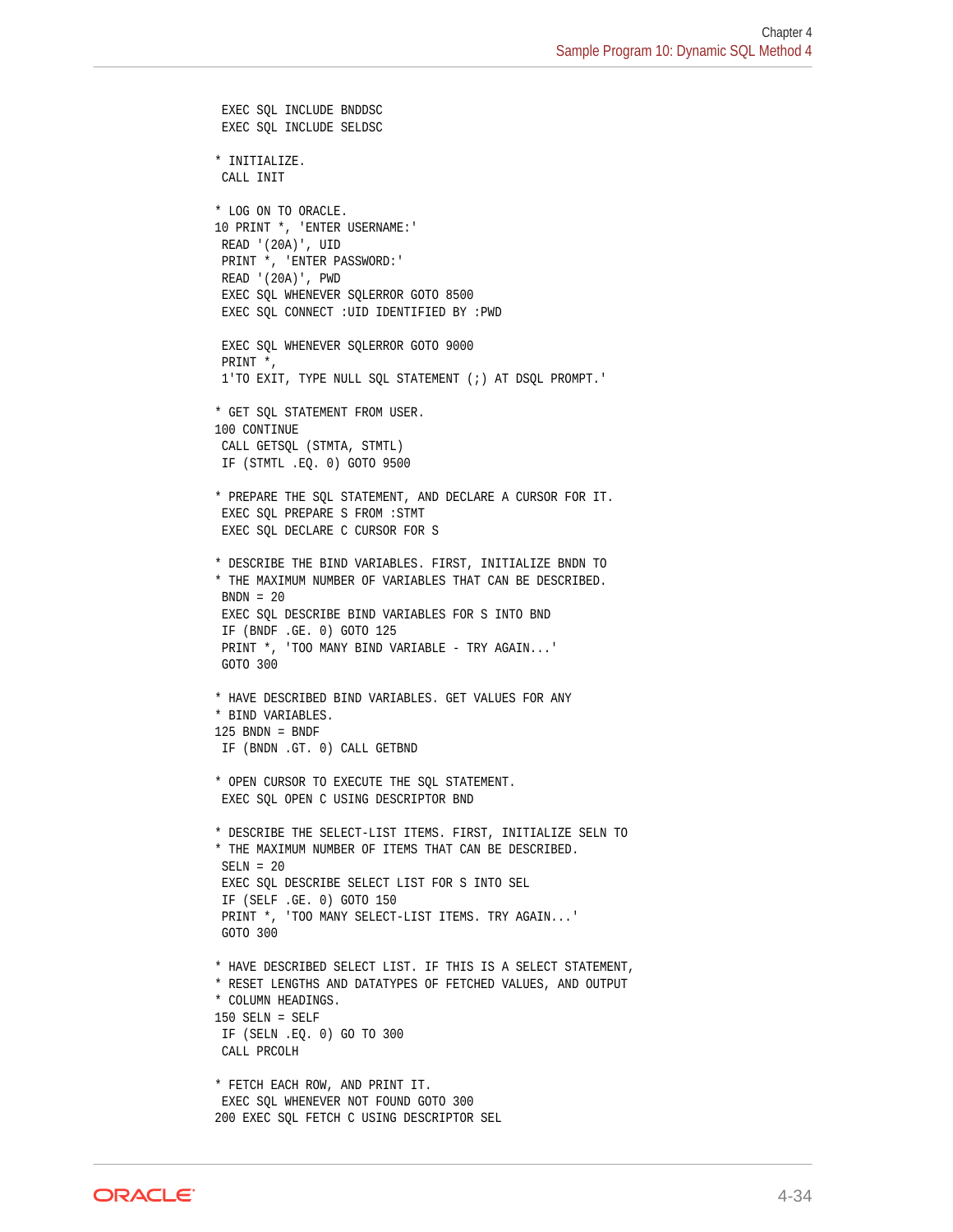```
 CALL PRROW
  GOTO 200
* THERE ARE NO MORE ROWS (ROW NOT FOUND), OR NON-SELECT
* STATEMENT COMPLETED.
300 EXEC SQL CLOSE C
 IF (SELN .EQ. 0) GOTO 310
* THERE WERE SOME SELECT-LIST ITEMS, SO SQL STATEMENT
* MUST BE A SELECT.
 PRINT *, SQLERD(3), ' ROW(S) SELECTED.'
  GOTO 100
* THERE WERE NO SELECT-LIST ITEMS, SO SQL STATEMENT
* CANNOT BE A SELECT.
310 PRINT *, SQLERD(3), ' ROW(S) PROCESSED.'
 GOTO 100
* A SQL EXECUTION ERROR (SQLERROR) OCCURRED.
* CONNECT ERROR
8500 PRINT '(70A1)', SQLEMC
 PRINT *, 'TRY AGAIN (Y OR N)?'
 READ '(A1)', ANS
  IF ((ANS .EQ. 'Y') .OR. (ANS .EQ. 'Y')) GOTO 10
 GOTO 9500
* OTHER SQL ERRORS
9000 PRINT '(70A1)', SQLEMC
 GOTO 100
* NOW READY TO EXIT PROGRAM.
9500 EXEC SQL WHENEVER SQLERROR CONTINUE
 EXEC SQL COMMIT WORK RELEASE
  PRINT *, 'HAVE A GOOD DAY.'
9600 CONTINUE
  END
*********************************************************
* NAME: INIT (INITIALIZE)
* FUNCTION: INITIALIZES THE BIND AND SELECT DESCRIPTORS.
* RETURNS: NONE
*********************************************************
 SUBROUTINE INIT
 EXEC SQL INCLUDE BNDDSC
  EXEC SQL INCLUDE SELDSC
* INITIALIZE BIND DESCRIPTOR ITEMS.
 DO 100 I = 1, 20
  CALL SQLADR (BNDSB(1,I), BNDS(I))
  CALL SQLADR (BNDVB(1,I), BNDV(I))
  CALL SQLADR (BNDXB(1,I), BNDX(I))
  CALL SQLADR (BNDIV(I), BNDI(I))
 BNDM(I) = 30BNDY(I) = 30100 CONTINUE
* INITIALIZE SELECT DESCRIPTOR ITEMS.
  DO 200 I = 1, 20
  CALL SQLADR (SELSB(1,I), SELS(I))
  CALL SQLADR (SELVB(1,I), SELV(I))
```
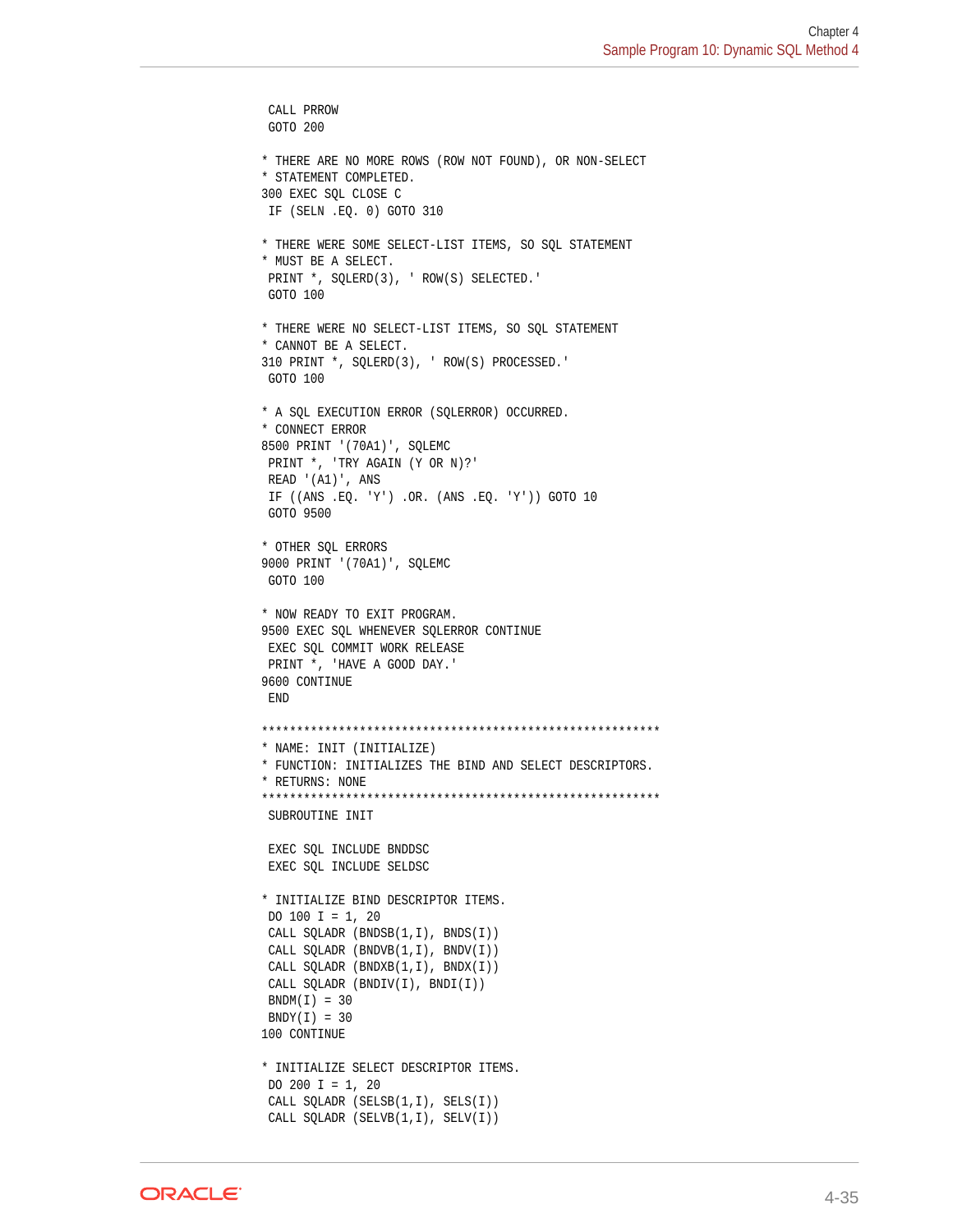```
 CALL SQLADR (SELIV(I), SELI(I))
SELM(I) = 30200 CONTINUE
 RETURN
  END
*********************************************************
* NAME: GETSQL (GET SQL STATEMENT FROM TERMINAL)
* FUNCTION: ASKS THE USER TO TYPE IN A SQL STATEMENT.
* RETURNS: SARR IS A STRING (LOGICAL*1) CONTAINING
* THE SQL STATEMENT. SLEN IS THE NUMBER OF
* CHARACTERS IN SARR. IF SLEN IS 0, THEN NO
* SQL STATEMENT WAS ENTERED (DSQL USES THIS
* TO INDICATE THAT USER WANTS TO LOG OFF).
*********************************************************
 SUBROUTINE GETSQL (SARR, SLEN)
 LOGICAL*1 SARR(1)
 INTEGER*2 SLEN
 LOGICAL*1 INP(80)
 INTEGER INPL
 INTEGER CNTLIN
 CNTLIN = 0
SLEN = 0 PRINT *, 'DSQL>'
50 READ '(80A1)', (INP(I), I = 1, 80)
* FIND LENGTH OF SQL STATEMENT BY SCANNING BACKWARD FOR
* FIRST NON-BLANK CHARACTER.
 INPL = 80 DO 100 I = 1, 80
 IF (INP(INPL) .NE. ' ') GOTO 150
 INPL = INPL - 1100 CONTINUE
* MOVE THIS PIECE OF THE SQL STATEMENT TO SQL STATEMENT
* BUFFER.
150 CONTINUE
 DO 200 I = 1, INPL
SLEN = SLEN + 1 IF (SLEN .GT. 1024) GOTO 1000
SARR(SLEN) = INFO(I)200 CONTINUE
 IF (SARR(SLEN) .EQ. ';') GOTO 1000
* LINE NOT TERMINATED BY ';'. REQUEST CONTINUED LINE.
 CNTLIN = CNTLIN + 1
 WRITE (*, 10300) CNTLIN
10300 FORMAT ('$', I5, ':')
 SLEN = SLEN + 1 IF (SLEN .GT. 1024) GOTO 1000
SARR(SLEN) = ' ' GOTO 50
1000 CONTINUE
 SLEN = SLEN - 1 RETURN
 END
*********************************************************
* NAME: PRCOLH (PRINT COLUMN HEADINGS)
```
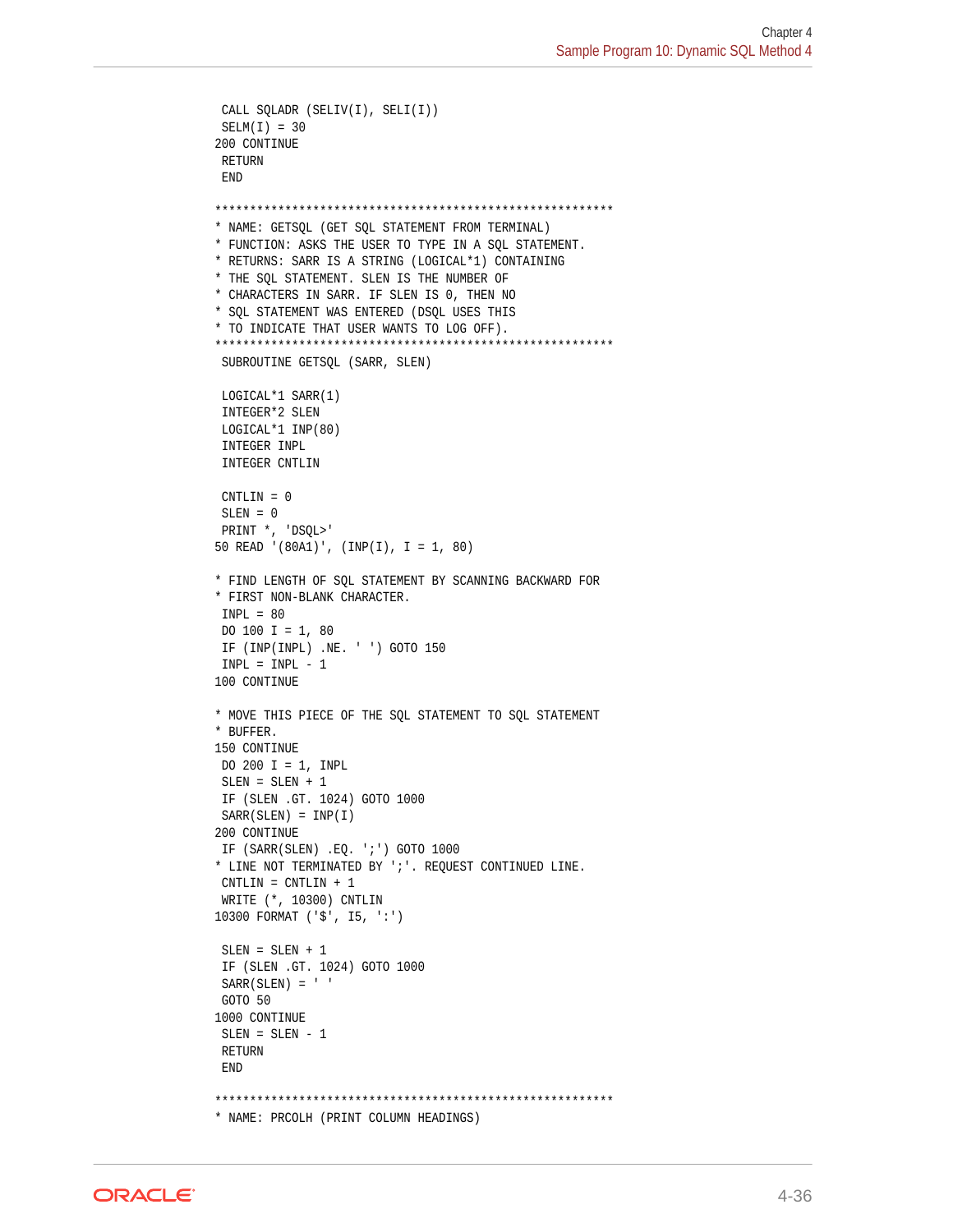```
* FUNCTION: RESETS LENGTH AND DATATYPE ARRAYS IN SELECT
* DESCRIPTOR, AND PRINTS COLUMN HEADINGS FOR
* SELECT-LIST ITEMS.
* NOTES: FOR EXAMPLE, GIVEN THE STATEMENT
*
* SELECT TNAME, TABTYPE FROM TAB
*
* AND ASSUMING TNAME COLUMN IS 30 CHARACTERS
* WIDE AND TABTYPE COLUMN IS 7 CHARACTERS WIDE,
* PRCOLH PRINTS:
*
* TNAME TABTYPE
* ----------------------------- -------
*********************************************************
  SUBROUTINE PRCOLH
 EXEC SQL INCLUDE SELDSC
 LOGICAL*1 LINE(132)
  INTEGER LINESZ
  INTEGER PREC, SCALE, NULLOK
  INTEGER*2 DATYPE
PREC = 26SCALE = 0LINESZ = 132L = 0 DO 500 I = 1, SELN
* SQLPRC IS USED TO EXTRACT PRECISION AND SCALE FROM THE
* LENGTH (SELL(I)).
* SQLNUL IS USED TO RESET HIGH ORDER BIT OF THE DATATYPE
* AND TO CHECK IF THE COLUMN IS NOT NULL.
* CHAR DATATYPES HAVE LENGTH, BUT ZERO PRECISION AND
* SCALE. THE LENGTH IS THAT DEFINED AT CREATE TIME.
* NUMBER DATATYPES HAVE PRECISION AND SCALE IF DEFINED
* AT CREATE TIME. HOWEVER, IF THE COLUMN DEFINITION
* WAS JUST NUMBER, THE PRECISION AND SCALE ARE ZERO,
* SO WE DEFAULT THE COLUMN WIDTH TO 10.
* RIGHT JUSTIFY COLUMN HEADING FOR NUMBERS.
  CALL SQLNUL (SELT(I), DATYPE, NULLOK)
 SELT(I) = DATYPE IF (SELT(I) .NE. 2) GOTO 150
  CALL SQLPRC (SELL(I), PREC, SCALE)
* IF NO PRECISION, USE DEFAULT.
  IF (PREC .EQ. 0) PREC = 10
 SELL(I) = PREC* ADD 2 FOR POSSIBLE SIGN AND DECIMAL POINT.
 SELL(I) = SELL(I) + 2* BLANK-PAD COLUMN NAME TO RIGHT-JUSTIFY COLUMN HEADING.
NBLANKS = SELL(I) - SELC(I)DO 130 J = 1, NBLANKS
L = L + 1
```
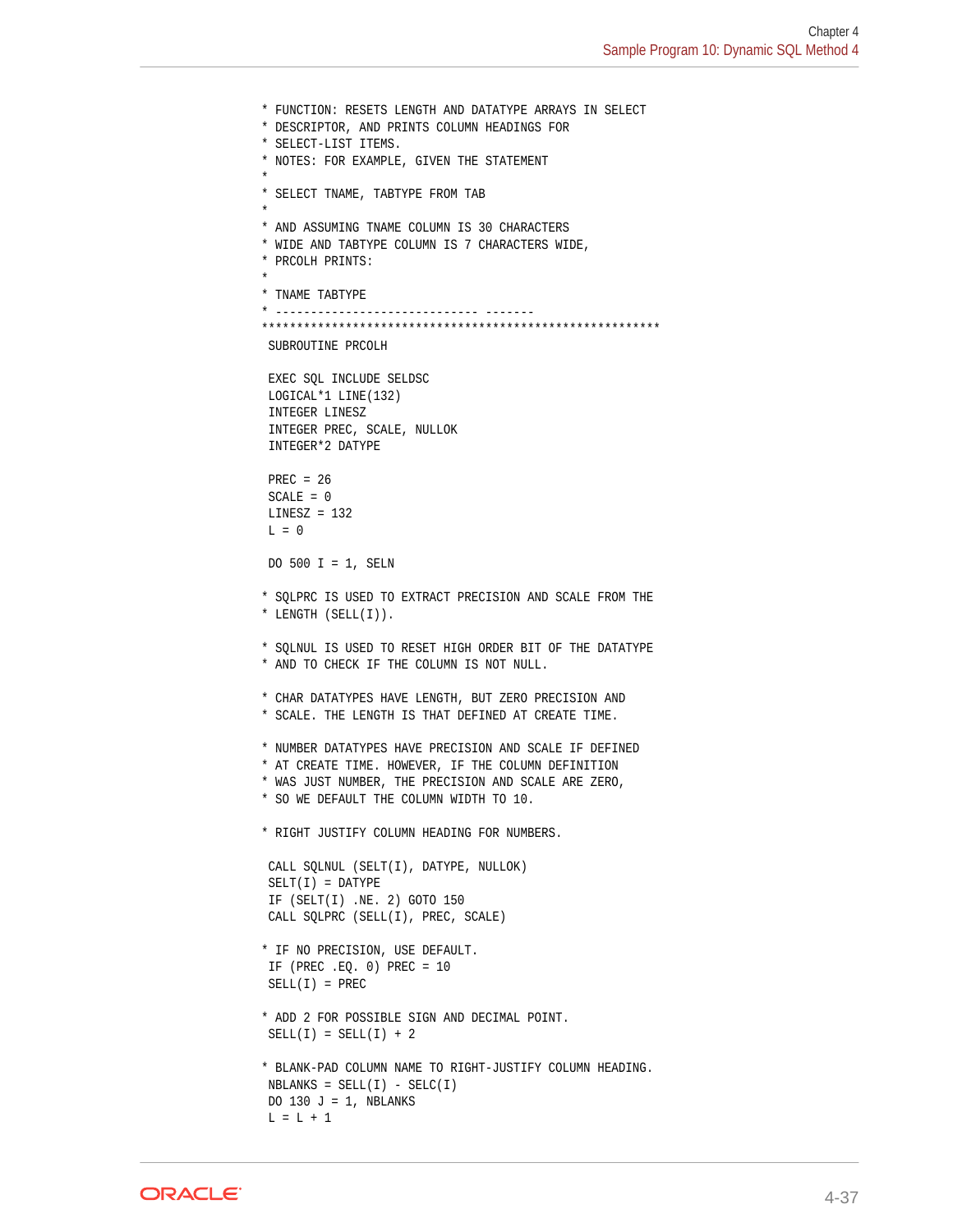```
 IF (L .GT. LINESZ - 1) GOTO 450
LINE(L) = ' '130 CONTINUE
 GOTO 190
* CHECK FOR LONG COLUMN, AND SET DATA BUFFER
* LENGTH TO 240.
150 IF (SELT(I) .NE. 8) GOTO 153
SELL(I) = 240 GOTO 190
* CHECK FOR LONG RAW COLUMN, AND SET DATA BUFFER
* LENGTH TO 240.
153 IF (SELT(I) .NE. 24) GOTO 155
 SELL(I) = 240 GOTO 190
* CHECK FOR ROWID COLUMN, AND SET DATA BUFFER
* LENGTH TO 18 (DISPLAY LENGTH).
155 IF (SELT(I) .NE. 11) GOTO 160
SELL(I) = 18 GOTO 190
* CHECK FOR DATE COLUMN, AND SET DATA BUFFER LENGTH
* TO 9 (DEFAULT FORMAT IS DD-MON-YY).
160 IF (SELT(I) .NE. 12) GOTO 165
SELL(I) = 9 GOTO 190
* CHECK FOR RAW COLUMN, AND ADD 1 TO DATA BUFFER LENGTH.
165 IF (SELT(I) .NE. 23) GOTO 190
SELL(I) = SELL(I) + 1* COPY COLUMN NAME TO OUTPUT LINE.
190 DO 200 J = 1, MIN (SELC(I), SELL(I))
L = L + 1 IF (L .GT. LINESZ - 1) GOTO 450
LINE(L) = SELSB(J, I)200 CONTINUE
* PAD COLUMN NAME WITH BLANKS PLUS 1 FOR INTER-COLUMN
* SPACING. NOTE THAT NUMBER COLUMNS ARE RIGHT-JUSTIFIED
* SO JUST ONE BLANK IS NEEDED FOR INTER-COLUMN SPACING.
 NBLANKS = 1
 IF (SELT(I) .EQ. 2) GOTO 210
NBLANKS = MAX (SELL(I) - SELC(I) + 1, 1)210 DO 300 J = 1, NBLANKS
L = L + 1 IF (L .GT. LINESZ - 1) GOTO 450
LINE(L) = '300 CONTINUE
* EXCEPT FOR LONG RAW COLUMNS, COERCE COLUMN
* DATATYPE TO VARCHAR2 TO SIMPLIFY PRINTING ROW.
450 IF (SELT(I) .NE. 24) SELT(I) = 1
500 CONTINUE
* NOW READY TO PRINT THE HEADING LINE.
1000 WRITE (*, 10100) (LINE(I), I = 1, L)
10100 FORMAT (/, 1X, 132A1)
* UNDERLINE THE COLUMN HEADINGS.
```
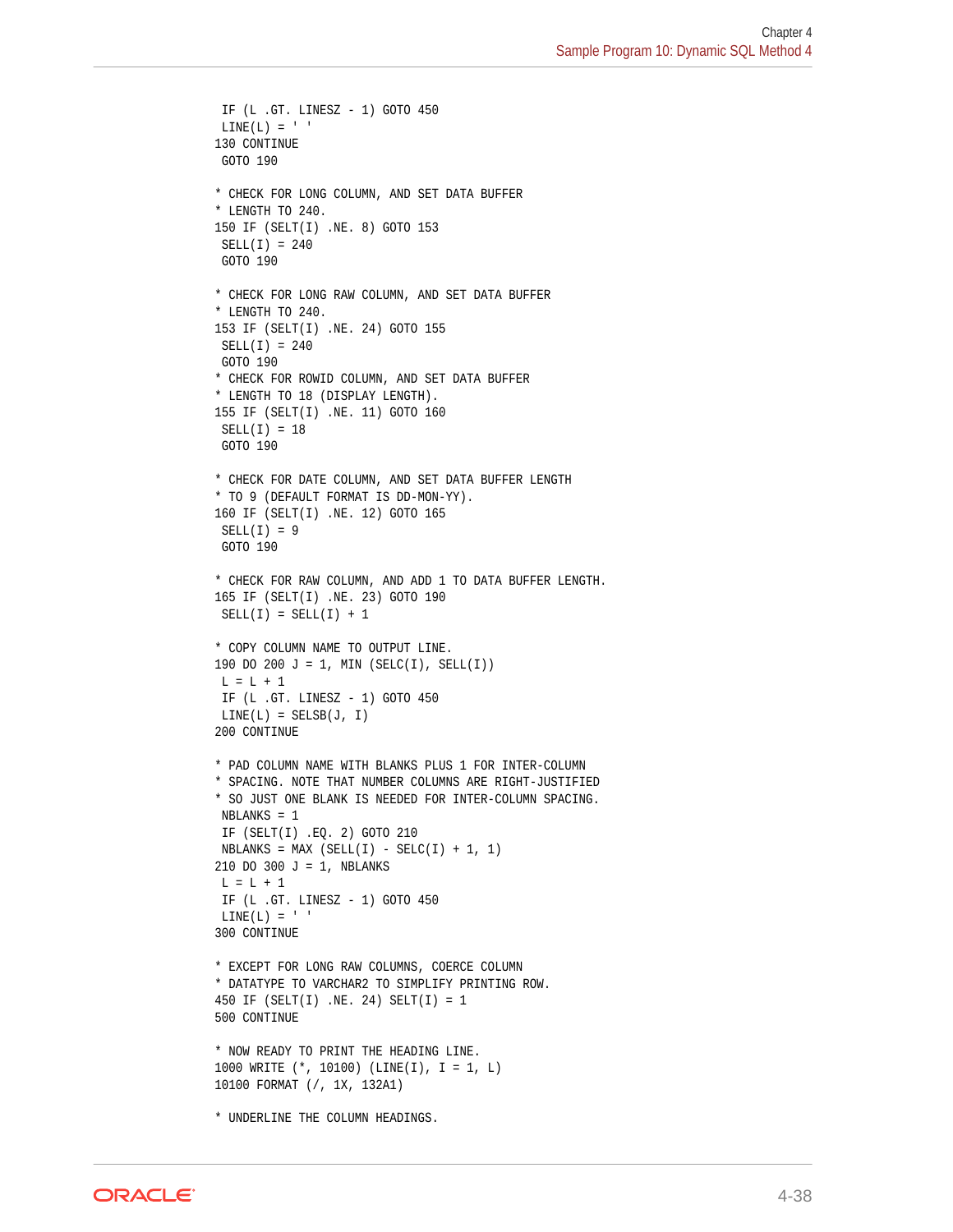```
L = 0 DO 1500 I = 1, SELN
NUMDER = SELL(I)DO 1250 J = 1, NUNDER
L = L + 1 IF (L .GT. LINESZ - 1) GOTO 2000
LINE(L) = '-'1250 CONTINUE
L = L + 1 IF (L .GT. LINESZ - 1) GOTO 2000
LINE(L) = ' '1500 CONTINUE
* NOW READY TO PRINT THE UNDERLINE.
2000 WRITE (*, 10200) (LINE(I), I = 1, L)
10200 FORMAT (1X, 132A1)
 RETURN
 END
*********************************************************
* NAME: PRROW (PRINT ROW)
* FUNCTION: PRINTS A SINGLE FETCHED ROW.
*********************************************************
 SUBROUTINE PRROW
 EXEC SQL INCLUDE SELDSC
 LOGICAL*1 LINE(132)
 INTEGER LINESZ
LINESZ = 132L = 0 DO 500 I = 1, SELN
* CHECK FOR NULL COLUMN. IF NULL, BLANK-PAD COLUMN.
  IF (SELIV(I) .GE. 0) GOTO 100
 DO 90 J = 1, SELL(I)L = L + 1 IF (L .GT. LINESZ - 1) GOTO 1000
LINE(L) = ' '90 CONTINUE
 GOTO 250
* COLUMN DATATYPE IS VARCHAR2. COPY COLUMN VALUE TO
* OUTPUT LINE.
100 CONTINUE
DO 200 J = 1, SELL(I)L = L + 1 IF (L .GT. LINESZ - 1) GOTO 1000
LINE(L) = SELVB(J, I)200 CONTINUE
* APPEND ONE BLANK FOR INTER-COLUMN SPACING.
250 CONTINUE
\mathbf{L} = \mathbf{L} + 1 IF (L .GT. LINESZ - 1) GOTO 1000
LINE(L) = ' '500 CONTINUE
* NOW READY TO PRINT THE LINE.
1000 WRITE (*, 10100) (LINE(I), I = 1, L)
10100 FORMAT (1X, 132A1)
 RETURN
```
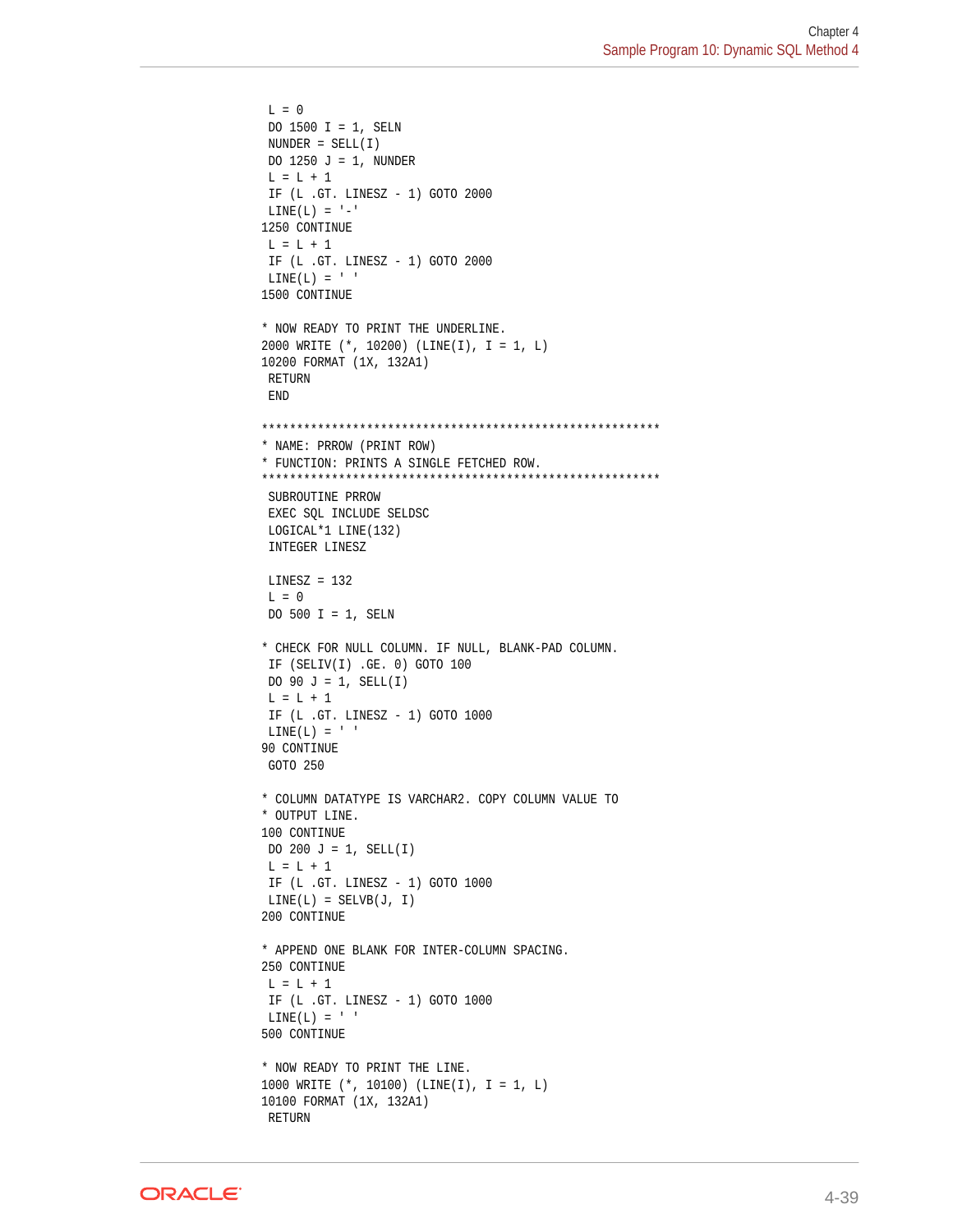```
 END
*********************************************************
* NAME: GETBND (GET BIND VARIABLES)
* FUNCTION: USING THE DESCRIPTOR BND, SET UP BY
* THE DESCRIBE BIND VARIABLES STATEMENT,
* GETBND PROMPTS THE USER FOR VALUES OF BIND
* VARIABLES.
* RETURNS: BNDVB AND BNDL ARRAYS SET UP WITH VALUES
* FOR BIND VARIABLES.
*********************************************************
  SUBROUTINE GETBND
 EXEC SQL INCLUDE BNDDSC
 CHARACTER*1 CLN, SPC
CLN = ':
SPC = ' WRITE (*, 10100)
10100 FORMAT (/, 'PLEASE ENTER VALUES OF BIND VARIABLES.', /)
DO 500 I = 1, BNDN
WRITE (*, 10200)(BNDSB(J, I), J = 1, BNDC(I)), CLN, SPEC10200 FORMAT ('ENTER VALUE FOR ', 32A1)
* GET VALUE FOR BIND VARIABLE.
READ '(80A1)', (BNDVB(J, I), J = 1, 80)
* FIND LENGTH OF VALUE BY SCANNING BACKWARD
* FOR FIRST NON-BLANK CHARACTER.
BNDL(I) = 80DO 200 J = 1, 80 IF (BNDVB(BNDL(I), I) .NE. ' ') GOTO 300
BNDL(I) = BNDL(I) - 1200 CONTINUE
* SET DATATYPE OF BIND VARIABLE TO VARCHAR2, AND SET
* INDICATOR VARIABLE TO NOT NULL.
300 CONTINUE
BNDT(I) = 1BNDIV(I) = 0500 CONTINUE
 RETURN
 END
```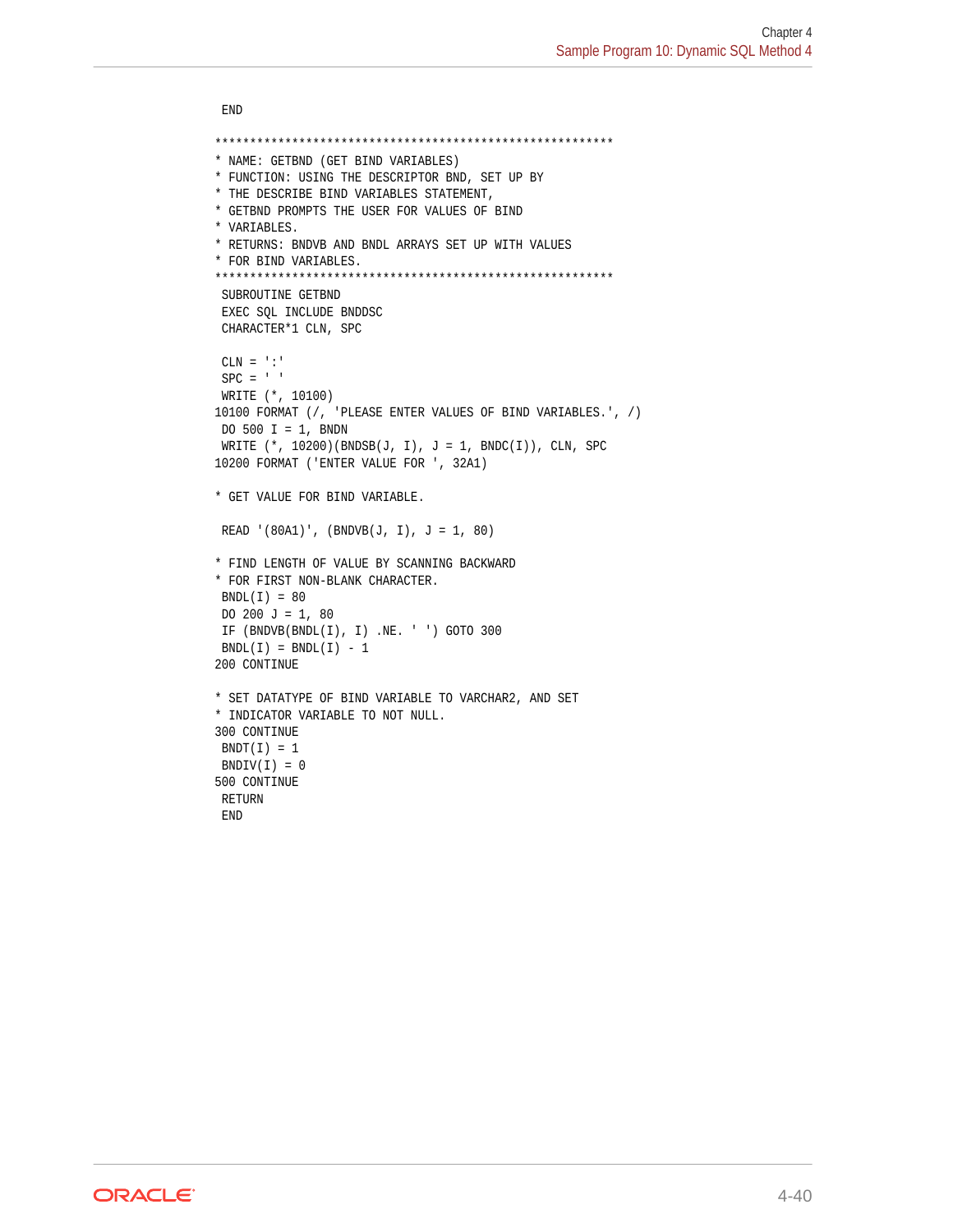# A Operating System Dependencies

Some details of Pro\*FORTRAN programming vary from one system to another. This appendix is a collection all system-specific issues regarding Pro\*FORTRAN. References are provided, where applicable, to other sources in your document set.

This appendix contains the following sections:

- System-Specific References for Chapter 1
- [System-Specific Reference for Chapter 3](#page-118-0)
- [System-Specific Reference for Chapter 4](#page-118-0)

# A.1 System-Specific References for Chapter 1

For more information, refer to .

A.1.1 Case-sensitivity

Though the standard FORTRAN character set excludes lowercase alpha characters, many compilers allow them in identifiers, comments, and quoted literals.

The Pro\*FORTRAN Precompiler is not case-sensitive; however, some compilers are. If your compiler is case-sensitive, you must declare and reference variables in the same uppercase/lowercase format. Check your FORTRAN compiler user's guide.

#### A.1.2 Coding Area

You must code EXEC SQL and EXEC ORACLE statements in columns 7 through 72 (columns 73 through 80 are ignored). The other columns are used for the following purposes: column 1 indicates comment lines, columns 1 through 5 contain an optional statement label, and column 6 indicates continuation lines.

On some systems, *terminal format* is supported; that is, entry is not restricted to certain columns. Check your Oracle system-specific documentation.

No more than one statement can appear on a single line.

## A.1.3 Continuation Lines

You can continue SQL statements from one line to the next according to the rules of FORTRAN. To code a continuation line, place a nonzero, non-blank character in column 6. In this manual, digits are used as continuation characters, as the following example shows:

\* Retrieve employee data. EXEC SQL SELECT EMPNO, ENAME, JOB, SAL 1 INTO :MYEMPNO, :MYENAME, :MYJOB, :MYSAL 2 FROM EMP 3 WHERE DEPTNO = :MYDEPTNO

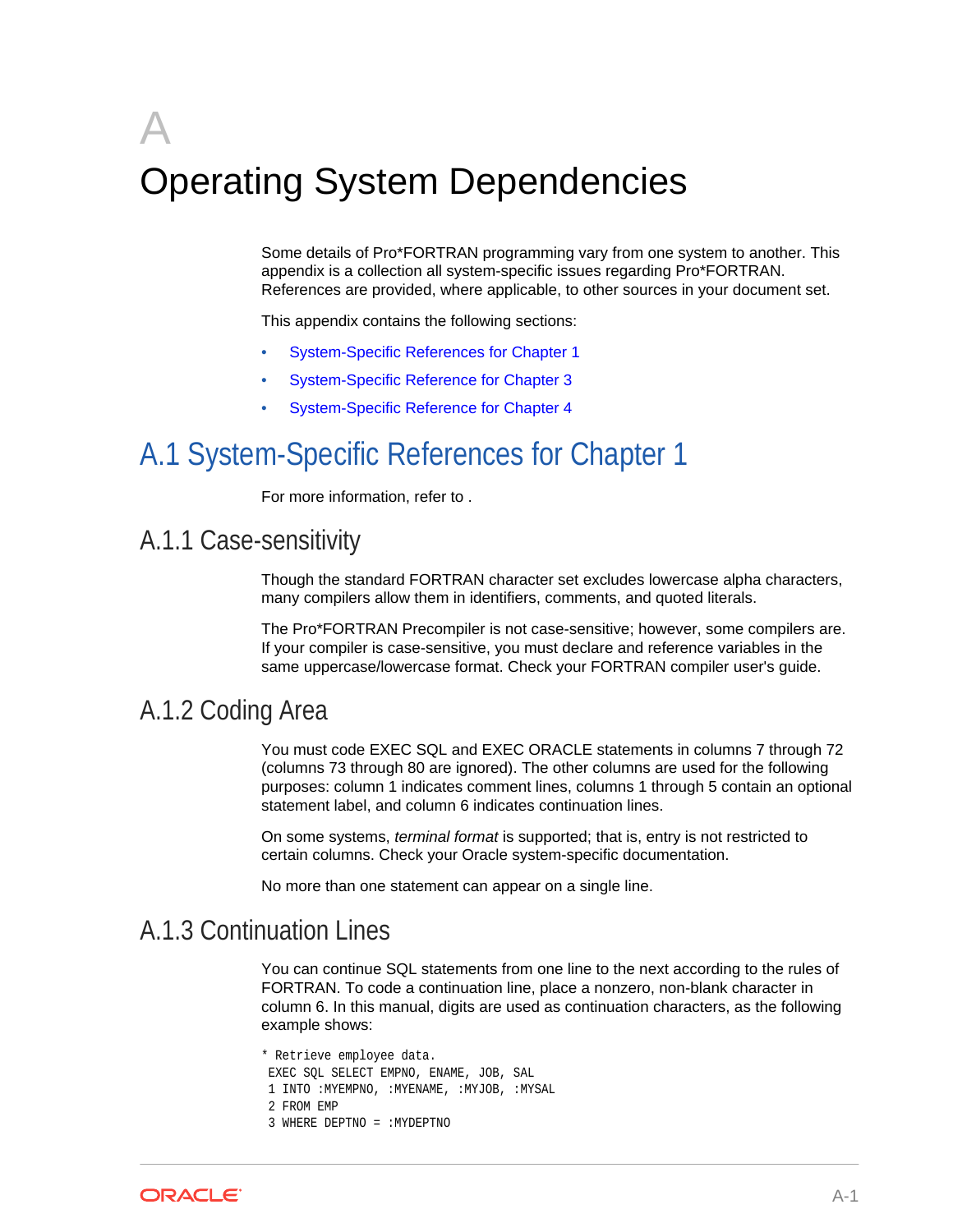You can also continue string literals from one line to the next. Code the literal through column 72, then, on the next line, code a continuation character and the rest of the literal. An example follows:

```
* Execute dynamic SQL statement.
 EXEC SQL EXECUTE IMMEDIATE 'UPDATE EMP SET COMM = 500 WHERE
 1 DEPTNO=20'
```
Most FORTRAN implementations allow up to 19 continuation lines. Check your FORTRAN language user's guide.

#### A.1.4 FORTRAN Versions

The Pro\*FORTRAN Precompiler supports the standard implementation of FORTRAN for your operating system (usually FORTRAN 77). Check your Oracle system-specific documentation.

How you declare and name host variables depends on which FORTRAN compiler you use. Check your FORTRAN user's guide for details about declaring and naming host variables.

#### A.1.5 Declaring

Declare host variables in the Declare Section according to FORTRAN rules, specifying a FORTRAN datatype supported by Oracle. Table 1 - 3 shows the FORTRAN datatypes and pseudotypes you can specify in the Declare Section. However, your FORTRAN implementation might not include all of them.

The host datatypes and pseudotypes you can specify in the Declare Section are shown in the table on page 1-10. However, your implementation might not include all of them. Check your FORTRAN language user's guide.

The size of FORTRAN numeric types is implementation-dependent. The sizes given in the table are typical but not universal. Check your FORTRAN language user's guide.

#### A.1.6 Naming

Host variable names must consist only of letters and digits, and must begin with a letter. They can be any length, but only the first 31 characters are significant. Some compilers prohibit variable names longer than six characters, or ignore characters after the sixth. Check your FORTRAN compiler user's guide.

# A.1.7 INCLUDE Statements

You can INCLUDE any file. When you precompile your Pro\*FORTRAN program, each EXEC SQL INCLUDE statement is replaced by a copy of the file named in the statement.

If your system uses file extensions but you do not specify one, the Pro\*FORTRAN Precompiler assumes the default extension for source files (usually FOR or F). The default extension is system-dependent. Check your Oracle system-specific documentation.

If your system uses directories, you can set a directory path for INCLUDEd files by specifying the precompiler option INCLUDE=*path*. You must use INCLUDE to specify a directory path for nonstandard files unless they are stored in the current directory.

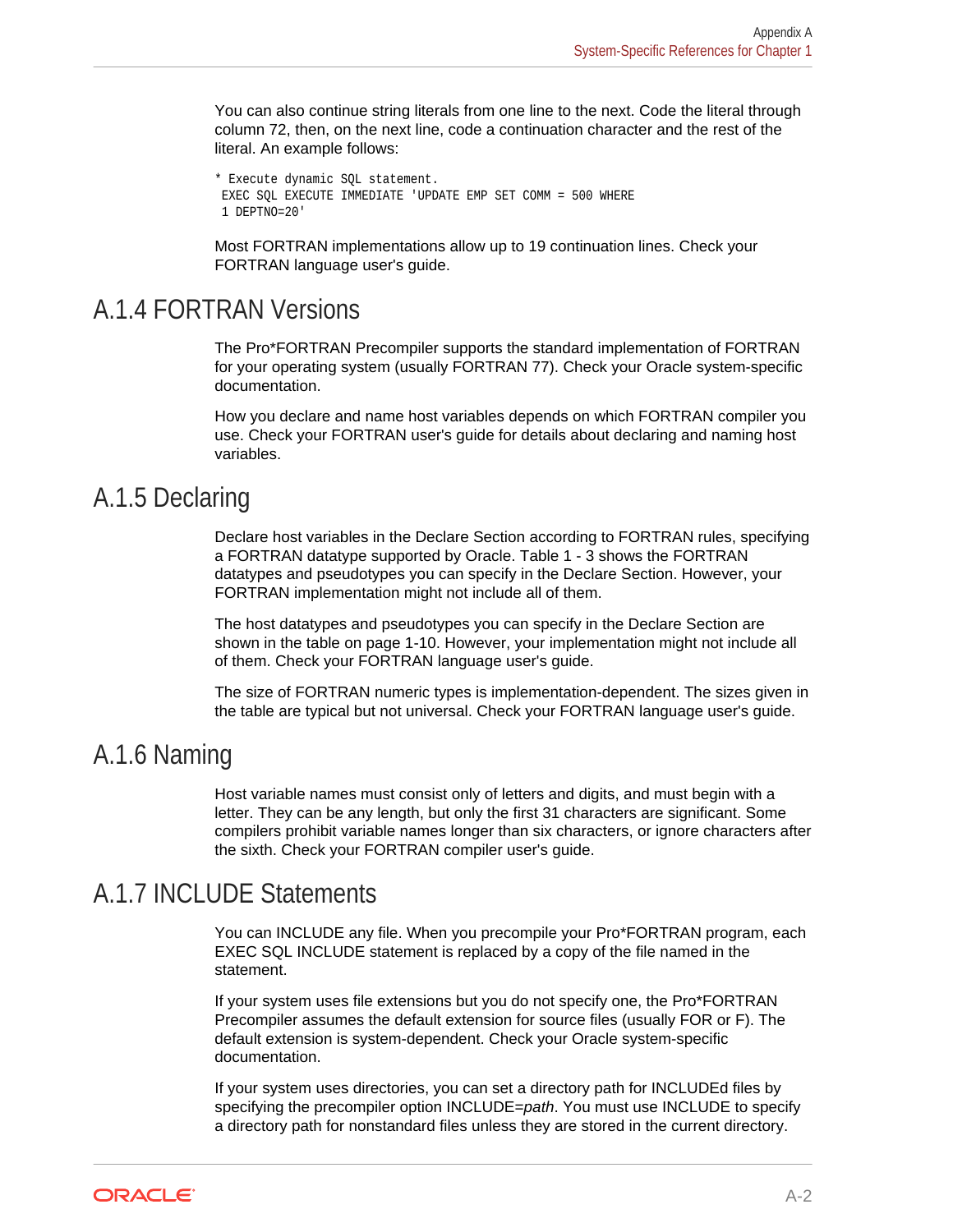The syntax for specifying a directory path is system-specific. Check your Oracle system-specific documentation.

## <span id="page-118-0"></span>A.1.8 MAXLITERAL Default

With the MAXLITERAL precompiler option you can specify the maximum length of string literals generated by the precompiler, so that compiler limits are not exceeded. The MAXLITERAL default value is 1000, but you might have to specify a lower value.

For example, if your FORTRAN compiler cannot handle string literals longer than 512 characters, specify "MAXLITERAL=512." Check your FORTRAN compiler user's guide. For more information about the MAXLITERAL option, see MAXLITERAL.

# A.2 System-Specific Reference for Chapter 3

For more information, refer to .

#### A.2.1 Sample Programs

All the sample programs in this chapter are available online. The names of the online files are shown. However, the exact filenames are system-dependent. For more information, check your Oracle system-specific documentation.

# A.3 System-Specific Reference for Chapter 4

For more information, refer to .

# A.3.1 SQLADR

You cannot use CHARACTER variables with SQLADR if your FORTRAN compiler generates descriptors of CHARACTER variables and passes the descriptor address (rather than the data address) to SQLADR. Check your FORTRAN compiler user's guide. In such cases, SQLADR gets the wrong address. Instead, use LOGICAL\*1 variables, because they always have simple addresses.

You can, however, use (cautiously) SQLADR with CHARACTER variables if your compiler provides a built-in function to access the data address. For example, if the compiler provides a function named %REF, and X is a CHARACTER variable, you call SQLADR as follows:

```
* Use %REF built-in function.
CALL SQLADR (\text{RREF}(X), \ldots)
```